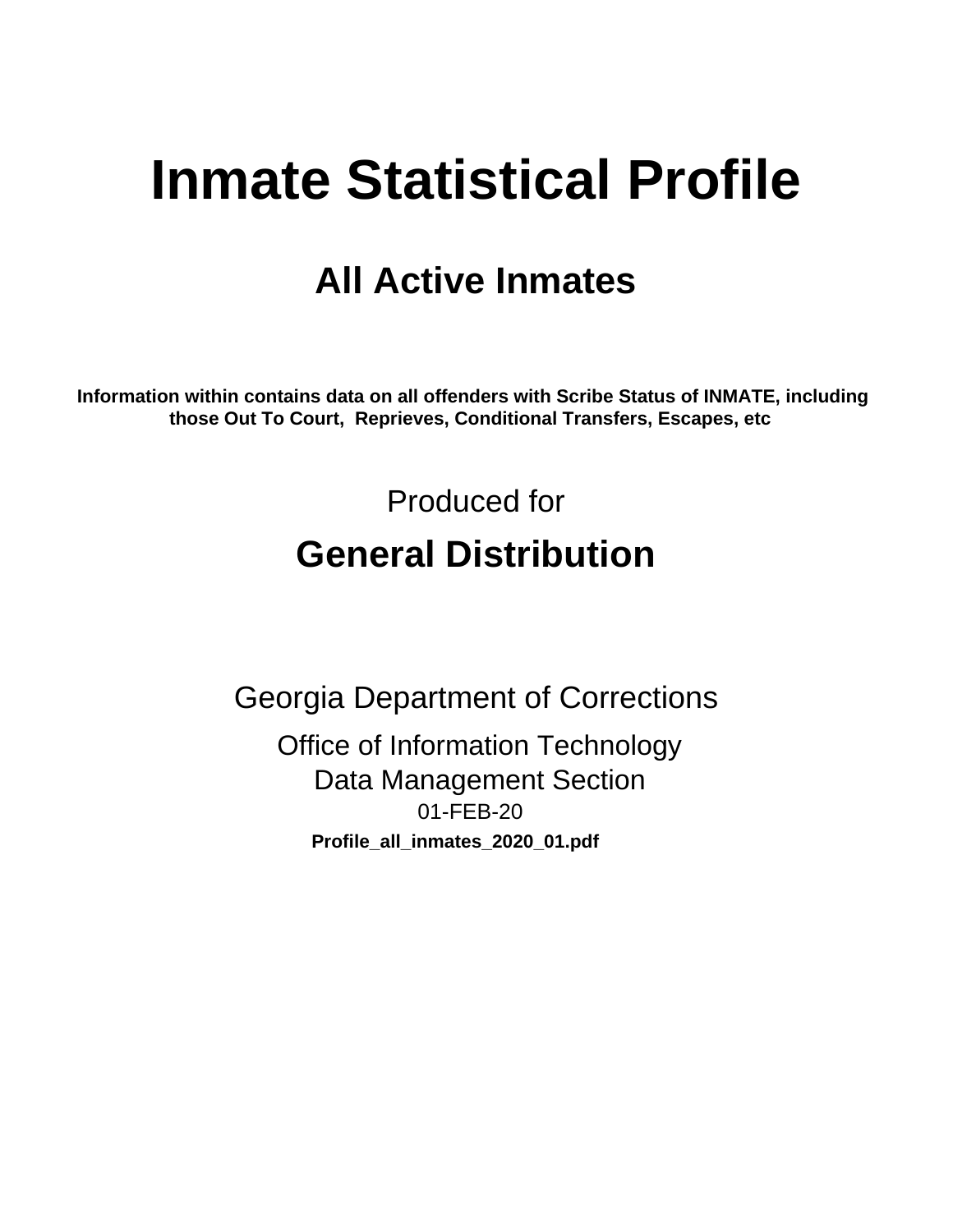## **Inmate Statistical Profile 01-FEB-20**

Contents

**All Active Inmates** 

Produced for General Distribution

## **Table of Contents**

| <b>Demographic information</b>                                        |
|-----------------------------------------------------------------------|
| 4 Current age, broken out in ten year age groups                      |
| 5 Race group                                                          |
| 6 Marital status, self-reported at entry to prison                    |
| 7 Number of Inmates with Dependents, self-reported at entry to prison |
| 8 Religious affiliation, self-reported at entry to prison             |
| 9 Home county - self-reported at entry to prison                      |
| 14 Employment status before prison, self-reported at entry to prison  |
| 15 Age at admission                                                   |
| 17 Age at admission                                                   |
| 20 Height, measured at entry to prison                                |
| 22 Weight, measured at entry to prison                                |
| 23 Military service                                                   |
| <b>Correctional information</b>                                       |
| 24 Type of admission to prison                                        |
| 25 Current / last supervision level                                   |
| 26 Current / last institution type                                    |
| 27 Institution type - transitional centers                            |
| 28 Institution type - county prisons                                  |
| 30 Institution type - state prisons                                   |
| 32 Institution type - private prisons                                 |
| 33 Institution type - inmate boot camp                                |
| 34 Number of disciplinary reports                                     |
| 35 Number of transfers                                                |
| 36 Number of escapes                                                  |
| 37 Split sentence - Probation to follow                               |
| 38 Probable future release type of still active inmates               |
| 39 Time served in current (or last) institution                       |
| Educational, psychological and physical information                   |
| 40 Highest grade level attained                                       |
| 41 Culture fair IQ scores                                             |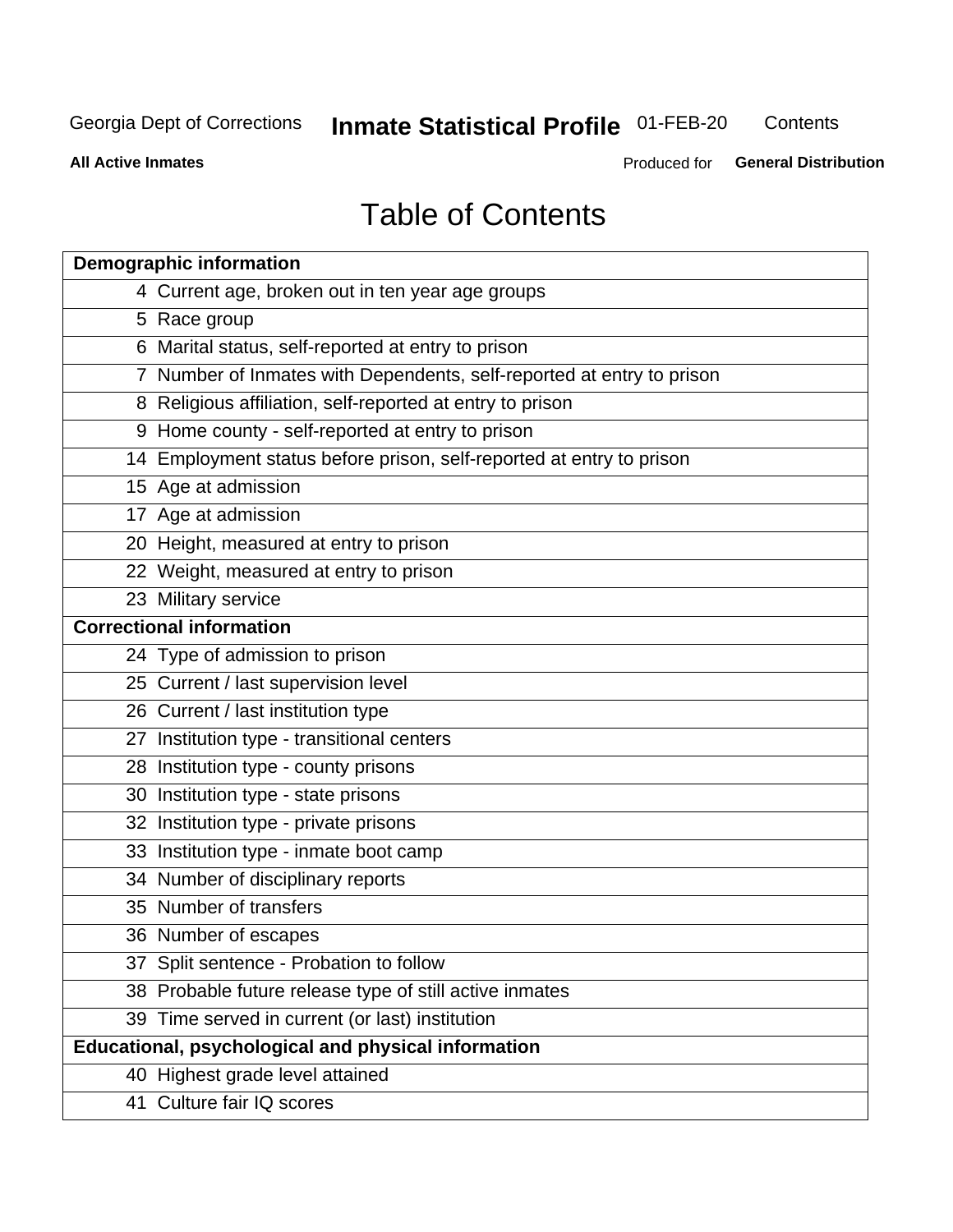## **Inmate Statistical Profile 01-FEB-20**

Contents

**All Active Inmates** 

Produced for General Distribution

## **Table of Contents**

| Educational, psychological and physical information              |
|------------------------------------------------------------------|
| 42 Wide Range Achievement Test (WRAT) reading score              |
| 43 Wide Range Achievement Test (WRAT) math score                 |
| 44 Wide Range Achievement Test (WRAT) spelling score             |
| 45 Current / last mental health treatment level                  |
| 46 PULHESDWIT medical scale - 'P' overall condition ('P'hysical) |
| 47 PULHESDWIT medical scale - 'U' upper body                     |
| 48 PULHESDWIT medical scale - 'L' lower body                     |
| 49 PULHESDWIT medical scale - 'H' hearing                        |
| 50 PULHESDWIT medical scale - 'E' vision                         |
| 51 PULHESDWIT medical scale -'S' psychiatric                     |
| 52 PULHESDWIT medical scale - 'D' dental                         |
| 53 PULHESDWIT medical scale - 'W' work ability                   |
| 54 PULHESDWIT medical scale - 'I' impairment                     |
| 55 PULHESDWIT medical scale - 'T' transportability               |
| <b>Crimes and criminal history information</b>                   |
| 56 Number of prior Georgia incarcerations                        |
| 57 Prison sentence in years                                      |
| 58 Primary offense, broken out into felonies vs misdemeanors     |
| 59 Primary offense, broken out into six broad crime categories   |
| 60 Primary offense, detailed offense code                        |
| 68 County of conviction of primary offense                       |
| 73 Circuit of conviction of primary offense                      |
| 75 Years served (jail + prison) in this incarceration            |
| <b>Medical information</b>                                       |
| 76 Results of most recent HIV test                               |
| 77 Results of most recent tuberculosis test                      |
| 78 Results of most recent syphilis test                          |
| 79 Results of most recent Hepatitis-C test                       |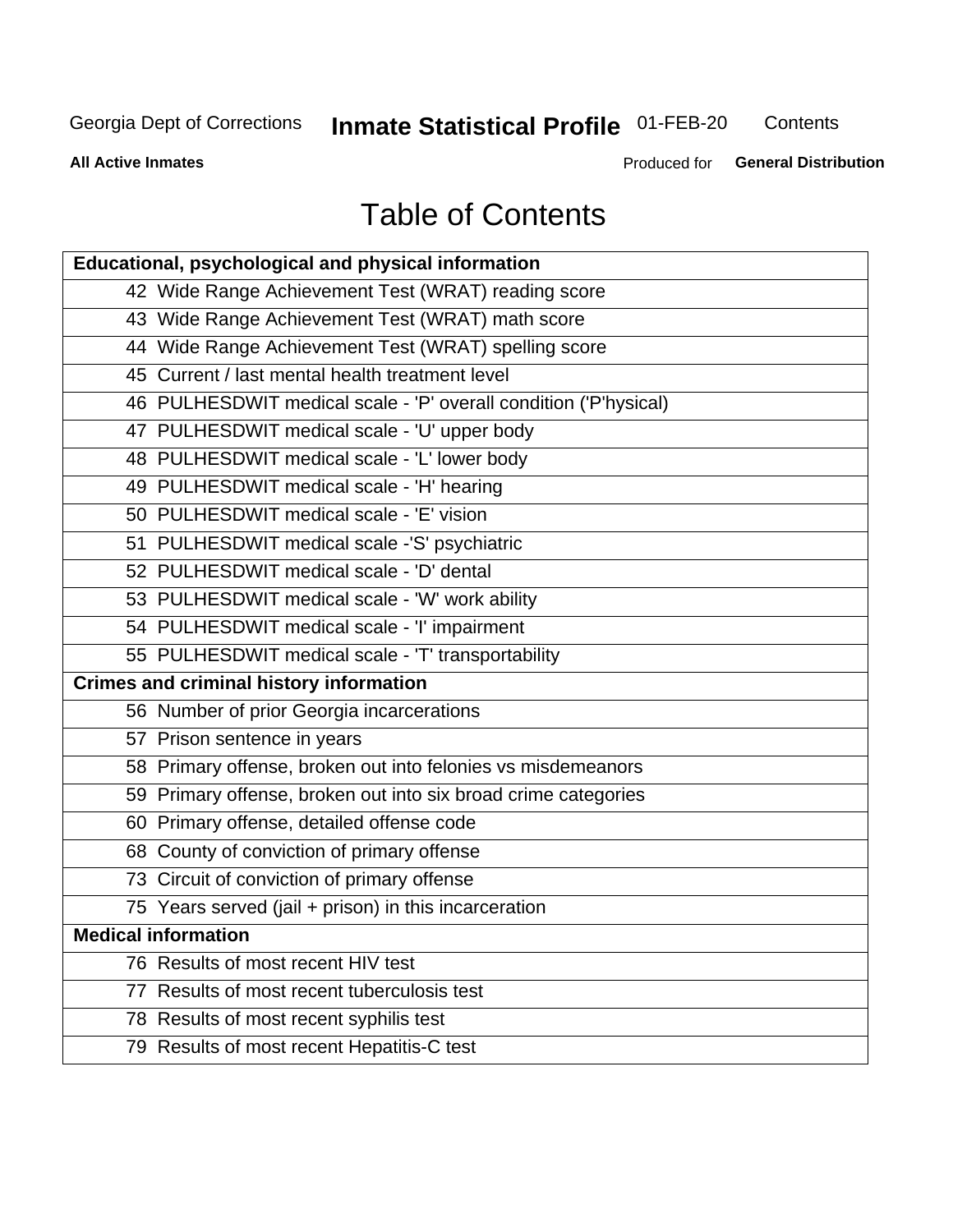### **All Active Inmates**

### Produced for General Distribution

### Current age, broken out in ten-year age groups

COL % - percent each COUNT is of its particular column

|                          |              | <b>Male</b> |        | <b>Female</b> |        |       | <b>Total</b> |        |
|--------------------------|--------------|-------------|--------|---------------|--------|-------|--------------|--------|
| <b>Current Age</b>       | <b>Count</b> | Col %       | Row %  | <b>Count</b>  | Col %  | Row % | <b>Total</b> | Col %  |
| <b>Teens (1-19)</b>      | 660          | $1.30\%$    | 94.83% | 36            | 0.90%  | 5.17% | 696          | 1.27%  |
| <b>Twenties (20-29)</b>  | 13,211       | 25.94%      | 93.05% | 986           | 24.72% | 6.95% | 14,197       | 25.85% |
| <b>Thirties (30-39)</b>  | 15,619       | 30.67%      | 91.63% | 1,426         | 35.75% | 8.37% | 17,045       | 31.03% |
| <b>Forties (40-49)</b>   | 11,048       | 21.69%      | 92.40% | 909           | 22.79% | 7.60% | 11,957       | 21.77% |
| <b>Fifties (50-59)</b>   | 6,997        | 13.74%      | 93.58% | 480           | 12.03% | 6.42% | 7,477        | 13.61% |
| <b>Sixties (60-69)</b>   | 2,703        | 5.31%       | 95.38% | 131           | 3.28%  | 4.62% | 2,834        | 5.16%  |
| Seventy + (70 and above) | 696          | 1.37%       | 97.07% | 21            | 0.53%  | 2.93% | 717          | 1.31%  |
| <b>Total Reported</b>    | 50,934       | 100%        | 92.74% | 3,989         | 100%   | 7.26% | 54,923       | 100%   |

| <b>Not Reported</b> | 294               |       | 295                            |
|---------------------|-------------------|-------|--------------------------------|
| Total               | :1 22Q<br>JI, 440 | 3,990 | <b>55 218</b><br><b>JJ.ZIG</b> |

| <b>Mean</b><br>(average) | 38.72         | 37.74 | 38.65    |
|--------------------------|---------------|-------|----------|
| Median (middle)          | $\sim$<br>ا پ | 36    | ^¬<br>o. |
| Mode<br>(most frequent)  | 30            | 30    | 30       |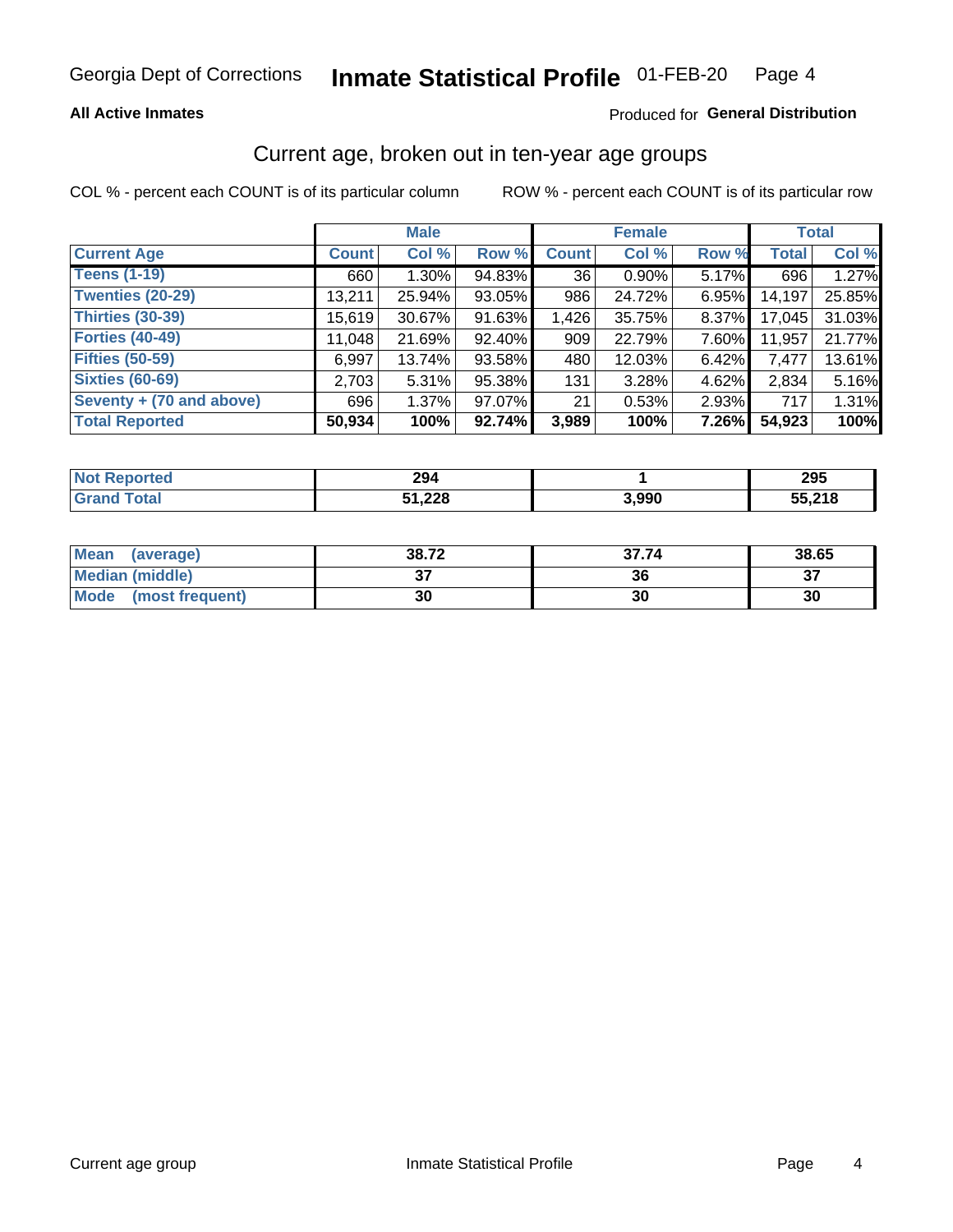#### Inmate Statistical Profile 01-FEB-20 Page 5

### **All Active Inmates**

### **Produced for General Distribution**

### Race group

COL % - percent each COUNT is of its particular column

|                                   |                 | <b>Male</b> |         |             | <b>Female</b> |          |              | <b>Total</b> |  |
|-----------------------------------|-----------------|-------------|---------|-------------|---------------|----------|--------------|--------------|--|
| <b>Race Group</b>                 | <b>Count</b>    | Col %       |         | Row % Count | Col %         | Row %    | <b>Total</b> | Col %        |  |
| <b>White</b>                      | 17,588          | 34.33%      | 88.19%  | 2,355       | 59.02%        | 11.81%   | 19,943       | 36.12%       |  |
| <b>Black</b><br>2                 | 31,357          | 61.21%      | 95.26%  | .560        | 39.10%        | 4.74%    | 32,917       | 59.61%       |  |
| <b>Other</b><br>5.                |                 | $.01\%$     | 66.67%  |             | .03%          | 33.33%   | 3            | .01%         |  |
| <b>Asian</b><br>6                 | 180             | .35%        | 94.74%  | 10          | .25%          | 5.26%    | 190          | .34%         |  |
| <b>Unknown</b><br>9               | 2               | $.01\%$     | 100.00% |             |               |          | 2            | .01%         |  |
| <b>Hispanic</b><br>10             | 2,071           | 4.04%       | 97.00%  | 64          | 1.60%         | $3.00\%$ | 2,135        | 3.87%        |  |
| <b>Native American</b><br>$12 \,$ | 28 <sub>1</sub> | .05%        | 100.00% |             |               |          | 28           | .05%         |  |
| <b>Total Reported</b>             | 51,228          | 100%        | 92.77%  | 3,990       | 100%          | 7.23%    | 55,218       | 100%         |  |

| <b>ported</b><br>NO.   |        |       |        |
|------------------------|--------|-------|--------|
| <b>Fotal</b><br>'Grand | 51,228 | 3,990 | 55,218 |

| m | <br>w |  |
|---|-------|--|
|   |       |  |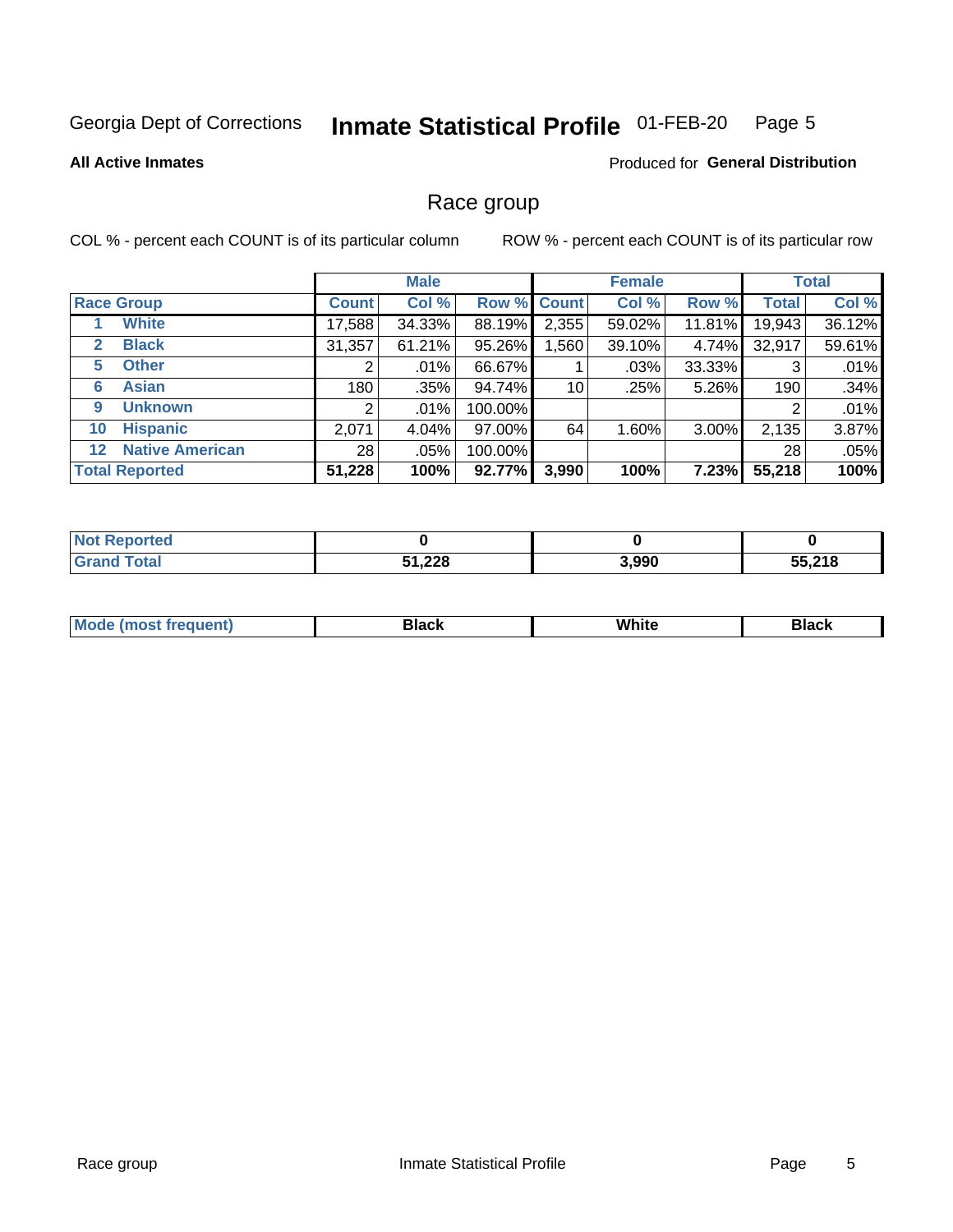#### Inmate Statistical Profile 01-FEB-20 Page 6

**All Active Inmates** 

### Produced for General Distribution

### Marital status, self-reported at entry to prison

COL % - percent each COUNT is of its particular column

|                            | <b>Male</b>  |        |        |              | <b>Female</b> | <b>Total</b> |              |        |
|----------------------------|--------------|--------|--------|--------------|---------------|--------------|--------------|--------|
| <b>Marital Status</b>      | <b>Count</b> | Col %  | Row %  | <b>Count</b> | Col %         | Row %        | <b>Total</b> | Col %  |
| <b>Unknown</b><br>$\bf{0}$ | 1,913        | 3.73%  | 92.91% | 146          | $3.66\%$      | 7.09%        | 2,059        | 3.73%  |
| <b>Divorced</b><br>D       | 4,815        | 9.40%  | 89.58% | 560          | 14.04%        | 10.42%       | 5,375        | 9.73%  |
| <b>Married</b><br>М        | 6,559        | 12.80% | 90.08% | 722          | 18.10%        | 9.92%        | 7,281        | 13.19% |
| <b>Separated</b><br>S      | 1,731        | 3.38%  | 87.87% | 239          | 5.99%         | 12.13%       | 1,970        | 3.57%  |
| <b>Unmarried</b><br>U      | 35,613       | 69.52% | 94.22% | 2,186        | 54.79%        | 5.78%        | 37,799       | 68.45% |
| <b>Widow</b><br>W          | 597          | 1.17%  | 81.34% | 137          | 3.43%         | 18.66%       | 734          | 1.33%  |
| <b>Total Reported</b>      | 51,228       | 100%   | 92.77% | 3,990        | 100%          | 7.23%        | 55,218       | 100%   |

| <b>Not Reported</b> |               |       |        |
|---------------------|---------------|-------|--------|
| Total               | ാറാ<br>71,440 | 3,990 | 55,218 |

|--|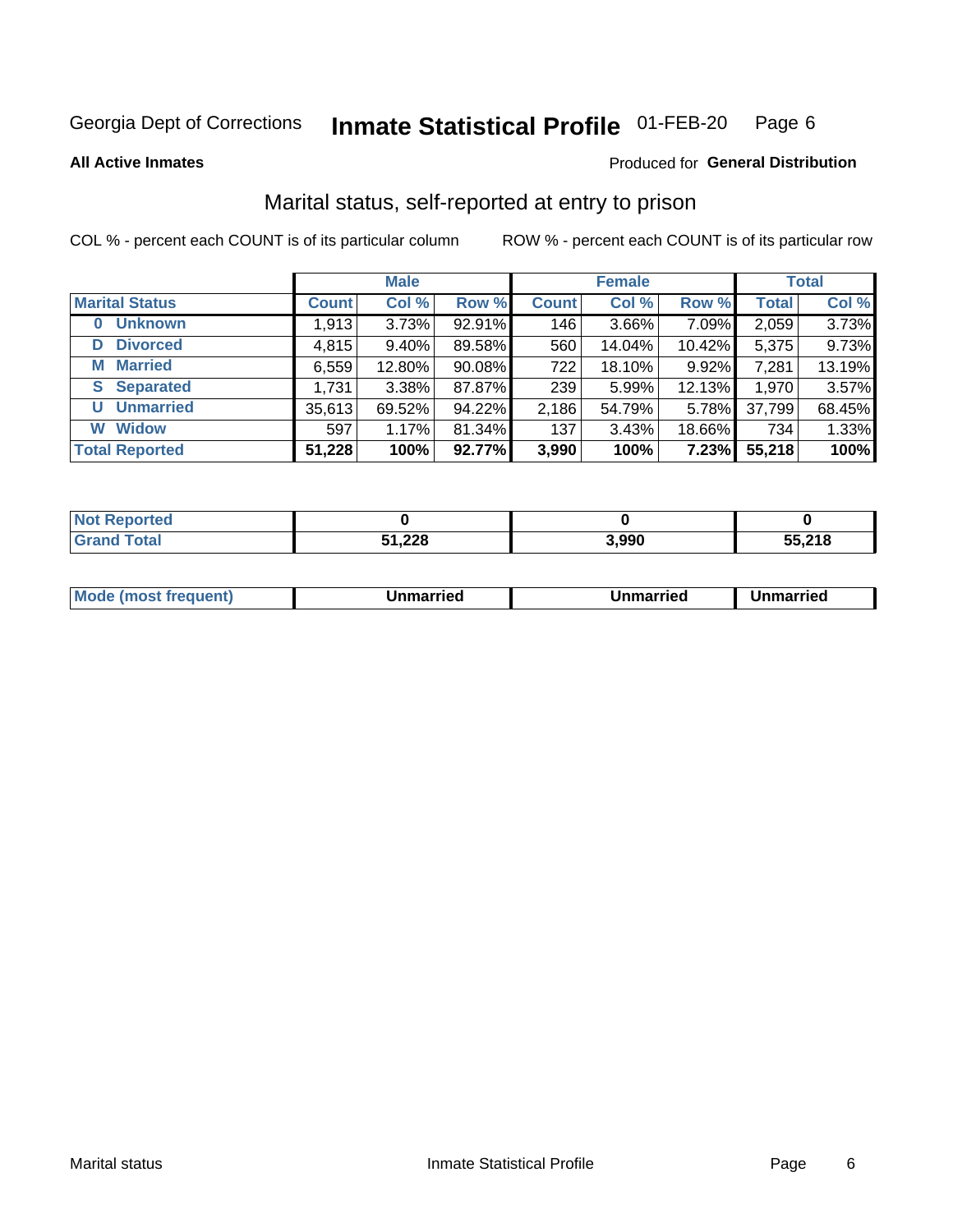#### **Inmate Statistical Profile 01-FEB-20** Page 7

### **All Active Inmates**

### Produced for General Distribution

### Number of Inmates with Dependents, Self-Reported at Entry to Prison

COL % - percent each COUNT is of its particular column

|                             |              | <b>Male</b> |        |              | <b>Female</b> |       | <b>Total</b> |        |
|-----------------------------|--------------|-------------|--------|--------------|---------------|-------|--------------|--------|
| <b>Number of dependents</b> | <b>Count</b> | Col %       | Row %  | <b>Count</b> | Col %         | Row % | <b>Total</b> | Col %  |
| l 0                         | 15,632       | 36.63%      | 92.02% | 1,356        | 39.01%        | 7.98% | 16,988       | 36.81% |
|                             | 9,774        | 22.90%      | 93.50% | 679          | 19.53%        | 6.50% | 10,453       | 22.65% |
| $\overline{2}$              | 7,532        | 17.65%      | 92.22% | 635          | 18.27%        | 7.78% | 8,167        | 17.70% |
| $\overline{\mathbf{3}}$     | 4,567        | 10.70%      | 91.10% | 446          | 12.83%        | 8.90% | 5,013        | 10.86% |
| 4                           | 2,439        | 5.72%       | 92.14% | 208          | 5.98%         | 7.86% | 2,647        | 5.74%  |
| 5                           | 1,259        | 2.95%       | 94.03% | 80           | 2.30%         | 5.97% | 1,339        | 2.90%  |
| 6                           | 660          | 1.55%       | 94.83% | 36           | 1.04%         | 5.17% | 696          | 1.51%  |
| 7                           | 327          | 0.77%       | 95.61% | 15           | 0.43%         | 4.39% | 342          | 0.74%  |
| 8                           | 193          | 0.45%       | 93.69% | 13           | 0.37%         | 6.31% | 206          | 0.45%  |
| 9                           | 91           | 0.21%       | 95.79% | 4            | 0.12%         | 4.21% | 95           | 0.21%  |
| 10                          | 80           | 0.19%       | 96.39% | 3            | 0.09%         | 3.61% | 83           | 0.18%  |
| Over 10                     | 118          | 0.28%       | 99.16% |              | 0.03%         | 0.84% | 119          | 0.26%  |
| <b>Total Reported</b>       | 42,672       | 100%        | 92.47% | 3,476        | 100%          | 7.53% | 46,148       | 100.0% |

| 8,556  | 514  | .070   |
|--------|------|--------|
| 51,228 | ,990 | 55,218 |

| Mean (average)       | 1.54 | 1.45 | 1.53 |  |
|----------------------|------|------|------|--|
| Median (middle)      |      |      |      |  |
| Mode (most frequent) |      |      |      |  |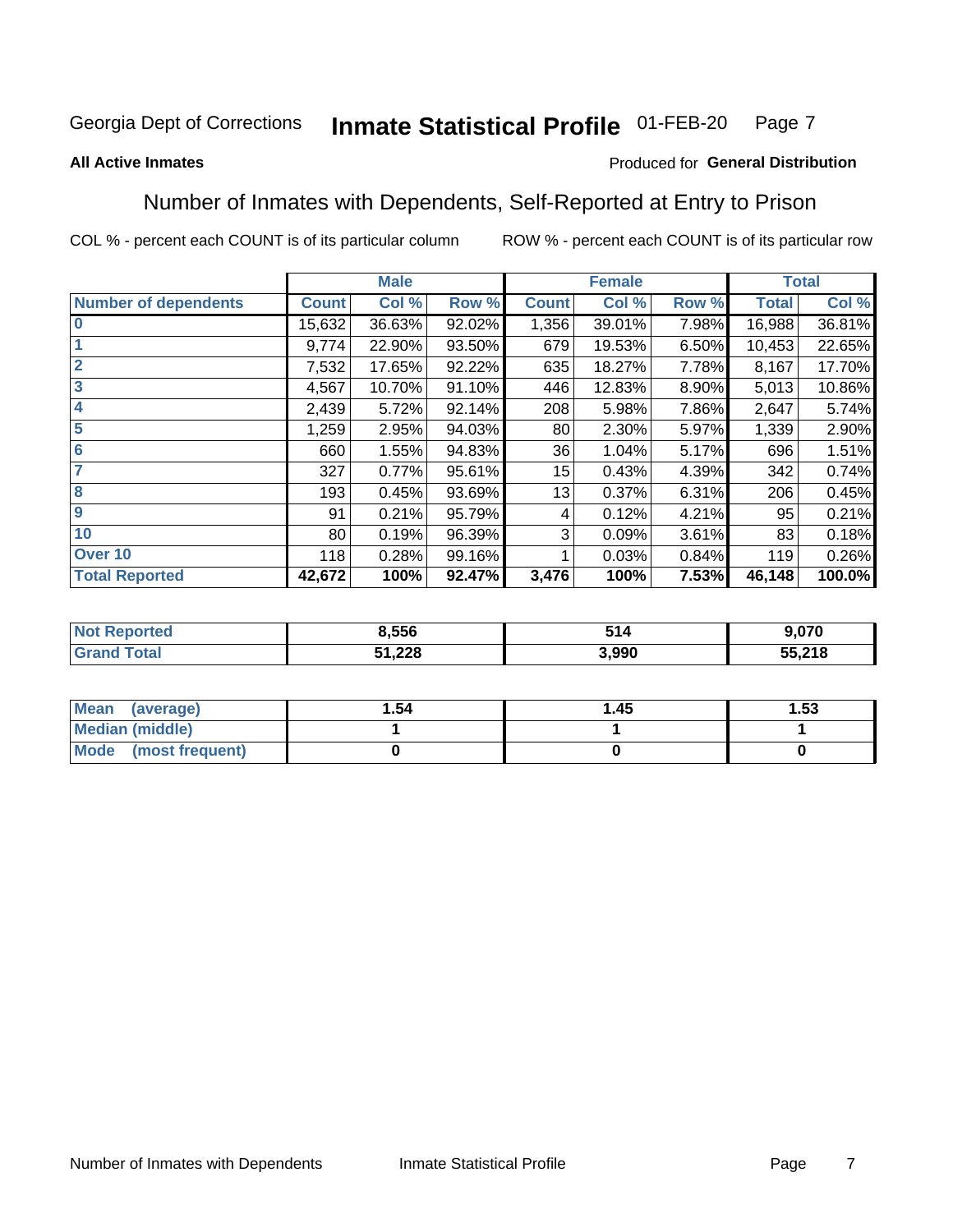#### Inmate Statistical Profile 01-FEB-20 Page 8

### **All Active Inmates**

### Produced for General Distribution

### Religious affiliation, self-reported at entry to prison

COL % - percent each COUNT is of its particular column

|                         |                              |                         | <b>Male</b> |         |                         | <b>Female</b> |                  |                | <b>Total</b> |
|-------------------------|------------------------------|-------------------------|-------------|---------|-------------------------|---------------|------------------|----------------|--------------|
|                         | <b>Religious Affiliation</b> | <b>Count</b>            | Col %       | Row %   | <b>Count</b>            | Col %         | Row <sup>%</sup> | <b>Total</b>   | Col %        |
| $\overline{1}$          | <b>Islam</b>                 | 2,078                   | 7.77%       | 96.43%  | 77                      | 2.32%         | 3.57%            | 2,155          | 7.17%        |
| $\overline{2}$          | <b>Catholic</b>              | 1,186                   | 4.44%       | 87.27%  | 173                     | 5.21%         | 12.73%           | 1,359          | 4.52%        |
| 3                       | <b>Baptist</b>               | 12,772                  | 47.78%      | 88.35%  | 1,684                   | 50.74%        | 11.65%           | 14,456         | 48.10%       |
| 4                       | <b>Methodist</b>             | 380                     | 1.42%       | 86.76%  | 58                      | 1.75%         | 13.24%           | 438            | 1.46%        |
| 5                       | <b>Episcopal</b>             | 38                      | .14%        | 88.37%  | 5                       | .15%          | 11.63%           | 43             | .14%         |
| $\overline{\bf{6}}$     | <b>Presbyterian</b>          | 59                      | .22%        | 92.19%  | $\overline{5}$          | .15%          | 7.81%            | 64             | .21%         |
| 7                       | <b>Church Of God</b>         | 370                     | 1.38%       | 92.27%  | 31                      | .93%          | 7.73%            | 401            | 1.33%        |
| $\overline{\mathbf{8}}$ | <b>Holiness</b>              | 482                     | 1.80%       | 85.16%  | 84                      | 2.53%         | 14.84%           | 566            | 1.88%        |
| $\overline{9}$          | <b>Jewish</b>                | 86                      | .32%        | 86.87%  | 13                      | .39%          | 13.13%           | 99             | .33%         |
| 10                      | <b>Anglican</b>              | 32                      | .12%        | 91.43%  | 3                       | .09%          | 8.57%            | 35             | .12%         |
| $\overline{11}$         | <b>Greek Orthodox</b>        | $\,6$                   | .02%        | 66.67%  | $\overline{3}$          | .09%          | 33.33%           | 9              | .03%         |
| 12                      | <b>Hindu</b>                 | 18                      | .07%        | 94.74%  | $\mathbf{1}$            | .03%          | 5.26%            | 19             | .06%         |
| 13                      | <b>Buddhist</b>              | 61                      | .23%        | 92.42%  | 5                       | .15%          | 7.58%            | 66             | .22%         |
| 14                      | <b>Taoist</b>                | $\overline{\mathbf{4}}$ | .01%        | 100.00% |                         |               |                  | 4              | .01%         |
| 15                      | <b>Shintoist</b>             | $\overline{2}$          | .01%        | 100.00% |                         |               |                  | $\overline{2}$ | .01%         |
| 16                      | <b>Seventh Day Adventist</b> | 68                      | .25%        | 91.89%  | 6                       | .18%          | 8.11%            | 74             | .25%         |
| 17                      | <b>Jehovah Witness</b>       | 281                     | 1.05%       | 87.54%  | 40                      | 1.21%         | 12.46%           | 321            | 1.07%        |
| 18                      | <b>Latter Day Saints</b>     | 29                      | .11%        | 87.88%  | 4                       | .12%          | 12.12%           | 33             | .11%         |
| 19                      | Quaker                       | $\overline{2}$          | .01%        | 100.00% |                         |               |                  | $\overline{2}$ | .01%         |
| 20                      | <b>Other Prot</b>            | 1,425                   | 5.33%       | 96.94%  | 45                      | 1.36%         | 3.06%            | 1,470          | 4.89%        |
| $\overline{21}$         | <b>Messianic Judaism</b>     | 45                      | .17%        | 78.95%  | 12                      | .36%          | 21.05%           | 57             | .19%         |
| 22                      | <b>Asatru-Odinism</b>        | 3                       | .01%        | 100.00% |                         |               |                  | 3              | .01%         |
| 23                      | <b>Hebrew Israelite</b>      | $\overline{58}$         | .22%        | 98.31%  | $\mathbf{1}$            | .03%          | 1.69%            | 59             | .20%         |
| 24                      | <b>Nation Of Islam</b>       | 45                      | .17%        | 86.54%  | $\overline{7}$          | .21%          | 13.46%           | 52             | .17%         |
| 25                      | <b>Native American</b>       | $\overline{21}$         | .08%        | 95.45%  | $\mathbf{1}$            | .03%          | 4.55%            | 22             | .07%         |
| 26                      | <b>Pagan</b>                 | $\overline{7}$          | .03%        | 87.50%  | $\mathbf{1}$            | .03%          | 12.50%           | 8              | .03%         |
| 27                      | <b>Pentecostal</b>           | 102                     | .38%        | 70.34%  | 43                      | 1.30%         | 29.66%           | 145            | .48%         |
| 28                      | <b>Rastafari</b>             | 11                      | .04%        | 73.33%  | $\overline{\mathbf{4}}$ | .12%          | 26.67%           | 15             | .05%         |
| 29                      | <b>Wiccan</b>                | 28                      | .10%        | 82.35%  | 6                       | .18%          | 17.65%           | 34             | .11%         |
| 30                      | <b>No Religion</b>           | 1,781                   | 6.66%       | 90.18%  | 194                     | 5.85%         | 9.82%            | 1,975          | 6.57%        |
| 31                      | Christian -                  | 3,895                   | 14.57%      | 82.84%  | 807                     | 24.31%        | 17.16%           | 4,702          | 15.65%       |
|                         | <b>Unspecified</b>           |                         |             |         |                         |               |                  |                |              |
| 96                      | <b>None</b>                  | 1,357                   | 5.08%       | 99.56%  | 6                       | .18%          | .44%             | 1,363          | 4.54%        |
|                         | <b>Total Reported</b>        | 26,732                  | 100%        | 88.96%  | 3,319                   | 100%          | 11.04%           | 30,051         | 100%         |

| <u>rtea</u> | 24,496       | $\sim$<br>07 | 25,167<br>- ה<br><u>. J. 7</u> |
|-------------|--------------|--------------|--------------------------------|
|             | 51,228<br>E4 | 3,990        | 55.218                         |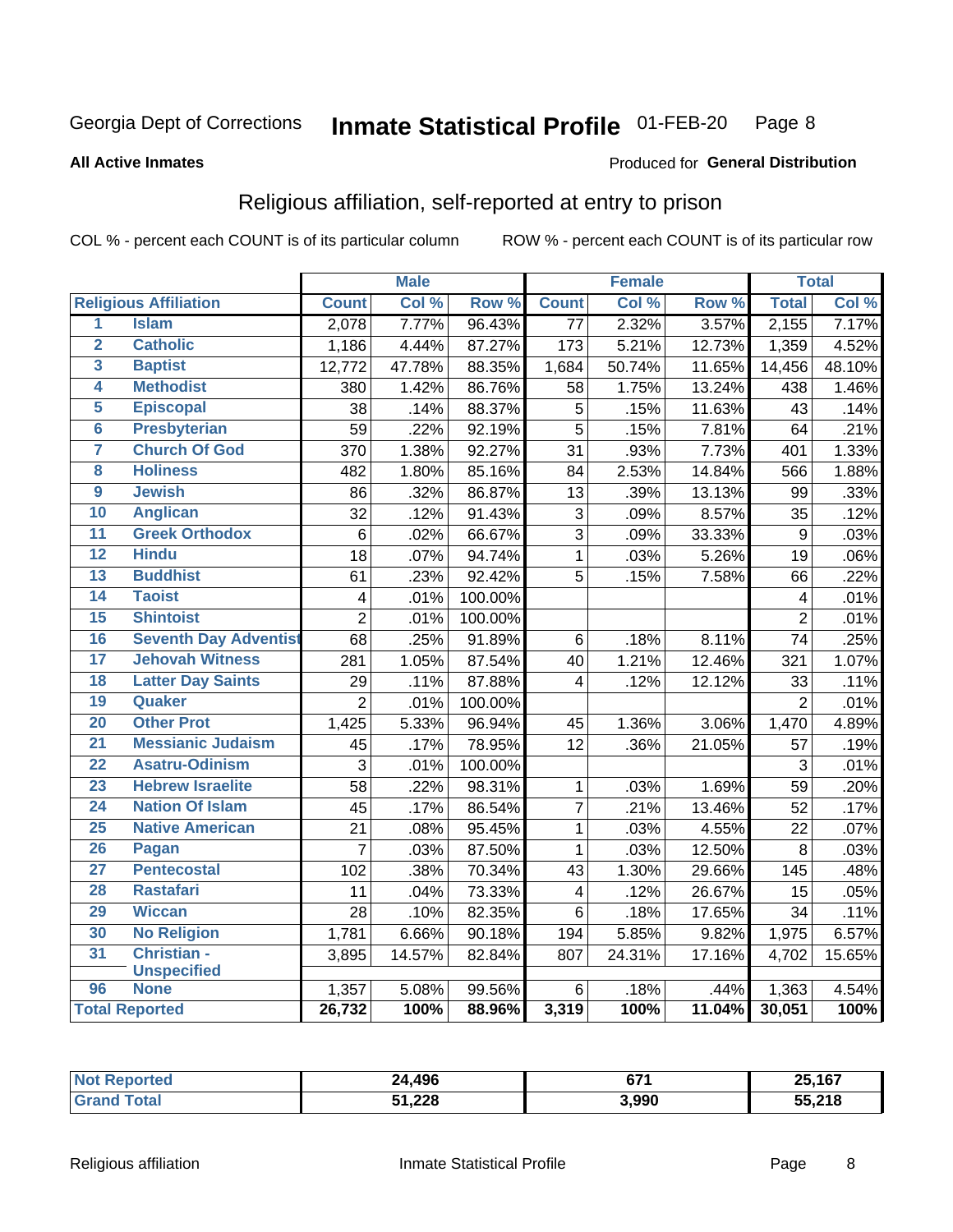#### Inmate Statistical Profile 01-FEB-20 Page 9 Georgia Dept of Corrections

| <b>All Active Inmates</b> | <b>Produced for General Distribution</b>                |
|---------------------------|---------------------------------------------------------|
|                           | Religious affiliation, self-reported at entry to prison |

COL % - percent each COUNT is of its particular column ROW % - percent each COUNT is of its particular row

| Mode (most frequent) | `าptist | łaptist | <b>Raptist</b> |
|----------------------|---------|---------|----------------|
|----------------------|---------|---------|----------------|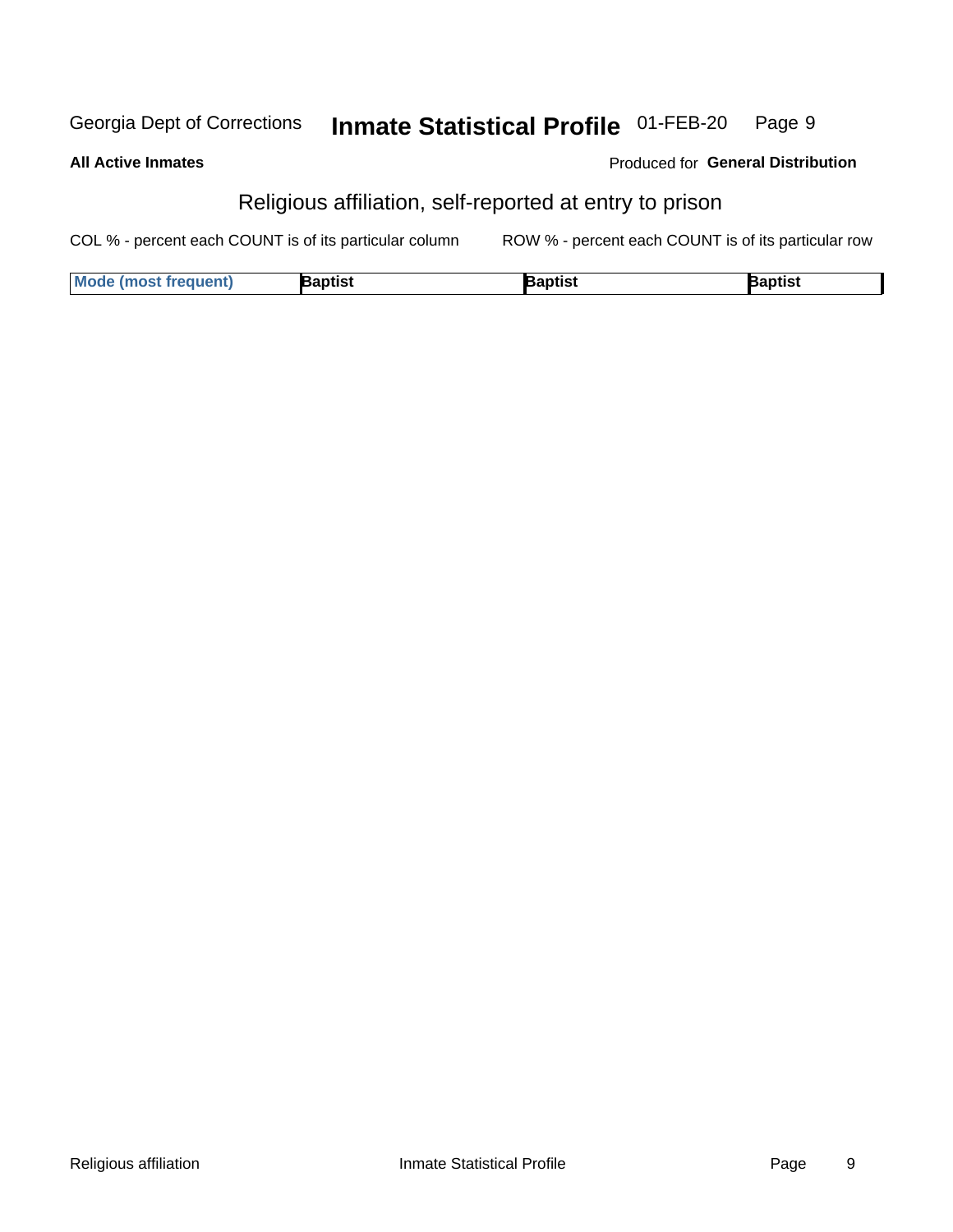#### Inmate Statistical Profile 01-FEB-20 Page 9

### **All Active Inmates**

### Produced for General Distribution

### Home county, self-reported at entry to prison

COL % - percent each COUNT is of its particular column

|     |                             |                  | <b>Male</b> |         |                | <b>Female</b> |        | <b>Total</b> |        |
|-----|-----------------------------|------------------|-------------|---------|----------------|---------------|--------|--------------|--------|
|     | <b>Home County</b>          | <b>Count</b>     | Col %       | Row %   | <b>Count</b>   | Col %         | Row %  | <b>Total</b> | Col %  |
| 000 | <b>Unknown</b>              | 8,083            | 15.78%      | 92.58%  | 648            | 16.24%        | 7.42%  | 8,731        | 15.81% |
| 001 | <b>Appling County</b>       | 130              | .25%        | 93.53%  | 9              | .23%          | 6.47%  | 139          | .25%   |
| 002 | <b>Atkinson County</b>      | 44               | .09%        | 91.67%  | 4              | .10%          | 8.33%  | 48           | .09%   |
| 003 | <b>Bacon County</b>         | 86               | .17%        | 94.51%  | 5              | .13%          | 5.49%  | 91           | .16%   |
| 004 | <b>Baker County</b>         | 22               | .04%        | 91.67%  | $\overline{2}$ | .05%          | 8.33%  | 24           | .04%   |
| 005 | <b>Baldwin County</b>       | 262              | .51%        | 90.97%  | 26             | .65%          | 9.03%  | 288          | .52%   |
| 006 | <b>Banks County</b>         | 87               | .17%        | 95.60%  | $\overline{4}$ | .10%          | 4.40%  | 91           | .16%   |
| 007 | <b>Barrow County</b>        | $\overline{3}13$ | .61%        | 90.72%  | 32             | .80%          | 9.28%  | 345          | .62%   |
| 008 | <b>Bartow County</b>        | 485              | .95%        | 85.09%  | 85             | 2.13%         | 14.91% | 570          | 1.03%  |
| 009 | <b>Ben Hill County</b>      | 182              | .36%        | 96.81%  | 6              | .15%          | 3.19%  | 188          | .34%   |
| 010 | <b>Berrien County</b>       | 85               | .17%        | 97.70%  | $\overline{2}$ | .05%          | 2.30%  | 87           | .16%   |
| 011 | <b>Bibb County</b>          | 1,166            | 2.28%       | 94.34%  | 70             | 1.75%         | 5.66%  | 1,236        | 2.24%  |
| 012 | <b>Bleckley County</b>      | 76               | .15%        | 89.41%  | 9              | .23%          | 10.59% | 85           | .15%   |
| 013 | <b>Brantley County</b>      | 81               | .16%        | 83.51%  | 16             | .40%          | 16.49% | 97           | .18%   |
| 014 | <b>Brooks County</b>        | 182              | .36%        | 98.38%  | $\mathbf{3}$   | .08%          | 1.62%  | 185          | .34%   |
| 015 | <b>Bryan County</b>         | 77               | .15%        | 95.06%  | 4              | .10%          | 4.94%  | 81           | .15%   |
| 016 | <b>Bulloch County</b>       | 335              | .65%        | 91.78%  | 30             | .75%          | 8.22%  | 365          | .66%   |
| 017 | <b>Burke County</b>         | 217              | .42%        | 96.88%  | 7              | .18%          | 3.13%  | 224          | .41%   |
| 018 | <b>Butts County</b>         | 151              | .29%        | 96.18%  | $\,6$          | .15%          | 3.82%  | 157          | .28%   |
| 019 | <b>Calhoun County</b>       | 65               | .13%        | 94.20%  | 4              | .10%          | 5.80%  | 69           | .12%   |
| 020 | <b>Camden County</b>        | 123              | .24%        | 89.78%  | 14             | .35%          | 10.22% | 137          | .25%   |
| 021 | <b>Candler County</b>       | 101              | .20%        | 96.19%  | 4              | .10%          | 3.81%  | 105          | .19%   |
| 022 | <b>Carroll County</b>       | 536              | 1.05%       | 89.93%  | 60             | 1.50%         | 10.07% | 596          | 1.08%  |
| 023 | <b>Catoosa County</b>       | 200              | .39%        | 88.50%  | 26             | .65%          | 11.50% | 226          | .41%   |
| 024 | <b>Charlton County</b>      | 52               | .10%        | 92.86%  | 4              | .10%          | 7.14%  | 56           | .10%   |
| 025 | <b>Chatham County</b>       | 1,645            | 3.21%       | 95.47%  | 78             | 1.95%         | 4.53%  | 1,723        | 3.12%  |
| 026 | <b>Chattahoochee County</b> | 19               | .04%        | 100.00% |                |               |        | 19           | .03%   |
| 027 | <b>Chattooga County</b>     | $\overline{2}11$ | .41%        | 86.83%  | 32             | .80%          | 13.17% | 243          | .44%   |
| 028 | <b>Cherokee County</b>      | 426              | .83%        | 88.57%  | 55             | 1.38%         | 11.43% | 481          | .87%   |
| 029 | <b>Clarke County</b>        | 489              | .95%        | 92.09%  | 42             | 1.05%         | 7.91%  | 531          | .96%   |
| 030 | <b>Clay County</b>          | 32               | .06%        | 86.49%  | $\overline{5}$ | .13%          | 13.51% | 37           | .07%   |
| 031 | <b>Clayton County</b>       | 1,498            | 2.92%       | 93.28%  | 108            | 2.71%         | 6.72%  | 1,606        | 2.91%  |
| 032 | <b>Clinch County</b>        | 49               | .10%        | 90.74%  | 5              | .13%          | 9.26%  | 54           | .10%   |
| 033 | <b>Cobb County</b>          | 1,659            | 3.24%       | 92.01%  | 144            | 3.61%         | 7.99%  | 1,803        | 3.27%  |
| 034 | <b>Coffee County</b>        | 266              | .52%        | 93.99%  | 17             | .43%          | 6.01%  | 283          | .51%   |
| 035 | <b>Colquitt County</b>      | 213              | .42%        | 95.95%  | 9              | .23%          | 4.05%  | 222          | .40%   |
| 036 | <b>Columbia County</b>      | 278              | .54%        | 89.39%  | 33             | .83%          | 10.61% | 311          | .56%   |
| 037 | <b>Cook County</b>          | 133              | .26%        | 94.33%  | $\bf 8$        | .20%          | 5.67%  | 141          | .26%   |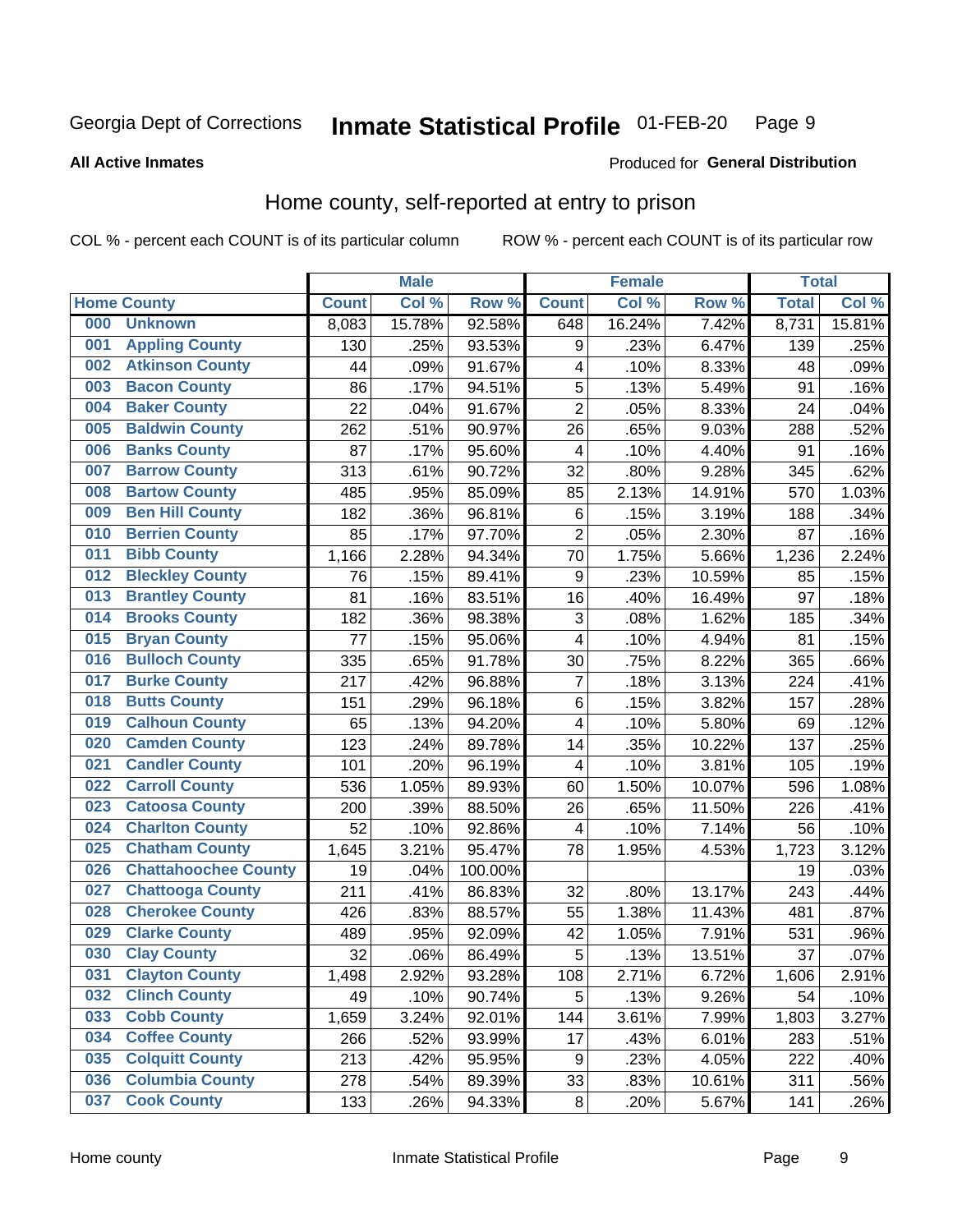#### Inmate Statistical Profile 01-FEB-20 Page 10

**All Active Inmates** 

### Produced for General Distribution

### Home county, self-reported at entry to prison

COL % - percent each COUNT is of its particular column

|     |                         |                  | <b>Male</b> |         |                         | <b>Female</b> |        | <b>Total</b> |       |
|-----|-------------------------|------------------|-------------|---------|-------------------------|---------------|--------|--------------|-------|
|     | <b>Home County</b>      | <b>Count</b>     | Col %       | Row %   | <b>Count</b>            | Col %         | Row %  | <b>Total</b> | Col % |
| 038 | <b>Coweta County</b>    | 489              | .95%        | 93.86%  | $\overline{32}$         | .80%          | 6.14%  | 521          | .94%  |
| 039 | <b>Crawford County</b>  | 38               | .07%        | 88.37%  | 5                       | .13%          | 11.63% | 43           | .08%  |
| 040 | <b>Crisp County</b>     | 250              | .49%        | 94.70%  | 14                      | .35%          | 5.30%  | 264          | .48%  |
| 041 | <b>Dade County</b>      | 55               | .11%        | 93.22%  | $\overline{\mathbf{4}}$ | .10%          | 6.78%  | 59           | .11%  |
| 042 | <b>Dawson County</b>    | 78               | .15%        | 90.70%  | 8                       | .20%          | 9.30%  | 86           | .16%  |
| 043 | <b>Decatur County</b>   | 227              | .44%        | 94.58%  | 13                      | .33%          | 5.42%  | 240          | .43%  |
| 044 | <b>Dekalb County</b>    | 2,725            | 5.32%       | 94.52%  | 158                     | 3.96%         | 5.48%  | 2,883        | 5.22% |
| 045 | <b>Dodge County</b>     | 121              | .24%        | 92.37%  | 10                      | .25%          | 7.63%  | 131          | .24%  |
| 046 | <b>Dooly County</b>     | 137              | .27%        | 97.16%  | 4                       | .10%          | 2.84%  | 141          | .26%  |
| 047 | <b>Dougherty County</b> | 693              | 1.35%       | 94.93%  | 37                      | .93%          | 5.07%  | 730          | 1.32% |
| 048 | <b>Douglas County</b>   | 553              | 1.08%       | 93.10%  | 41                      | 1.03%         | 6.90%  | 594          | 1.08% |
| 049 | <b>Early County</b>     | 59               | .12%        | 90.77%  | $6\phantom{1}6$         | .15%          | 9.23%  | 65           | .12%  |
| 050 | <b>Echols County</b>    | 9                | .02%        | 100.00% |                         |               |        | 9            | .02%  |
| 051 | <b>Effingham County</b> | 213              | .42%        | 89.87%  | 24                      | .60%          | 10.13% | 237          | .43%  |
| 052 | <b>Elbert County</b>    | 118              | .23%        | 90.77%  | 12                      | .30%          | 9.23%  | 130          | .24%  |
| 053 | <b>Emanuel County</b>   | 174              | .34%        | 95.08%  | $\boldsymbol{9}$        | .23%          | 4.92%  | 183          | .33%  |
| 054 | <b>Evans County</b>     | 69               | .13%        | 88.46%  | $\boldsymbol{9}$        | .23%          | 11.54% | 78           | .14%  |
| 055 | <b>Fannin County</b>    | 85               | .17%        | 89.47%  | 10                      | .25%          | 10.53% | 95           | .17%  |
| 056 | <b>Fayette County</b>   | 153              | .30%        | 92.73%  | 12                      | .30%          | 7.27%  | 165          | .30%  |
| 057 | <b>Floyd County</b>     | 676              | 1.32%       | 89.66%  | 78                      | 1.95%         | 10.34% | 754          | 1.37% |
| 058 | <b>Forsyth County</b>   | 192              | .37%        | 92.31%  | 16                      | .40%          | 7.69%  | 208          | .38%  |
| 059 | <b>Franklin County</b>  | 115              | .22%        | 87.12%  | 17                      | .43%          | 12.88% | 132          | .24%  |
| 060 | <b>Fulton County</b>    | 4,632            | 9.04%       | 95.19%  | 234                     | 5.86%         | 4.81%  | 4,866        | 8.81% |
| 061 | <b>Gilmer County</b>    | 87               | .17%        | 85.29%  | 15                      | .38%          | 14.71% | 102          | .18%  |
| 062 | <b>Glascock County</b>  | $\boldsymbol{9}$ | .02%        | 75.00%  | 3                       | .08%          | 25.00% | 12           | .02%  |
| 063 | <b>Glynn County</b>     | 384              | .75%        | 91.65%  | 35                      | .88%          | 8.35%  | 419          | .76%  |
| 064 | <b>Gordon County</b>    | 310              | .61%        | 90.38%  | 33                      | .83%          | 9.62%  | 343          | .62%  |
| 065 | <b>Grady County</b>     | 104              | .20%        | 95.41%  | 5                       | .13%          | 4.59%  | 109          | .20%  |
| 066 | <b>Greene County</b>    | 94               | .18%        | 85.45%  | 16                      | .40%          | 14.55% | 110          | .20%  |
| 067 | <b>Gwinnett County</b>  | 1,780            | 3.47%       | 93.93%  | 115                     | 2.88%         | 6.07%  | 1,895        | 3.43% |
| 068 | <b>Habersham County</b> | 106              | .21%        | 81.54%  | 24                      | .60%          | 18.46% | 130          | .24%  |
| 069 | <b>Hall County</b>      | 562              | 1.10%       | 91.23%  | 54                      | 1.35%         | 8.77%  | 616          | 1.12% |
| 070 | <b>Hancock County</b>   | 58               | .11%        | 92.06%  | 5                       | .13%          | 7.94%  | 63           | .11%  |
| 071 | <b>Haralson County</b>  | 101              | .20%        | 84.87%  | 18                      | .45%          | 15.13% | 119          | .22%  |
| 072 | <b>Harris County</b>    | 111              | .22%        | 93.28%  | 8                       | .20%          | 6.72%  | 119          | .22%  |
| 073 | <b>Hart County</b>      | 139              | .27%        | 93.29%  | 10                      | .25%          | 6.71%  | 149          | .27%  |
| 074 | <b>Heard County</b>     | 48               | .09%        | 88.89%  | $\,6$                   | .15%          | 11.11% | 54           | .10%  |
| 075 | <b>Henry County</b>     | 655              | 1.28%       | 91.99%  | 57                      | 1.43%         | 8.01%  | 712          | 1.29% |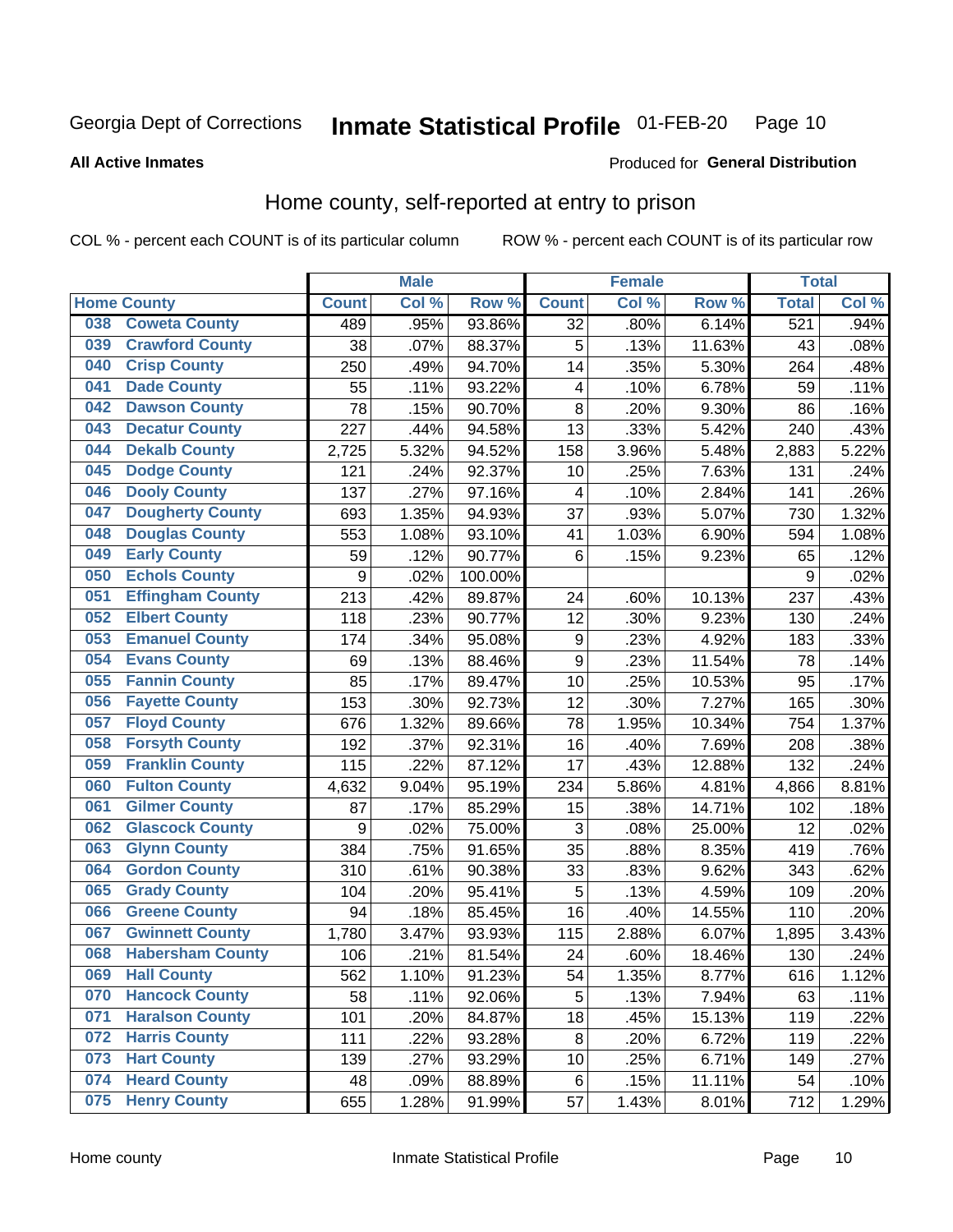#### **Inmate Statistical Profile 01-FEB-20** Page 11

#### **All Active Inmates**

### Produced for General Distribution

### Home county, self-reported at entry to prison

COL % - percent each COUNT is of its particular column

|                  |                          |              | <b>Male</b> |                  |                         | <b>Female</b> |        | <b>Total</b> |       |
|------------------|--------------------------|--------------|-------------|------------------|-------------------------|---------------|--------|--------------|-------|
|                  | <b>Home County</b>       | <b>Count</b> | Col %       | Row <sup>%</sup> | <b>Count</b>            | Col %         | Row %  | <b>Total</b> | Col % |
| 076              | <b>Houston County</b>    | 568          | 1.11%       | 90.88%           | 57                      | 1.43%         | 9.12%  | 625          | 1.13% |
| 077              | <b>Irwin County</b>      | 65           | .13%        | 95.59%           | 3                       | .08%          | 4.41%  | 68           | .12%  |
| 078              | <b>Jackson County</b>    | 247          | .48%        | 91.14%           | 24                      | .60%          | 8.86%  | 271          | .49%  |
| 079              | <b>Jasper County</b>     | 93           | .18%        | 90.29%           | 10                      | .25%          | 9.71%  | 103          | .19%  |
| 080              | <b>Jeff Davis County</b> | 74           | .14%        | 93.67%           | 5                       | .13%          | 6.33%  | 79           | .14%  |
| 081              | <b>Jefferson County</b>  | 176          | .34%        | 93.62%           | 12                      | .30%          | 6.38%  | 188          | .34%  |
| 082              | <b>Jenkins County</b>    | 72           | .14%        | 93.51%           | 5                       | .13%          | 6.49%  | 77           | .14%  |
| 083              | <b>Johnson County</b>    | 34           | .07%        | 91.89%           | 3                       | .08%          | 8.11%  | 37           | .07%  |
| 084              | <b>Jones County</b>      | 118          | .23%        | 92.91%           | 9                       | .23%          | 7.09%  | 127          | .23%  |
| 085              | <b>Lamar County</b>      | 63           | .12%        | 90.00%           | $\overline{7}$          | .18%          | 10.00% | 70           | .13%  |
| 086              | <b>Lanier County</b>     | 69           | .13%        | 97.18%           | $\overline{2}$          | .05%          | 2.82%  | 71           | .13%  |
| 087              | <b>Laurens County</b>    | 269          | .53%        | 90.88%           | 27                      | .68%          | 9.12%  | 296          | .54%  |
| 088              | <b>Lee County</b>        | 95           | .19%        | 97.94%           | $\overline{2}$          | .05%          | 2.06%  | 97           | .18%  |
| 089              | <b>Liberty County</b>    | 206          | .40%        | 94.06%           | 13                      | .33%          | 5.94%  | 219          | .40%  |
| 090              | <b>Lincoln County</b>    | 31           | .06%        | 88.57%           | $\overline{\mathbf{4}}$ | .10%          | 11.43% | 35           | .06%  |
| 091              | <b>Long County</b>       | 43           | .08%        | 87.76%           | 6                       | .15%          | 12.24% | 49           | .09%  |
| 092              | <b>Lowndes County</b>    | 386          | .75%        | 95.78%           | 17                      | .43%          | 4.22%  | 403          | .73%  |
| 093              | <b>Lumpkin County</b>    | 80           | .16%        | 88.89%           | 10                      | .25%          | 11.11% | 90           | .16%  |
| 094              | <b>Macon County</b>      | 62           | .12%        | 88.57%           | 8                       | .20%          | 11.43% | 70           | .13%  |
| 095              | <b>Madison County</b>    | 172          | .34%        | 92.47%           | 14                      | .35%          | 7.53%  | 186          | .34%  |
| 096              | <b>Marion County</b>     | 56           | .11%        | 88.89%           | 7                       | .18%          | 11.11% | 63           | .11%  |
| 097              | <b>Mcduffie County</b>   | 142          | .28%        | 95.95%           | 6                       | .15%          | 4.05%  | 148          | .27%  |
| 098              | <b>Mcintosh County</b>   | 55           | .11%        | 91.67%           | 5                       | .13%          | 8.33%  | 60           | .11%  |
| 099              | <b>Meriwether County</b> | 177          | .35%        | 94.15%           | 11                      | .28%          | 5.85%  | 188          | .34%  |
| 100              | <b>Miller County</b>     | 29           | .06%        | 96.67%           | 1                       | .03%          | 3.33%  | 30           | .05%  |
| 101              | <b>Mitchell County</b>   | 155          | .30%        | 95.09%           | 8                       | .20%          | 4.91%  | 163          | .30%  |
| 102              | <b>Monroe County</b>     | 111          | .22%        | 94.07%           | $\overline{7}$          | .18%          | 5.93%  | 118          | .21%  |
| 103              | <b>Montgomery County</b> | 64           | .12%        | 85.33%           | 11                      | .28%          | 14.67% | 75           | .14%  |
| 104              | <b>Morgan County</b>     | 109          | .21%        | 93.97%           | 7                       | .18%          | 6.03%  | 116          | .21%  |
| 105              | <b>Murray County</b>     | 193          | .38%        | 85.02%           | 34                      | .85%          | 14.98% | 227          | .41%  |
| 106              | <b>Muscogee County</b>   | 1,050        | 2.05%       | 95.28%           | 52                      | 1.30%         | 4.72%  | 1,102        | 2.00% |
| 107              | <b>Newton County</b>     | 569          | 1.11%       | 89.75%           | 65                      | 1.63%         | 10.25% | 634          | 1.15% |
| 108              | <b>Oconee County</b>     | 56           | .11%        | 88.89%           | 7                       | .18%          | 11.11% | 63           | .11%  |
| 109              | <b>Oglethorpe County</b> | 57           | .11%        | 93.44%           | 4                       | .10%          | 6.56%  | 61           | .11%  |
| 110              | <b>Paulding County</b>   | 319          | .62%        | 89.11%           | 39                      | .98%          | 10.89% | 358          | .65%  |
| 111              | <b>Peach County</b>      | 108          | .21%        | 93.91%           | $\overline{7}$          | .18%          | 6.09%  | 115          | .21%  |
| $\overline{112}$ | <b>Pickens County</b>    | 114          | .22%        | 89.76%           | 13                      | .33%          | 10.24% | 127          | .23%  |
| 113              | <b>Pierce County</b>     | 102          | .20%        | 90.27%           | 11                      | .28%          | 9.73%  | 113          | .20%  |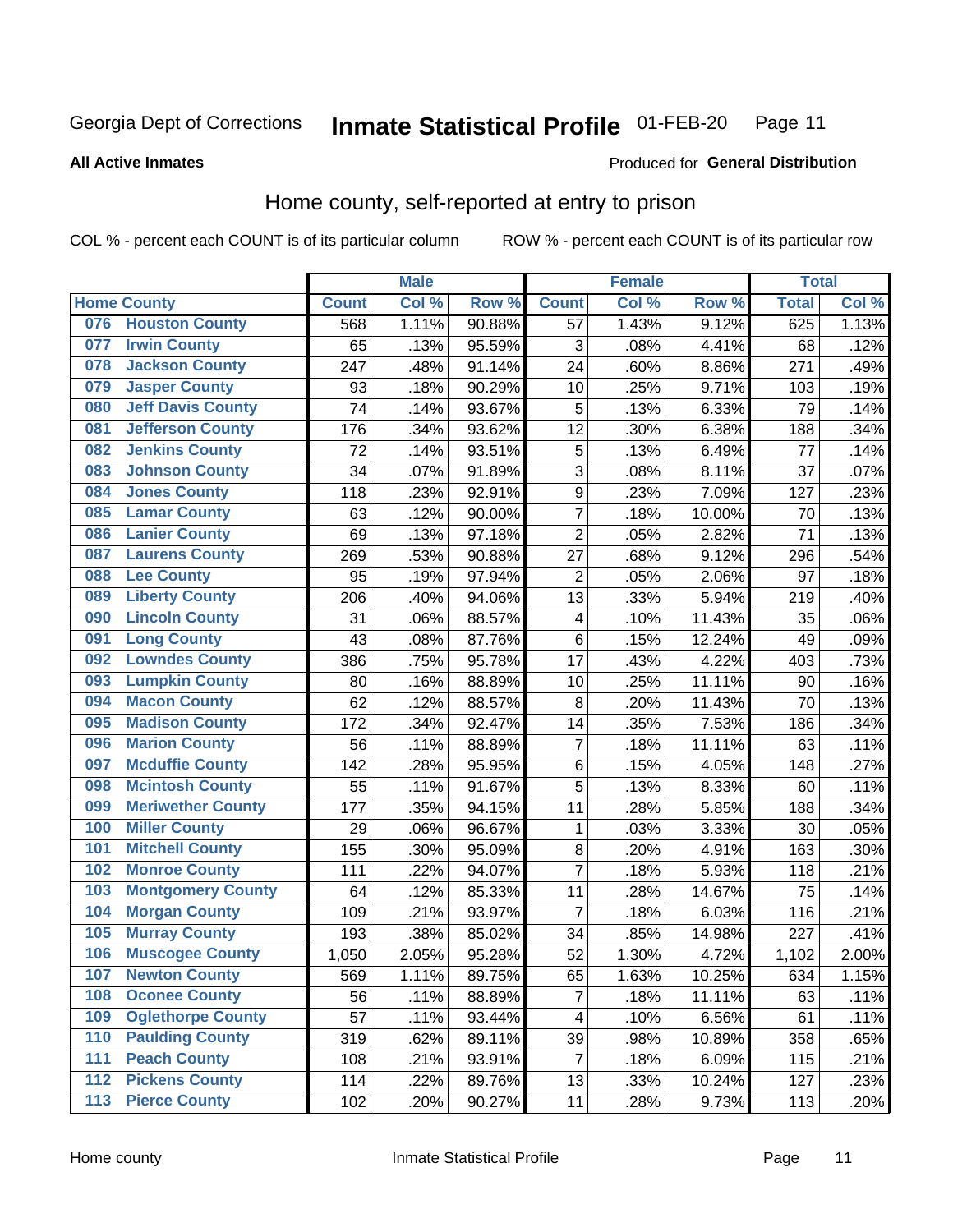#### Inmate Statistical Profile 01-FEB-20 Page 12

**All Active Inmates** 

### Produced for General Distribution

### Home county, self-reported at entry to prison

COL % - percent each COUNT is of its particular column

|                  |                          |              | <b>Male</b> |         |                         | <b>Female</b> |        | <b>Total</b>    |       |
|------------------|--------------------------|--------------|-------------|---------|-------------------------|---------------|--------|-----------------|-------|
|                  | <b>Home County</b>       | <b>Count</b> | Col %       | Row %   | <b>Count</b>            | Col %         | Row %  | <b>Total</b>    | Col % |
| 114              | <b>Pike County</b>       | 34           | .07%        | 94.44%  | $\overline{2}$          | .05%          | 5.56%  | $\overline{36}$ | .07%  |
| $\overline{115}$ | <b>Polk County</b>       | 223          | .44%        | 89.56%  | 26                      | .65%          | 10.44% | 249             | .45%  |
| 116              | <b>Pulaski County</b>    | 52           | .10%        | 91.23%  | $\sqrt{5}$              | .13%          | 8.77%  | 57              | .10%  |
| 117              | <b>Putnam County</b>     | 129          | .25%        | 93.48%  | 9                       | .23%          | 6.52%  | 138             | .25%  |
| 118              | <b>Quitman County</b>    | 13           | .03%        | 100.00% |                         |               |        | 13              | .02%  |
| 119              | <b>Rabun County</b>      | 51           | .10%        | 80.95%  | 12                      | .30%          | 19.05% | 63              | .11%  |
| 120              | <b>Randolph County</b>   | 59           | .12%        | 92.19%  | 5                       | .13%          | 7.81%  | 64              | .12%  |
| 121              | <b>Richmond County</b>   | 1,694        | 3.31%       | 93.80%  | 112                     | 2.81%         | 6.20%  | 1,806           | 3.27% |
| 122              | <b>Rockdale County</b>   | 356          | .69%        | 93.19%  | 26                      | .65%          | 6.81%  | 382             | .69%  |
| 123              | <b>Schley County</b>     | 19           | .04%        | 100.00% |                         |               |        | 19              | .03%  |
| 124              | <b>Screven County</b>    | 118          | .23%        | 97.52%  | 3                       | .08%          | 2.48%  | 121             | .22%  |
| 125              | <b>Seminole County</b>   | 71           | .14%        | 91.03%  | $\overline{7}$          | .18%          | 8.97%  | 78              | .14%  |
| 126              | <b>Spalding County</b>   | 451          | .88%        | 92.42%  | 37                      | .93%          | 7.58%  | 488             | .88%  |
| 127              | <b>Stephens County</b>   | 118          | .23%        | 88.06%  | 16                      | .40%          | 11.94% | 134             | .24%  |
| 128              | <b>Stewart County</b>    | 31           | .06%        | 100.00% |                         |               |        | 31              | .06%  |
| 129              | <b>Sumter County</b>     | 180          | .35%        | 94.24%  | 11                      | .28%          | 5.76%  | 191             | .35%  |
| 130              | <b>Talbot County</b>     | 39           | .08%        | 95.12%  | $\overline{c}$          | .05%          | 4.88%  | 41              | .07%  |
| 131              | <b>Taliaferro County</b> | 7            | .01%        | 87.50%  | $\mathbf 1$             | .03%          | 12.50% | 8               | .01%  |
| 132              | <b>Tattnall County</b>   | 185          | .36%        | 90.69%  | 19                      | .48%          | 9.31%  | 204             | .37%  |
| 133              | <b>Taylor County</b>     | 59           | .12%        | 89.39%  | $\overline{7}$          | .18%          | 10.61% | 66              | .12%  |
| 134              | <b>Telfair County</b>    | 91           | .18%        | 97.85%  | $\overline{2}$          | .05%          | 2.15%  | 93              | .17%  |
| 135              | <b>Terrell County</b>    | 68           | .13%        | 98.55%  | $\mathbf{1}$            | .03%          | 1.45%  | 69              | .12%  |
| 136              | <b>Thomas County</b>     | 183          | .36%        | 96.83%  | $\,6$                   | .15%          | 3.17%  | 189             | .34%  |
| 137              | <b>Tift County</b>       | 279          | .54%        | 95.22%  | 14                      | .35%          | 4.78%  | 293             | .53%  |
| 138              | <b>Toombs County</b>     | 261          | .51%        | 91.26%  | 25                      | .63%          | 8.74%  | 286             | .52%  |
| 139              | <b>Towns County</b>      | 25           | .05%        | 80.65%  | $\,6$                   | .15%          | 19.35% | 31              | .06%  |
| 140              | <b>Treutlen County</b>   | 47           | .09%        | 85.45%  | $\bf 8$                 | .20%          | 14.55% | 55              | .10%  |
| 141              | <b>Troup County</b>      | 532          | 1.04%       | 93.33%  | 38                      | .95%          | 6.67%  | 570             | 1.03% |
| $\overline{142}$ | <b>Turner County</b>     | 64           | .12%        | 95.52%  | 3                       | .08%          | 4.48%  | 67              | .12%  |
| 143              | <b>Twiggs County</b>     | 50           | .10%        | 92.59%  | $\overline{\mathbf{4}}$ | .10%          | 7.41%  | 54              | .10%  |
| 144              | <b>Union County</b>      | 102          | .20%        | 87.18%  | 15                      | .38%          | 12.82% | 117             | .21%  |
| 145              | <b>Upson County</b>      | 162          | .32%        | 93.10%  | 12                      | .30%          | 6.90%  | 174             | .32%  |
| 146              | <b>Walker County</b>     | 367          | .72%        | 89.29%  | 44                      | 1.10%         | 10.71% | 411             | .74%  |
| 147              | <b>Walton County</b>     | 457          | .89%        | 90.50%  | 48                      | 1.20%         | 9.50%  | 505             | .91%  |
| 148              | <b>Ware County</b>       | 264          | .52%        | 95.31%  | 13                      | .33%          | 4.69%  | 277             | .50%  |
| 149              | <b>Warren County</b>     | 27           | .05%        | 90.00%  | 3                       | .08%          | 10.00% | 30              | .05%  |
| 150              | <b>Washington County</b> | 183          | .36%        | 92.42%  | 15                      | .38%          | 7.58%  | 198             | .36%  |
| 151              | <b>Wayne County</b>      | 190          | .37%        | 93.60%  | 13                      | .33%          | 6.40%  | 203             | .37%  |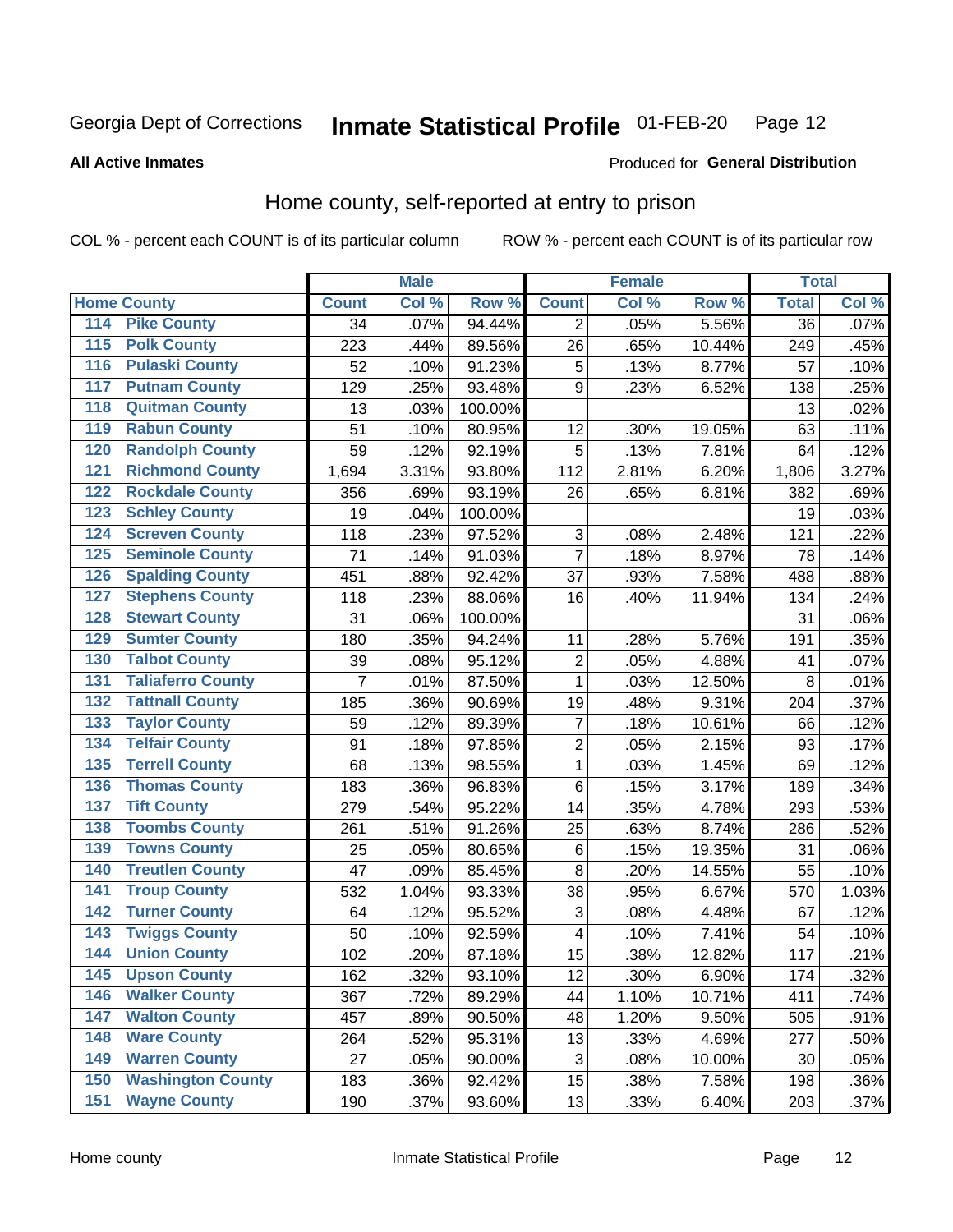#### Inmate Statistical Profile 01-FEB-20 Page 13

### **All Active Inmates**

### Produced for General Distribution

### Home county, self-reported at entry to prison

COL % - percent each COUNT is of its particular column

|                    |                             |              | <b>Male</b> |        |              | <b>Female</b> |        | <b>Total</b> |       |
|--------------------|-----------------------------|--------------|-------------|--------|--------------|---------------|--------|--------------|-------|
| <b>Home County</b> |                             | <b>Count</b> | Col %       | Row %  | <b>Count</b> | Col %         | Row %  | <b>Total</b> | Col % |
| 152                | <b>Webster County</b>       | 7            | .01%        | 70.00% | 3            | .08%          | 30.00% | 10           | .02%  |
| 153                | <b>Wheeler County</b>       | 91           | .18%        | 96.81% | 3            | .08%          | 3.19%  | 94           | .17%  |
| 154                | <b>White County</b>         | 89           | .17%        | 88.12% | 12           | .30%          | 11.88% | 101          | .18%  |
| 155                | <b>Whitfield County</b>     | 533          | 1.04%       | 88.39% | 70           | 1.75%         | 11.61% | 603          | 1.09% |
| 156                | <b>Wilcox County</b>        | 67           | .13%        | 95.71% | 3            | .08%          | 4.29%  | 70           | .13%  |
| 157                | <b>Wilkes County</b>        | 56           | .11%        | 90.32% | 6            | .15%          | 9.68%  | 62           | .11%  |
| 158                | <b>Wilkinson County</b>     | 56           | .11%        | 96.55% | 2            | .05%          | 3.45%  | 58           | .11%  |
| 159                | <b>Worth County</b>         | 113          | .22%        | 91.87% | 10           | .25%          | 8.13%  | 123          | .22%  |
| 999                | <b>Other Custody/Out Of</b> | 118          | .23%        | 95.93% | 5            | .13%          | 4.07%  | 123          | .22%  |
|                    | <b>State</b>                |              |             |        |              |               |        |              |       |
|                    | <b>Total Rported</b>        | 51,228       | 100%        | 92.77% | 3,990        | 100%          | 7.23%  | 55,218       | 100%  |

| 'Not<br><b>Reported</b> |               |       |        |
|-------------------------|---------------|-------|--------|
| <b>Total</b>            | 51,228<br>E4. | 3.990 | 55,218 |

|  | Mode (most frequent) | <b>Fulton County</b> | <b>Fulton County</b> | <b>Fulton County</b> |
|--|----------------------|----------------------|----------------------|----------------------|
|--|----------------------|----------------------|----------------------|----------------------|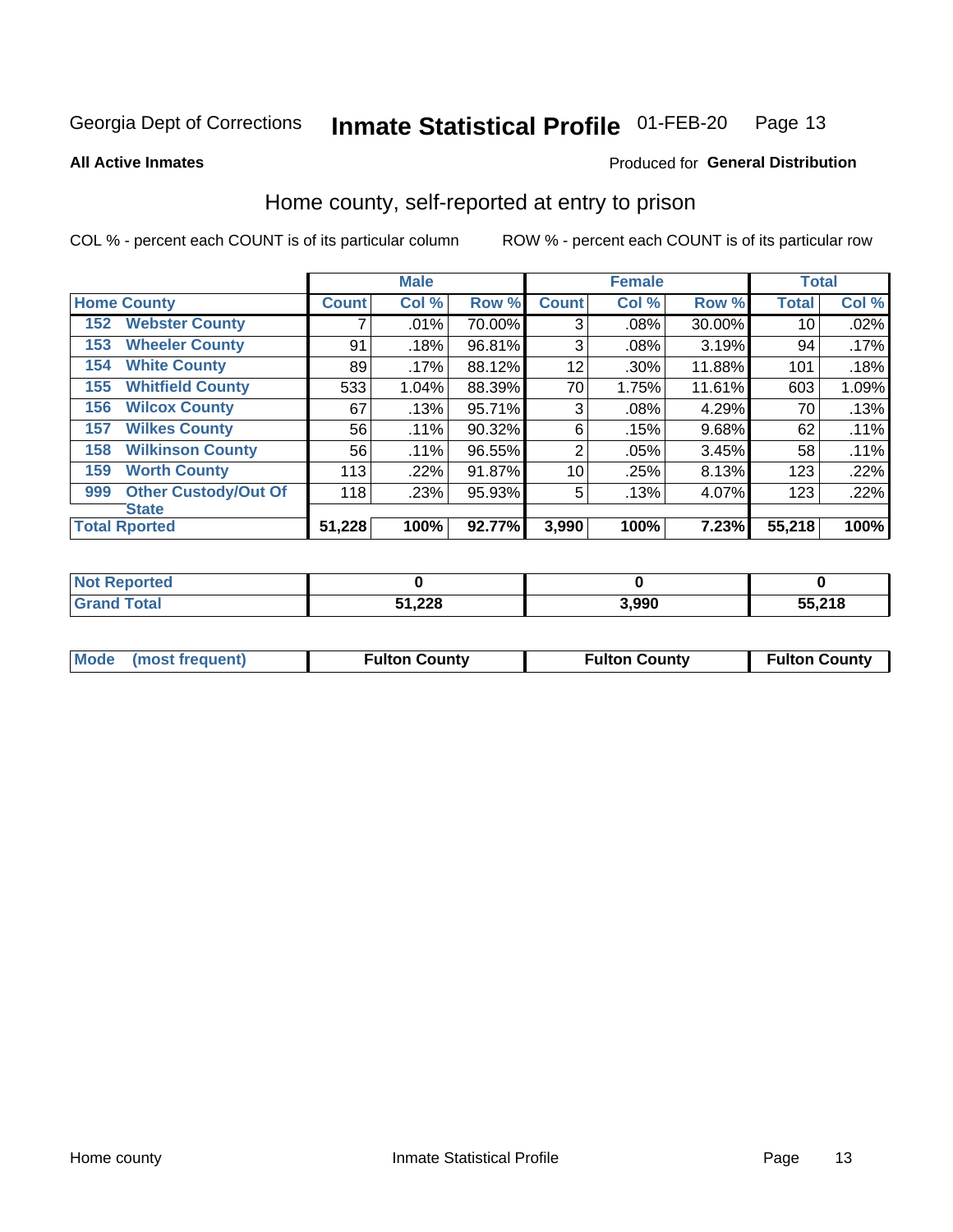#### Inmate Statistical Profile 01-FEB-20 Page 14

### **All Active Inmates**

### Produced for General Distribution

### Employment status before prison, self-reported at entry to prison

COL % - percent each COUNT is of its particular column

|                           | <b>Male</b><br><b>Female</b> |        |        | <b>Total</b> |        |          |              |        |
|---------------------------|------------------------------|--------|--------|--------------|--------|----------|--------------|--------|
| <b>Employment Status</b>  | <b>Count</b>                 | Col %  | Row %  | <b>Count</b> | Col %  | Row %    | <b>Total</b> | Col %  |
| <b>Full Time</b><br>01    | 14,157                       | 45.41% | 94.89% | 763          | 34.79% | $5.11\%$ | 14,920       | 44.71% |
| <b>Part Time</b><br>02    | 2,168                        | 6.95%  | 92.33% | 180          | 8.21%  | 7.67%    | 2,348        | 7.04%  |
| Unempl $<$ 6M<br>03       | 1,949                        | 6.25%  | 98.09% | 38           | 1.73%  | 1.91%    | 1,987        | 5.95%  |
| Unempl > 6M<br>04         | 7,402                        | 23.74% | 90.91% | 740          | 33.74% | 9.09%    | 8,142        | 24.40% |
| <b>Never Worked</b><br>05 | 3,306                        | 10.60% | 95.16% | 168          | 7.66%  | 4.84%    | 3,474        | 10.41% |
| <b>Student</b><br>06      | 844                          | 2.71%  | 95.69% | 38           | 1.73%  | 4.31%    | 882          | 2.64%  |
| <b>Incapable</b><br>07    | 1,353                        | 4.34%  | 83.57% | 266          | 12.13% | 16.43%   | 1,619        | 4.85%  |
| <b>Total Reported</b>     | 31,179                       | 100%   | 93.43% | 2,193        | 100%   | 6.57%    | 33,372       | 100%   |

| <b>norteo</b><br>NO. | 20,049 | .797  | 21,846 |
|----------------------|--------|-------|--------|
| int                  | 51,228 | 3,990 | 55,218 |

| Mc | ----<br>me<br>ш | nc<br>. |
|----|-----------------|---------|
|    |                 |         |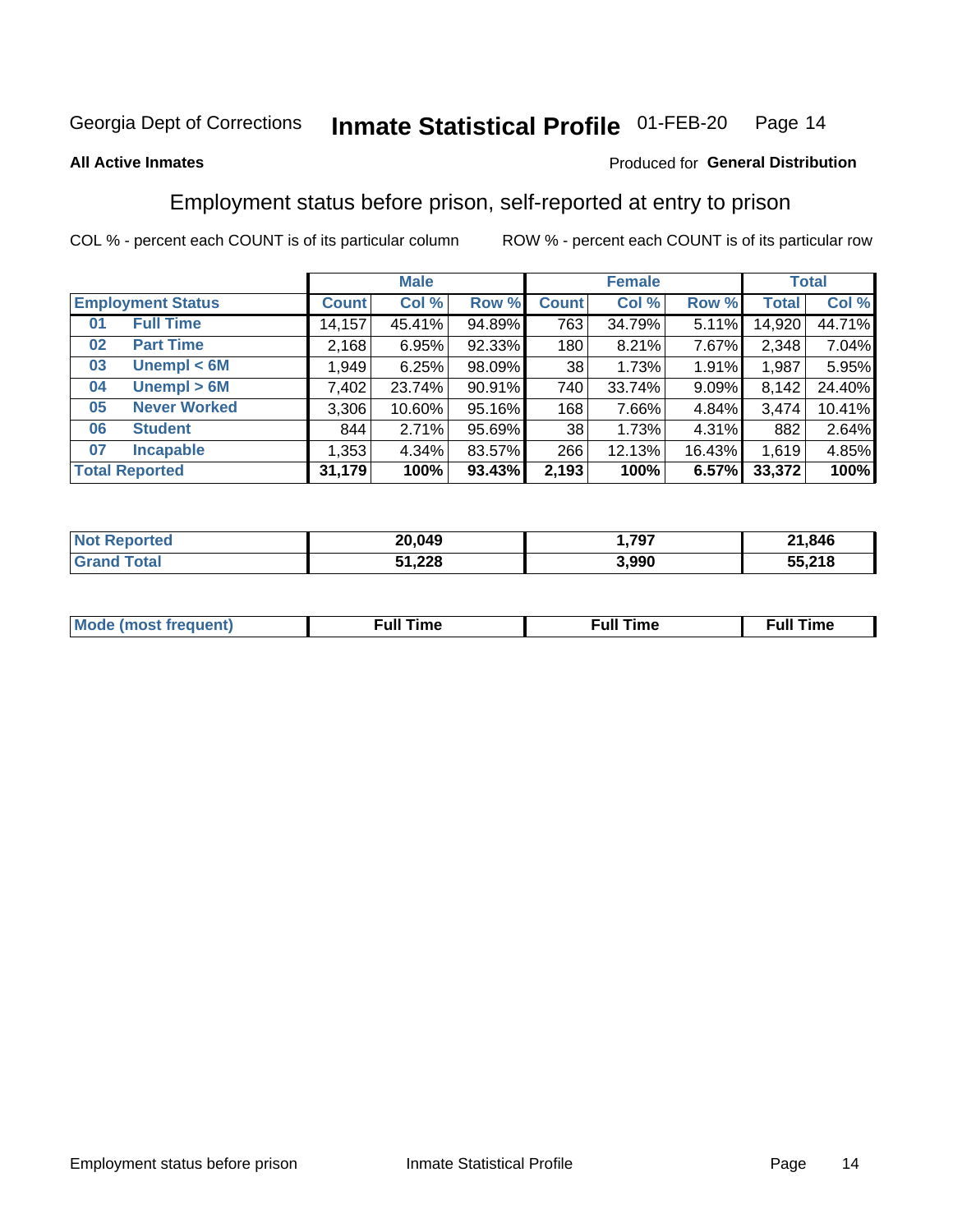### **All Active Inmates**

Produced for General Distribution

### Age at admission

COL % - percent each COUNT is of its particular column

|                         |                | <b>Male</b> |         |              | <b>Female</b> |        |              | <b>Total</b> |
|-------------------------|----------------|-------------|---------|--------------|---------------|--------|--------------|--------------|
| <b>Age At Admission</b> | <b>Count</b>   | Col %       | Row %   | <b>Count</b> | Col %         | Row %  | <b>Total</b> | Col %        |
| 14                      | $\overline{7}$ | 0.01%       | 87.50%  | 1            | 0.03%         | 12.50% | 8            | 0.01%        |
| 15                      | 38             | 0.07%       | 100.00% |              |               |        | 38           | 0.07%        |
| 16                      | 115            | 0.22%       | 98.29%  | $\mathbf 2$  | 0.05%         | 1.71%  | 117          | 0.21%        |
| $\overline{17}$         | 628            | 1.23%       | 95.44%  | 30           | 0.75%         | 4.56%  | 658          | 1.19%        |
| $\overline{18}$         | 1,296          | 2.53%       | 96.50%  | 47           | 1.18%         | 3.50%  | 1,343        | 2.43%        |
| 19                      | 1,775          | 3.46%       | 96.47%  | 65           | 1.63%         | 3.53%  | 1,840        | 3.33%        |
| 20                      | 2,022          | 3.95%       | 95.56%  | 94           | 2.36%         | 4.44%  | 2,116        | 3.83%        |
| $\overline{21}$         | 1,988          | 3.88%       | 95.39%  | 96           | 2.41%         | 4.61%  | 2,084        | 3.77%        |
| $\overline{22}$         | 2,045          | 3.99%       | 94.85%  | 111          | 2.78%         | 5.15%  | 2,156        | 3.90%        |
| 23                      | 1,970          | 3.85%       | 94.17%  | 122          | 3.06%         | 5.83%  | 2,092        | 3.79%        |
| 24                      | 1,930          | 3.77%       | 92.39%  | 159          | 3.98%         | 7.61%  | 2,089        | 3.78%        |
| $\overline{25}$         | 1,908          | 3.72%       | 93.07%  | 142          | 3.56%         | 6.93%  | 2,050        | 3.71%        |
| $\overline{26}$         | 1,923          | 3.75%       | 93.08%  | 143          | 3.58%         | 6.92%  | 2,066        | 3.74%        |
| $\overline{27}$         | 1,921          | 3.75%       | 93.43%  | 135          | 3.38%         | 6.57%  | 2,056        | 3.72%        |
| 28                      | 1,807          | 3.53%       | 92.19%  | 153          | 3.83%         | 7.81%  | 1,960        | 3.55%        |
| 29                      | 1,813          | 3.54%       | 91.98%  | 158          | 3.96%         | 8.02%  | 1,971        | 3.57%        |
| 30                      | 1,717          | 3.35%       | 91.87%  | 152          | 3.81%         | 8.13%  | 1,869        | 3.38%        |
| 31                      | 1,601          | 3.13%       | 91.12%  | 156          | 3.91%         | 8.88%  | 1,757        | 3.18%        |
| 32                      | 1,531          | 2.99%       | 90.59%  | 159          | 3.98%         | 9.41%  | 1,690        | 3.06%        |
| 33                      | 1,554          | 3.03%       | 91.95%  | 136          | 3.41%         | 8.05%  | 1,690        | 3.06%        |
| 34                      | 1,421          | 2.77%       | 90.86%  | 143          | 3.58%         | 9.14%  | 1,564        | 2.83%        |
| 35                      | 1,406          | 2.74%       | 91.72%  | 127          | 3.18%         | 8.28%  | 1,533        | 2.78%        |
| 36                      | 1,356          | 2.65%       | 92.75%  | 106          | 2.66%         | 7.25%  | 1,462        | 2.65%        |
| $\overline{37}$         | 1,333          | 2.60%       | 91.36%  | 126          | 3.16%         | 8.64%  | 1,459        | 2.64%        |
| 38                      | 1,268          | 2.48%       | 91.68%  | 115          | 2.88%         | 8.32%  | 1,383        | 2.50%        |
| 39                      | 1,184          | 2.31%       | 91.85%  | 105          | 2.63%         | 8.15%  | 1,289        | 2.33%        |
| 40                      | 1,148          | 2.24%       | 90.82%  | 116          | 2.91%         | 9.18%  | 1,264        | 2.29%        |
| 41                      | 1,067          | 2.08%       | 91.27%  | 102          | 2.56%         | 8.73%  | 1,169        | 2.12%        |
| 42                      | 932            | 1.82%       | 92.00%  | 81           | 2.03%         | 8.00%  | 1,013        | 1.83%        |
| 43                      | 844            | 1.65%       | 91.14%  | 82           | 2.06%         | 8.86%  | 926          | 1.68%        |
| 44                      | 777            | 1.52%       | 91.20%  | 75           | 1.88%         | 8.80%  | 852          | 1.54%        |
| 45                      | 797            | 1.56%       | 91.82%  | 71           | 1.78%         | 8.18%  | 868          | 1.57%        |
| 46                      | 769            | 1.50%       | 90.90%  | 77           | 1.93%         | 9.10%  | 846          | 1.53%        |
| 47                      | 716            | 1.40%       | 90.75%  | 73           | 1.83%         | 9.25%  | 789          | 1.43%        |
| 48                      | 711            | 1.39%       | 91.39%  | 67           | 1.68%         | 8.61%  | 778          | 1.41%        |
| 49                      | 605            | 1.18%       | 89.63%  | 70           | 1.75%         | 10.37% | 675          | 1.22%        |
| 50                      | 568            | 1.11%       | 91.03%  | 56           | 1.40%         | 8.97%  | 624          | 1.13%        |
| 51                      | 484            | 0.94%       | 92.90%  | 37           | 0.93%         | 7.10%  | 521          | 0.94%        |
| 52                      | 530            | 1.03%       | 93.47%  | 37           | 0.93%         | 6.53%  | 567          | 1.03%        |
| 53                      | 494            | 0.96%       | 92.51%  | 40           | 1.00%         | 7.49%  | 534          | 0.97%        |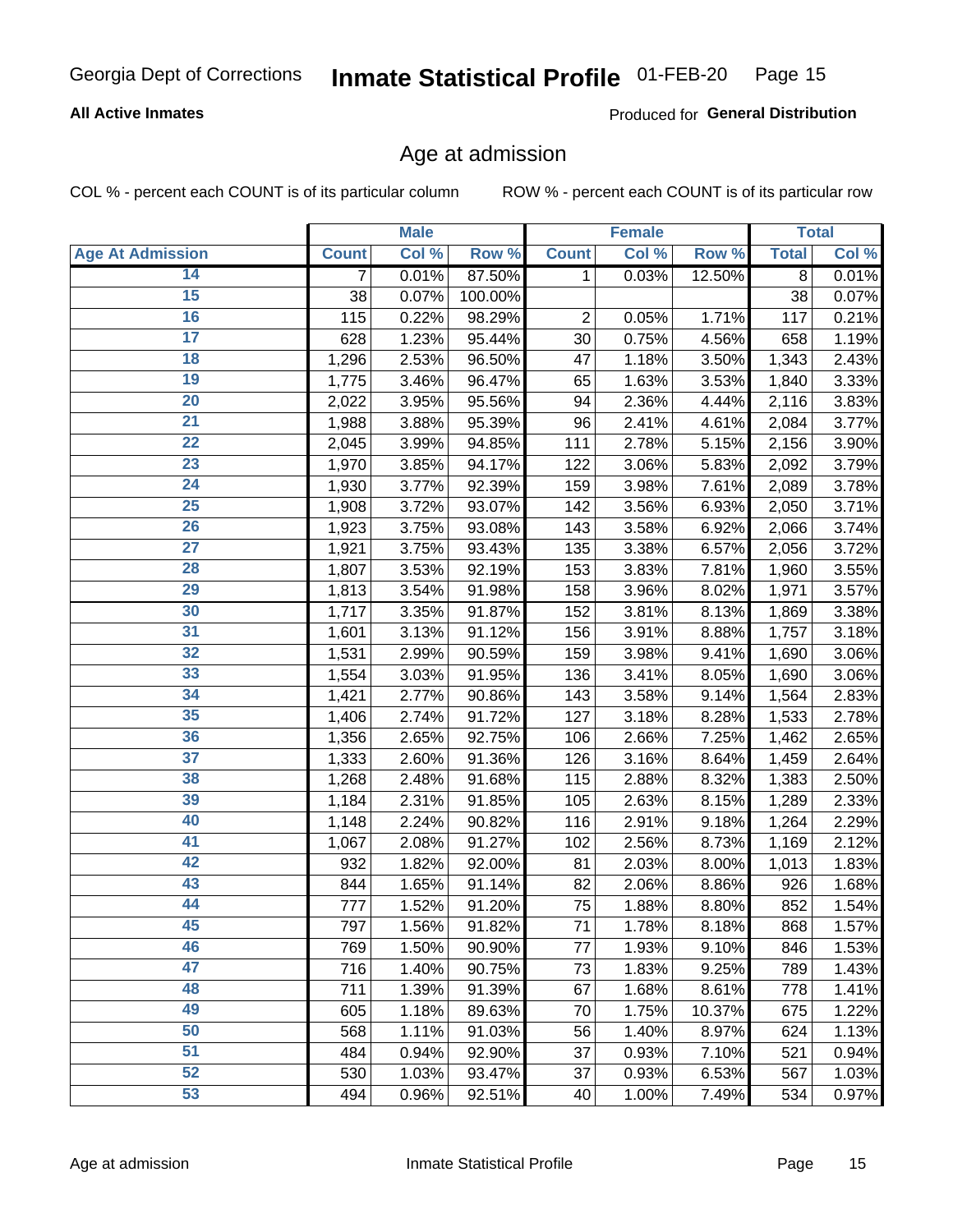### **All Active Inmates**

Produced for General Distribution

### Age at admission

COL % - percent each COUNT is of its particular column

|                         |                         | <b>Male</b> |         |                 | <b>Female</b> |        |                | <b>Total</b> |
|-------------------------|-------------------------|-------------|---------|-----------------|---------------|--------|----------------|--------------|
| <b>Age At Admission</b> | <b>Count</b>            | Col %       | Row %   | <b>Count</b>    | Col %         | Row %  | <b>Total</b>   | Col %        |
| 54                      | 434                     | 0.85%       | 91.18%  | 42              | 1.05%         | 8.82%  | 476            | 0.86%        |
| 55                      | 400                     | 0.78%       | 93.02%  | 30              | 0.75%         | 6.98%  | 430            | 0.78%        |
| 56                      | 357                     | 0.70%       | 92.49%  | 29              | 0.73%         | 7.51%  | 386            | 0.70%        |
| $\overline{57}$         | 321                     | 0.63%       | 93.59%  | 22              | 0.55%         | 6.41%  | 343            | 0.62%        |
| 58                      | 276                     | 0.54%       | 93.56%  | 19              | 0.48%         | 6.44%  | 295            | 0.53%        |
| 59                      | 227                     | 0.44%       | 92.28%  | 19              | 0.48%         | 7.72%  | 246            | 0.45%        |
| 60                      | 213                     | 0.42%       | 93.83%  | 14              | 0.35%         | 6.17%  | 227            | 0.41%        |
| 61                      | 188                     | 0.37%       | 94.95%  | 10              | 0.25%         | 5.05%  | 198            | 0.36%        |
| 62                      | 135                     | 0.26%       | 91.84%  | $\overline{12}$ | 0.30%         | 8.16%  | 147            | 0.27%        |
| 63                      | 126                     | 0.25%       | 94.03%  | 8               | 0.20%         | 5.97%  | 134            | 0.24%        |
| 64                      | 103                     | 0.20%       | 98.10%  | $\overline{c}$  | 0.05%         | 1.90%  | 105            | 0.19%        |
| 65                      | 82                      | 0.16%       | 97.62%  | $\overline{c}$  | 0.05%         | 2.38%  | 84             | 0.15%        |
| 66                      | 63                      | 0.12%       | 95.45%  | $\overline{3}$  | 0.08%         | 4.55%  | 66             | 0.12%        |
| 67                      | 55                      | 0.11%       | 98.21%  | $\mathbf 1$     | 0.03%         | 1.79%  | 56             | 0.10%        |
| 68                      | 49                      | 0.10%       | 92.45%  | 4               | 0.10%         | 7.55%  | 53             | 0.10%        |
| 69                      | 38                      | 0.07%       | 97.44%  | 1               | 0.03%         | 2.56%  | 39             | 0.07%        |
| 70                      | 32                      | 0.06%       | 100.00% |                 |               |        | 32             | 0.06%        |
| $\overline{71}$         | 20                      | 0.04%       | 95.24%  | 1               | 0.03%         | 4.76%  | 21             | 0.04%        |
| $\overline{72}$         | 20                      | 0.04%       | 90.91%  | $\overline{2}$  | 0.05%         | 9.09%  | 22             | 0.04%        |
| 73                      | 18                      | 0.04%       | 100.00% |                 |               |        | 18             | 0.03%        |
| 74                      | 9                       | 0.02%       | 90.00%  | $\mathbf{1}$    | 0.03%         | 10.00% | 10             | 0.02%        |
| 75                      | 13                      | 0.03%       | 92.86%  | 1               | 0.03%         | 7.14%  | 14             | 0.03%        |
| 76                      | 10                      | 0.02%       | 100.00% |                 |               |        | 10             | 0.02%        |
| $\overline{77}$         | 5                       | 0.01%       | 100.00% |                 |               |        | 5              | 0.01%        |
| 78                      | $\overline{9}$          | 0.02%       | 100.00% |                 |               |        | $\overline{9}$ | 0.02%        |
| 79                      | $\overline{3}$          | 0.01%       | 100.00% |                 |               |        | $\overline{3}$ | 0.01%        |
| 80                      | $\overline{3}$          | 0.01%       | 100.00% |                 |               |        | $\overline{3}$ | 0.01%        |
| $\overline{81}$         | $\overline{\mathbf{4}}$ | 0.01%       | 100.00% |                 |               |        | 4              | 0.01%        |
| 82                      | 6                       | 0.01%       | 100.00% |                 |               |        | 6              | 0.01%        |
| 83                      | 4                       | 0.01%       | 100.00% |                 |               |        | 4              | 0.01%        |
| 84                      | 3                       | 0.01%       | 100.00% |                 |               |        | 3              | 0.01%        |
| 86                      | $\mathbf 1$             | 0.01%       | 100.00% |                 |               |        | 1              | 0.01%        |
| 87                      | $\mathbf 1$             | 0.01%       | 100.00% |                 |               |        | $\mathbf{1}$   | 0.01%        |
| <b>Total Reported</b>   | 51,227                  | 100%        | 92.77%  | 3,990           | 100%          | 7.23%  | 55,217         | 100%         |

| пето |        |       |        |
|------|--------|-------|--------|
|      | 51,228 | 3,990 | 55.218 |

| _____<br>$ -$ | Mea. | 33.17 | 34.62 | .28 |
|---------------|------|-------|-------|-----|
|---------------|------|-------|-------|-----|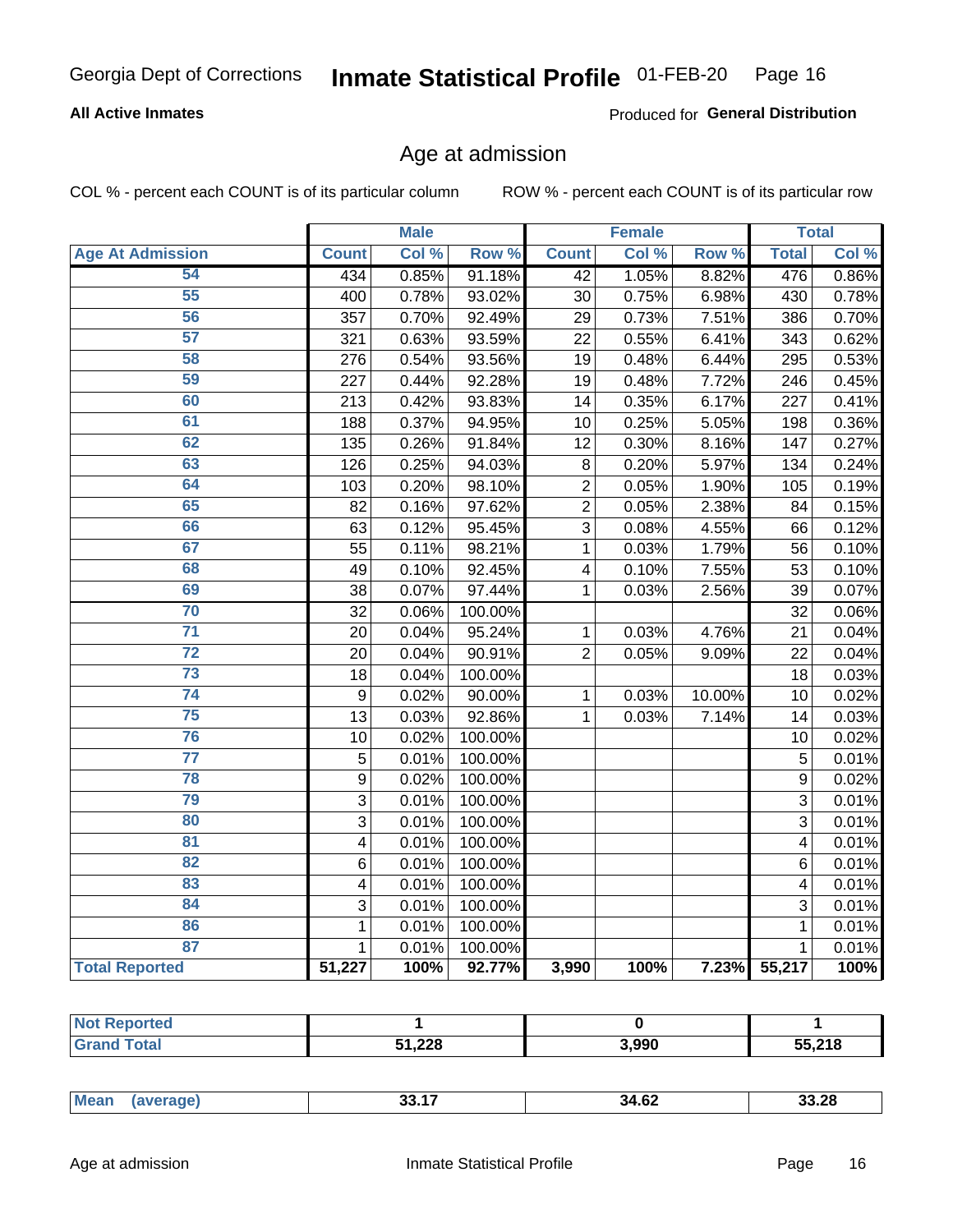### **All Active Inmates**

Produced for General Distribution

### Age at admission

COL % - percent each COUNT is of its particular column

|                                  | <b>Male</b> | <b>Female</b> | Total    |
|----------------------------------|-------------|---------------|----------|
| MetiRap(aniektig)                |             | 33            | 31       |
| <b>Gloaded Tomadst frequent)</b> | --          | 24            | n.<br>44 |
|                                  |             |               |          |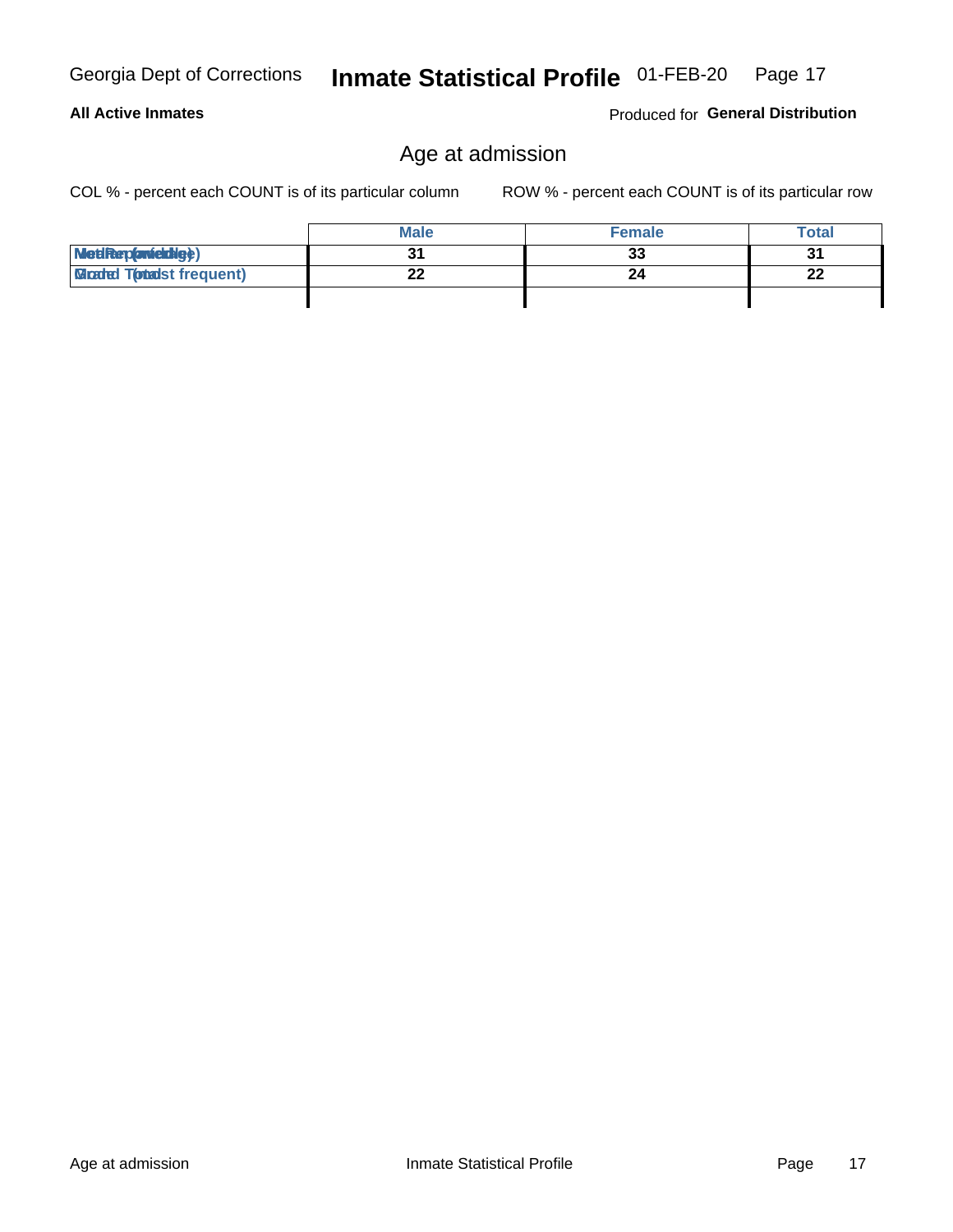### **All Active Inmates**

### Produced for General Distribution

### Height, measured at entry to prison

COL % - percent each COUNT is of its particular column

|                         |                | <b>Male</b> |                  |                 | <b>Female</b> |                  |                  | <b>Total</b> |
|-------------------------|----------------|-------------|------------------|-----------------|---------------|------------------|------------------|--------------|
| <b>Height</b>           | <b>Count</b>   | Col %       | Row <sup>%</sup> | <b>Count</b>    | Col %         | Row <sup>%</sup> | <b>Total</b>     | Col %        |
| $\overline{\mathbf{0}}$ | 560            | 1.09%       | 97.73%           | $\overline{13}$ | 0.33%         | 2.27%            | $\overline{573}$ | 1.04%        |
| 4'02"                   | 1              | 0.01%       | 33.33%           | $\overline{2}$  | 0.05%         | 66.67%           | 3                | 0.01%        |
| 4'03''                  | 4              | 0.01%       | 100.00%          |                 |               |                  | 4                | 0.01%        |
| 4'04"                   | 1              | 0.01%       | 100.00%          |                 |               |                  | 1                | 0.01%        |
| 4'05"                   | 3              | 0.01%       | 75.00%           | 1               | 0.03%         | 25.00%           | 4                | 0.01%        |
| 4'06"                   | 1              | 0.01%       | 50.00%           | $\mathbf{1}$    | 0.03%         | 50.00%           | $\overline{2}$   | 0.01%        |
| 4'07"                   | $\mathbf{1}$   | 0.01%       | 20.00%           | 4               | 0.10%         | 80.00%           | $\overline{5}$   | 0.01%        |
| 4'08"                   | 6              | 0.01%       | 60.00%           | 4               | 0.10%         | 40.00%           | 10               | 0.02%        |
| 4'09"                   | 1              | 0.01%       | 6.67%            | 14              | 0.35%         | 93.33%           | 15               | 0.03%        |
| 4'10"                   | 6              | 0.01%       | 27.27%           | 16              | 0.40%         | 72.73%           | 22               | 0.04%        |
| 4'11''                  | 22             | 0.04%       | 17.89%           | 101             | 2.53%         | 82.11%           | 123              | 0.22%        |
| 5'00''                  | 96             | 0.19%       | 37.80%           | 158             | 3.96%         | 62.20%           | 254              | 0.46%        |
| 5'01''                  | 107            | 0.21%       | 29.16%           | 260             | 6.52%         | 70.84%           | 367              | 0.66%        |
| 5'02"                   | 271            | 0.53%       | 40.51%           | 398             | 9.97%         | 59.49%           | 669              | 1.21%        |
| 5'03''                  | 390            | 0.76%       | 44.78%           | 481             | 12.06%        | 55.22%           | 871              | 1.58%        |
| 5'04"                   | 935            | 1.83%       | 61.03%           | 597             | 14.96%        | 38.97%           | 1,532            | 2.77%        |
| 5'05"                   | 1,785          | 3.48%       | 79.30%           | 466             | 11.68%        | 20.70%           | 2,251            | 4.08%        |
| 5'06''                  | 3,541          | 6.91%       | 87.65%           | 499             | 12.51%        | 12.35%           | 4,040            | 7.32%        |
| 5'07''                  | 4,113          | 8.03%       | 90.77%           | 418             | 10.48%        | 9.23%            | 4,531            | 8.21%        |
| 5'08''                  | 4,956          | 9.67%       | 96.14%           | 199             | 4.99%         | 3.86%            | 5,155            | 9.34%        |
| 5'09''                  | 6,490          | 12.67%      | 97.42%           | 172             | 4.31%         | 2.58%            | 6,662            | 12.06%       |
| 5'10''                  | 5,557          | 10.85%      | 98.35%           | 93              | 2.33%         | 1.65%            | 5,650            | 10.23%       |
| 5'11"                   | 6,166          | 12.04%      | 99.12%           | 55              | 1.38%         | 0.88%            | 6,221            | 11.27%       |
| 6'00''                  | 5,706          | 11.14%      | 99.70%           | 17              | 0.43%         | 0.30%            | 5,723            | 10.36%       |
| 6'01''                  | 4,164          | 8.13%       | 99.69%           | 13              | 0.33%         | 0.31%            | 4,177            | 7.56%        |
| 6'02"                   | 3,079          | 6.01%       | 99.90%           | 3               | 0.08%         | 0.10%            | 3,082            | 5.58%        |
| 6'03''                  | 1,660          | 3.24%       | 99.76%           | 4               | 0.10%         | 0.24%            | 1,664            | 3.01%        |
| 6'04"                   | 923            | 1.80%       | 99.89%           | 1               | 0.03%         | 0.11%            | 924              | 1.67%        |
| 6'05"                   | 381            | 0.74%       | 100.00%          |                 |               |                  | 381              | 0.69%        |
| 6'06''                  | 166            | 0.32%       | 100.00%          |                 |               |                  | 166              | 0.30%        |
| 6'07''                  | 56             | 0.11%       | 100.00%          |                 |               |                  | 56               | 0.10%        |
| 6'08"                   | 33             | 0.06%       | 100.00%          |                 |               |                  | $\overline{33}$  | $0.06\%$     |
| 6'09''                  | 24             | 0.05%       | 100.00%          |                 |               |                  | 24               | 0.04%        |
| 6'10''                  | $\overline{7}$ | 0.01%       | 100.00%          |                 |               |                  | $\overline{7}$   | 0.01%        |
| 6'11''                  | 8              | 0.02%       | 100.00%          |                 |               |                  | 8                | 0.01%        |
| 7'00"                   | 6              | 0.01%       | 100.00%          |                 |               |                  | 6                | 0.01%        |
| 7'02''                  | 1              | 0.01%       | 100.00%          |                 |               |                  | 1                | 0.01%        |
| 7'03''                  | 1              | 0.01%       | 100.00%          |                 |               |                  | 1                | 0.01%        |
| <b>Total Reported</b>   | 51,228         | 100%        | 92.77%           | 3,990           | 100%          | 7.23%            | 55,218           | 100%         |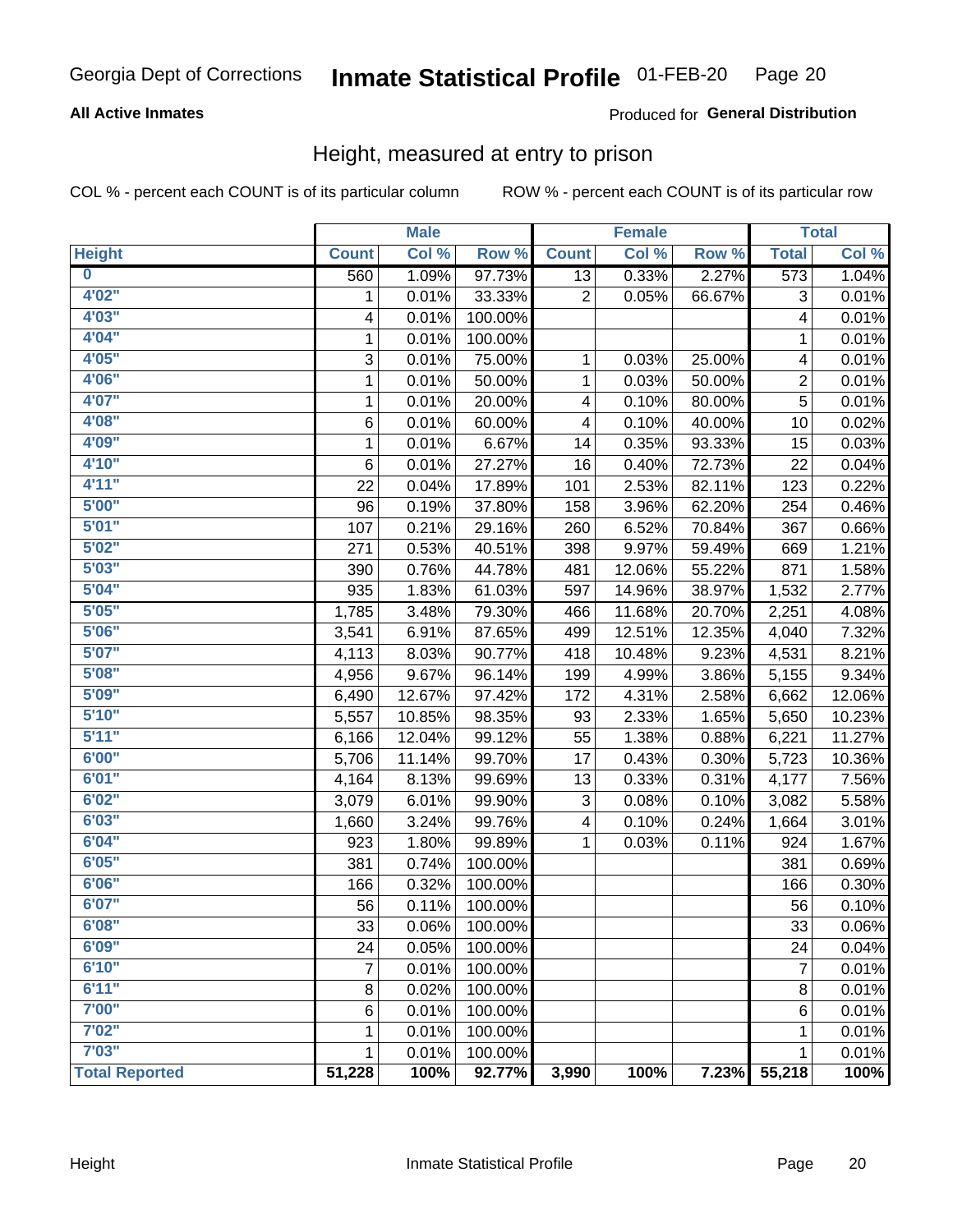### **All Active Inmates**

Produced for General Distribution

### Height, measured at entry to prison

COL % - percent each COUNT is of its particular column

|                     | <b>Male</b> | Female | $\tau$ otal |
|---------------------|-------------|--------|-------------|
| <b>Not Reported</b> |             |        |             |
| <b>Grand Total</b>  | 51,228      | 3,990  | 55,218      |

| <b>Mean</b> | erage) | 5'10" | 5'05" | <b>CIA AIL</b><br>. . |
|-------------|--------|-------|-------|-----------------------|
|             |        |       |       |                       |
| <b>Mode</b> |        | 5'09" | 5'04" | 5'09"                 |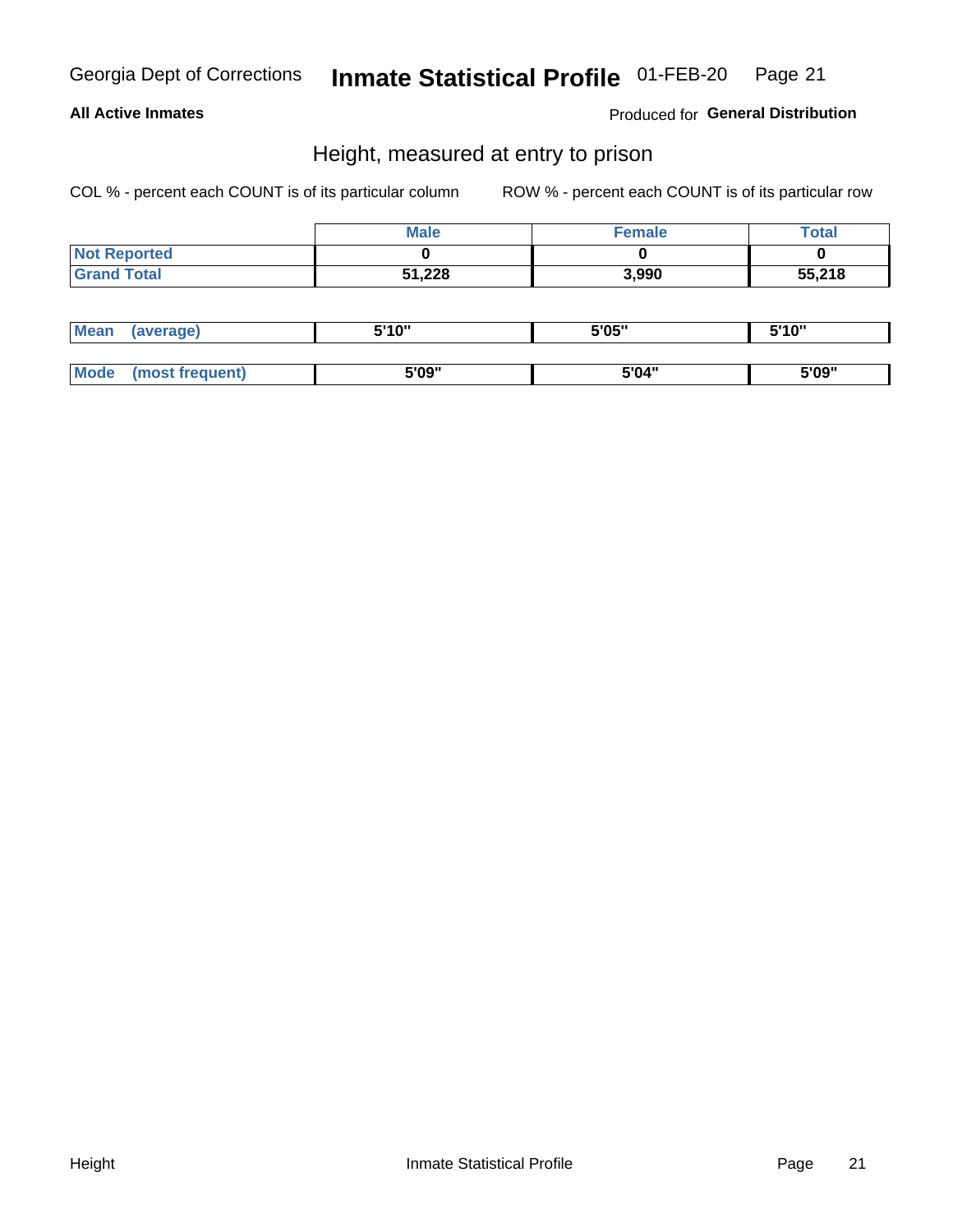**All Active Inmates** 

Produced for General Distribution

### Weight, measured at entry to prison

COL % - percent each COUNT is of its particular column ROW % - percent each COUNT is of its particular row

|                                |              | <b>Male</b> |         |                | <b>Female</b> |        |                | <b>Total</b> |
|--------------------------------|--------------|-------------|---------|----------------|---------------|--------|----------------|--------------|
| <b>Weight</b>                  | <b>Count</b> | Col %       | Row %   | <b>Count</b>   | Col %         | Row %  | <b>Total</b>   | Col %        |
| <b>Under 80 pounds</b>         | 7            | 0.01%       | 77.78%  | $\overline{2}$ | 0.05%         | 22.22% | $\overline{9}$ | 0.02%        |
| 90 - 99 pounds                 | 3            | 0.01%       | 30.00%  | $\overline{7}$ | 0.18%         | 70.00% | 10             | 0.02%        |
| 100 - 109 pounds               | 39           | 0.08%       | 52.70%  | 35             | 0.88%         | 47.30% | 74             | 0.14%        |
| 110 - 119 pounds               | 129          | 0.25%       | 55.84%  | 102            | 2.57%         | 44.16% | 231            | 0.42%        |
| 120 - 129 pounds               | 587          | 1.16%       | 74.49%  | 201            | 5.06%         | 25.51% | 788            | 1.44%        |
| 130 - 139 pounds               | 1,784        | 3.52%       | 84.35%  | 331            | 8.33%         | 15.65% | 2,115          | 3.87%        |
| 140 - 149 pounds               | 3,475        | 6.86%       | 89.70%  | 399            | 10.04%        | 10.30% | 3,874          | 7.09%        |
| 150 - 159 pounds               | 5,218        | 10.30%      | 92.50%  | 423            | 10.64%        | 7.50%  | 5,641          | 10.32%       |
| 160 - 169 pounds               | 6,652        | 13.13%      | 93.40%  | 470            | 11.82%        | 6.60%  | 7,122          | 13.03%       |
| 170 - 179 pounds               | 6,308        | 12.45%      | 94.35%  | 378            | 9.51%         | 5.65%  | 6,686          | 12.23%       |
| 180 - 189 pounds               | 6,485        | 12.80%      | 94.26%  | 395            | 9.94%         | 5.74%  | 6,880          | 12.59%       |
| 190 - 199 pounds               | 4,448        | 8.78%       | 94.60%  | 254            | 6.39%         | 5.40%  | 4,702          | 8.60%        |
| 200 - 209 pounds               | 4,093        | 8.08%       | 93.75%  | 273            | 6.87%         | 6.25%  | 4,366          | 7.99%        |
| 210 - 219 pounds               | 2,998        | 5.92%       | 95.57%  | 139            | 3.50%         | 4.43%  | 3,137          | 5.74%        |
| 220 - 229 pounds               | 2,484        | 4.90%       | 94.88%  | 134            | 3.37%         | 5.12%  | 2,618          | 4.79%        |
| 230 - 239 pounds               | 1,645        | 3.25%       | 93.89%  | 107            | 2.69%         | 6.11%  | 1,752          | 3.21%        |
| 240 - 249 pounds               | 1,310        | 2.58%       | 94.65%  | 74             | 1.86%         | 5.35%  | 1,384          | 2.53%        |
| 250 - 259 pounds               | 953          | 1.88%       | 93.34%  | 68             | 1.71%         | 6.66%  | 1,021          | 1.87%        |
| 260 - 269 pounds               | 595          | 1.17%       | 91.26%  | 57             | 1.43%         | 8.74%  | 652            | 1.19%        |
| 270 - 279 pounds               | 401          | 0.79%       | 93.47%  | 28             | 0.70%         | 6.53%  | 429            | 0.78%        |
| 280 - 289 pounds               | 343          | 0.68%       | 92.70%  | 27             | 0.68%         | 7.30%  | 370            | 0.68%        |
| 290 - 299 pounds               | 176          | 0.35%       | 92.63%  | 14             | 0.35%         | 7.37%  | 190            | 0.35%        |
| 300 - 309 pounds               | 177          | 0.35%       | 88.06%  | 24             | 0.60%         | 11.94% | 201            | 0.37%        |
| 310 - 319 pounds               | 75           | 0.15%       | 89.29%  | 9              | 0.23%         | 10.71% | 84             | 0.15%        |
| 320 - 329 pounds               | 88           | 0.17%       | 93.62%  | 6              | 0.15%         | 6.38%  | 94             | 0.17%        |
| 330 - 339 pounds               | 50           | 0.10%       | 94.34%  | 3              | 0.08%         | 5.66%  | 53             | 0.10%        |
| 340 - 349 pounds               | 35           | 0.07%       | 89.74%  | 4              | 0.10%         | 10.26% | 39             | 0.07%        |
| 350 - 359 pounds               | 41           | 0.08%       | 91.11%  | 4              | 0.10%         | 8.89%  | 45             | 0.08%        |
| 360 - 369 pounds               | 17           | 0.03%       | 100.00% |                |               |        | 17             | 0.03%        |
| 370 - 379 pounds               | 17           | 0.03%       | 94.44%  | 1              | 0.03%         | 5.56%  | 18             | 0.03%        |
| 380 - 389 pounds               | 9            | 0.02%       | 90.00%  | $\mathbf{1}$   | 0.03%         | 10.00% | 10             | 0.02%        |
| 390 - 399 pounds               | 9            | 0.02%       | 90.00%  | 1              | 0.03%         | 10.00% | 10             | 0.02%        |
| 400 pounds and over            | 27           | 0.05%       | 87.10%  | 4              | 0.10%         | 12.90% | 31             | 0.06%        |
| <b>Total Reported</b>          | 50,678       | 100%        | 92.73%  | 3,975          | 100%          | 7.27%  | 54,653         | 100%         |
|                                |              |             |         |                |               |        |                |              |
| <b>Not Reported</b>            |              | 550         |         |                | 15            |        |                | 565          |
| <b>Grand Total</b>             |              | 51,228      |         |                | 3,990         |        |                | 55,218       |
| <b>Mean</b><br>(average)       |              | 185         |         |                | 175           |        |                | 185          |
| <b>Median (middle)</b>         |              | 180         |         |                | 170           |        |                | 180          |
| <b>Mode</b><br>(most frequent) |              | 160         |         |                | 160           |        |                | 160          |
|                                |              |             |         |                |               |        |                |              |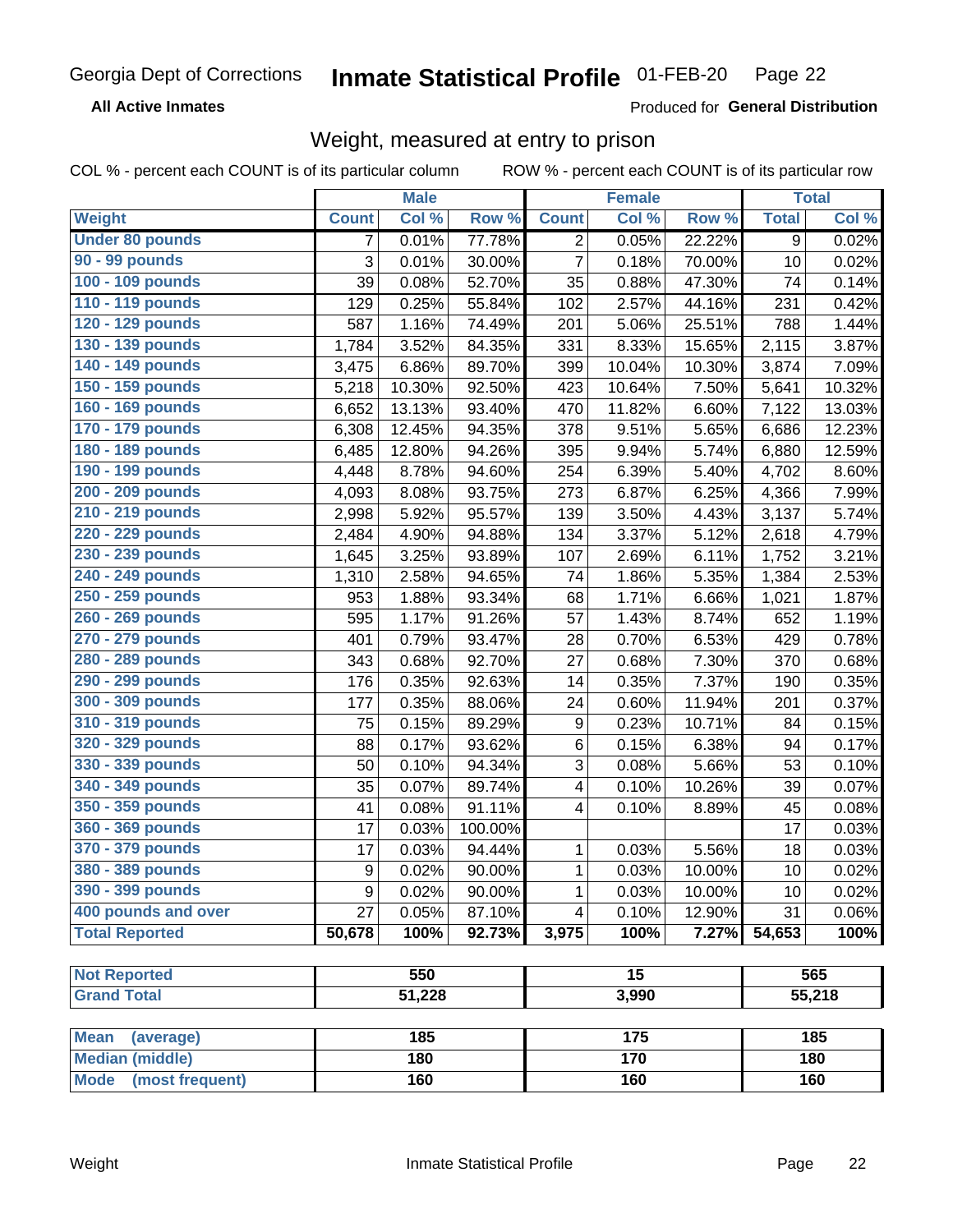#### Inmate Statistical Profile 01-FEB-20 Page 23

**All Active Inmates** 

### Produced for General Distribution

### Veterans validated by Veteran's Administration

COL % - percent each COUNT is of its particular column

|                             |              | <b>Male</b> |                    |    | <b>Female</b> |       |              | <b>Total</b> |
|-----------------------------|--------------|-------------|--------------------|----|---------------|-------|--------------|--------------|
| <b>Military service</b>     | <b>Count</b> | Col %       | <b>Row % Count</b> |    | Col %         | Row % | <b>Total</b> | Col %        |
| <b>Others</b><br>0          | 821          | 30.11%      | 96.59%             | 29 | 50.00%        | 3.41% | 850          | 30.52%       |
| <b>Air Force</b>            | 1,121        | 41.11%      | 98.42%             | 18 | 31.03%        | 1.58% | 1,139        | 40.90%       |
| <b>Army</b><br>$\mathbf{2}$ | 155          | 5.68%       | 98.73%             | 2  | 3.45%         | 1.27% | 157          | 5.64%        |
| <b>Navy</b><br>3            | 355          | 13.02%      | 98.89%             | 4  | 6.90%         | 1.11% | 359          | 12.89%       |
| <b>Marines</b><br>4         | 16           | .59%        | 100.00%            |    |               |       | 16           | .57%         |
| <b>Coast Guard</b><br>5.    | 259          | $9.50\%$    | 98.11%             | 5  | 8.62%         | 1.89% | 264          | 9.48%        |
| <b>Total Reported</b>       | 2,727        | 100%        | 97.92%             | 58 | 100%          | 2.08% | 2,785        | 100%         |

| orted<br>NO | 48,501 | 3,932 | 52,433 |
|-------------|--------|-------|--------|
| <b>otal</b> | 51,228 | 3,990 | 55,218 |

|  |  | <b>Mode (most frequent)</b> | <b>Force</b><br>Aır | วthers | orce |
|--|--|-----------------------------|---------------------|--------|------|
|--|--|-----------------------------|---------------------|--------|------|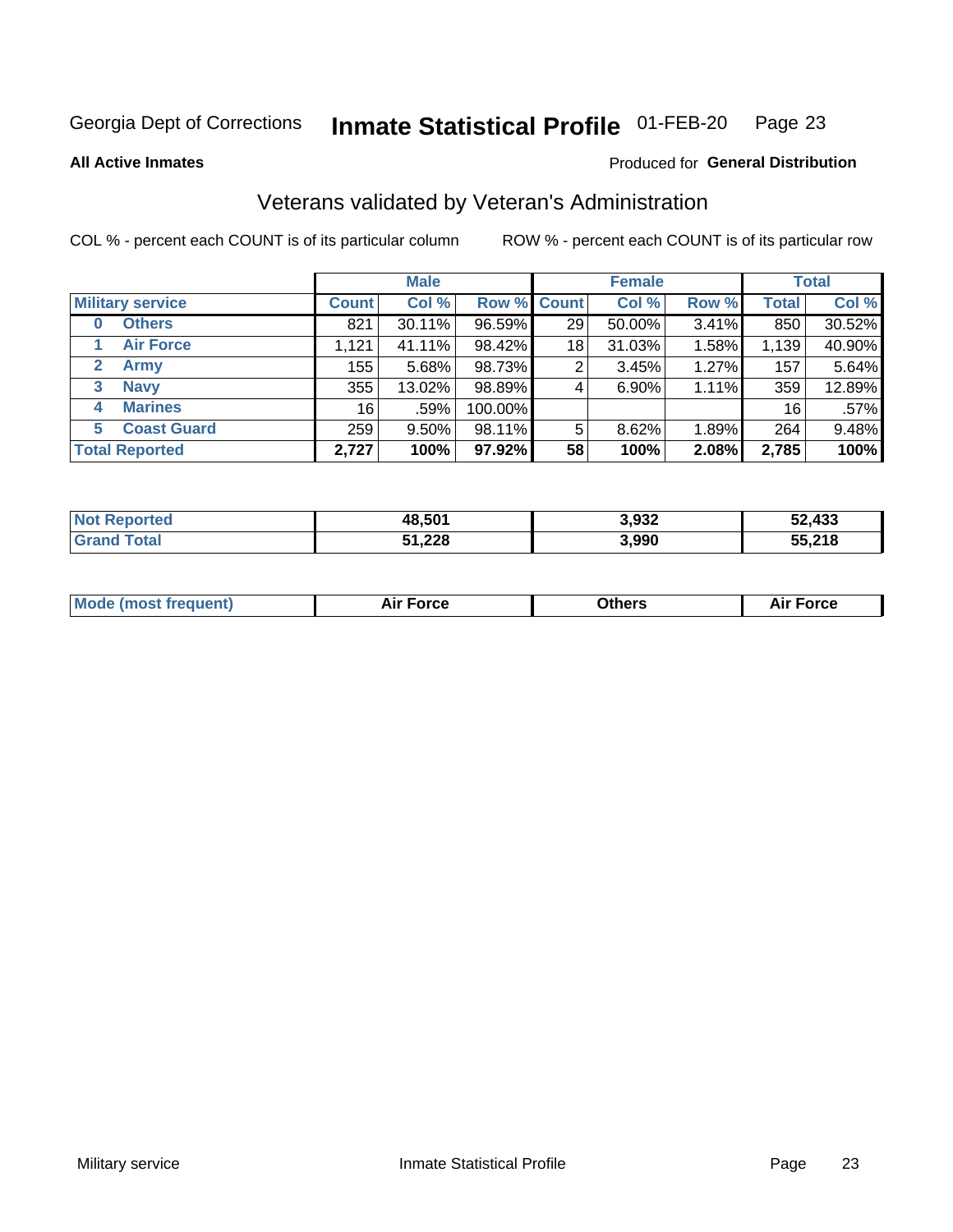#### Inmate Statistical Profile 01-FEB-20 Page 24

**All Active Inmates** 

### **Produced for General Distribution**

### Type of admission to prison

COL % - percent each COUNT is of its particular column

|    |                                  |              | <b>Male</b> |                    |       | <b>Female</b> |       |              | <b>Total</b> |
|----|----------------------------------|--------------|-------------|--------------------|-------|---------------|-------|--------------|--------------|
|    | <b>Type of Admission</b>         | <b>Count</b> | Col %       | <b>Row % Count</b> |       | Col %         | Row % | <b>Total</b> | Col %        |
| 16 | <b>Population Redistribution</b> | 4            | .01%        | 100.00%            |       |               |       | 4            | .01%         |
| 27 | <b>Boot Camp Plus</b>            |              | .01%        | 100.00%            |       |               |       |              | .01%         |
| 28 | <b>Initial Assignment</b>        | 8            | .02%        | 100.00%            |       |               |       | 8            | .01%         |
| 52 | <b>New Sentence</b>              | 40,604       | 79.28%      | 92.45% 3,317       |       | 83.13%        | 7.55% | 43,921       | 79.56%       |
| 53 | <b>Probation Rev Partial</b>     | 2,418        | 4.72%       | 93.18%             | 177   | 4.44%         | 6.82% | 2,595        | 4.70%        |
| 54 | <b>Probation Rev Remainder</b>   | 3,561        | 6.95%       | 93.10%             | 264   | 6.62%         | 6.90% | 3,825        | 6.93%        |
| 55 | <b>Parole Rev New Sentence</b>   | 2,824        | 5.51%       | 94.89%             | 152   | 3.81%         | 5.11% | 2,976        | 5.39%        |
| 56 | <b>Parole Rev No New</b>         | 1,733        | 3.38%       | 95.64%             | 79    | 1.98%         | 4.36% | 1,812        | 3.28%        |
|    | <b>Sentence</b>                  |              |             |                    |       |               |       |              |              |
| 57 | <b>Released In Error</b>         | 13           | .03%        | 92.86%             | 1     | .03%          | 7.14% | 14           | .03%         |
| 65 | <b>Return Appeal/Bond</b>        | 2            | .01%        | 100.00%            |       |               |       | 2            | .01%         |
| 67 | <b>Admit Fm Other Cust</b>       | 4            | .01%        | 100.00%            |       |               |       | 4            | .01%         |
| 69 | <b>New Sent/Par Rev Pnd</b>      | 2            | .01%        | 100.00%            |       |               |       | 2            | .01%         |
| 70 | <b>Life W/O Parole</b>           | 14           | .03%        | 100.00%            |       |               |       | 14           | .03%         |
| 72 | <b>Par Rev/Rsn Unknown</b>       | 23           | .04%        | 100.00%            |       |               |       | 23           | .04%         |
| 76 | <b>Par Rev/Revoc Center</b>      |              | .01%        | 100.00%            |       |               |       |              | .01%         |
| 82 | <b>Unknown</b>                   | 6            | .01%        | 100.00%            |       |               |       | 6            | .01%         |
|    | <b>Total Reported</b>            | 51,218       | 100%        | 92.77%             | 3,990 | 100%          | 7.23% | 55,208       | 100%         |

| <b>Not Reported</b> |        |       | 1 U    |
|---------------------|--------|-------|--------|
| Total<br>Gran       | 51,228 | 3,990 | 55,218 |

| <b>Mode (most frequent)</b> | <b>New Sentence</b> | <b>New Sentence</b> | <b>New Sentence</b> |
|-----------------------------|---------------------|---------------------|---------------------|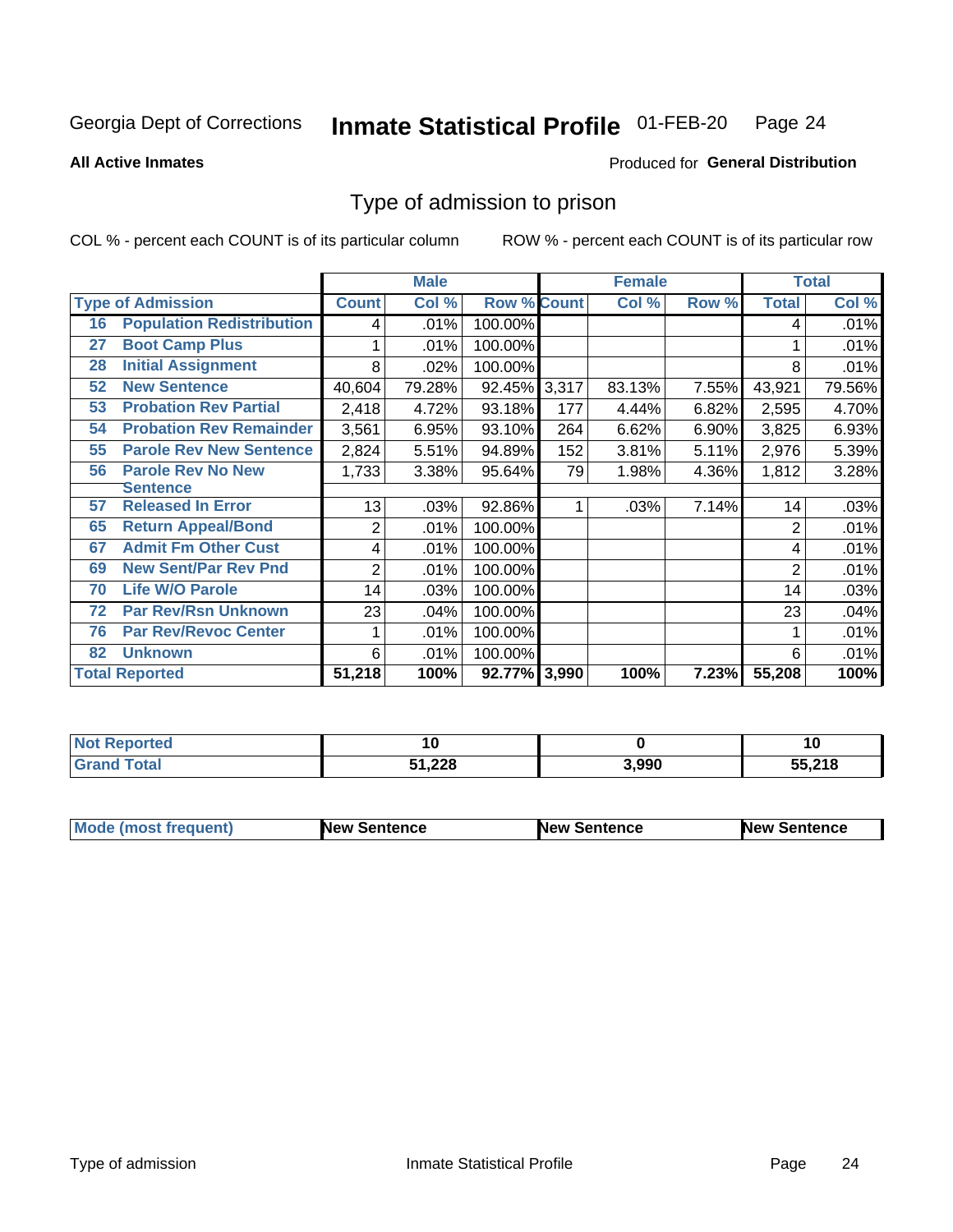## Inmate Statistical Profile 01-FEB-20 Page 25

**All Active Inmates** 

### Produced for General Distribution

### Current / last supervision level

COL % - percent each COUNT is of its particular column

|                        |              | <b>Male</b> |                    |       | <b>Female</b> |          |        | <b>Total</b> |
|------------------------|--------------|-------------|--------------------|-------|---------------|----------|--------|--------------|
| <b>Security Status</b> | <b>Count</b> | Col %       | <b>Row % Count</b> |       | Col %         | Row %    | Total  | Col %        |
| 3 Minimum              | 3.840        | 7.50%l      | 70.09%             | 1,639 | 41.08%        | 29.91%   | 5,479  | 9.92%        |
| 4 Medium               | 36,953       | 72.15%      | 94.45%             | 2,171 | 54.41%        | $5.55\%$ | 39,124 | 70.86%       |
| 5 Close                | 10.427       | 20.36%      | 98.30%             | 180   | 4.51%         | $1.70\%$ | 10.607 | 19.21%       |
| <b>Total Reported</b>  | 51,220       | 100%        | 92.77%             | 3,990 | 100%          | $7.23\%$ | 55,210 | 100%         |

| <b>Still being diagnosed</b> |        |       |        |
|------------------------------|--------|-------|--------|
| <b>Not Reported</b>          |        |       |        |
| <b>Grand Total</b>           | 51,228 | 3.990 | 55,218 |

| $M_{\Omega}$ | Me<br>edium<br>____ | Мє<br>dium<br>_____ | Medium<br> |
|--------------|---------------------|---------------------|------------|
|              |                     |                     |            |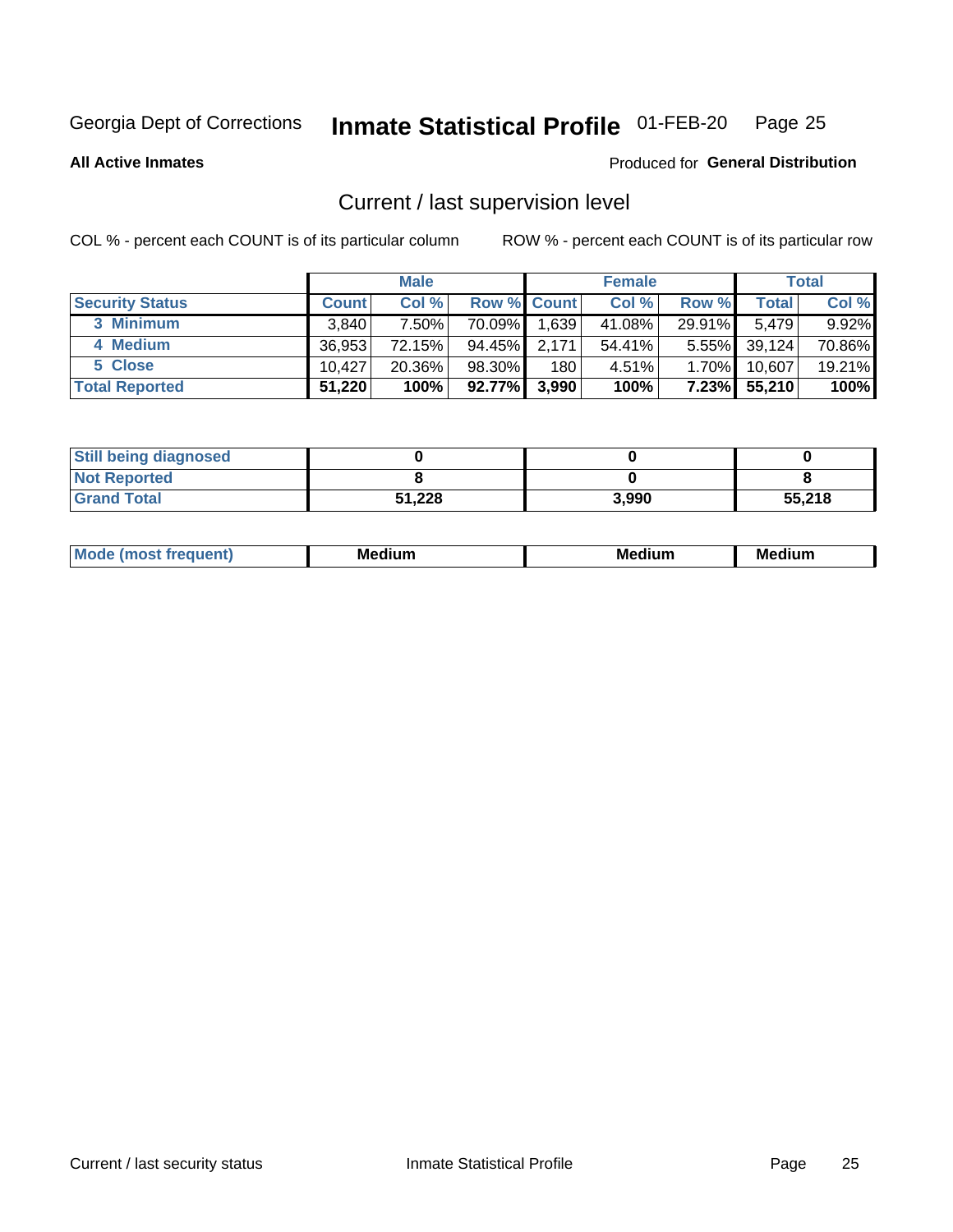#### Inmate Statistical Profile 01-FEB-20 Page 26

**All Active Inmates** 

### **Produced for General Distribution**

### Current / last type of institution

COL % - percent each COUNT is of its particular column

|                            |              | <b>Male</b> |                    |       | <b>Female</b> |         |              | <b>Total</b> |
|----------------------------|--------------|-------------|--------------------|-------|---------------|---------|--------------|--------------|
| <b>Type of Institution</b> | <b>Count</b> | Col %       | <b>Row % Count</b> |       | Col %         | Row %   | <b>Total</b> | Col %        |
| <b>County Ci</b>           | 4,899        | 9.62%       | 99.98%             |       | $.03\%$       | $.02\%$ | 4,900        | 8.92%        |
| <b>State Prison</b>        | 36,130       | 70.96%      | $90.69\%$          | 3,708 | 92.96%        | 9.31%   | 39,838       | 72.55%       |
| <b>Transitional Center</b> | 1,960        | 3.85%       | 89.17%             | 238   | 5.97%         | 10.83%  | 2,198        | 4.00%        |
| <b>Private Prison</b>      | 7,921        | 15.56%      | 100.00%            |       |               |         | 7,921        | 14.43%       |
| <b>County Jail</b>         | 6            | $.01\%$     | 100.00%            |       |               |         | 6            | .01%         |
| <b>Rsat - Center</b>       |              |             |                    | 41    | 1.03%         | 100.00% | 41           | .07%         |
| <b>State Hospital</b>      | 3            | .01%        | 75.00%             |       | .03%          | 25.00%  | 4            | .01%         |
| <b>Total Reported</b>      | 50,919       | 100%        | 92.74%             | 3,989 | 100%          | 7.26%   | 54,908       | 100%         |

| Reported     |        |       |              |
|--------------|--------|-------|--------------|
| <b>Total</b> | 50.919 | 3,989 | 4,908<br>-54 |

| <b>Mode (most frequent)</b> | State Prison | <b>State Prison</b> | <b>State Prison</b> |
|-----------------------------|--------------|---------------------|---------------------|
|                             |              |                     |                     |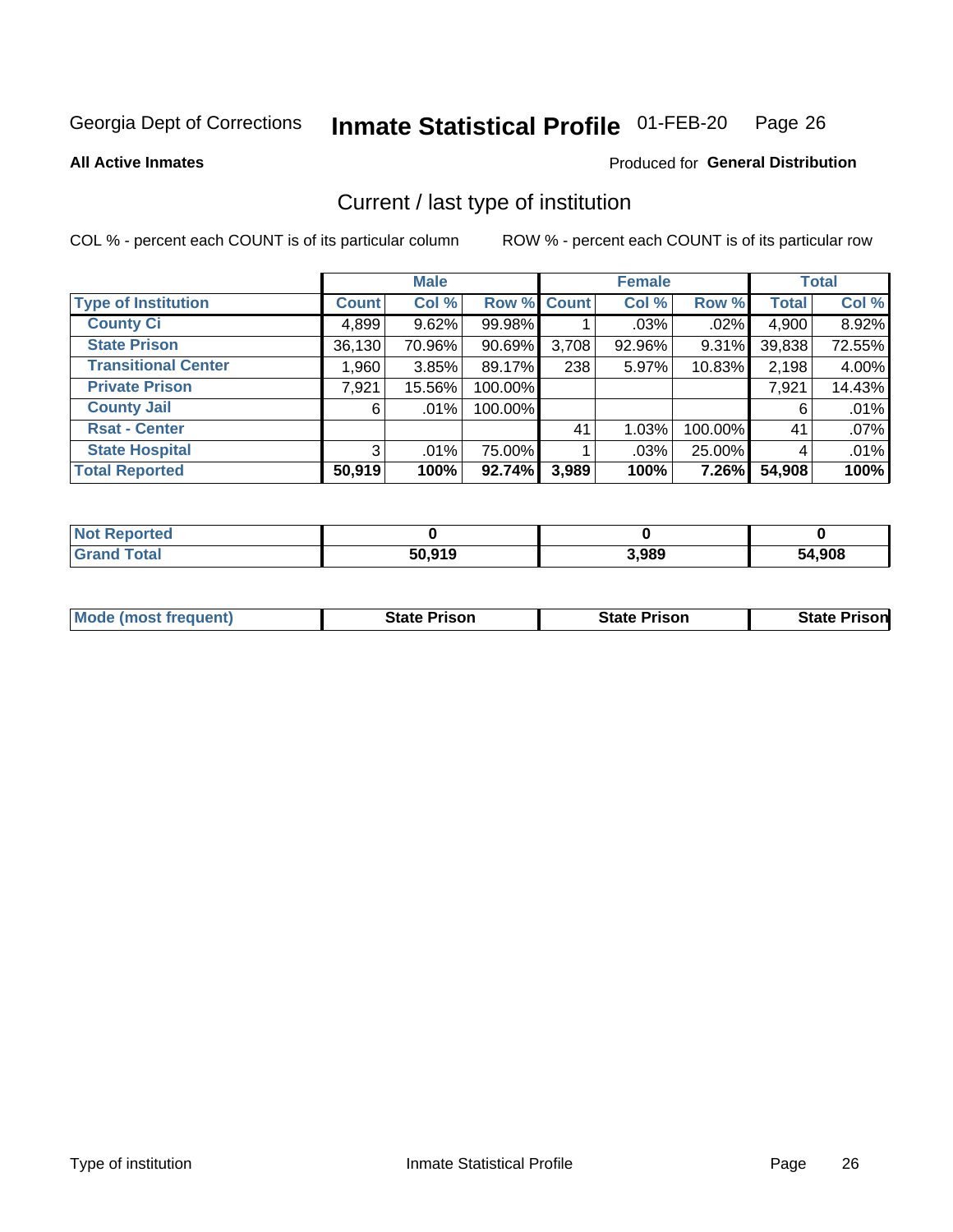#### Inmate Statistical Profile 01-FEB-20 Page 27

**All Active Inmates** 

### Produced for General Distribution

### Institution type - transitional centers

COL % - percent each COUNT is of its particular column

|                                          |              | <b>Male</b> |         |                | <b>Female</b> |         |                | <b>Total</b> |
|------------------------------------------|--------------|-------------|---------|----------------|---------------|---------|----------------|--------------|
| <b>Institution Type - Trans. Centers</b> | <b>Count</b> | Col %       | Row %   | <b>Count</b>   | Col %         | Row %   | <b>Total</b>   | Col %        |
| <b>Albany Tc</b>                         | 2            | .09%        | 100.00% |                |               |         | 2              | .08%         |
| <b>Arrendale State Prison</b>            |              |             |         | 131            | 35.50%        | 100.00% | 131            | 5.20%        |
| <b>Atlanta Tc</b>                        | 274          | 12.76%      | 100.00% |                |               |         | 274            | 10.89%       |
| <b>Augusta Tc</b>                        | 222          | 10.34%      | 100.00% |                |               |         | 222            | 8.82%        |
| <b>Bacon Tc</b>                          | 50           | 2.33%       | 100.00% |                |               |         | 50             | 1.99%        |
| <b>Charles D. Hudson Tc</b>              | 154          | 7.17%       | 100.00% |                |               |         | 154            | 6.12%        |
| <b>Clayton Tc</b>                        | 363          | 16.90%      | 100.00% |                |               |         | 363            | 14.42%       |
| <b>Coastal Tc</b>                        | 251          | 11.69%      | 100.00% |                |               |         | 251            | 9.97%        |
| <b>Columbus Tc</b>                       | 135          | 6.28%       | 100.00% |                |               |         | 135            | 5.36%        |
| <b>Macon Tc</b>                          | 143          | 6.66%       | 100.00% |                |               |         | 143            | 5.68%        |
| <b>Macon Womens Tc</b>                   |              |             |         | $\overline{2}$ | .54%          | 100.00% | $\overline{2}$ | .08%         |
| <b>Metro Tc</b>                          |              |             |         | 236            | 63.96%        | 100.00% | 236            | 9.38%        |
| <b>Phillips State Prison</b>             | 188          | 8.75%       | 100.00% |                |               |         | 188            | 7.47%        |
| <b>Savannah Mens Tc</b>                  | 1            | .05%        | 100.00% |                |               |         |                | .04%         |
| <b>Smith Tc</b>                          | 203          | 9.45%       | 100.00% |                |               |         | 203            | 8.07%        |
| <b>Valdosta Tc</b>                       | 162          | 7.54%       | 100.00% |                |               |         | 162            | 6.44%        |
| <b>Total Reported</b>                    | 2,148        | 100%        | 85.34%  | 369            | 100%          | 14.66%  | 2,517          | 100%         |

| portea       |       |     |                 |
|--------------|-------|-----|-----------------|
| <b>Total</b> | 2,148 | 369 | $E = 47$<br>∠,∪ |

| Mode (most frequent) | <b>Clayton Tc</b> | Metro Tc | <b>Clayton Tc</b> |
|----------------------|-------------------|----------|-------------------|
|                      |                   |          |                   |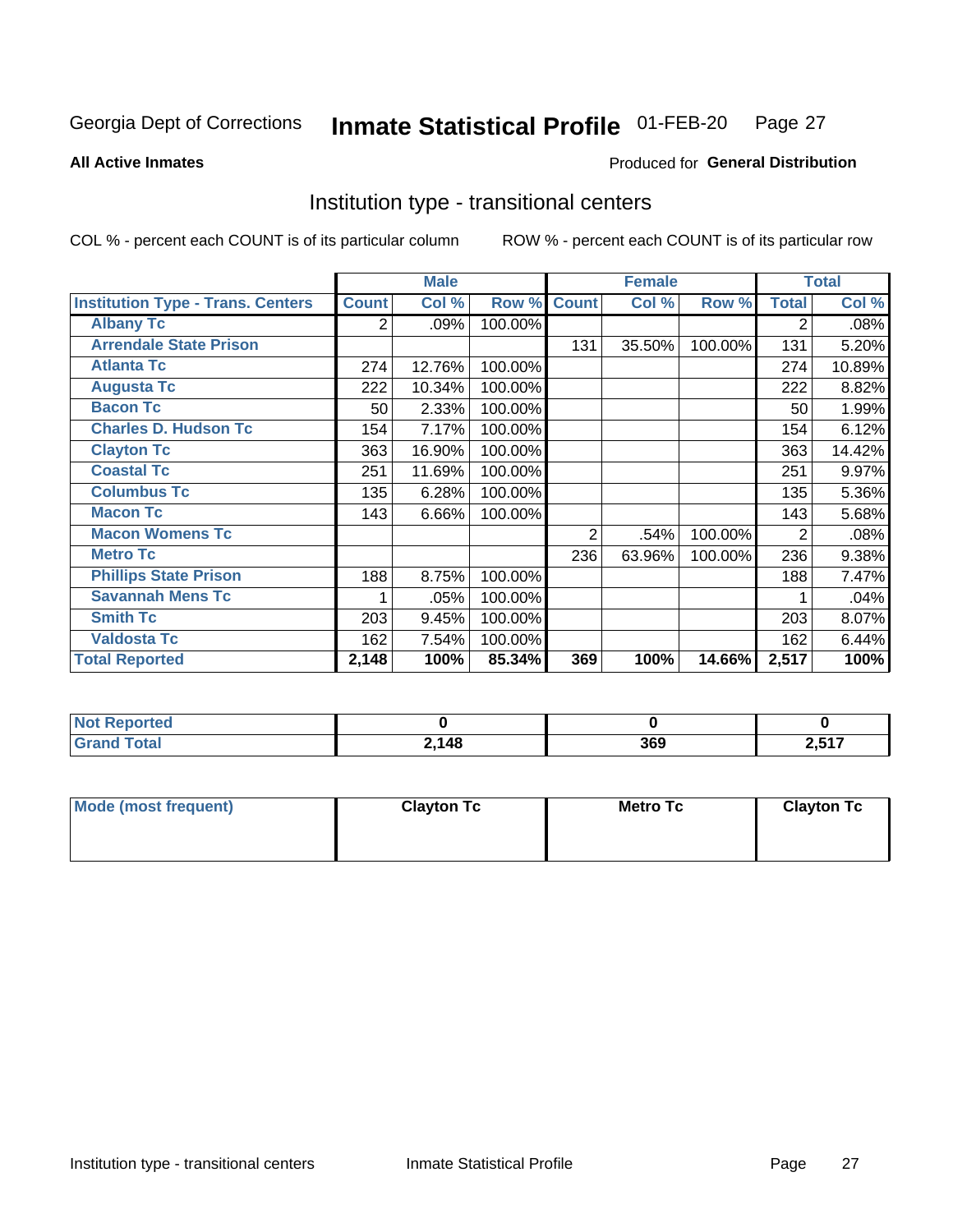## Inmate Statistical Profile 01-FEB-20 Page 28

**All Active Inmates** 

### Produced for General Distribution

### Institution type - county prisons

COL % - percent each COUNT is of its particular column

|                                          |                 | <b>Male</b> |         |              | <b>Female</b> |       |                 | <b>Total</b> |
|------------------------------------------|-----------------|-------------|---------|--------------|---------------|-------|-----------------|--------------|
| <b>Institution Type - County Prisons</b> | <b>Count</b>    | Col %       | Row %   | <b>Count</b> | Col %         | Row % | <b>Total</b>    | Col %        |
| <b>Adoc</b>                              | $\overline{15}$ | .31%        | 100.00% |              |               |       | $\overline{15}$ | .31%         |
| <b>Baldwin County Ci</b>                 | 1               | .02%        | 100.00% |              |               |       | 1               | .02%         |
| <b>Bulloch County Ci</b>                 | 146             | 2.98%       | 100.00% |              |               |       | 146             | 2.98%        |
| <b>Calhoun County Ci</b>                 | 1               | .02%        | 100.00% |              |               |       | 1               | .02%         |
| <b>Carroll County Ci</b>                 | 243             | 4.96%       | 100.00% |              |               |       | 243             | 4.96%        |
| <b>Chattooga County Ci</b>               | 1               | .02%        | 100.00% |              |               |       | 1               | .02%         |
| <b>Clarke County Ci</b>                  | 157             | 3.20%       | 100.00% |              |               |       | 157             | 3.20%        |
| <b>Clayton County Ci</b>                 | 254             | 5.18%       | 100.00% |              |               |       | 254             | 5.18%        |
| <b>Colquitt County Ci</b>                | 190             | 3.88%       | 100.00% |              |               |       | 190             | 3.88%        |
| <b>Coweta County Ci</b>                  | 233             | 4.76%       | 100.00% |              |               |       | 233             | 4.76%        |
| <b>Decatur County Ci</b>                 | 180             | 3.67%       | 100.00% |              |               |       | 180             | 3.67%        |
| <b>Effingham County Ci</b>               | 189             | 3.86%       | 100.00% |              |               |       | 189             | 3.86%        |
| <b>Floyd County Ci</b>                   | 432             | 8.82%       | 100.00% |              |               |       | 432             | 8.82%        |
| <b>Fulton County Ci</b>                  | 7               | .14%        | 100.00% |              |               |       | 7               | .14%         |
| <b>Gilmer County Ci</b>                  | $\overline{2}$  | .04%        | 100.00% |              |               |       | $\overline{2}$  | .04%         |
| <b>Grady County Ci</b>                   | $\overline{2}$  | .04%        | 100.00% |              |               |       | $\overline{2}$  | .04%         |
| <b>Gwinnett County Ci</b>                | 215             | 4.39%       | 100.00% |              |               |       | 215             | 4.39%        |
| <b>Hall County Ci</b>                    | 204             | 4.16%       | 100.00% |              |               |       | 204             | 4.16%        |
| <b>Hancock County Ci</b>                 | 1               | .02%        | 100.00% |              |               |       | 1               | .02%         |
| <b>Harris County Ci</b>                  | 151             | 3.08%       | 100.00% |              |               |       | 151             | 3.08%        |
| <b>Hart County Ci</b>                    | 4               | .08%        | 100.00% |              |               |       | 4               | .08%         |
| <b>Jackson County Ci</b>                 | 146             | 2.98%       | 100.00% |              |               |       | 146             | 2.98%        |
| <b>Jefferson County Ci</b>               | 190             | 3.88%       | 100.00% |              |               |       | 190             | 3.88%        |
| <b>Meriwether County Ci</b>              | 2               | .04%        | 100.00% |              |               |       | $\overline{2}$  | .04%         |
| <b>Miller County Ci</b>                  | 1               | .02%        | 100.00% |              |               |       | $\mathbf{1}$    | .02%         |
| <b>Mitchell County Ci</b>                | 142             | 2.90%       | 100.00% |              |               |       | 142             | 2.90%        |
| <b>Morgan County Ci</b>                  | 1               | .02%        | 100.00% |              |               |       | 1               | .02%         |
| <b>Muscogee County Ci</b>                | 526             | 10.74%      | 100.00% |              |               |       | 526             | 10.73%       |
| <b>Richmond County Ci</b>                | 232             | 4.74%       | 100.00% |              |               |       | 232             | 4.73%        |
| <b>Screven County Ci</b>                 | 143             | 2.92%       | 100.00% |              |               |       | 143             | 2.92%        |
| <b>Spalding County Ci</b>                | 384             | 7.84%       | 100.00% |              |               |       | 384             | 7.84%        |
| <b>Stewart County Ci</b>                 | $\mathbf{2}$    | .04%        | 100.00% |              |               |       | $\overline{2}$  | .04%         |
| <b>Sumter County Ci</b>                  | 346             | 7.06%       | 100.00% |              |               |       | 346             | 7.06%        |
| <b>Terrell County Ci</b>                 | 141             | 2.88%       | 100.00% |              |               |       | 141             | 2.88%        |
| <b>Thomas County Ci</b>                  | 4               | .08%        | 100.00% |              |               |       | 4               | .08%         |
| <b>Tift County Ci</b>                    | 3               | .06%        | 100.00% |              |               |       | 3               | .06%         |
| <b>Upson County Ci</b>                   | 1               | .02%        | 100.00% |              |               |       | 1               | .02%         |
| <b>Walker County Ci</b>                  | 3               | .06%        | 100.00% |              |               |       | 3               | .06%         |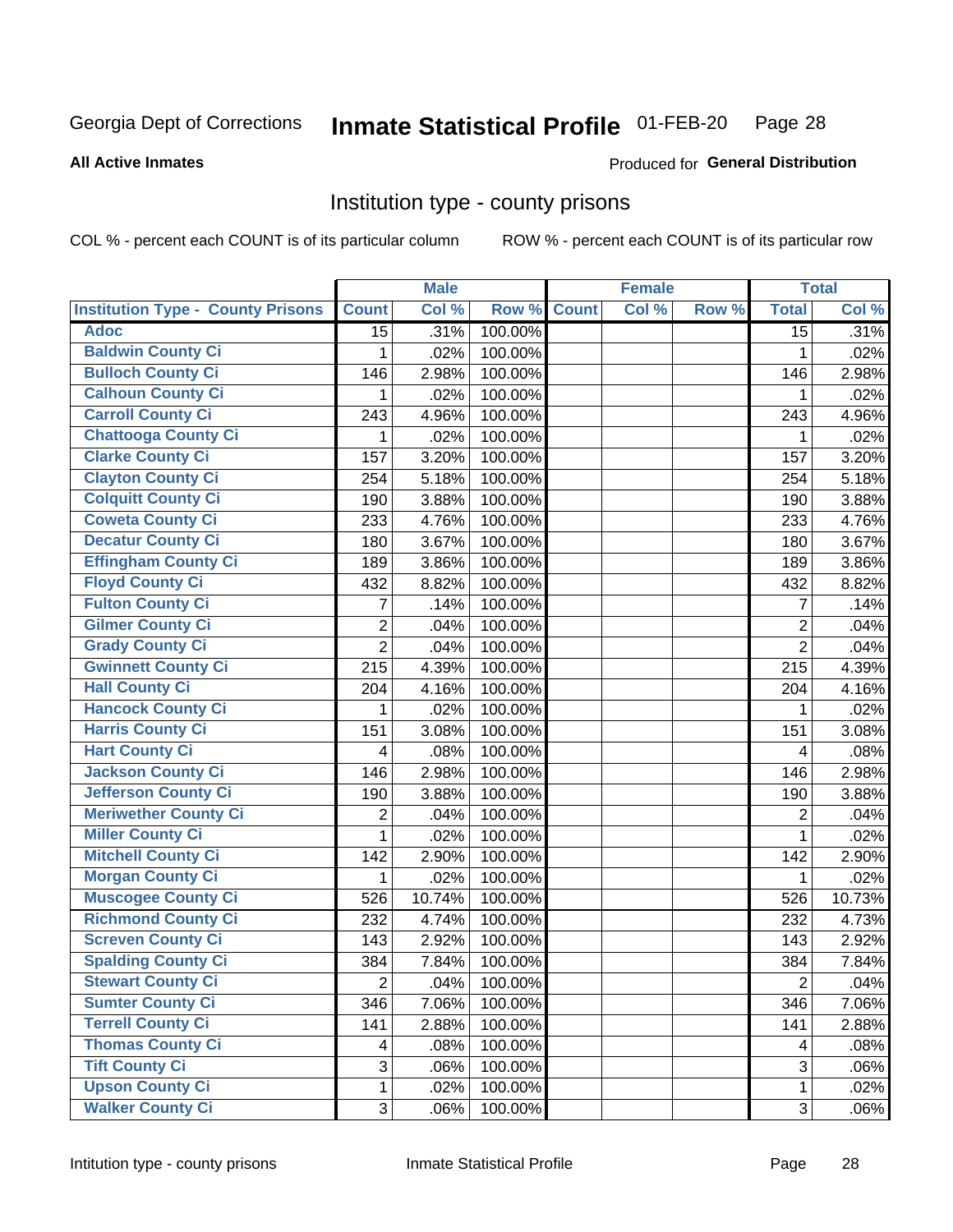## Inmate Statistical Profile 01-FEB-20 Page 29

**All Active Inmates** 

### Produced for General Distribution

### Institution type - county prisons

COL % - percent each COUNT is of its particular column

|                                          |              | <b>Male</b> |                    | <b>Female</b> |         |       | <b>Total</b> |
|------------------------------------------|--------------|-------------|--------------------|---------------|---------|-------|--------------|
| <b>Institution Type - County Prisons</b> | <b>Count</b> | Col%        | <b>Row % Count</b> | Col%          | Row %   | Total | Col %        |
| <b>Walton County Ci</b>                  | ⌒            | $.04\%$     | 100.00%            |               |         |       | .04%         |
| <b>Wilkes County Ci</b>                  |              | $.04\%$     | 100.00%            |               |         |       | .04%         |
| <b>Womens Ci</b>                         |              |             |                    | 100.00%       | 100.00% |       | .02%         |
| <b>Total Reported</b>                    | 4,899        | 100%        | 99.98%             | 100%          | $.02\%$ | 4,900 | 100%         |

| prtea<br>$\sim$ |       |       |
|-----------------|-------|-------|
|                 | 4,899 | 1,900 |

| Mode (most frequent) | <b>Muscogee County Ci</b> | <b>Womens CilMuscogee County</b> |
|----------------------|---------------------------|----------------------------------|
|----------------------|---------------------------|----------------------------------|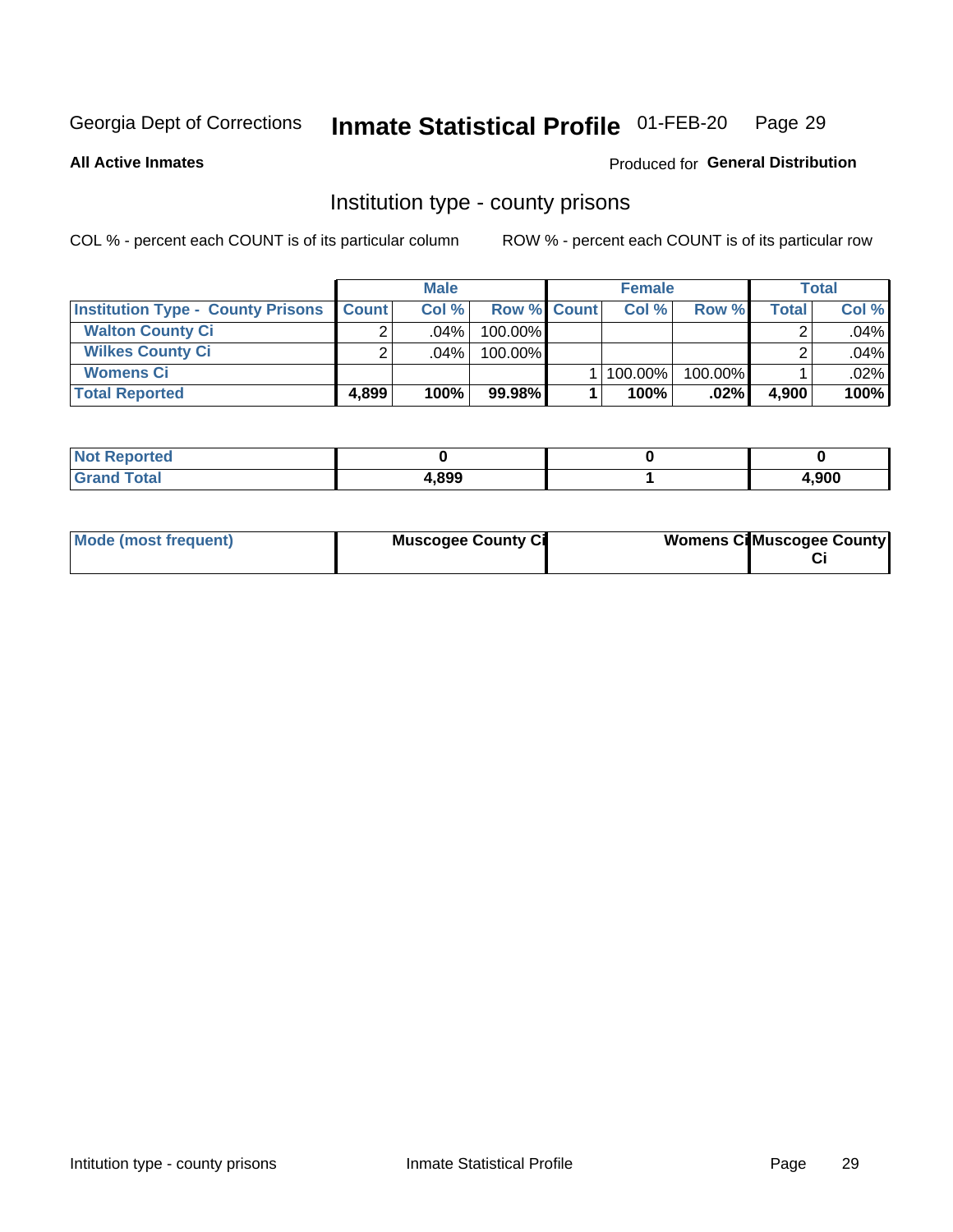#### Inmate Statistical Profile 01-FEB-20 Page 30

### **All Active Inmates**

### Produced for General Distribution

### Institution type - state prisons

COL % - percent each COUNT is of its particular column

|                                         |              | <b>Male</b> |         |              | <b>Female</b> |         | <b>Total</b> |       |
|-----------------------------------------|--------------|-------------|---------|--------------|---------------|---------|--------------|-------|
| <b>Institution Type - State Prisons</b> | <b>Count</b> | Col %       | Row %   | <b>Count</b> | Col %         | Row %   | <b>Total</b> | Col % |
| <b>Arrendale State Prison</b>           |              |             |         | 1,646        | 44.39%        | 100.00% | 1,646        | 4.13% |
| <b>Augusta State Med. Prison</b>        | 1,201        | 3.32%       | 99.92%  | 1.           | .03%          | .08%    | 1,202        | 3.02% |
| <b>Autry State Prison</b>               | 1,617        | 4.48%       | 100.00% |              |               |         | 1,617        | 4.06% |
| <b>Baldwin State Prison</b>             | 967          | 2.68%       | 100.00% |              |               |         | 967          | 2.43% |
| <b>Burruss Correctional Training</b>    | 776          | 2.15%       | 100.00% |              |               |         | 776          | 1.95% |
| <b>Ctr</b>                              |              |             |         |              |               |         |              |       |
| <b>Calhoun State Prison</b>             | 1,668        | 4.62%       | 100.00% |              |               |         | 1,668        | 4.19% |
| <b>Central State Prison</b>             | 1,153        | 3.19%       | 100.00% |              |               |         | 1,153        | 2.89% |
| <b>Chatham State Prison</b>             | 5            | .01%        | 100.00% |              |               |         | 5            | .01%  |
| <b>Coastal State Prison</b>             | 1,601        | 4.43%       | 100.00% |              |               |         | 1,601        | 4.02% |
| <b>Dodge State Prison</b>               | 1,252        | 3.47%       | 100.00% |              |               |         | 1,252        | 3.14% |
| <b>Dooly State Prison</b>               | 1,723        | 4.77%       | 100.00% |              |               |         | 1,723        | 4.33% |
| <b>Emanuel Womens Facility</b>          |              |             |         | 407          | 10.98%        | 100.00% | 407          | 1.02% |
| <b>Ga Diag Class Prison</b>             | 3,159        | 8.74%       | 100.00% |              |               |         | 3,159        | 7.93% |
| <b>Ga Diag Class Prison/Perm</b>        | 1            | .01%        | 100.00% |              |               |         | 1            | .01%  |
| <b>Ga State Prison</b>                  | 1,457        | 4.03%       | 100.00% |              |               |         | 1,457        | 3.66% |
| <b>Hancock State Prison</b>             | 1,193        | 3.30%       | 100.00% |              |               |         | 1,193        | 2.99% |
| <b>Hays State Prison</b>                | 1,066        | 2.95%       | 100.00% |              |               |         | 1,066        | 2.68% |
| <b>Helms Facility</b>                   | 13           | .04%        | 43.33%  | 17           | .46%          | 56.67%  | 30           | .08%  |
| <b>Johnson State Prison</b>             | 1,585        | 4.39%       | 100.00% |              |               |         | 1,585        | 3.98% |
| <b>Lee State Prison</b>                 | 749          | 2.07%       | 100.00% |              |               |         | 749          | 1.88% |
| <b>Long Unit</b>                        | 225          | .62%        | 100.00% |              |               |         | 225          | .56%  |
| <b>Lowndes Unit</b>                     | 5            | .01%        | 100.00% |              |               |         | 5            | .01%  |
| <b>Macon State Prison</b>               | 1,719        | 4.76%       | 100.00% |              |               |         | 1,719        | 4.31% |
| <b>Metro Reentry Facility</b>           | 346          | .96%        | 100.00% |              |               |         | 346          | .87%  |
| <b>Metro State Prison (W)</b>           |              |             |         | 1.           | .03%          | 100.00% | 1            | .01%  |
| <b>Montgomery State Prison</b>          | 413          | 1.14%       | 100.00% |              |               |         | 413          | 1.04% |
| <b>Phillips State Prison</b>            | 1,083        | 3.00%       | 100.00% |              |               |         | 1,083        | 2.72% |
| <b>Pulaski State Prison</b>             |              |             |         | 1,188        | 32.04%        | 100.00% | 1,188        | 2.98% |
| <b>Putnam State Prison</b>              | 1            | .01%        | 100.00% |              |               |         | 1            | .01%  |
| <b>Rogers State Prison</b>              | 1,444        | 4.00%       | 100.00% |              |               |         | 1,444        | 3.62% |
| <b>Rutledge State Prison</b>            | 626          | $1.73\%$    | 100.00% |              |               |         | 626          | 1.57% |
| <b>Smith State Prison</b>               | 1,517        | 4.20%       | 100.00% |              |               |         | 1,517        | 3.81% |
| <b>Telfair State Prison</b>             | 1,388        | 3.84%       | 100.00% |              |               |         | 1,388        | 3.48% |
| <b>Valdosta State Prison</b>            | 801          | 2.22%       | 100.00% |              |               |         | 801          | 2.01% |
| <b>Walker State Prison</b>              | 415          | 1.15%       | 100.00% |              |               |         | 415          | 1.04% |
| <b>Ware State Prison</b>                | 1,547        | 4.28%       | 100.00% |              |               |         | 1,547        | 3.88% |
| <b>Washington State Prison</b>          | 1,565        | 4.33%       | 100.00% |              |               |         | 1,565        | 3.93% |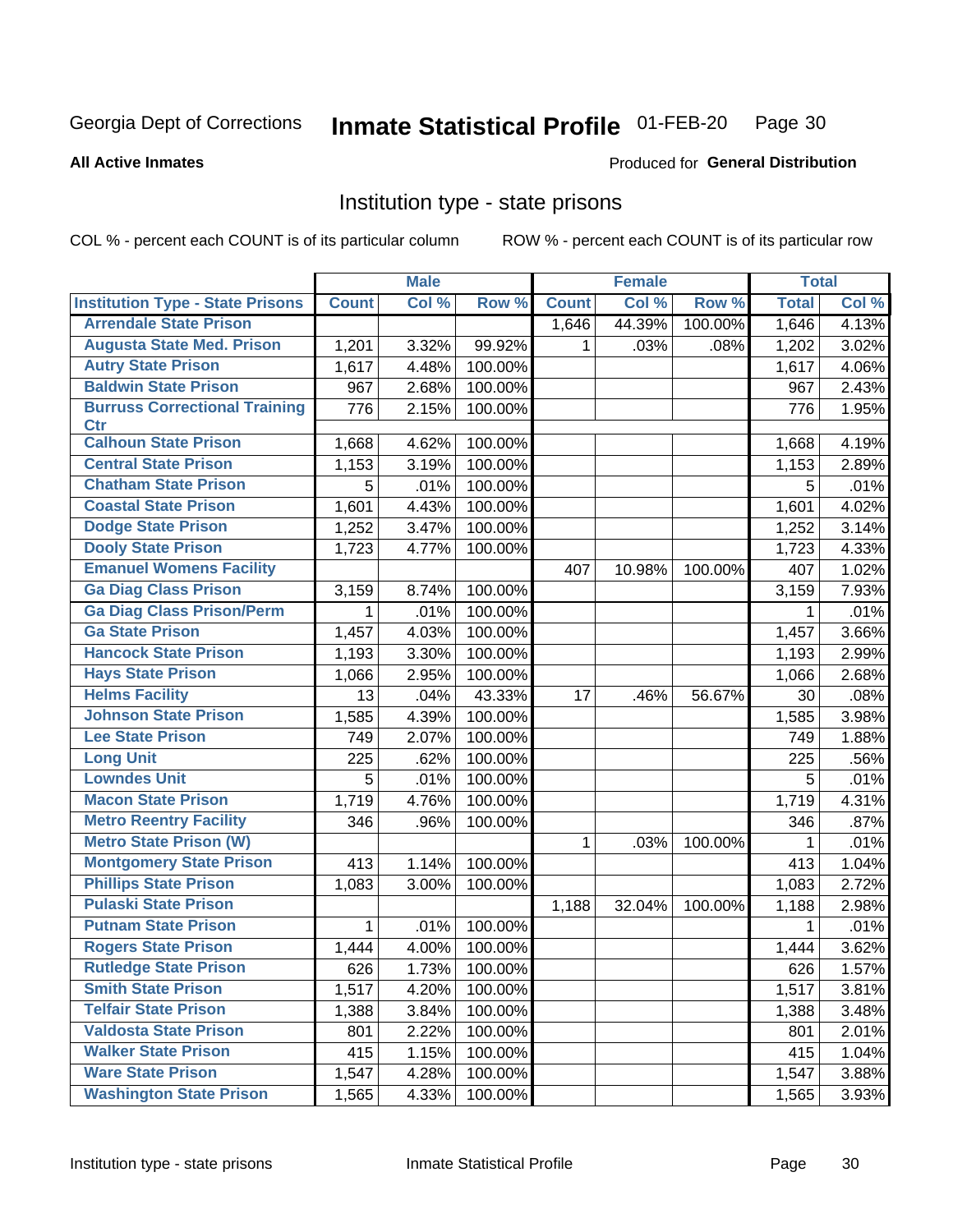#### Inmate Statistical Profile 01-FEB-20 Page 31

**All Active Inmates** 

### Produced for General Distribution

### Institution type - state prisons

COL % - percent each COUNT is of its particular column

|                                         |              | <b>Male</b> |            |              | <b>Female</b> |          |              | Total    |
|-----------------------------------------|--------------|-------------|------------|--------------|---------------|----------|--------------|----------|
| <b>Institution Type - State Prisons</b> | <b>Count</b> | Col %       | Row %I     | <b>Count</b> | Col %         | Row %    | <b>Total</b> | Col %    |
| <b>Wayne State Prison</b>               |              | $.01\%$     | $100.00\%$ |              |               |          |              | $.01\%$  |
| <b>Whitworth Women'S Facility</b>       |              |             |            | 448          | $12.08\%$     | 100.00%  | 448          | 1.12%    |
| <b>Wilcox State Prison</b>              | .848         | 5.11%       | 100.00%    |              |               |          | 1,848        | $4.64\%$ |
| <b>Total Reported</b>                   | 36,130       | 100%        | $90.69\%$  | 3.708        | 100%          | $9.31\%$ | 39,838       | 100%     |

| <b>Not Reported</b>  |                             |                               |                                       |
|----------------------|-----------------------------|-------------------------------|---------------------------------------|
| <b>Grand Total</b>   | 36.130                      | 3.708                         | 39,838                                |
| Mode (most frequent) | <b>Ga Diag Class Prison</b> | <b>Arrendale State Prison</b> | <b>Ga Diag Class</b><br><b>Prison</b> |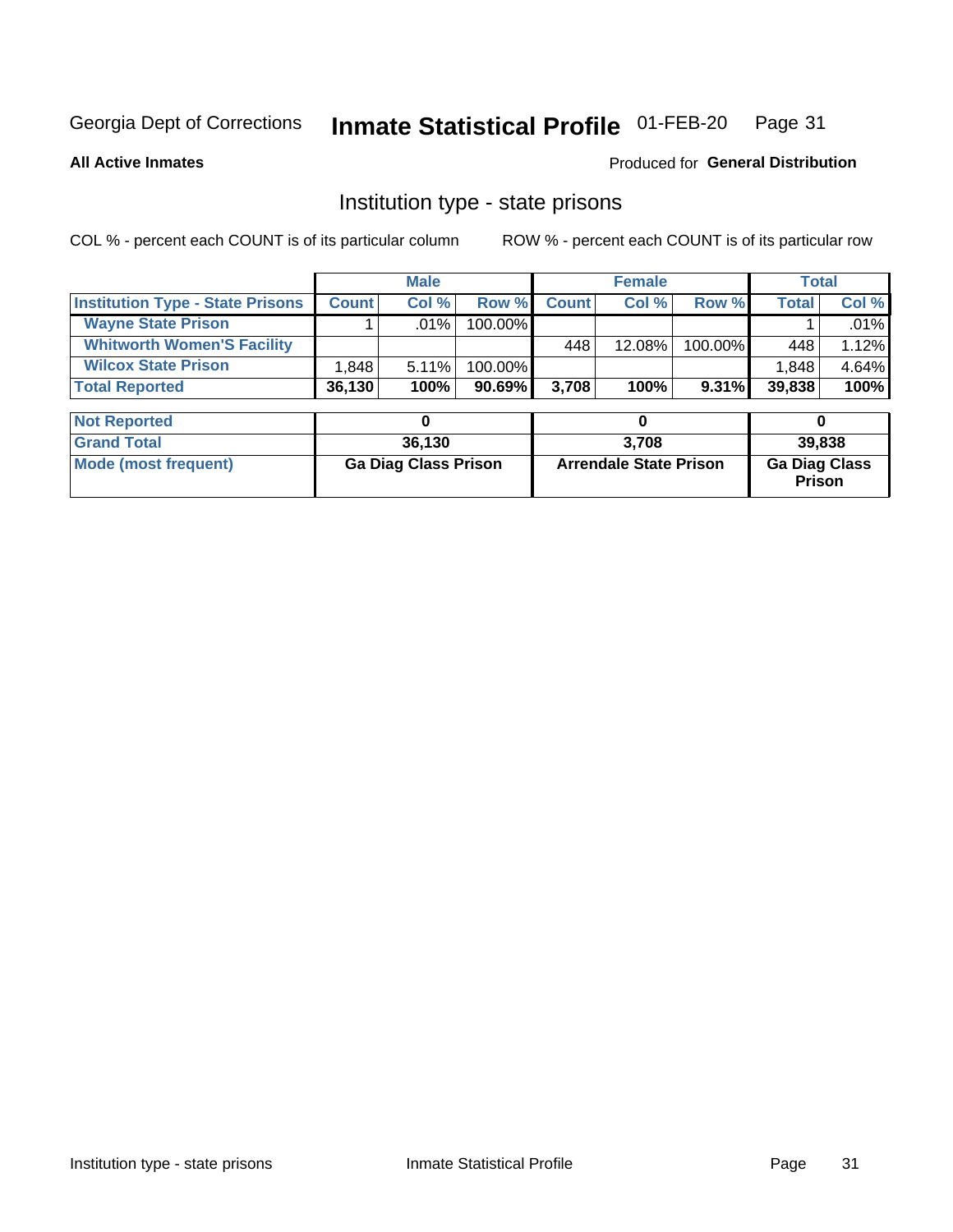#### Inmate Statistical Profile 01-FEB-20 Page 32

**All Active Inmates** 

### Produced for General Distribution

### Institution type - private prisons

COL % - percent each COUNT is of its particular column

|                                           |                   | <b>Male</b> |                    | <b>Female</b> |       |       | <b>Total</b> |
|-------------------------------------------|-------------------|-------------|--------------------|---------------|-------|-------|--------------|
| <b>Institution Type - Private Prisons</b> | <b>Count</b>      | Col %       | <b>Row % Count</b> | Col %         | Row % | Total | Col %        |
| <b>Coffee Corr Facility</b>               | 2.639             | $33.32\%$   | 100.00%            |               |       | 2,639 | 33.32%       |
| <b>Jenkins Corr Facility</b>              | $.153$ $^{\circ}$ | 14.56%      | 100.00%            |               |       | 1,153 | 14.56%       |
| <b>Riverbend Corr Facility</b>            | 1.491             | 18.82%      | 100.00%            |               |       | 1.491 | 18.82%       |
| <b>Wheeler Corr Facility</b>              | 2,638             | 33.30%      | 100.00%            |               |       | 2,638 | 33.30%       |
| <b>Total Reported</b>                     | 7,921             | 100%        | $100\%$            |               | %     | 7,921 | 100%         |

| <b>rted</b><br>N |       |       |
|------------------|-------|-------|
| _____            | 7,921 | 7,921 |

| Mode (most frequent) | <b>Coffee Corr Facility</b> | <b>Null</b> | <b>Coffee Corr</b><br><b>Facility</b> |
|----------------------|-----------------------------|-------------|---------------------------------------|
|----------------------|-----------------------------|-------------|---------------------------------------|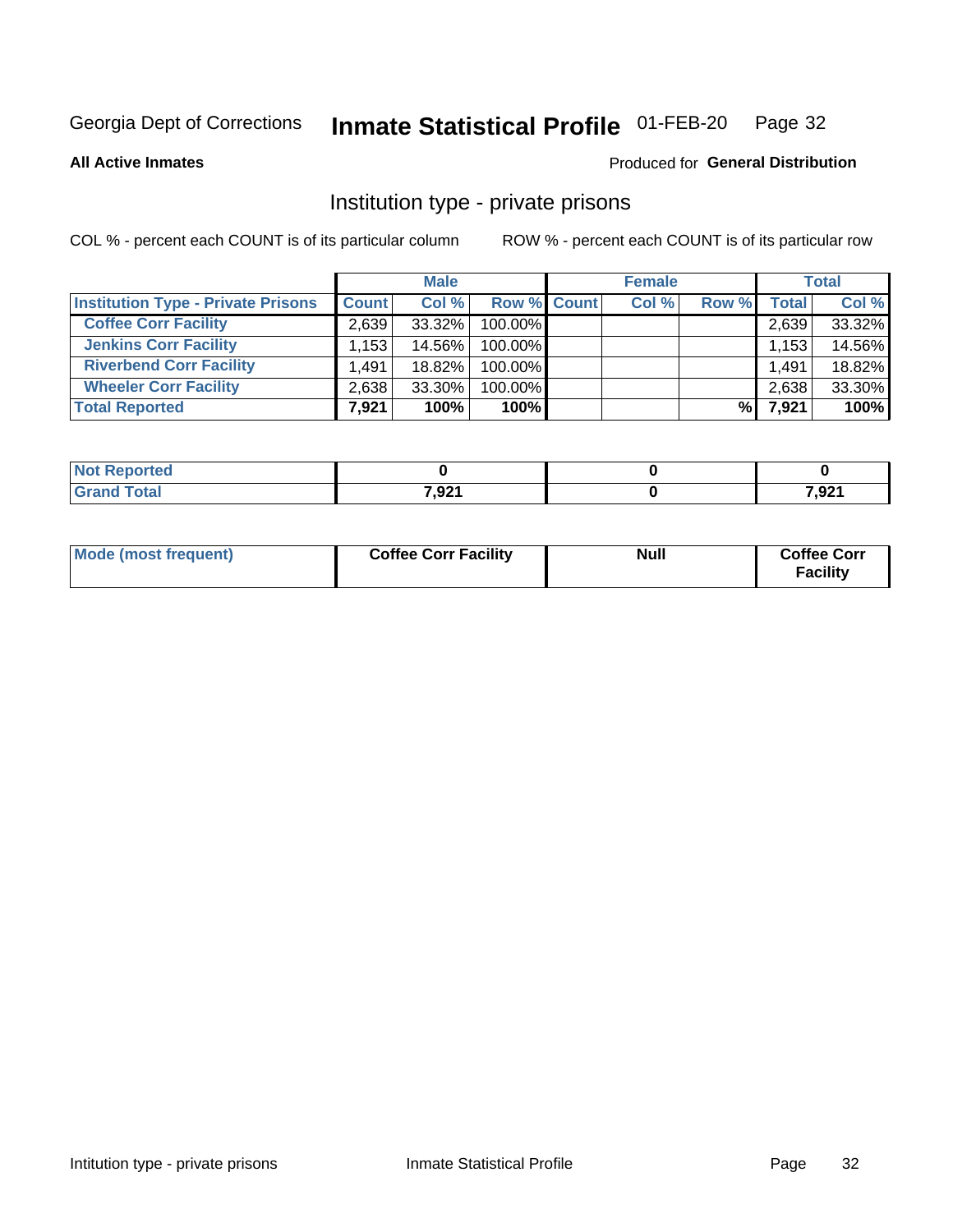#### Inmate Statistical Profile 01-FEB-20 Page 33

**All Active Inmates** 

### Produced for General Distribution

### Institution type - inmate boot camp

COL % - percent each COUNT is of its particular column

|                                      | <b>Male</b>  |       |               | <b>Female</b> |       |             | <b>Total</b> |       |
|--------------------------------------|--------------|-------|---------------|---------------|-------|-------------|--------------|-------|
| <b>Institution Type - Boot Camps</b> | <b>Count</b> | Col % | <b>Row %I</b> | <b>Count</b>  | Col % | Row % Total |              | Col % |
| <b>Total Rported</b>                 |              |       |               |               |       |             |              |       |

| <b>Not Reported</b>            |  |  |
|--------------------------------|--|--|
| <b>Total</b><br>C <sub>r</sub> |  |  |

| Mod<br>uamo | Nul.<br>$- - - - - -$ | <b>Null</b> | . .<br>uu.<br>------ |
|-------------|-----------------------|-------------|----------------------|
|             |                       |             |                      |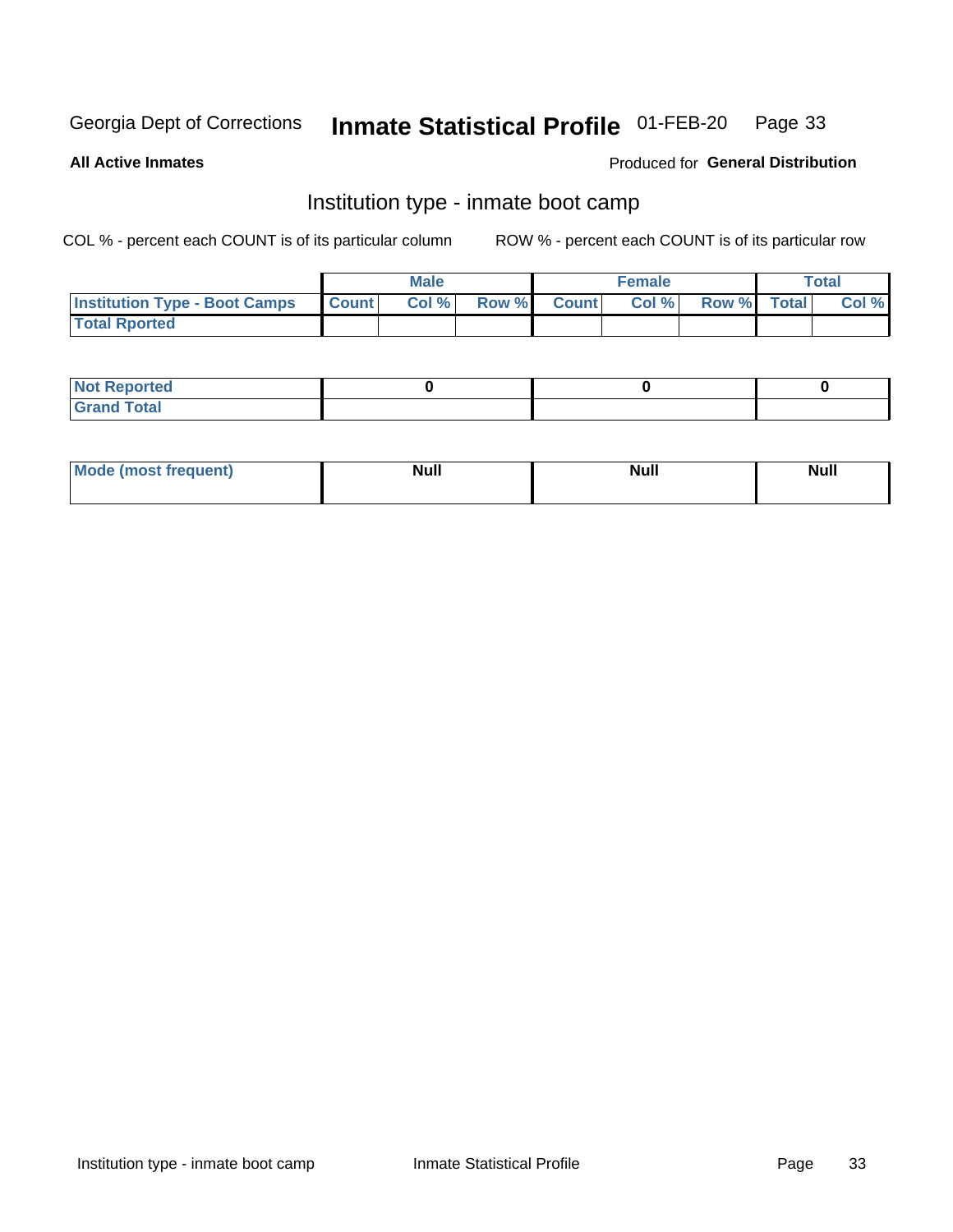#### Inmate Statistical Profile 01-FEB-20 Page 34

**All Active Inmates** 

### **Produced for General Distribution**

### Number of disciplinary reports

COL % - percent each COUNT is of its particular column

|                                       |              | <b>Male</b> |             |       | <b>Female</b> |        |        | <b>Total</b> |
|---------------------------------------|--------------|-------------|-------------|-------|---------------|--------|--------|--------------|
| <b>Number of Disciplinary Reports</b> | <b>Count</b> | Col %       | Row % Count |       | Col %         | Row %  | Total  | Col %        |
|                                       | 24,753       | 48.32%      | 89.70%      | 2,841 | 71.20%        | 10.30% | 27,594 | 49.97%       |
|                                       | 6,494        | 12.68%      | 93.71%      | 436   | 10.93%        | 6.29%  | 6,930  | 12.55%       |
| $\mathbf{2}$                          | 3,678        | 7.18%       | 95.33%      | 180   | 4.51%         | 4.67%  | 3,858  | 6.99%        |
| 3                                     | 2,543        | 4.96%       | 96.00%      | 106   | 2.66%         | 4.00%  | 2,649  | 4.80%        |
|                                       | .805         | 3.52%       | 96.27%      | 70    | 1.75%         | 3.73%  | 1,875  | 3.40%        |
| 5                                     | .448         | 2.83%       | 97.18%      | 42    | 1.05%         | 2.82%  | 1,490  | 2.70%        |
| <b>More Than 5</b>                    | 10,507       | 20.51%      | 97.09%      | 315   | 7.89%         | 2.91%  | 10,822 | 19.60%       |
| <b>Total Reported</b>                 | 51,228       | 100%        | 92.77%      | 3,990 | 100%          | 7.23%  | 55,218 | 100.0%       |

| <b>Not Reported</b> |        |       |        |
|---------------------|--------|-------|--------|
| Total               | 51,228 | 3,990 | 55,218 |

| Mean (average)       | 4.55 | 1.81 | 4.36 |
|----------------------|------|------|------|
| Median (middle)      |      |      |      |
| Mode (most frequent) |      |      |      |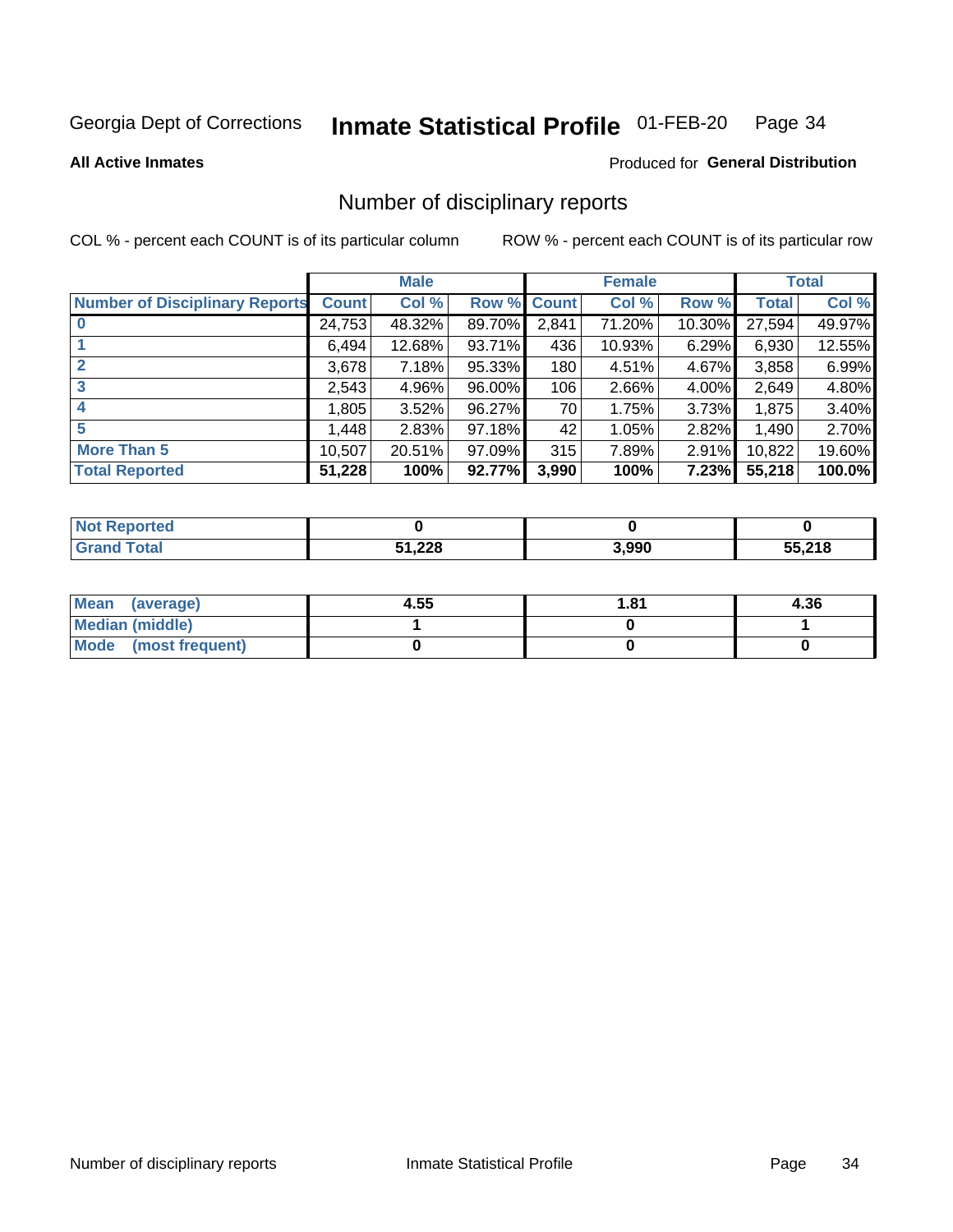#### Inmate Statistical Profile 01-FEB-20 Page 35

**All Active Inmates** 

### **Produced for General Distribution**

### Number of transfers

COL % - percent each COUNT is of its particular column

|                            |         | <b>Male</b> |             |       | <b>Female</b> |          |              | <b>Total</b> |
|----------------------------|---------|-------------|-------------|-------|---------------|----------|--------------|--------------|
| <b>Number of Transfers</b> | Count l | Col %       | Row % Count |       | Col %         | Row %    | <b>Total</b> | Col %        |
|                            | 3,821   | 7.46%       | 81.33%      | 877   | 21.98%        | 18.67%   | 4,698        | 8.51%        |
|                            | 16,372  | 31.96%      | 90.67%      | 1,684 | 42.21%        | 9.33%    | 18,056       | 32.70%       |
| $\mathbf{2}$               | 8,127   | 15.86%      | 91.13%      | 791   | 19.82%        | 8.87%    | 8,918        | 16.15%       |
| 3                          | 5,367   | 10.48%      | 95.36%      | 261   | 6.54%         | 4.64%    | 5,628        | 10.19%       |
| 4                          | 3,592   | $7.01\%$    | 96.59%      | 127   | 3.18%         | $3.41\%$ | 3,719        | 6.74%        |
| 5                          | 2,628   | 5.13%       | 97.08%      | 79    | 1.98%         | 2.92%    | 2,707        | 4.90%        |
| <b>More Than 5</b>         | 11,321  | 22.10%      | 98.51%      | 171   | 4.29%         | $1.49\%$ | 11,492       | 20.81%       |
| <b>Total Reported</b>      | 51,228  | 100%        | 92.77%      | 3,990 | 100%          | 7.23%    | 55,218       | 100%         |

| <b>Not Reported</b> |        |       |        |
|---------------------|--------|-------|--------|
| Total               | 51,228 | 3,990 | 55,218 |

| Mean (average)         | 61.، ا | 3.99 |
|------------------------|--------|------|
| <b>Median (middle)</b> |        |      |
| Mode (most frequent)   |        |      |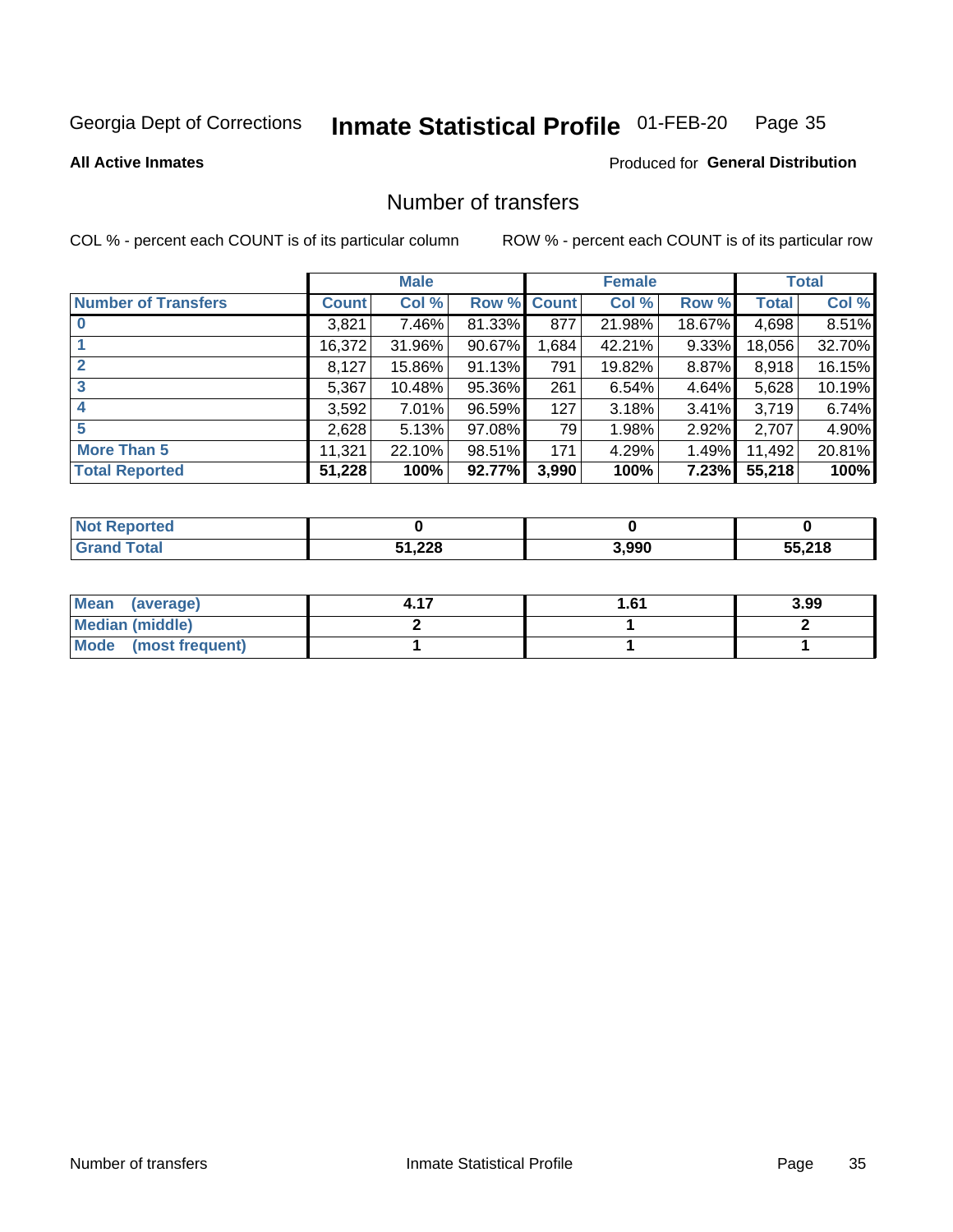#### Inmate Statistical Profile 01-FEB-20 Page 36

**All Active Inmates** 

### Produced for General Distribution

### Number of escapes

COL % - percent each COUNT is of its particular column

|                          |              | <b>Male</b> |             |       | <b>Female</b> |       |        | <b>Total</b> |
|--------------------------|--------------|-------------|-------------|-------|---------------|-------|--------|--------------|
| <b>Number of Escapes</b> | <b>Count</b> | Col %       | Row % Count |       | Col %         | Row % | Total  | Col %        |
|                          | 50,668       | 98.91%      | 92.72%      | 3,978 | 99.70%        | 7.28% | 54,646 | 98.96%       |
|                          | 535          | 1.04%       | 97.81%      | 12    | 0.30%         | 2.19% | 547    | 0.99%        |
|                          | 22           | 0.04%       | 100.00%     |       |               |       | 22     | 0.04%        |
|                          | っ            | 0.01%       | 100.00%     |       |               |       | ົ      | 0.01%        |
|                          |              | 0.01%       | 100.00%     |       |               |       |        | $0.01\%$     |
| <b>Total Reported</b>    | 51,228       | 100%        | 92.77%      | 3,990 | 100%          | 7.23% | 55,218 | $100.0\%$    |

| rted |        |       |        |
|------|--------|-------|--------|
|      | 51,228 | 3,990 | 55,218 |

| Mean (average)         |  | .ט |
|------------------------|--|----|
| <b>Median (middle)</b> |  |    |
| Mode (most frequent)   |  |    |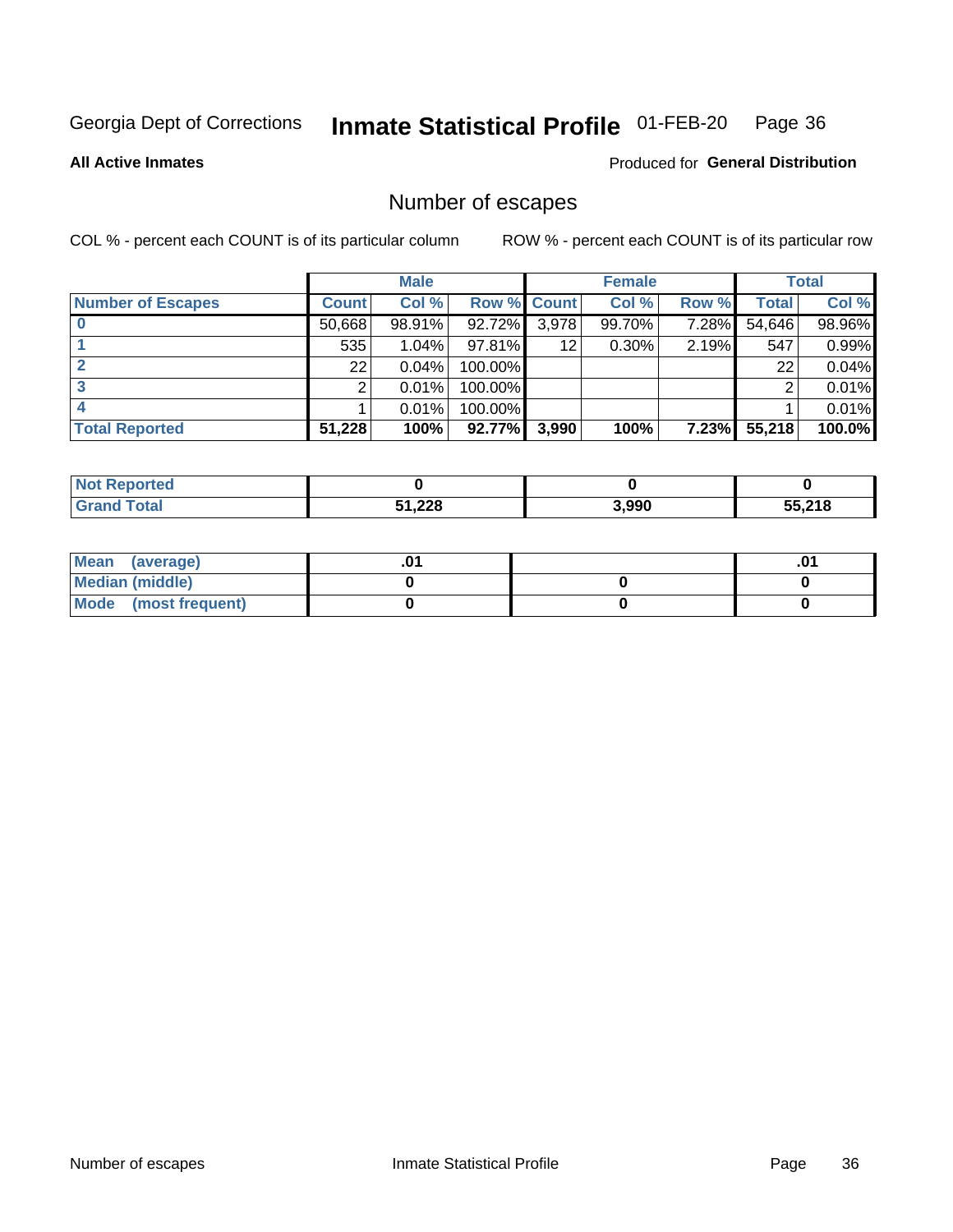#### Inmate Statistical Profile 01-FEB-20 Page 37

**All Active Inmates** 

### Produced for General Distribution

### Split sentences - Probation to follow

COL % - percent each COUNT is of its particular column

|                            |              | <b>Male</b> |                    |     | <b>Female</b> |          |              | <b>Total</b> |
|----------------------------|--------------|-------------|--------------------|-----|---------------|----------|--------------|--------------|
| <b>Probation to follow</b> | <b>Count</b> | Col%        | <b>Row % Count</b> |     | Col %         | Row %    | Total        | Col %        |
| <b>Yes</b>                 | 38.742       | 75.63%      | $92.64\%$ 3.077    |     | 77.12%        | 7.36%    | 41.819       | 75.73%       |
| <b>No</b>                  | 12.486       | 24.37%      | 93.19%             | 913 | 22.88%        | $6.81\%$ | 13,399       | 24.27%       |
| <b>Total Reported</b>      | 51,228       | 100%        | 92.77% 3,990       |     | 100%          |          | 7.23% 55,218 | 100%         |

|  |  | 51,228<br>---- - | 3.990 | 55,218 |
|--|--|------------------|-------|--------|
|--|--|------------------|-------|--------|

| M<br>reauent)<br>/٥<br>$\sim$<br>v.,<br>.<br>w<br>$\cdot$ - $\cdot$ |  |  |  |  |  |
|---------------------------------------------------------------------|--|--|--|--|--|
|---------------------------------------------------------------------|--|--|--|--|--|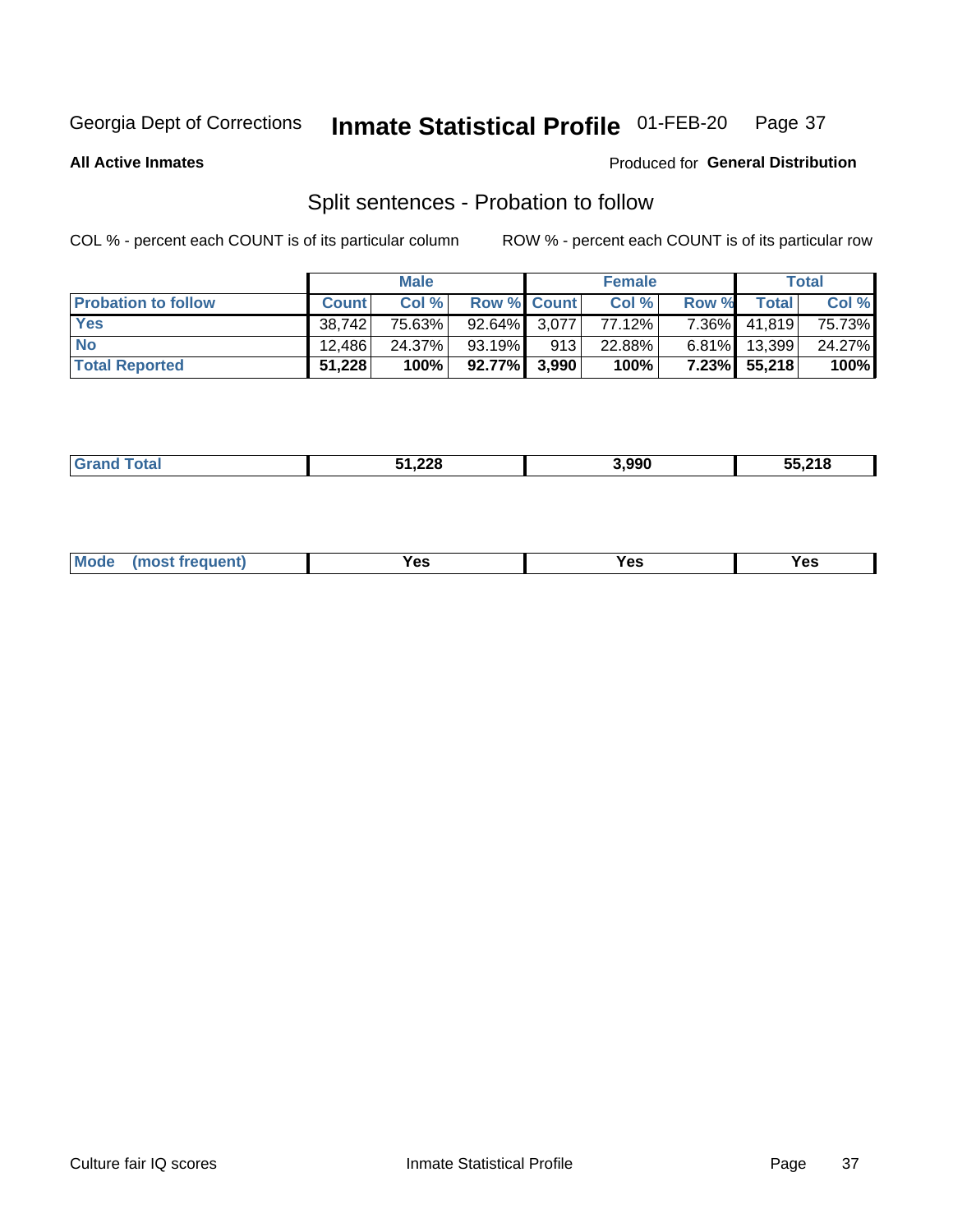### Inmate Statistical Profile 01-FEB-20 Page 38

**All Active Inmates** 

### Produced for General Distribution

# Probable future release type of still active inmates

COL % - percent each COUNT is of its particular column

|                                         |              | <b>Male</b> |                    |                  | <b>Female</b> |          | <b>Total</b> |        |
|-----------------------------------------|--------------|-------------|--------------------|------------------|---------------|----------|--------------|--------|
| <b>Probable Future Release Type</b>     | <b>Count</b> | Col %       | <b>Row % Count</b> |                  | Col %         | Row %    | <b>Total</b> | Col %  |
| <b>Paroled with probation to follow</b> | 21,932       | 44.09%      | $91.20\%$ 2,116    |                  | 53.79%        | 8.80%    | 24,048       | 44.80% |
| Paroled w/o probation to follow         | 5,823        | 11.70%      | $90.90\%$          | 583              | 14.82%        | 9.10%    | 6,406        | 11.93% |
| <b>Maxout with probation to follow</b>  | 14,339       | 28.82%      | 94.20%             | 883              | 22.45%        | 5.80%    | 15,222       | 28.36% |
| <b>Maxout w/o probation to follow</b>   | 1,966        | 3.95%       | 94.25%             | 120 <sub>l</sub> | 3.05%         | 5.75%    | 2,086        | 3.89%  |
| Life, LWOP or death sentence            | 5,689        | 11.44%      | 96.08%             | 232              | 5.90%         | 3.92%    | 5,921        | 11.03% |
| <b>Total Reported</b>                   | 49,749       | 100%        | $92.67\%$ 3,934    |                  | 100%          | $7.33\%$ | 53,683       | 100%   |

| eleased              |       |       |        |
|----------------------|-------|-------|--------|
| <b><i>i</i></b> otal | 49749 | \ 934 | 53,683 |

| <b>Mode (most frequent)</b> | <b>PAR with PROB follow</b> | <b>PAR with PROB follow</b> | <b>PAR with PROB</b> |
|-----------------------------|-----------------------------|-----------------------------|----------------------|
|                             |                             |                             | follow               |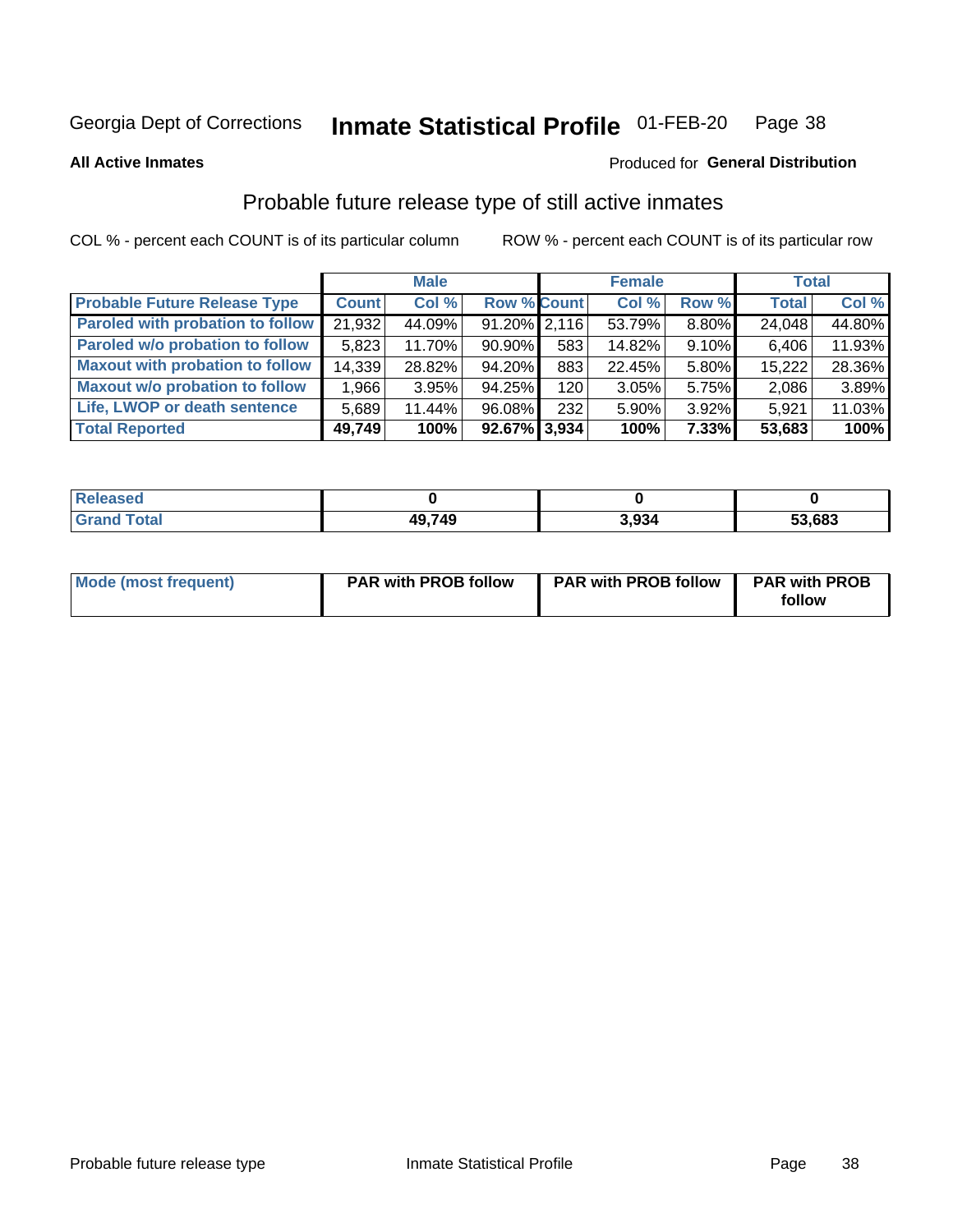## **All Active Inmates**

## Produced for General Distribution

# Time served in current (or last) institution

COL % - percent each COUNT is of its particular column

|                            |              | <b>Male</b> |        |              | <b>Female</b> |        |        | <b>Total</b> |
|----------------------------|--------------|-------------|--------|--------------|---------------|--------|--------|--------------|
| <b>Time In Institution</b> | <b>Count</b> | Col %       | Row %  | <b>Count</b> | Col %         | Row %  | Total  | Col %        |
| 0 to 3 months              | 12,149       | 23.72%      | 92.16% | 1,033        | 25.89%        | 7.84%  | 13,182 | 23.87%       |
| <b>3.01 to 6 months</b>    | 8,085        | 15.78%      | 92.62% | 644          | 16.14%        | 7.38%  | 8,729  | 15.81%       |
| 6.01 to 9 months           | 5,198        | 10.15%      | 91.72% | 469          | 11.75%        | 8.28%  | 5,667  | 10.26%       |
| 9.01 to 12 months          | 4,400        | 8.59%       | 92.73% | 345          | 8.65%         | 7.27%  | 4,745  | 8.59%        |
| 12.01 to 18 months         | 5,215        | 10.18%      | 93.46% | 365          | 9.15%         | 6.54%  | 5,580  | 10.11%       |
| 18.01 to 24 months         | 3,747        | 7.31%       | 93.07% | 279          | 6.99%         | 6.93%  | 4,026  | 7.29%        |
| $2.01$ to 3 years          | 4,271        | 8.34%       | 94.22% | 262          | 6.57%         | 5.78%  | 4,533  | 8.21%        |
| $3.01$ to 4 years          | 2,410        | 4.70%       | 94.96% | 128          | 3.21%         | 5.04%  | 2,538  | 4.60%        |
| 4.01 to 5 years            | 1,835        | 3.58%       | 94.78% | 101          | 2.53%         | 5.22%  | 1,936  | 3.51%        |
| 5.01 to 6 years            | 1,190        | 2.32%       | 94.22% | 73           | 1.83%         | 5.78%  | 1,263  | 2.29%        |
| 6.01 to 7 years            | 673          | 1.31%       | 91.19% | 65           | 1.63%         | 8.81%  | 738    | 1.34%        |
| 7.01 to 8 years            | 499          | 0.97%       | 92.75% | 39           | 0.98%         | 7.25%  | 538    | 0.97%        |
| 8.01 to 9 years            | 329          | 0.64%       | 81.23% | 76           | 1.90%         | 18.77% | 405    | 0.73%        |
| 9.01 to 10 years           | 231          | 0.45%       | 89.19% | 28           | 0.70%         | 10.81% | 259    | 0.47%        |
| Over 10 years              | 996          | 1.94%       | 92.31% | 83           | 2.08%         | 7.69%  | 1,079  | 1.95%        |
| <b>Total Reported</b>      | 51,228       | 100%        | 92.77% | 3,990        | 100%          | 7.23%  | 55,218 | 100%         |

| <b>Not</b><br>Renorted |        |       |        |
|------------------------|--------|-------|--------|
| Total                  | 51,228 | , 990 | 55.218 |

| <b>Mean</b><br>(average) | 25 months | 20 months | 25 months |
|--------------------------|-----------|-----------|-----------|
| Median (middle)          | 9 months  | 8 months  | 9 months  |
| Mode<br>(most frequent)  | 0 months  | months    | ∖ months  |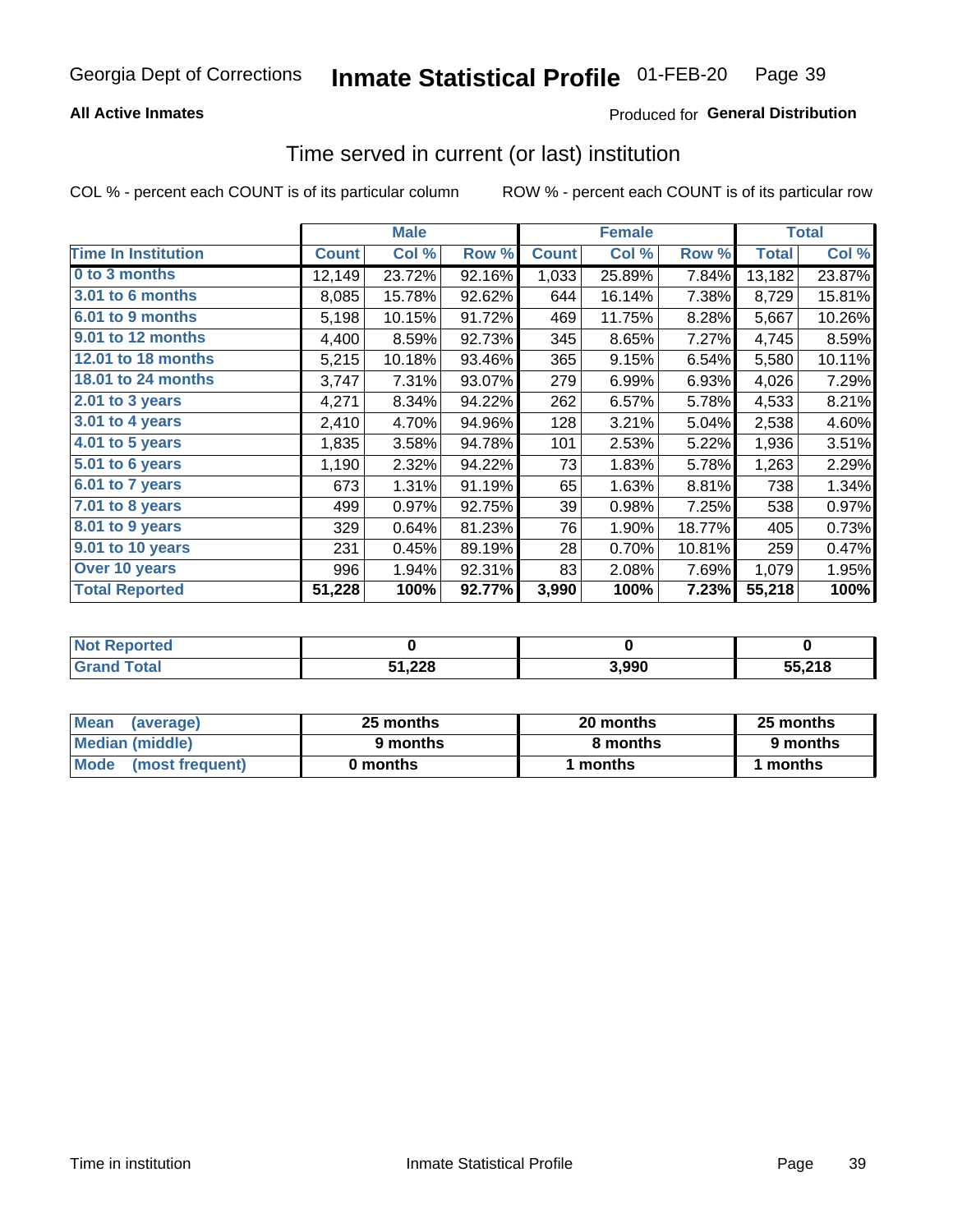### Inmate Statistical Profile 01-FEB-20 Page 40

### **All Active Inmates**

### Produced for General Distribution

## Highest grade level attained

COL % - percent each COUNT is of its particular column

|                              |                 | <b>Male</b> |         |                | <b>Female</b> |        |                 | <b>Total</b> |
|------------------------------|-----------------|-------------|---------|----------------|---------------|--------|-----------------|--------------|
| <b>Grade Level</b>           | <b>Count</b>    | Col %       | Row %   | <b>Count</b>   | Col %         | Row %  | <b>Total</b>    | Col %        |
| No school at all             | $\overline{12}$ | 0.03%       | 100.00% |                |               |        | $\overline{12}$ | 0.03%        |
| <b>Grade 1</b>               | 21              | 0.06%       | 100.00% |                |               |        | 21              | $0.06\%$     |
| <b>Grade 2</b>               | 28              | 0.08%       | 96.55%  | 1              | 0.04%         | 3.45%  | 29              | 0.08%        |
| Grade 3                      | 62              | 0.17%       | 98.41%  | $\mathbf{1}$   | 0.04%         | 1.59%  | 63              | 0.17%        |
| <b>Grade 4</b>               | 70              | 0.20%       | 93.33%  | 5              | 0.22%         | 6.67%  | 75              | 0.20%        |
| Grade 5                      | 93              | 0.26%       | 95.88%  | 4              | 0.18%         | 4.12%  | 97              | 0.26%        |
| Grade 6                      | 332             | 0.93%       | 95.95%  | 14             | 0.63%         | 4.05%  | 346             | 0.91%        |
| <b>Grade 7</b>               | 640             | 1.80%       | 94.67%  | 36             | 1.62%         | 5.33%  | 676             | 1.79%        |
| Grade 8                      | 2,304           | 6.47%       | 94.12%  | 144            | 6.46%         | 5.88%  | 2,448           | 6.47%        |
| Grade 9                      | 4,408           | 12.37%      | 95.76%  | 195            | 8.75%         | 4.24%  | 4,603           | 12.16%       |
| Grade 10                     | 5,968           | 16.75%      | 95.95%  | 252            | 11.31%        | 4.05%  | 6,220           | 16.43%       |
| Grade 11                     | 5,946           | 16.69%      | 95.27%  | 295            | 13.23%        | 4.73%  | 6,241           | 16.48%       |
| <b>Grade 12 or GED</b>       | 12,469          | 34.99%      | 93.55%  | 859            | 38.54%        | 6.45%  | 13,328          | 35.20%       |
| <b>Some tech school</b>      | 234             | 0.66%       | 82.39%  | 50             | 2.24%         | 17.61% | 284             | 0.75%        |
| <b>Completed tech school</b> | 255             | 0.72%       | 84.44%  | 47             | 2.11%         | 15.56% | 302             | 0.80%        |
| College, 1 year              | 973             | 2.73%       | 91.79%  | 87             | 3.90%         | 8.21%  | 1,060           | 2.80%        |
| College, 2 year              | 1,084           | 3.04%       | 88.06%  | 147            | 6.59%         | 11.94% | 1,231           | 3.25%        |
| College, 3 year              | 288             | 0.81%       | 88.34%  | 38             | 1.70%         | 11.66% | 326             | 0.86%        |
| <b>Bachelor's degree</b>     | 354             | 0.99%       | 89.39%  | 42             | 1.88%         | 10.61% | 396             | 1.05%        |
| <b>Master's degree</b>       | 59              | 0.17%       | 88.06%  | 8              | 0.36%         | 11.94% | 67              | 0.18%        |
| Ph.D. degree                 | 7               | 0.02%       | 77.78%  | $\overline{c}$ | 0.09%         | 22.22% | 9               | 0.02%        |
| Law degree                   | 18              | 0.05%       | 94.74%  | $\mathbf{1}$   | 0.04%         | 5.26%  | 19              | 0.05%        |
| <b>Some medical school</b>   | $\overline{2}$  | 0.01%       | 66.67%  | 1              | 0.04%         | 33.33% | 3               | 0.01%        |
| <b>Medical degree</b>        | 7               | 0.02%       | 100.00% |                |               |        | $\overline{7}$  | 0.02%        |
|                              | 1               | 0.01%       | 100.00% |                |               |        | 1               | 0.01%        |
| <b>Total Reported</b>        | 35,635          | 100%        | 94.11%  | 2,229          | 100%          | 5.89%  | 37,864          | 100.0%       |

| 15.593        | ,761  | 7.354                  |
|---------------|-------|------------------------|
| 51,228<br>___ | 3,990 | <b>EE 040</b><br>. I O |

| <b>Mean</b><br>(average) | 10.85           | 11.36           | 10.88           |
|--------------------------|-----------------|-----------------|-----------------|
| Median (middle)          | Grade 11        | Grade 12 or GED | Grade 11        |
| Mode<br>(most frequent)  | Grade 12 or GED | Grade 12 or GED | Grade 12 or GED |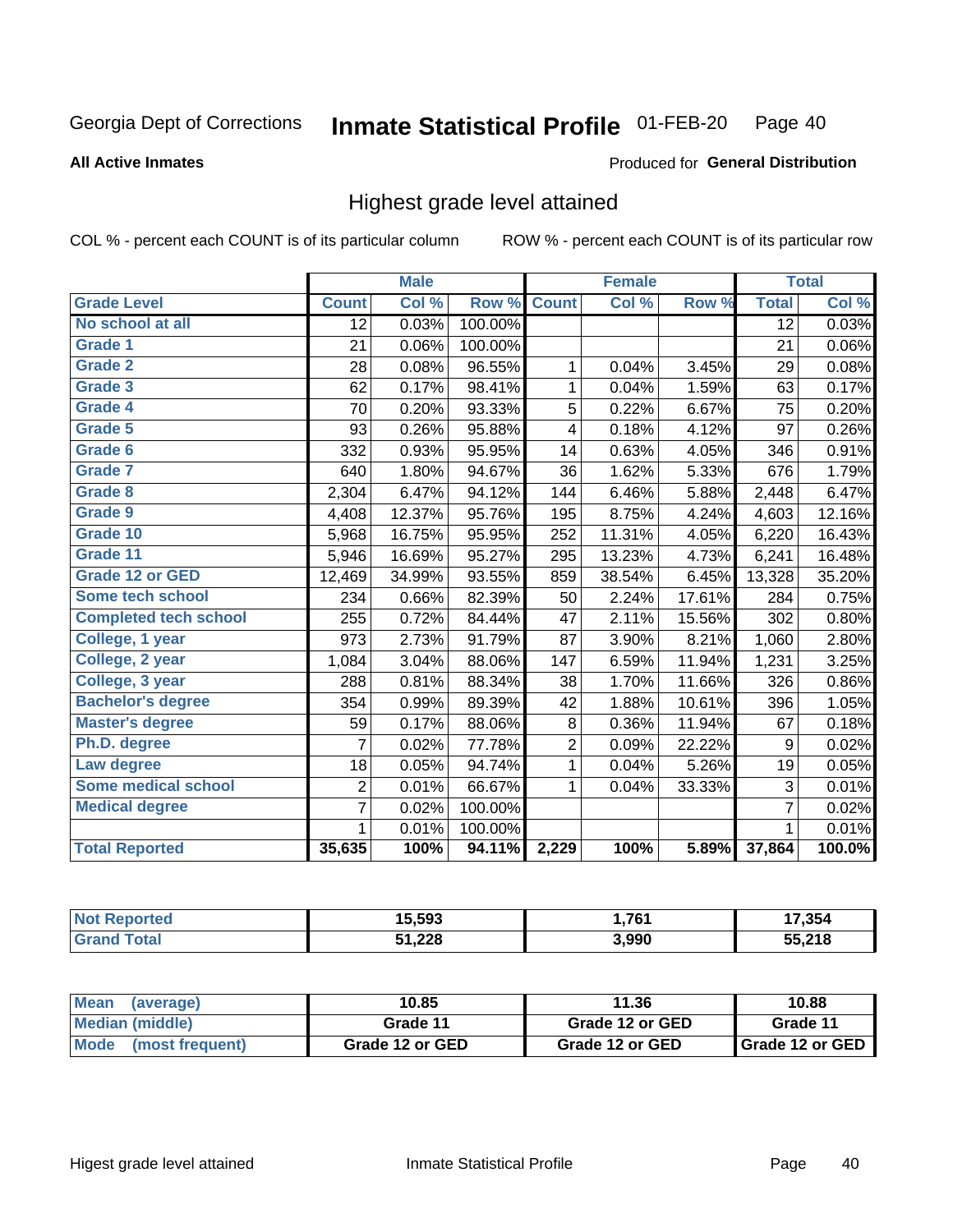### Inmate Statistical Profile 01-FEB-20 Page 41

### **All Active Inmates**

## **Produced for General Distribution**

## Culture fair IQ scores

COL % - percent each COUNT is of its particular column

|                       |              | <b>Male</b> |        |              | <b>Female</b> |          |              | <b>Total</b> |
|-----------------------|--------------|-------------|--------|--------------|---------------|----------|--------------|--------------|
| <b>IQ Scores</b>      | <b>Count</b> | Col %       | Row %  | <b>Count</b> | Col %         | Row %    | <b>Total</b> | Col %        |
| $60 - 69$             | 971          | 2.33%       | 92.92% | 74           | 2.11%         | 7.08%    | 1,045        | 2.31%        |
| $70 - 79$             | 2,788        | 6.69%       | 91.62% | 255          | 7.27%         | 8.38%    | 3,043        | 6.73%        |
| $80 - 89$             | 6,071        | 14.56%      | 87.97% | 830          | 23.66%        | 12.03%   | 6,901        | 15.26%       |
| $90 - 99$             | 11,354       | 27.23%      | 89.18% | 1,378        | 39.28%        | 10.82%   | 12,732       | 28.16%       |
| $100 - 109$           | 11,641       | 27.91%      | 95.29% | 575          | 16.39%        | 4.71%    | 12,216       | 27.02%       |
| $110 - 119$           | 7,313        | 17.54%      | 97.03% | 224          | 6.39%         | $2.97\%$ | 7,537        | 16.67%       |
| $120 - 129$           | 1,503        | $3.60\%$    | 93.07% | 112          | 3.19%         | 6.93%    | 1,615        | 3.57%        |
| $130 - 139$           | 60 l         | 0.14%       | 56.60% | 46           | 1.31%         | 43.40%   | 106          | 0.23%        |
| 140 & Up              | 2            | 0.01%       | 12.50% | 14           | 0.40%         | 87.50%   | 16           | 0.04%        |
| <b>Total Reported</b> | 41,703       | 100%        | 92.24% | 3,508        | 100%          | 7.76%    | 45,211       | 100%         |

| <b>Not Reported</b>         | 8,803  | 319   | 9,122  |
|-----------------------------|--------|-------|--------|
| <b>Not Valid (under 60)</b> | 722    | 163   | 885    |
| <b>Grand Total</b>          | 51,228 | 3,990 | 55,218 |

| <b>Mean</b><br>(average) | 98  | 95 | 98 |
|--------------------------|-----|----|----|
| <b>Median (middle)</b>   | 99  | 94 | 99 |
| Mode<br>(most frequent)  | 101 | 92 | 99 |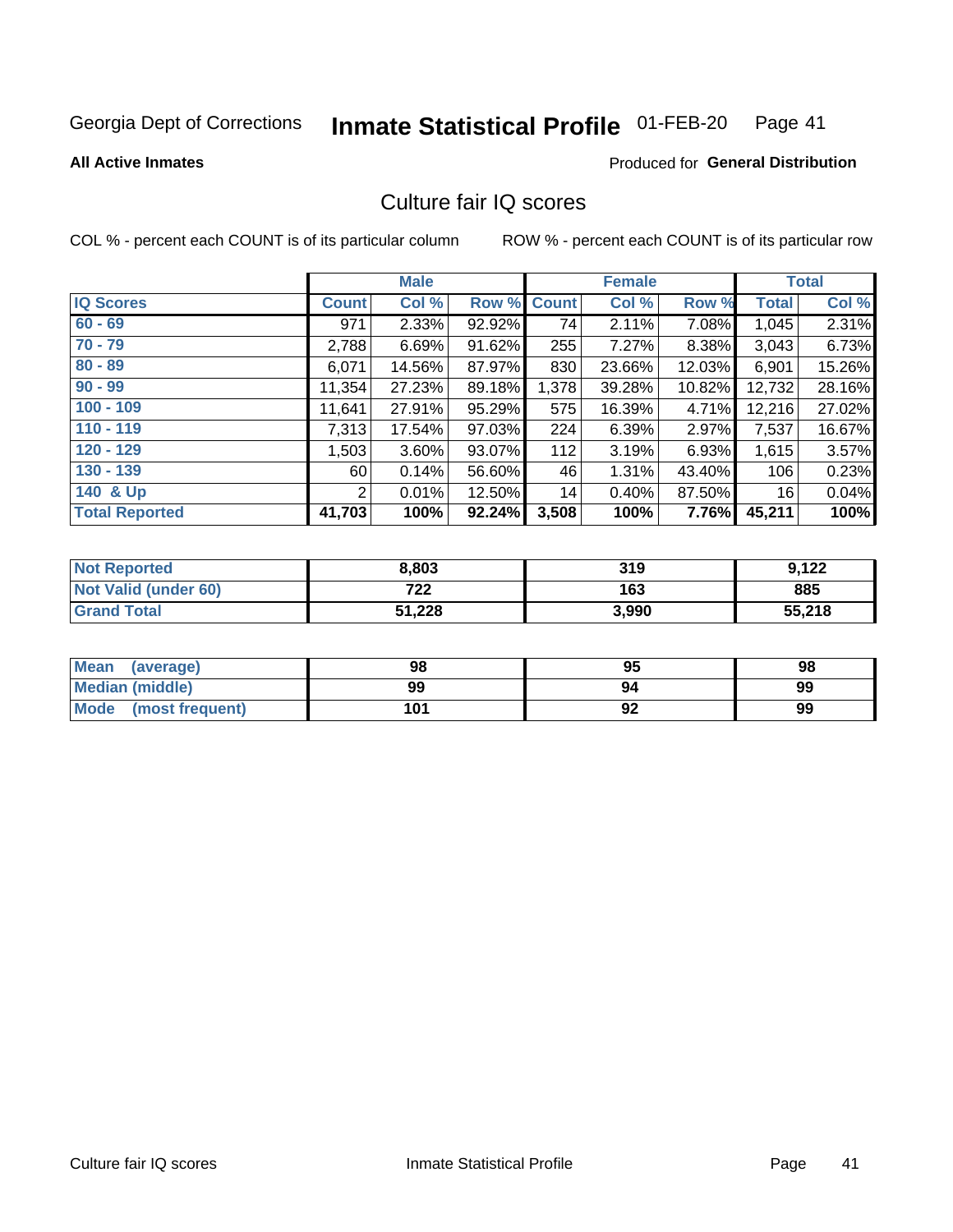### Inmate Statistical Profile 01-FEB-20 Page 42

**All Active Inmates** 

## Produced for General Distribution

# Wide Range Achievement Test (WRAT) reading score

COL % - percent each COUNT is of its particular column

|                           |              | <b>Male</b> |        |              | <b>Female</b> |        |              | <b>Total</b> |
|---------------------------|--------------|-------------|--------|--------------|---------------|--------|--------------|--------------|
| <b>WRAT Reading Score</b> | <b>Count</b> | Col %       | Row %  | <b>Count</b> | Col %         | Row %  | <b>Total</b> | Col %        |
| $0.1$ to $0.9$            | 887          | 1.94%       | 99.55% | 4            | 0.11%         | 0.45%  | 891          | 1.80%        |
| 1.0 to 1.9                | 909          | 1.98%       | 98.38% | 15           | 0.41%         | 1.62%  | 924          | 1.87%        |
| 2.0 to 2.9                | 1,562        | 3.41%       | 97.32% | 43           | 1.17%         | 2.68%  | 1,605        | 3.24%        |
| 3.0 to 3.9                | 3,118        | 6.80%       | 96.56% | 111          | 3.03%         | 3.44%  | 3,229        | 6.52%        |
| 4.0 to 4.9                | 3,762        | 8.21%       | 94.59% | 215          | 5.86%         | 5.41%  | 3,977        | 8.03%        |
| 5.0 to 5.9                | 3,719        | 8.11%       | 95.29% | 184          | 5.01%         | 4.71%  | 3,903        | 7.88%        |
| 6.0 to 6.9                | 4,034        | 8.80%       | 94.52% | 234          | 6.38%         | 5.48%  | 4,268        | 8.62%        |
| 7.0 to 7.9                | 2,034        | 4.44%       | 95.05% | 106          | 2.89%         | 4.95%  | 2,140        | 4.32%        |
| 8.0 to 8.9                | 3,697        | 8.07%       | 94.19% | 228          | 6.21%         | 5.81%  | 3,925        | 7.93%        |
| 9.0 to 9.9                | 1,871        | 4.08%       | 93.46% | 131          | 3.57%         | 6.54%  | 2,002        | 4.04%        |
| 10.0 to 10.9              | 2,922        | 6.37%       | 91.80% | 261          | 7.11%         | 8.20%  | 3,183        | 6.43%        |
| 11.0 to 11.9              | 3,551        | 7.75%       | 89.13% | 433          | 11.80%        | 10.87% | 3,984        | 8.05%        |
| 12.0 to 12.9              | 13,236       | 28.88%      | 89.00% | 1,636        | 44.59%        | 11.00% | 14,872       | 30.04%       |
| 13                        | 534          | 1.17%       | 88.70% | 68           | 1.85%         | 11.30% | 602          | 1.22%        |
| <b>Total Reported</b>     | 45,836       | 100%        | 92.59% | 3,669        | 100%          | 7.41%  | 49,505       | 100%         |

| rted<br>NO          | 5,392  | 321   | . 749<br>- 19 |
|---------------------|--------|-------|---------------|
| $f$ $f$ $f$ $f$ $f$ | 51,228 | 3,990 | 55,218        |

| Mean<br>(average)       | 8.53 | 10.22 | 8.66 |
|-------------------------|------|-------|------|
| Median (middle)         | 8.9  | 11.9  | 8.9  |
| Mode<br>(most frequent) | 12.9 | 12.9  | 12.9 |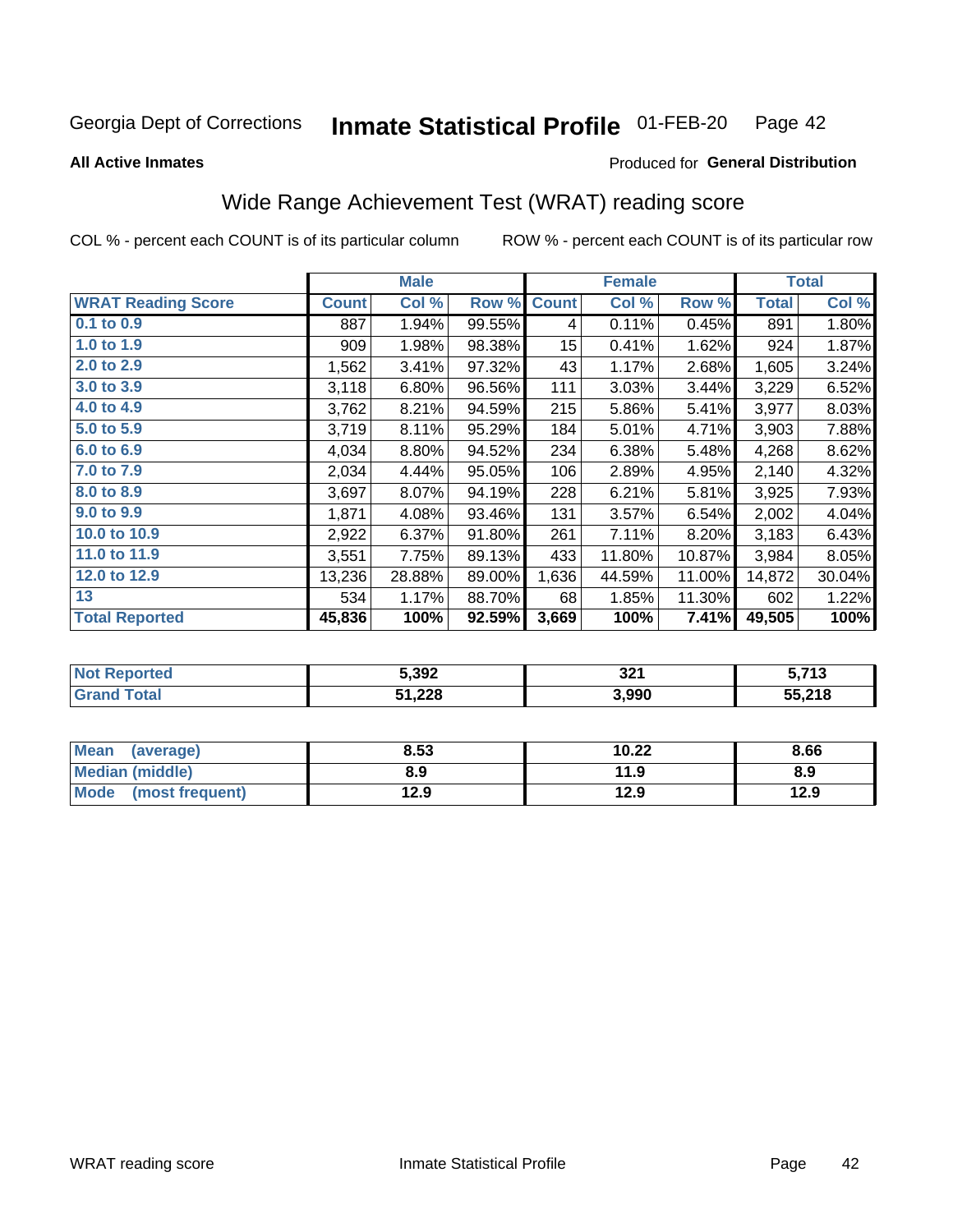### Inmate Statistical Profile 01-FEB-20 Page 43

**All Active Inmates** 

## Produced for General Distribution

# Wide Range Achievement Test (WRAT) math score

COL % - percent each COUNT is of its particular column

|                              |              | <b>Male</b> |        |              | <b>Female</b> |        |              | <b>Total</b> |
|------------------------------|--------------|-------------|--------|--------------|---------------|--------|--------------|--------------|
| <b>WRAT Mathematic Score</b> | <b>Count</b> | Col %       | Row %  | <b>Count</b> | Col %         | Row %  | <b>Total</b> | Col %        |
| 0.1 to 0.9                   | 331          | 0.72%       | 99.70% | 1            | 0.03%         | 0.30%  | 332          | 0.67%        |
| 1.0 to 1.9                   | 572          | 1.25%       | 98.62% | 8            | 0.22%         | 1.38%  | 580          | 1.17%        |
| 2.0 to 2.9                   | 1,259        | 2.75%       | 96.55% | 45           | 1.22%         | 3.45%  | 1,304        | 2.63%        |
| 3.0 to 3.9                   | 2,996        | 6.54%       | 96.61% | 105          | 2.86%         | 3.39%  | 3,101        | 6.26%        |
| 4.0 to 4.9                   | 5,883        | 12.83%      | 93.28% | 424          | 11.54%        | 6.72%  | 6,307        | 12.74%       |
| 5.0 to 5.9                   | 7,375        | 16.09%      | 91.89% | 651          | 17.72%        | 8.11%  | 8,026        | 16.21%       |
| 6.0 to 6.9                   | 8,495        | 18.53%      | 91.32% | 807          | 21.97%        | 8.68%  | 9,302        | 18.79%       |
| 7.0 to 7.9                   | 3,663        | 7.99%       | 93.21% | 267          | 7.27%         | 6.79%  | 3,930        | 7.94%        |
| 8.0 to 8.9                   | 4,266        | 9.31%       | 90.36% | 455          | 12.38%        | 9.64%  | 4,721        | 9.53%        |
| 9.0 to 9.9                   | 2,609        | 5.69%       | 92.71% | 205          | 5.58%         | 7.29%  | 2,814        | 5.68%        |
| 10.0 to 10.9                 | 953          | 2.08%       | 98.65% | 13           | 0.35%         | 1.35%  | 966          | 1.95%        |
| 11.0 to 11.9                 | 1,304        | 2.84%       | 89.19% | 158          | 4.30%         | 10.81% | 1,462        | 2.95%        |
| 12.0 to 12.9                 | 6,069        | 13.24%      | 92.15% | 517          | 14.07%        | 7.85%  | 6,586        | 13.30%       |
| 13                           | 64           | 0.14%       | 78.05% | 18           | 0.49%         | 21.95% | 82           | 0.17%        |
| <b>Total Reported</b>        | 45,839       | 100%        | 92.58% | 3,674        | 100%          | 7.42%  | 49,513       | 100%         |

| <b>Reported</b><br><b>NO</b> t | 5.389  | 21 G<br>JIU | 5,705  |
|--------------------------------|--------|-------------|--------|
| `otal                          | 51,228 | 3,990       | 55,218 |

| <b>Mean</b><br>(average)       | 7 4 4 | 7.54 | 7.14 |
|--------------------------------|-------|------|------|
| Median (middle)                | כ.ס   | 6.9  | დ.g  |
| <b>Mode</b><br>(most frequent) | l2.9  | 12.9 | 12.9 |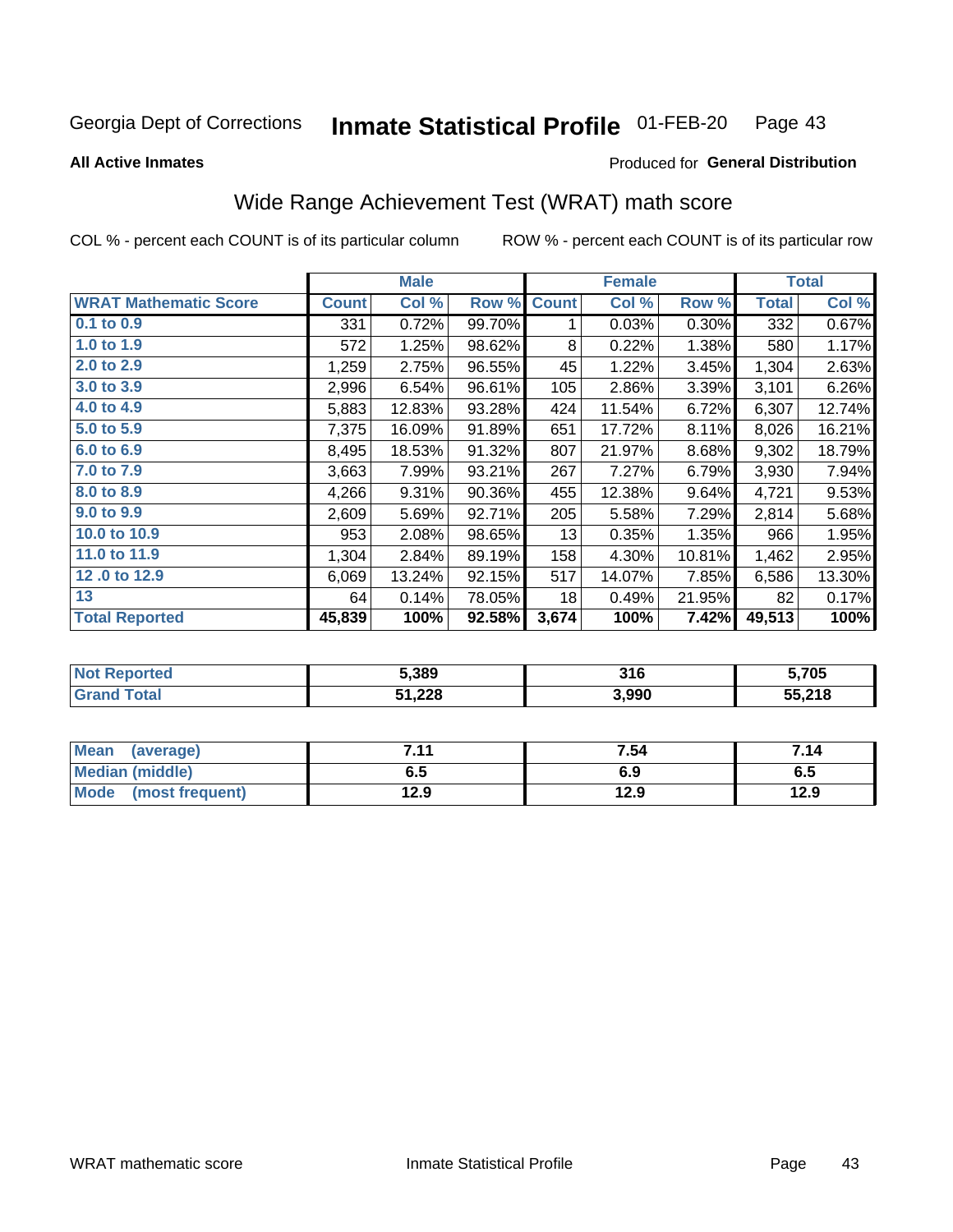### **Inmate Statistical Profile 01-FEB-20** Page 44

### **All Active Inmates**

## Produced for General Distribution

# Wide Range Achievement Test (WRAT) spelling score

COL % - percent each COUNT is of its particular column

|                            |              | <b>Male</b> |        |              | <b>Female</b> |        |              | <b>Total</b> |
|----------------------------|--------------|-------------|--------|--------------|---------------|--------|--------------|--------------|
| <b>WRAT Spelling Score</b> | <b>Count</b> | Col %       | Row %  | <b>Count</b> | Col %         | Row %  | <b>Total</b> | Col %        |
| $0.1$ to $0.9$             | 982          | 2.14%       | 99.49% | 5            | 0.14%         | 0.51%  | 987          | 1.99%        |
| 1.0 to 1.9                 | 1,307        | 2.85%       | 98.64% | 18           | 0.49%         | 1.36%  | 1,325        | 2.68%        |
| 2.0 to 2.9                 | 2,479        | 5.41%       | 98.22% | 45           | 1.22%         | 1.78%  | 2,524        | 5.10%        |
| 3.0 to 3.9                 | 3,656        | 7.97%       | 97.96% | 76           | 2.07%         | 2.04%  | 3,732        | 7.54%        |
| 4.0 to 4.9                 | 3,144        | 6.86%       | 97.01% | 97           | 2.64%         | 2.99%  | 3,241        | 6.54%        |
| 5.0 to 5.9                 | 4,195        | 9.15%       | 94.76% | 232          | 6.31%         | 5.24%  | 4,427        | 8.94%        |
| 6.0 to 6.9                 | 4,252        | 9.27%       | 95.02% | 223          | 6.07%         | 4.98%  | 4,475        | 9.04%        |
| 7.0 to 7.9                 | 3,986        | 8.69%       | 93.77% | 265          | 7.21%         | 6.23%  | 4,251        | 8.58%        |
| 8.0 to 8.9                 | 4,024        | 8.78%       | 93.13% | 297          | 8.08%         | 6.87%  | 4,321        | 8.72%        |
| 9.0 to 9.9                 | 2,186        | 4.77%       | 92.71% | 172          | 4.68%         | 7.29%  | 2,358        | 4.76%        |
| 10.0 to 10.9               | 2,205        | 4.81%       | 92.49% | 179          | 4.87%         | 7.51%  | 2,384        | 4.81%        |
| 11.0 to 11.9               | 3,092        | 6.74%       | 88.72% | 393          | 10.70%        | 11.28% | 3,485        | 7.04%        |
| 12.0 to 12.9               | 10,094       | 22.01%      | 86.07% | 1,634        | 44.47%        | 13.93% | 11,728       | 23.68%       |
| 13                         | 249          | 0.54%       | 86.76% | 38           | 1.03%         | 13.24% | 287          | 0.58%        |
| <b>Total Reported</b>      | 45,851       | 100%        | 92.58% | 3,674        | 100%          | 7.42%  | 49,525       | 100%         |

| ר frteo<br><b>NOT</b> | 5,377  | 316   | 5.693  |
|-----------------------|--------|-------|--------|
| $f$ $f \circ f$       | 51,228 | 3,990 | 55,218 |

| <b>Mean</b><br>(average) | 7.84 | 10.19 | 8.02 |
|--------------------------|------|-------|------|
| Median (middle)          | .    | 11.6  | 7. L |
| Mode<br>(most frequent)  | 12.9 | 12.9  | 12.9 |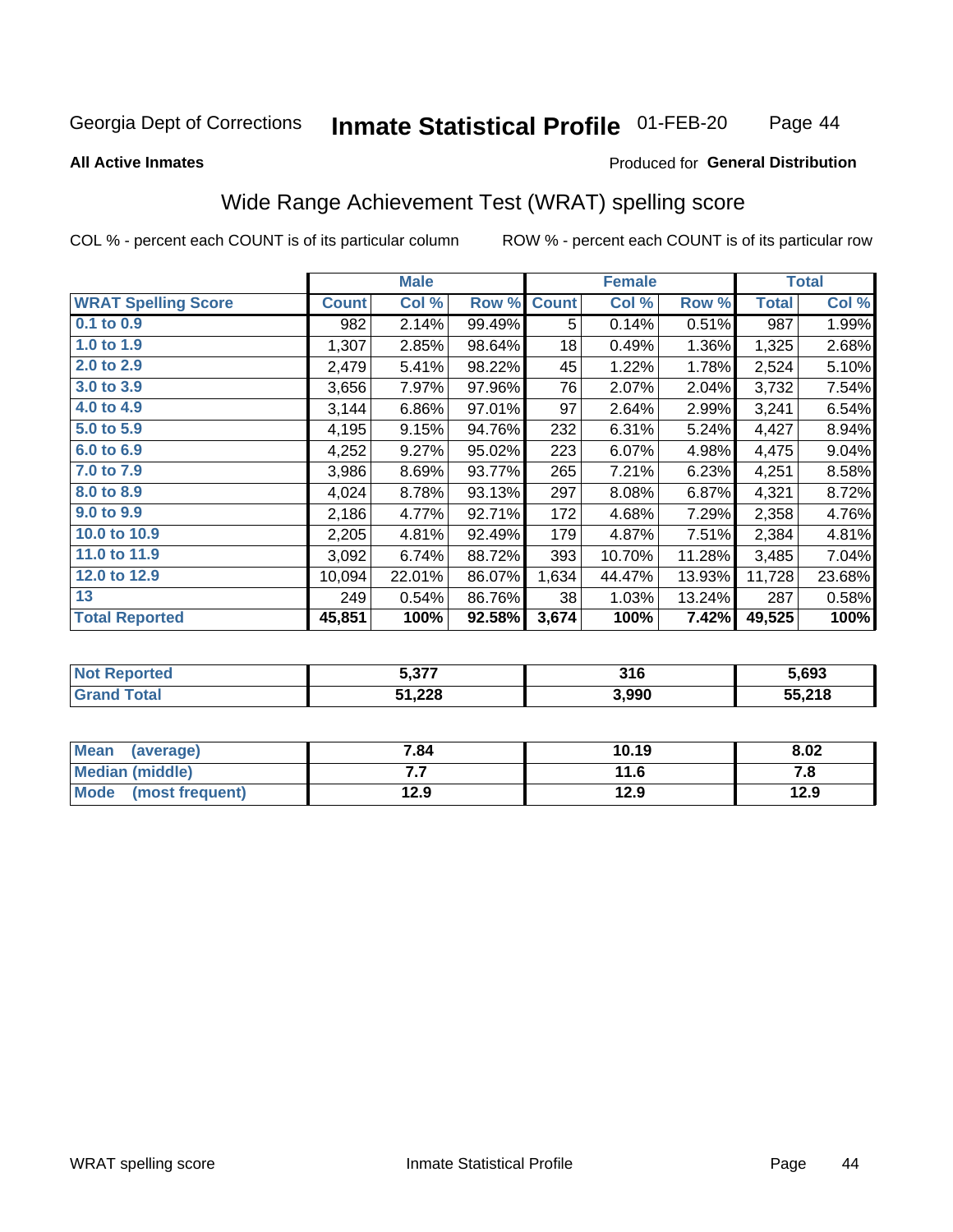### Inmate Statistical Profile 01-FEB-20 Page 45

**All Active Inmates** 

## **Produced for General Distribution**

# Current / last mental health treatment level

COL % - percent each COUNT is of its particular column

|                                    |                 | <b>Male</b> |         |              | <b>Female</b> |        |              | <b>Total</b> |
|------------------------------------|-----------------|-------------|---------|--------------|---------------|--------|--------------|--------------|
| <b>Mental Health Treatment Lev</b> | <b>Count</b>    | Col %       | Row %   | <b>Count</b> | Col %         | Row %  | <b>Total</b> | Col %        |
| 1 No problem at current time       | 8,501           | 48.67%      | 92.39%  | 700          | 22.33%        | 7.61%  | 9,201        | 44.66%       |
| 2 Receiving outpatient             | 7,181           | 41.11%      | 75.03%  | 2,390        | 76.24%        | 24.97% | 9,571        | 46.46%       |
| <b>Treatment</b>                   |                 |             |         |              |               |        |              |              |
| 3 Inpatient, moderate              | 1,419           | 8.12%       | 97.66%  | 34           | 1.08%         | 2.34%  | 1,453        | 7.05%        |
| <b>Treatment</b>                   |                 |             |         |              |               |        |              |              |
| 4 Inpatient, intensive             | 344             | 1.97%       | 96.90%  | 11           | 0.35%         | 3.10%  | 355          | 1.72%        |
| Treatment                          |                 |             |         |              |               |        |              |              |
| <b>5 Undergoing crisis</b>         | 20 <sub>1</sub> | 0.11%       | 100.00% |              |               |        | 20           | 0.10%        |
| <b>stabilization</b>               |                 |             |         |              |               |        |              |              |
| <b>6 Hospital for criminally</b>   |                 | 0.01%       | 100.00% |              |               |        |              | 0.01%        |
| <b>Tinsane</b>                     |                 |             |         |              |               |        |              |              |
| <b>Total Evaluated</b>             | 17,466          | 100%        | 84.78%  | 3,135        | 100%          | 15.22% | 20,601       | 100%         |

| Never had MH evaluation | 33,762 | 855   | 34,617 |
|-------------------------|--------|-------|--------|
| <b>Grand Total</b>      | 51,228 | 3,990 | 55,218 |

| <b>Median (middle)</b>         | <b>Receiving outpatient</b><br>treatment | <b>Receiving outpatient</b><br>treatment | <b>Receiving</b><br>outpatient<br>treatment |  |  |
|--------------------------------|------------------------------------------|------------------------------------------|---------------------------------------------|--|--|
| <b>Mode</b><br>(most frequent) | No problem at current time               | <b>Receiving outpatient</b><br>treatment | Receiving<br>outpatient<br>treatment        |  |  |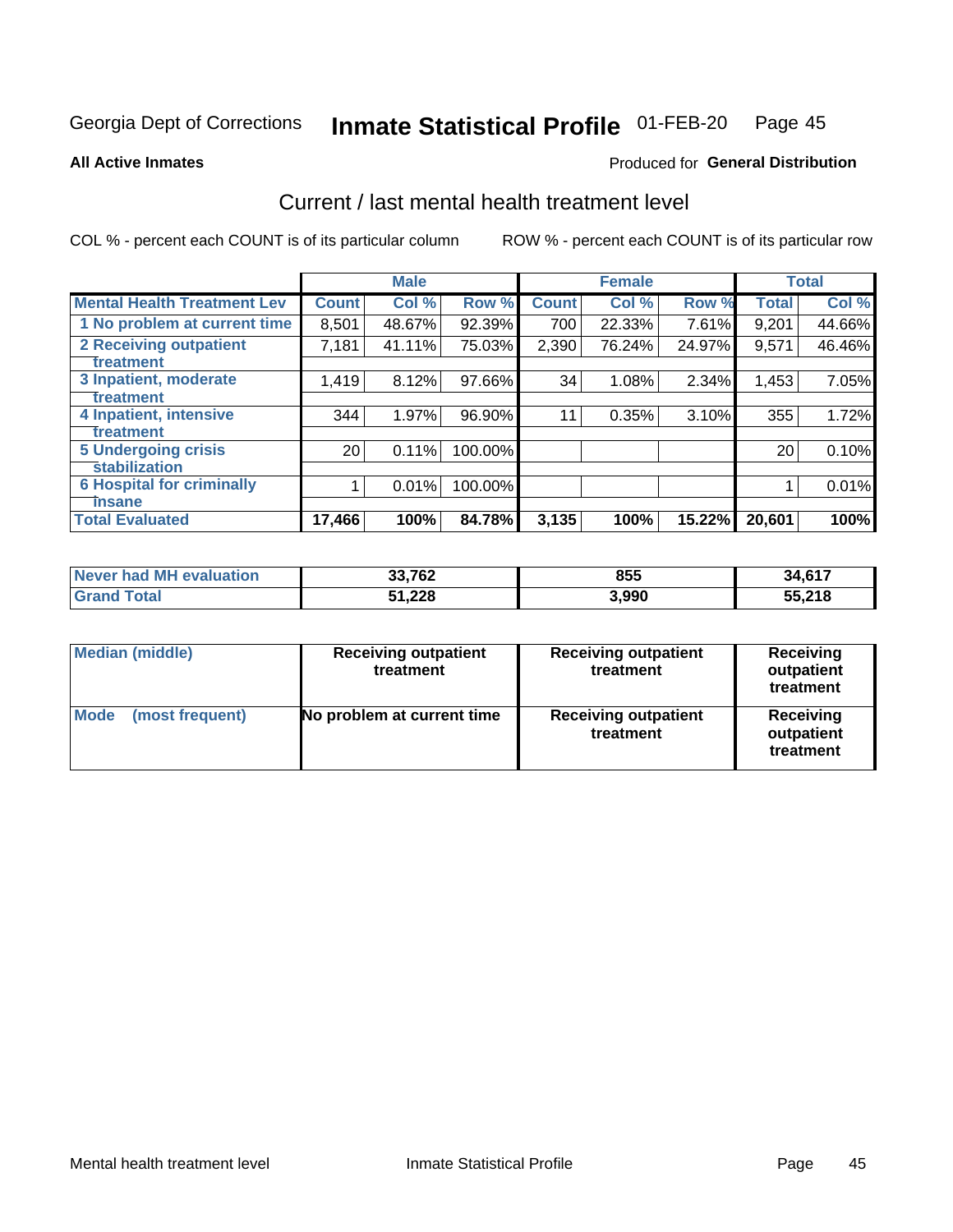## **All Active Inmates**

## Produced for General Distribution

# PULHESDWIT medical scale - 'P' overall condition ('P'hysical)

COL % - percent each COUNT is of its particular column

|                                  |              | <b>Male</b> |        |              | <b>Female</b> |        |              | <b>Total</b> |
|----------------------------------|--------------|-------------|--------|--------------|---------------|--------|--------------|--------------|
| <b>P' Overall Condition</b>      | <b>Count</b> | Col %       | Row %  | <b>Count</b> | Col %         | Row %  | <b>Total</b> | Col %        |
| 1 No medical illness             | 34,496       | 74.34%      | 93.75% | 2,299        | 61.77%        | 6.25%  | 36,795       | 73.40%       |
| 2 Well-controlled chronic        | 10,856       | 23.39%      | 89.18% | 1,317        | 35.38%        | 10.82% | 12,173       | 24.28%       |
| <b>lillness</b>                  |              |             |        |              |               |        |              |              |
| 3 Poorly-controlled chronic      | 966          | 2.08%       | 92.80% | 75           | 2.02%         | 7.20%  | 1,041        | 2.08%        |
| <b>illness</b>                   |              |             |        |              |               |        |              |              |
| 4 Significant problems requiring | 78           | 0.17%       | 87.64% |              | 0.30%         | 12.36% | 89           | 0.18%        |
| special housing                  |              |             |        |              |               |        |              |              |
| 5 Terminal illness, < 6 months   | 9            | 0.02%       | 90.00% |              | 0.03%         | 10.00% | 10           | 0.02%        |
| to live                          |              |             |        |              |               |        |              |              |
| 6 Inmate is pregnant             |              | 0.01%       | 5.00%  | 19           | 0.51%         | 95.00% | 20           | 0.04%        |
| <b>Total Reported</b>            | 46,406       | 100%        | 92.58% | 3,722        | 100%          | 7.42%  | 50,128       | 100%         |

| тео | റാറ<br>4.OZZ     | 268  | 5.090            |
|-----|------------------|------|------------------|
|     | $\sim$<br>022. ا | .990 | EE 740<br>.Z I C |

| Mode<br>(most frequent) | 1 No medical illness | <sup>1</sup> No medical illness | 1 No medical<br>illness |
|-------------------------|----------------------|---------------------------------|-------------------------|
|-------------------------|----------------------|---------------------------------|-------------------------|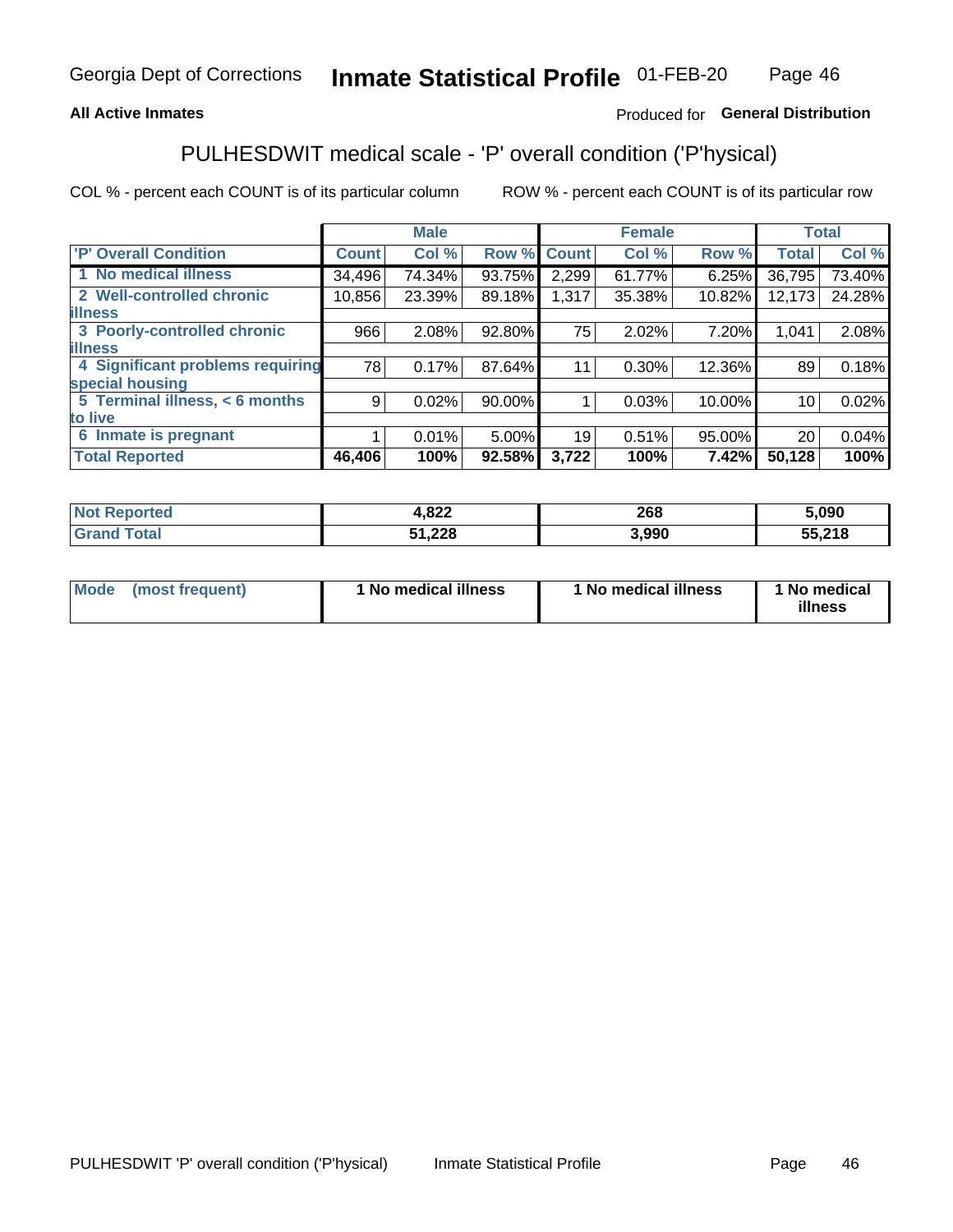## **All Active Inmates**

## Produced for General Distribution

# PULHESDWIT medical scale - 'U' upper body

COL % - percent each COUNT is of its particular column

|                              |              | <b>Male</b> |         |                | <b>Female</b> |        |              | <b>Total</b> |
|------------------------------|--------------|-------------|---------|----------------|---------------|--------|--------------|--------------|
| <b>U' Upper Body</b>         | <b>Count</b> | Col %       | Row %   | <b>Count</b>   | Col %         | Row %  | <b>Total</b> | Col %        |
| 1 Upper bones, joints,       | 44,187       | 95.67%      | 92.63%  | 3,517          | 94.64%        | 7.37%  | 47,704       | 95.59%       |
| muscles all OK               |              |             |         |                |               |        |              |              |
| 2 One or both arms minimally | 1,737        | 3.76%       | 90.99%  | 172            | 4.63%         | 9.01%  | 1,909        | 3.83%        |
| limited                      |              |             |         |                |               |        |              |              |
| 3 One or both arms           | 214          | 0.46%       | 89.54%  | 25             | 0.67%         | 10.46% | 239          | 0.48%        |
| <b>moderately limited</b>    |              |             |         |                |               |        |              |              |
| 4 One arm disabled,          | 47           | 0.10%       | 95.92%  | $\overline{2}$ | 0.05%         | 4.08%  | 49           | 0.10%        |
| paralyzed, or amputated      |              |             |         |                |               |        |              |              |
| 5 Both arms disabled,        | 3            | 0.01%       | 100.00% |                |               |        | 3            | 0.01%        |
| paralyzed, or amputated      |              |             |         |                |               |        |              |              |
| <b>Total Reported</b>        | 46,188       | 100%        | 92.55%  | 3,716          | 100%          | 7.45%  | 49,904       | 100.0%       |

| <b>Not Reported</b> | 5,040  | 274   | 5,314  |
|---------------------|--------|-------|--------|
| <b>Grand Total</b>  | 51,228 | 3,990 | 55,218 |

| Mode<br>(most frequent) | 1 Upper bones, joints,<br>muscles all OK | 1 Upper bones, joints,<br>muscles all OK | 1 Upper bones,<br>joints, muscles all<br>ΟK |
|-------------------------|------------------------------------------|------------------------------------------|---------------------------------------------|
|-------------------------|------------------------------------------|------------------------------------------|---------------------------------------------|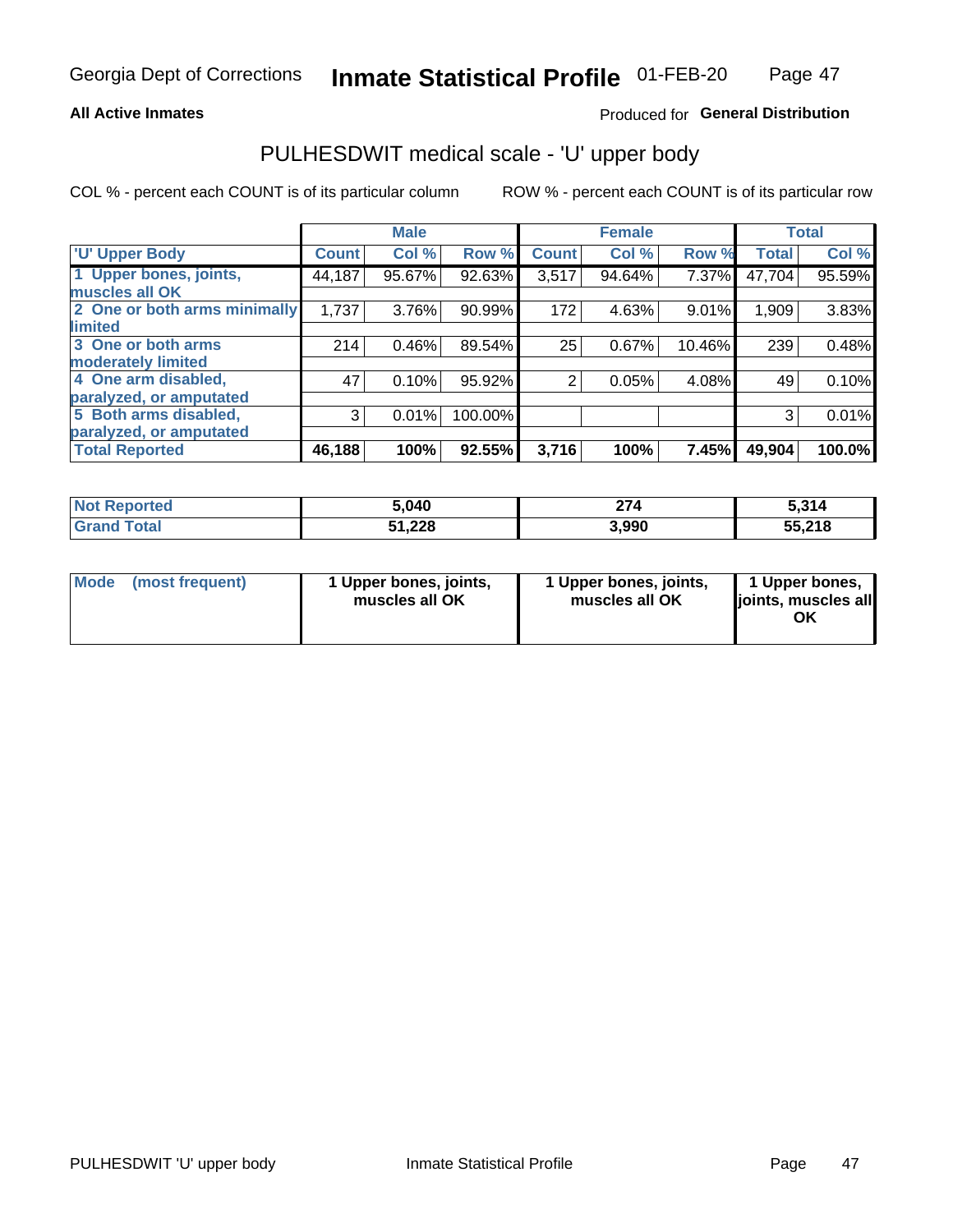## **All Active Inmates**

## Produced for General Distribution

## PULHESDWIT medical scale - 'L' lower body

COL % - percent each COUNT is of its particular column

|                                |              | <b>Male</b> |         |              | <b>Female</b> |       |              | <b>Total</b> |
|--------------------------------|--------------|-------------|---------|--------------|---------------|-------|--------------|--------------|
| 'L' Lower Body                 | <b>Count</b> | Col %       | Row %   | <b>Count</b> | Col %         | Row % | <b>Total</b> | Col %        |
| 1 Lower bones, joints,         | 41,809       | 90.52%      | 92.62%  | 3,333        | 89.77%        | 7.38% | 45,142       | 90.46%       |
| muscles all OK                 |              |             |         |              |               |       |              |              |
| 2 One or both legs minimally   | 3,613        | 7.82%       | 91.61%  | 331          | 8.91%         | 8.39% | 3,944        | 7.90%        |
| limited                        |              |             |         |              |               |       |              |              |
| 3 One or both legs             | 620          | 1.34%       | 93.94%  | 40           | 1.08%         | 6.06% | 660          | 1.32%        |
| moderately limited             |              |             |         |              |               |       |              |              |
| 4 One leg disabled, paralyzed, | 124          | 0.27%       | 93.23%  | 9            | 0.24%         | 6.77% | 133          | 0.27%        |
| or amputated                   |              |             |         |              |               |       |              |              |
| 5 Both legs disabled,          | 23           | 0.05%       | 100.00% |              |               |       | 23           | 0.05%        |
| paralyzed, or amputated        |              |             |         |              |               |       |              |              |
| <b>Total Reported</b>          | 46,189       | 100%        | 92.56%  | 3,713        | 100%          | 7.44% | 49,902       | 100%         |

| <b>Not Reported</b> | 5,039  | ヘフワ<br>Z I I | 5,316  |
|---------------------|--------|--------------|--------|
| <b>Grand Total</b>  | 51,228 | 3,990        | 55,218 |

| Mode | (most frequent) | 1 Lower bones, joints,<br>muscles all OK | I Lower bones, joints,<br>muscles all OK | 1 Lower bones,<br>joints, muscles all<br>ΟK |
|------|-----------------|------------------------------------------|------------------------------------------|---------------------------------------------|
|------|-----------------|------------------------------------------|------------------------------------------|---------------------------------------------|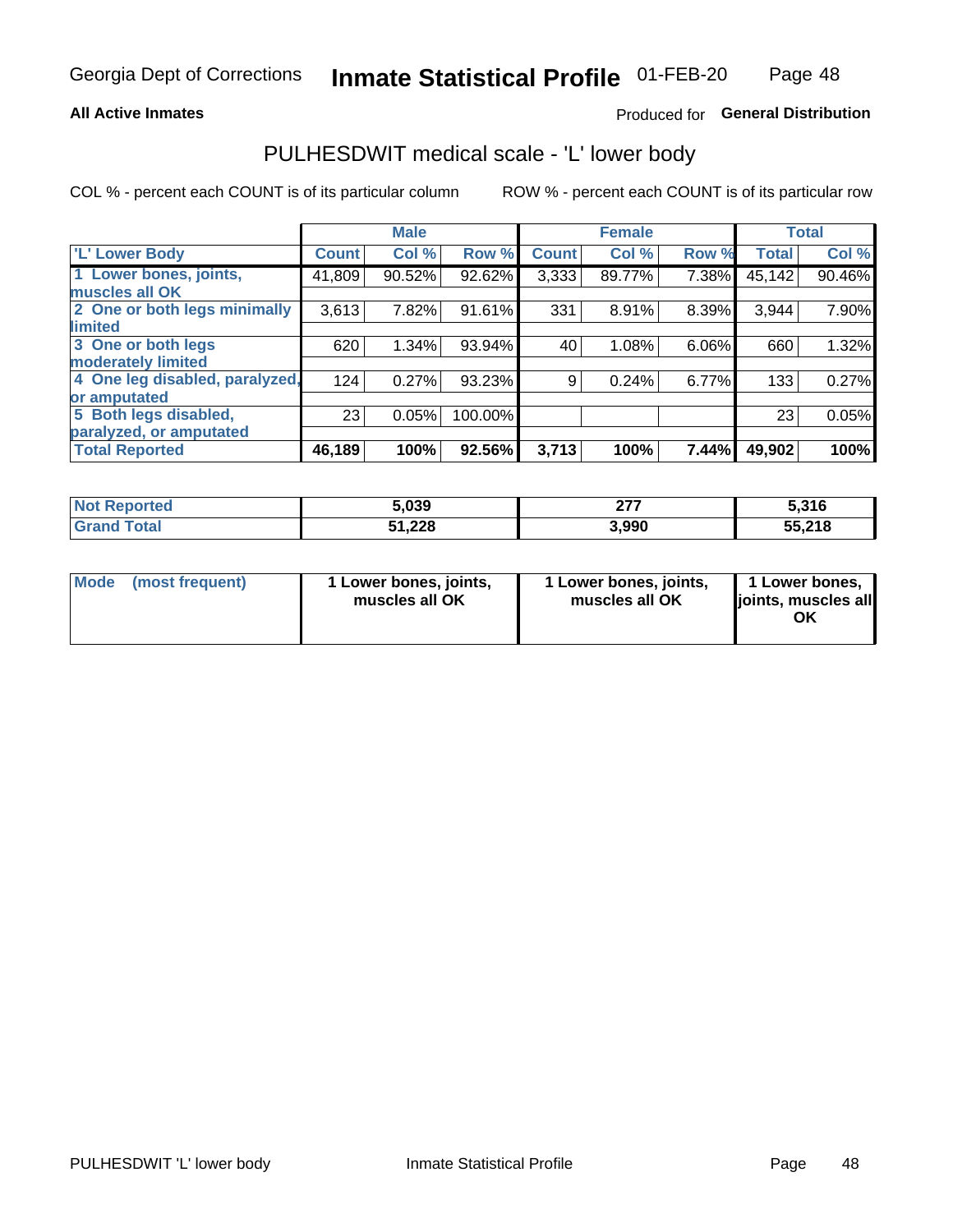## **All Active Inmates**

## Produced for General Distribution

## PULHESDWIT medical scale - 'H' hearing

COL % - percent each COUNT is of its particular column

|                                |              | <b>Male</b> |             |       | <b>Female</b> |        | <b>Total</b> |        |
|--------------------------------|--------------|-------------|-------------|-------|---------------|--------|--------------|--------|
| <b>H' Hearing</b>              | <b>Count</b> | Col %       | Row % Count |       | Col %         | Row %  | <b>Total</b> | Col %  |
| 1 Normal hearing both ears     | 45,512       | 98.61%      | 92.57%      | 3,651 | 98.41%        | 7.43%  | 49,163       | 98.60% |
| 2 Some loss in one ear with    | 488          | 1.06%       | 91.39%      | 46    | 1.24%         | 8.61%  | 534          | 1.07%  |
| other OK, or mild loss in both |              |             |             |       |               |        |              |        |
| 3 Total loss in one ear with   | 102          | 0.22%       | 93.58%      |       | 0.19%         | 6.42%  | 109          | 0.22%  |
| mild loss in other             |              |             |             |       |               |        |              |        |
| 4 Severe loss in both ears     | 30           | $0.07\%$    | 85.71%      | 5     | 0.13%         | 14.29% | 35           | 0.07%  |
| 5 Total loss in both ears,     | 21           | 0.05%       | 95.45%      |       | 0.03%         | 4.55%  | 22           | 0.04%  |
| requiring special housing      |              |             |             |       |               |        |              |        |
| <b>Total Reported</b>          | 46,153       | 100%        | 92.56%      | 3,710 | 100%          | 7.44%  | 49,863       | 100%   |

| <b>orted</b><br>' NO) | 5,075  | 280   | 5,355  |
|-----------------------|--------|-------|--------|
| $F$ ntal<br>υιαι      | 51,228 | 3,990 | 55,218 |

| Mode (most frequent) | 1 Normal hearing both ears 11 Normal hearing both ears 1 Normal hearing | both ears |
|----------------------|-------------------------------------------------------------------------|-----------|
|                      |                                                                         |           |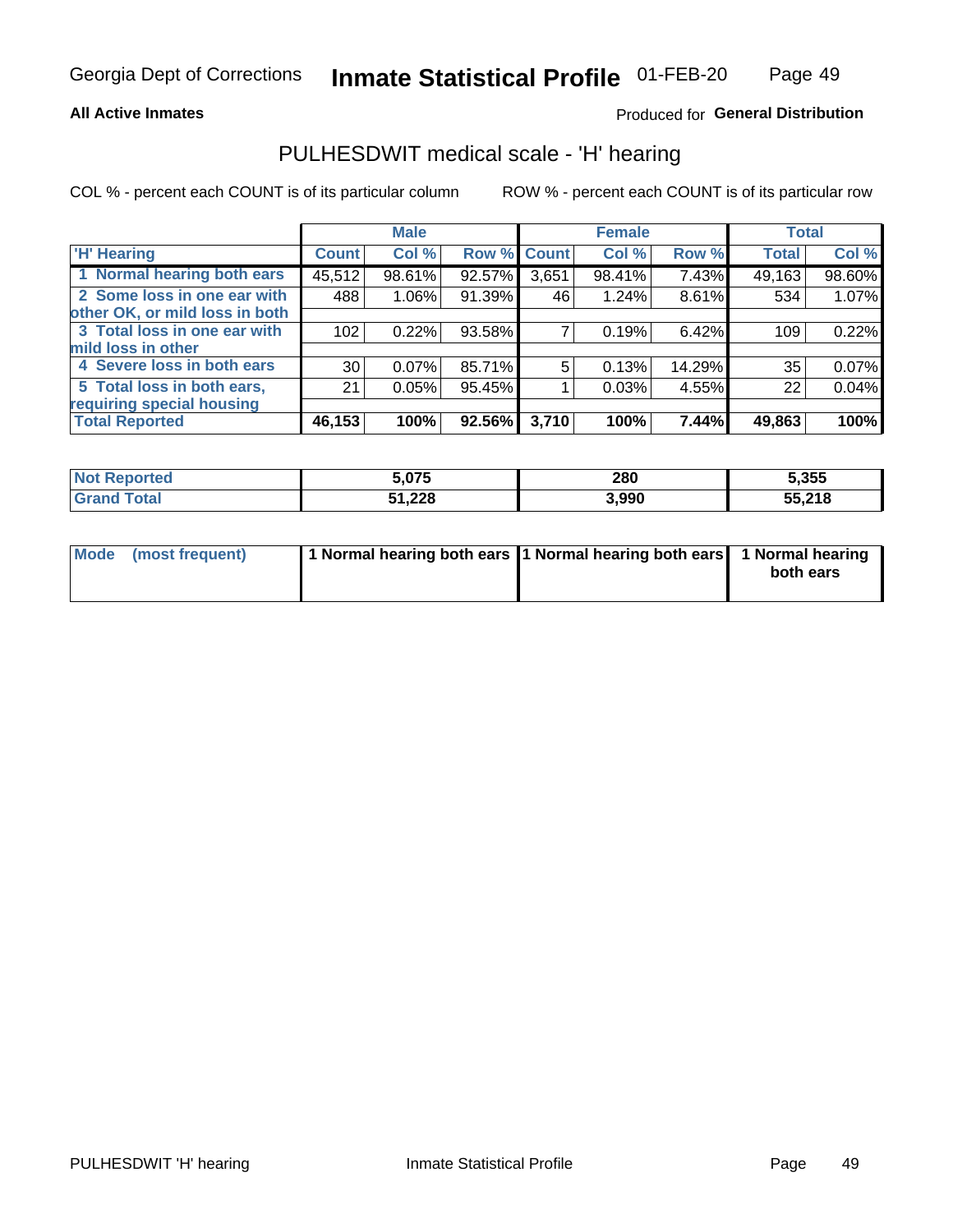## **All Active Inmates**

## Produced for General Distribution

## PULHESDWIT medical scale - 'E' vision

COL % - percent each COUNT is of its particular column

|                                 |              | <b>Male</b> |        |              | <b>Female</b> |        |              | <b>Total</b> |
|---------------------------------|--------------|-------------|--------|--------------|---------------|--------|--------------|--------------|
| <b>E' Vision</b>                | <b>Count</b> | Col %       | Row %  | <b>Count</b> | Col %         | Row %  | <b>Total</b> | Col %        |
| 1 Correctable to 20/40 in both  | 35,682       | 77.92%      | 94.84% | 1,941        | 52.64%        | 5.16%  | 37,623       | 76.04%       |
| eyes                            |              |             |        |              |               |        |              |              |
| 2 Correctable to 20/70 in one   | 8,986        | 19.62%      | 86.06% | 1,456        | 39.49%        | 13.94% | 10,442       | 21.10%       |
| eye, may be blind in other      |              |             |        |              |               |        |              |              |
| 3 Correctable to 20/200 in one  | 935          | 2.04%       | 79.17% | 246          | 6.67%         | 20.83% | 1,181        | 2.39%        |
| eye, may be blind in other      |              |             |        |              |               |        |              |              |
| 4 One eye not correctable to    | 170          | 0.37%       | 80.19% | 42           | 1.14%         | 19.81% | 212          | 0.43%        |
| 20/200, other may be blind      |              |             |        |              |               |        |              |              |
| 5 Blind in both eyes, requiring | 20           | 0.04%       | 90.91% | 2            | 0.05%         | 9.09%  | 22           | 0.04%        |
| special housing                 |              |             |        |              |               |        |              |              |
| <b>Total Reported</b>           | 45,793       | 100%        | 92.55% | 3,687        | 100%          | 7.45%  | 49,480       | 100%         |

| <b>Not Reported</b> | 5,435  | 303   | 5,738  |
|---------------------|--------|-------|--------|
| <b>Total</b>        | 51,228 | 3,990 | 55,218 |

| Mode (most frequent) | 1 Correctable to 20/40 in both<br>eves | 1 Correctable to 20/40 in   1 Correctable to  <br>both eves | 20/40 in both eyes |
|----------------------|----------------------------------------|-------------------------------------------------------------|--------------------|
|                      |                                        |                                                             |                    |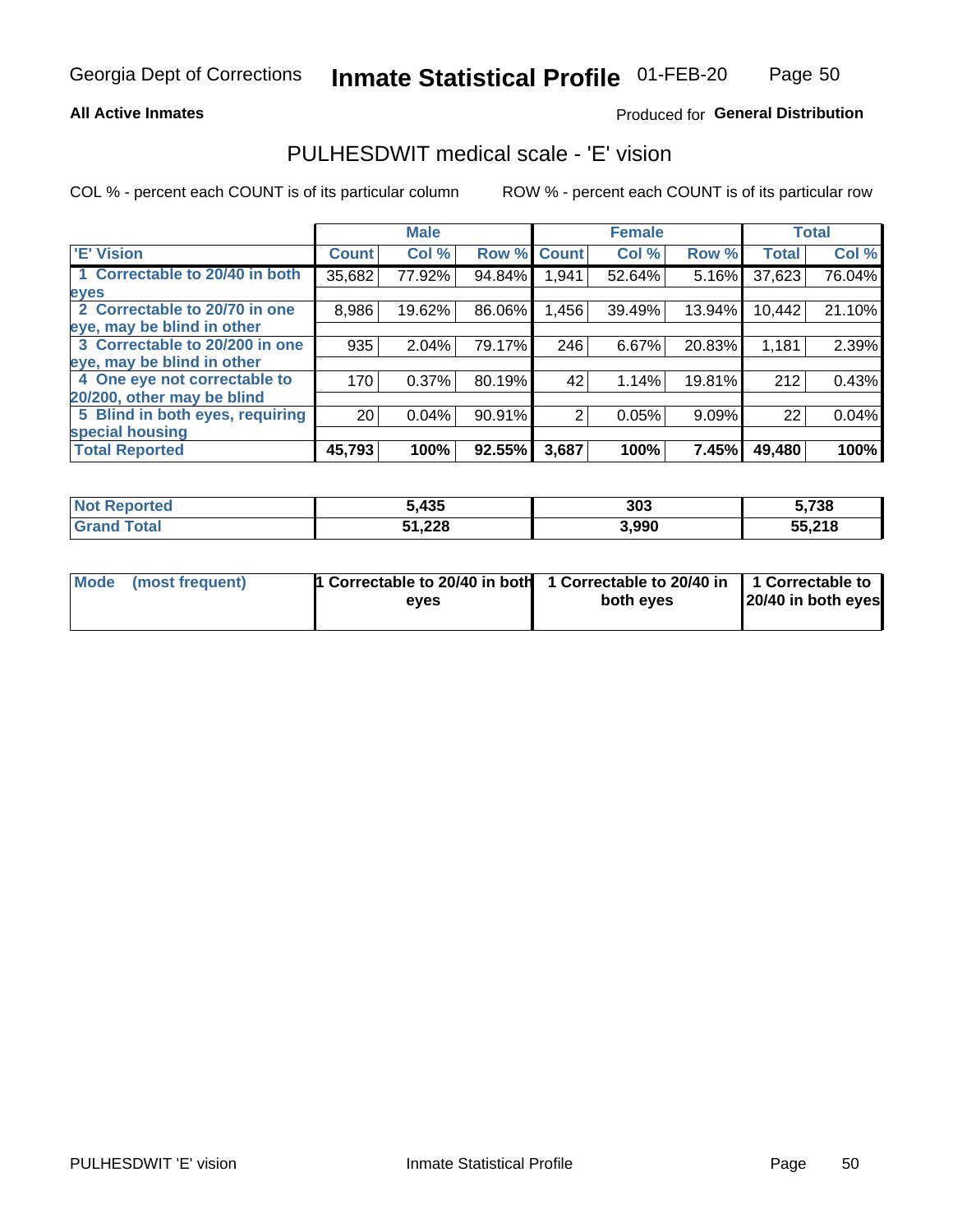## **All Active Inmates**

## Produced for General Distribution

# PULHESDWIT medical scale - 'S' pSychiatric

COL % - percent each COUNT is of its particular column

|                                        |              | <b>Male</b> |         |             | <b>Female</b> |        |              | <b>Total</b> |
|----------------------------------------|--------------|-------------|---------|-------------|---------------|--------|--------------|--------------|
| 'S' pSychiatric                        | <b>Count</b> | Col %       |         | Row % Count | Col %         | Row %  | <b>Total</b> | Col %        |
| 1 No impairment or disorders           | 40,999       | 90.12%      | 96.84%  | ا 339.ا     | 38.25%        | 3.16%  | 42,338       | 86.41%       |
| 2 Stable, or in remission, or          | 3,572        | 7.85%       | 62.55%  | 2,139       | 61.10%        | 37.45% | 5,711        | 11.66%       |
| mild impairment or retardation         |              |             |         |             |               |        |              |              |
| 3 Requires moderate inpatient          | 744          | 1.64%       | 97.64%  | 18          | 0.51%         | 2.36%  | 762          | 1.56%        |
| treatment                              |              |             |         |             |               |        |              |              |
| 4 Requires intensive inpatient         | 173          | 0.38%       | 97.19%  | 5.          | 0.14%         | 2.81%  | 178          | 0.36%        |
| treatment                              |              |             |         |             |               |        |              |              |
| <b>5 Requires Crisis Stabilization</b> | 6            | 0.01%       | 100.00% |             |               |        | 6            | 0.01%        |
| Unit (CSU) inpatient care              |              |             |         |             |               |        |              |              |
| <b>Total Reported</b>                  | 45,494       | 100%        | 92.85%  | 3,501       | 100%          | 7.15%  | 48,995       | 100%         |

| <b>Not Reported</b>     | 5,734  | 489   | 6,223  |
|-------------------------|--------|-------|--------|
| <b>Total</b><br>' Grand | 51,228 | 3,990 | 55,218 |

| Mode (most frequent) | <b>1 No impairment or disorders 2 Stable, or in remission, 1 No impairment or</b> |                       |           |
|----------------------|-----------------------------------------------------------------------------------|-----------------------|-----------|
|                      |                                                                                   | or mild impairment or | disorders |
|                      |                                                                                   | retardation           |           |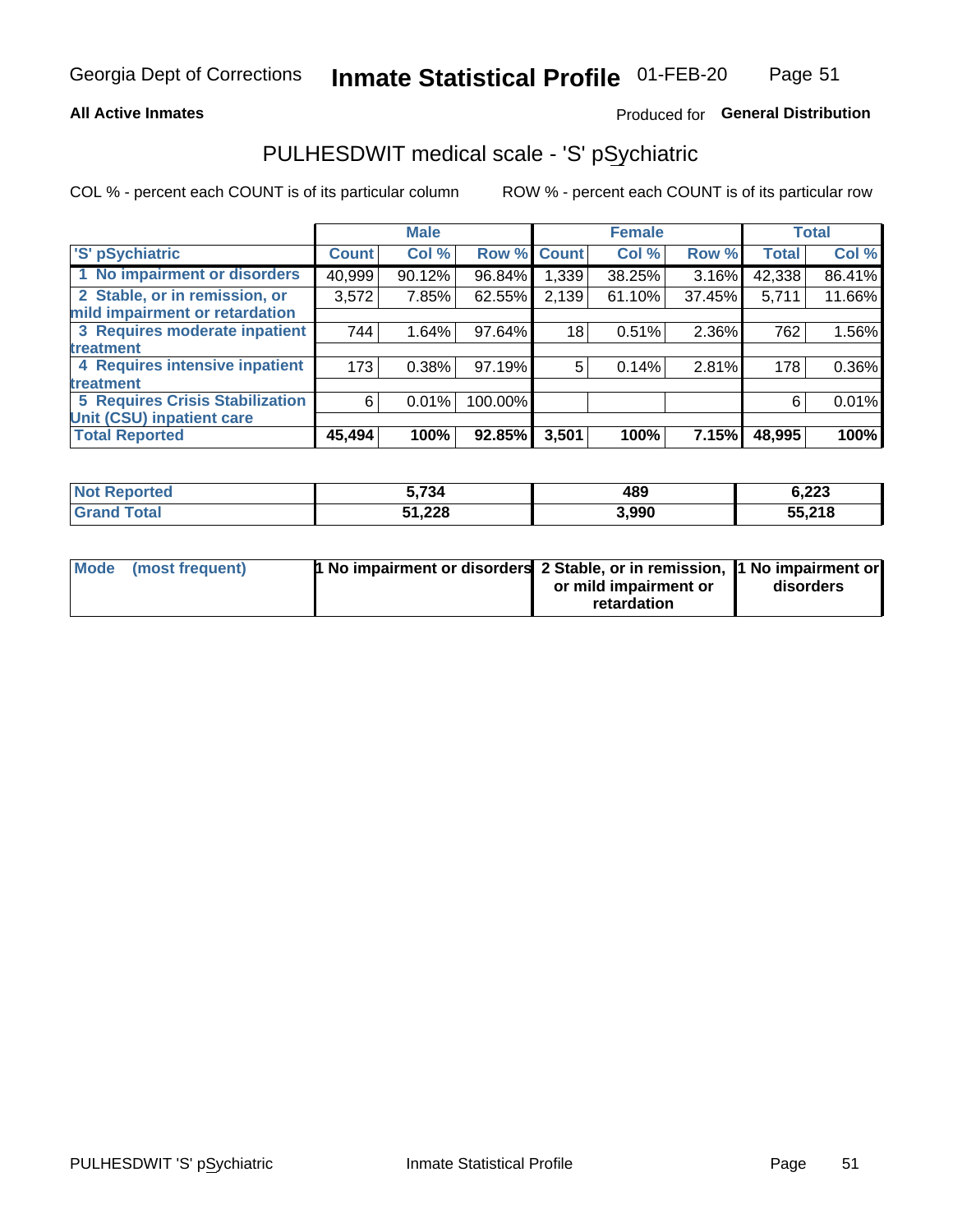## **All Active Inmates**

## Produced for General Distribution

## PULHESDWIT medical scale - 'D' dental

COL % - percent each COUNT is of its particular column

|                                 |              | <b>Male</b> |           |              | <b>Female</b> |          |              | <b>Total</b> |
|---------------------------------|--------------|-------------|-----------|--------------|---------------|----------|--------------|--------------|
| <b>D'</b> Dental                | <b>Count</b> | Col %       | Row %     | <b>Count</b> | Col %         | Row %    | <b>Total</b> | Col %        |
| 1 Minimal routine dental health | 25,504       | 58.86%      | 90.88%    | 2,559        | 72.25%        | 9.12%    | 28,063       | 59.87%       |
| <b>needs</b>                    |              |             |           |              |               |          |              |              |
| 2 Moderate cavities and/or gum  | 15,525       | 35.83%      | 95.91%    | 662          | 18.69%        | 4.09%    | 16,187       | 34.53%       |
| disease                         |              |             |           |              |               |          |              |              |
| 3 Extensive gum disease         | 2,272        | 5.24%       | 87.72%    | 318          | 8.98%         | 12.28%   | 2,590        | 5.53%        |
| and/or widespread decay         |              |             |           |              |               |          |              |              |
| 4 Urgent need for dental        | 32           | $0.07\%$    | 91.43%    | 3            | 0.08%         | $8.57\%$ | 35           | 0.07%        |
| <b>services</b>                 |              |             |           |              |               |          |              |              |
| <b>Total Reported</b>           | 43,333       | 100%        | $92.44\%$ | 3,542        | 100%          | 7.56%    | 46,875       | 100%         |

| Not R<br><b>Prorted</b> | 7,895  | 448   | 8,343  |
|-------------------------|--------|-------|--------|
| Гоtal                   | 51,228 | 3,990 | 55,218 |

| <b>Mode</b> | (most frequent) | Minimal routine dental<br>health needs | 1 Minimal routine dental 11 Minimal routine<br>health needs | dental health<br>needs |
|-------------|-----------------|----------------------------------------|-------------------------------------------------------------|------------------------|
|-------------|-----------------|----------------------------------------|-------------------------------------------------------------|------------------------|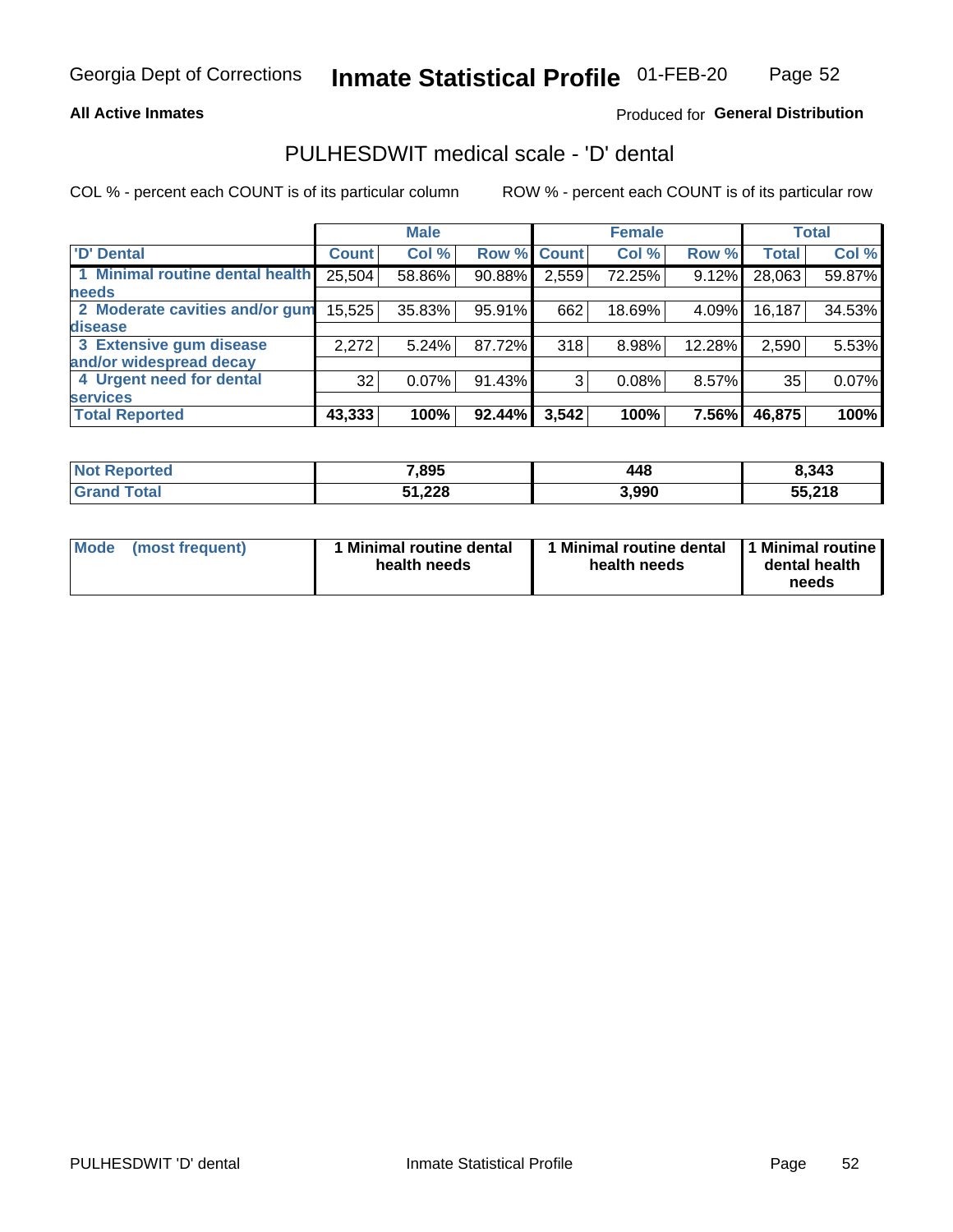## **All Active Inmates**

## Produced for General Distribution

## PULHESDWIT medical scale - 'W' work ability

COL % - percent each COUNT is of its particular column

|                                 |              | <b>Male</b> |        |              | <b>Female</b> |        |              | <b>Total</b> |
|---------------------------------|--------------|-------------|--------|--------------|---------------|--------|--------------|--------------|
| <b>W' work ability</b>          | <b>Count</b> | Col %       | Row %  | <b>Count</b> | Col %         | Row %  | <b>Total</b> | Col %        |
| 1 Unrestricted work or activity | 39,129       | 84.74%      | 93.03% | 2,933        | 78.87%        | 6.97%  | 42,062       | 84.30%       |
| 2 Minor restrictions on type of | 5,602        | 12.13%      | 89.20% | 678          | 18.23%        | 10.80% | 6,280        | 12.59%       |
| <b>work</b>                     |              |             |        |              |               |        |              |              |
| 3 Moderate restrictions on type | 997          | 2.16%       | 93.62% | 68           | 1.83%         | 6.38%  | 1,065        | 2.13%        |
| lof work                        |              |             |        |              |               |        |              |              |
| 4 Major restrictions on type of | 307          | 0.66%       | 94.17% | 19           | 0.51%         | 5.83%  | 326          | 0.65%        |
| <b>work</b>                     |              |             |        |              |               |        |              |              |
| 5 Cannot work under any         | 140          | $0.30\%$    | 86.96% | 21           | 0.56%         | 13.04% | 161          | 0.32%        |
| <b>circumstances</b>            |              |             |        |              |               |        |              |              |
| <b>Total Reported</b>           | 46,175       | 100%        | 92.55% | 3,719        | 100%          | 7.45%  | 49,894       | 100%         |

| <b>Not Reported</b>   | 5,053  | 274<br>41 I | 5,324  |
|-----------------------|--------|-------------|--------|
| Total<br><b>Grand</b> | 51,228 | 3,990       | 55,218 |

| <b>Mode</b>     | 1 Unrestricted work or | 1 Unrestricted work or | 1 Unrestricted   |
|-----------------|------------------------|------------------------|------------------|
| (most frequent) | activity               | activity               | work or activity |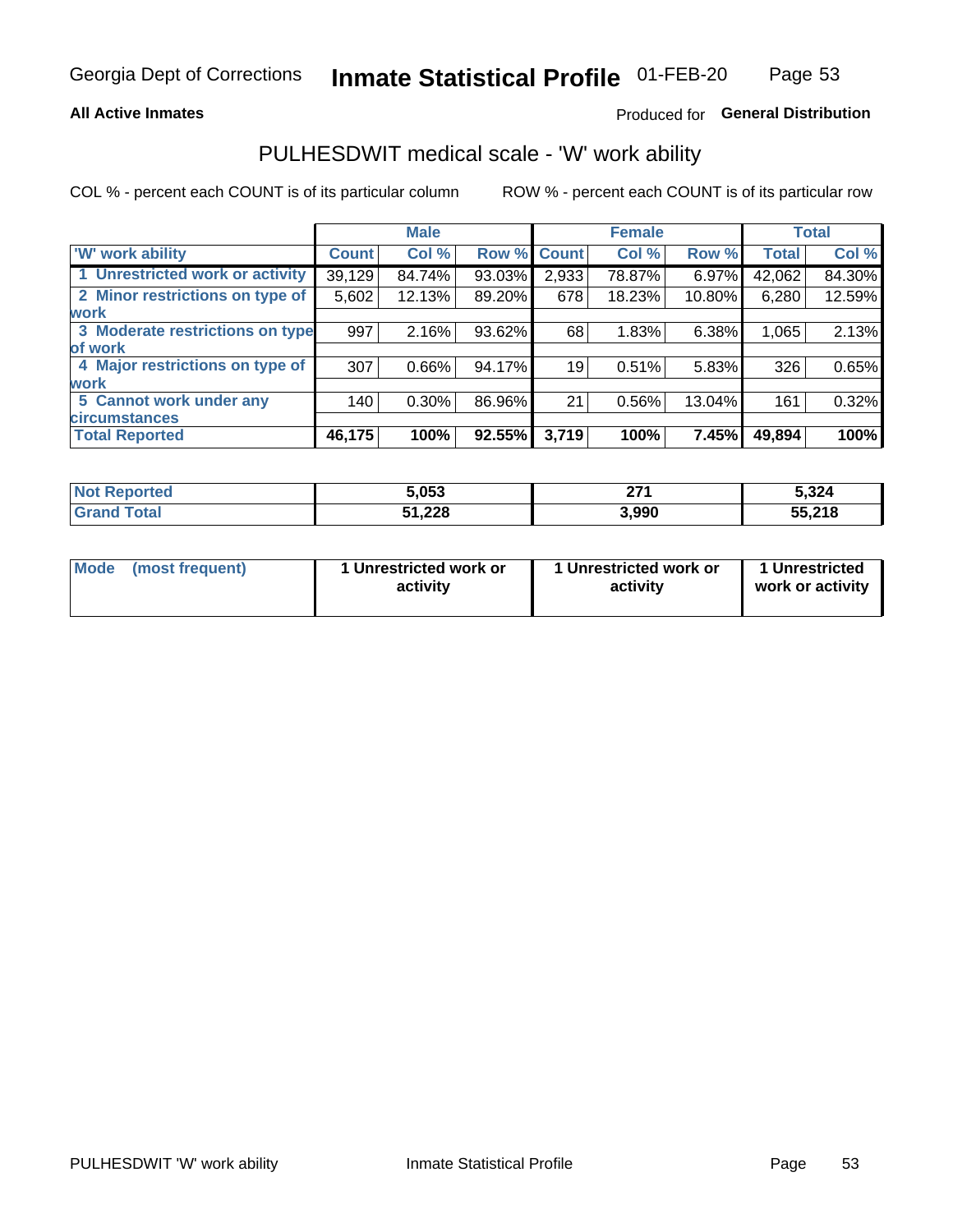## **All Active Inmates**

## Produced for General Distribution

# PULHESDWIT medical scale - 'I' impairment

COL % - percent each COUNT is of its particular column

|                                                       |              | <b>Male</b> |         |             | <b>Female</b> |       |              | <b>Total</b> |
|-------------------------------------------------------|--------------|-------------|---------|-------------|---------------|-------|--------------|--------------|
| <b>T' Impairment</b>                                  | <b>Count</b> | Col %       |         | Row % Count | Col %         | Row % | <b>Total</b> | Col %        |
| 1 No impairments or<br>disabilities                   | 45,682       | 98.95%      | 92.52%  | 3,695       | 99.57%        | 7.48% | 49,377       | 98.99%       |
| 2 Wheelchair-bound but<br>otherwise OK                | 275          | 0.60%       | 97.17%  | 8           | 0.22%         | 2.83% | 283          | 0.57%        |
| <b>3 Needs low-level Assisted</b><br>Living (level I) | 57           | 0.12%       | 95.00%  | 3           | 0.08%         | 5.00% | 60           | 0.12%        |
| 4 Needs moderate Assisted<br>Living (level II)        | 25           | 0.05%       | 100.00% |             |               |       | 25           | 0.05%        |
| <b>5 Needs maximal Assisted</b><br>Living (level III) | 129          | 0.28%       | 96.27%  | 5           | 0.13%         | 3.73% | 134          | 0.27%        |
| <b>Total Reported</b>                                 | 46, 168      | 100%        | 92.56%  | 3,711       | 100%          | 7.44% | 49,879       | 100%         |

| <b>Not</b><br>Reported | 5,060  | 279<br>__ | 5,339  |
|------------------------|--------|-----------|--------|
| Total                  | 51,228 | 3,990     | 55,218 |

| Mode            | 1 No impairments or | 1 No impairments or | 1 No impairments |
|-----------------|---------------------|---------------------|------------------|
| (most frequent) | disabilities        | disabilities        | or disabilities  |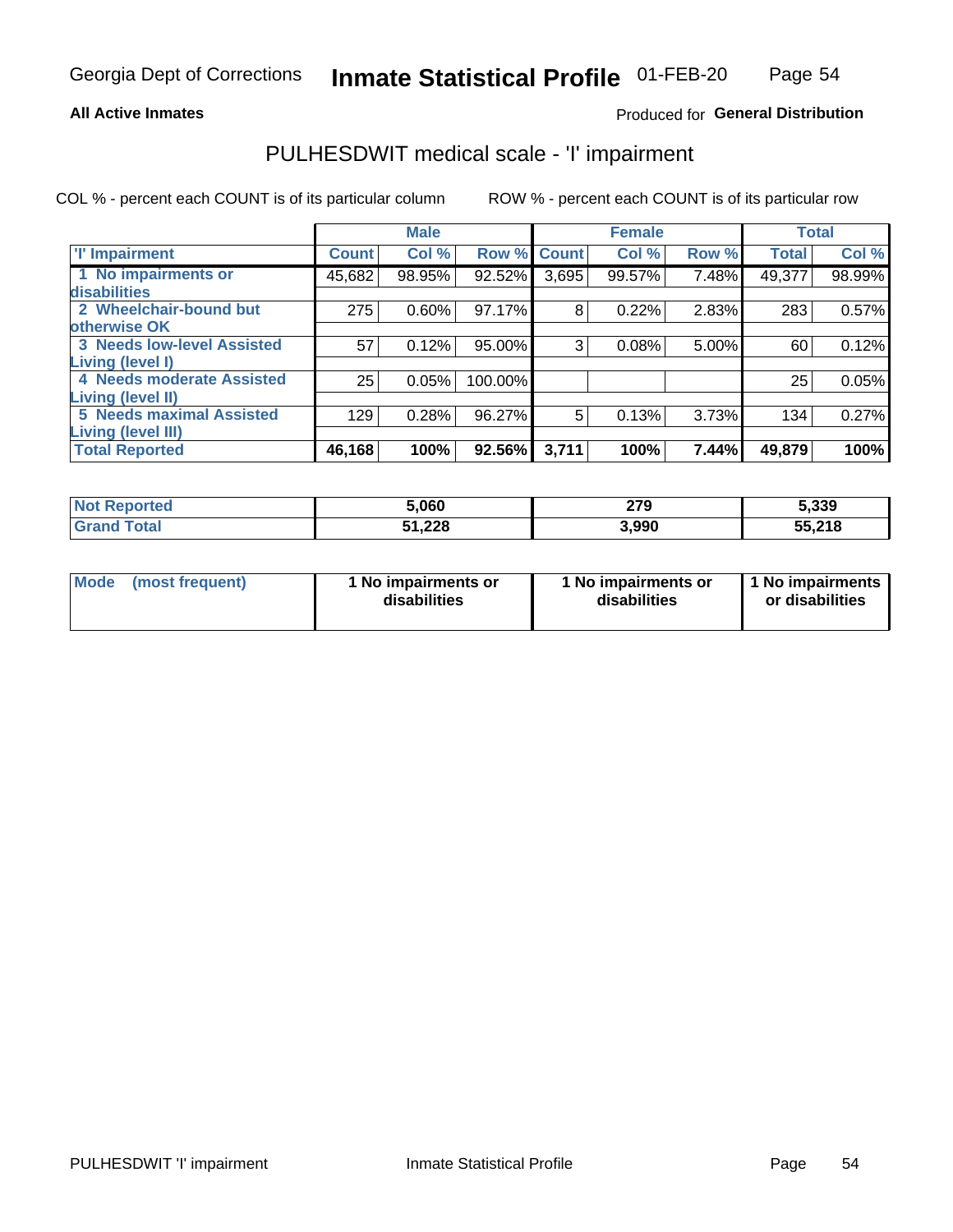## **All Active Inmates**

## Produced fo General Distribution

## PULHESDWIT medical scale - 'T' transportability

COL % - percent each COUNT is of its particular column

|                              |              | <b>Male</b> |         |              | <b>Female</b> |       |              | <b>Total</b> |
|------------------------------|--------------|-------------|---------|--------------|---------------|-------|--------------|--------------|
| <b>T' Transportability</b>   | <b>Count</b> | Col %       | Row %   | <b>Count</b> | Col %         | Row % | <b>Total</b> | Col %        |
| 1 Can be transported in any  | 46,057       | 99.16%      | 92.59%  | 3,688        | 99.62%        | 7.41% | 49,745       | 99.19%       |
| ordinary approved vehicle    |              |             |         |              |               |       |              |              |
| 2 Wheelchair-bound, not      | 96           | 0.21%       | 96.97%  | 3            | 0.08%         | 3.03% | 99           | 0.20%        |
| needing special vehicle      |              |             |         |              |               |       |              |              |
| 3 Wheelchair-bound, requires | 23           | 0.05%       | 100.00% |              |               |       | 23           | 0.05%        |
| special vehicle              |              |             |         |              |               |       |              |              |
| 4 Needs specially-equipped   | 5            | 0.01%       | 100.00% |              |               |       | 5            | 0.01%        |
| medical vehicle              |              |             |         |              |               |       |              |              |
| <b>5 Requires ambulance</b>  | 266          | 0.57%       | 96.03%  | 11           | 0.30%         | 3.97% | 277          | 0.55%        |
| transport                    |              |             |         |              |               |       |              |              |
| <b>Total Reported</b>        | 46,447       | 100%        | 92.62%  | 3,702        | 100%          | 7.38% | 50,149       | 100%         |

| <b>Not</b><br><b>Reported</b> | .781   | 288   | 5,069  |
|-------------------------------|--------|-------|--------|
| <b>otal</b>                   | 51,228 | 3,990 | 55,218 |

|  | Mode (most frequent) | 1 Can be transported in any 1 Can be transported in any<br>ordinary approved vehicle   ordinary approved vehicle   transported in any |  | 1 Can be<br>  ordinary approved  <br>vehicle |
|--|----------------------|---------------------------------------------------------------------------------------------------------------------------------------|--|----------------------------------------------|
|--|----------------------|---------------------------------------------------------------------------------------------------------------------------------------|--|----------------------------------------------|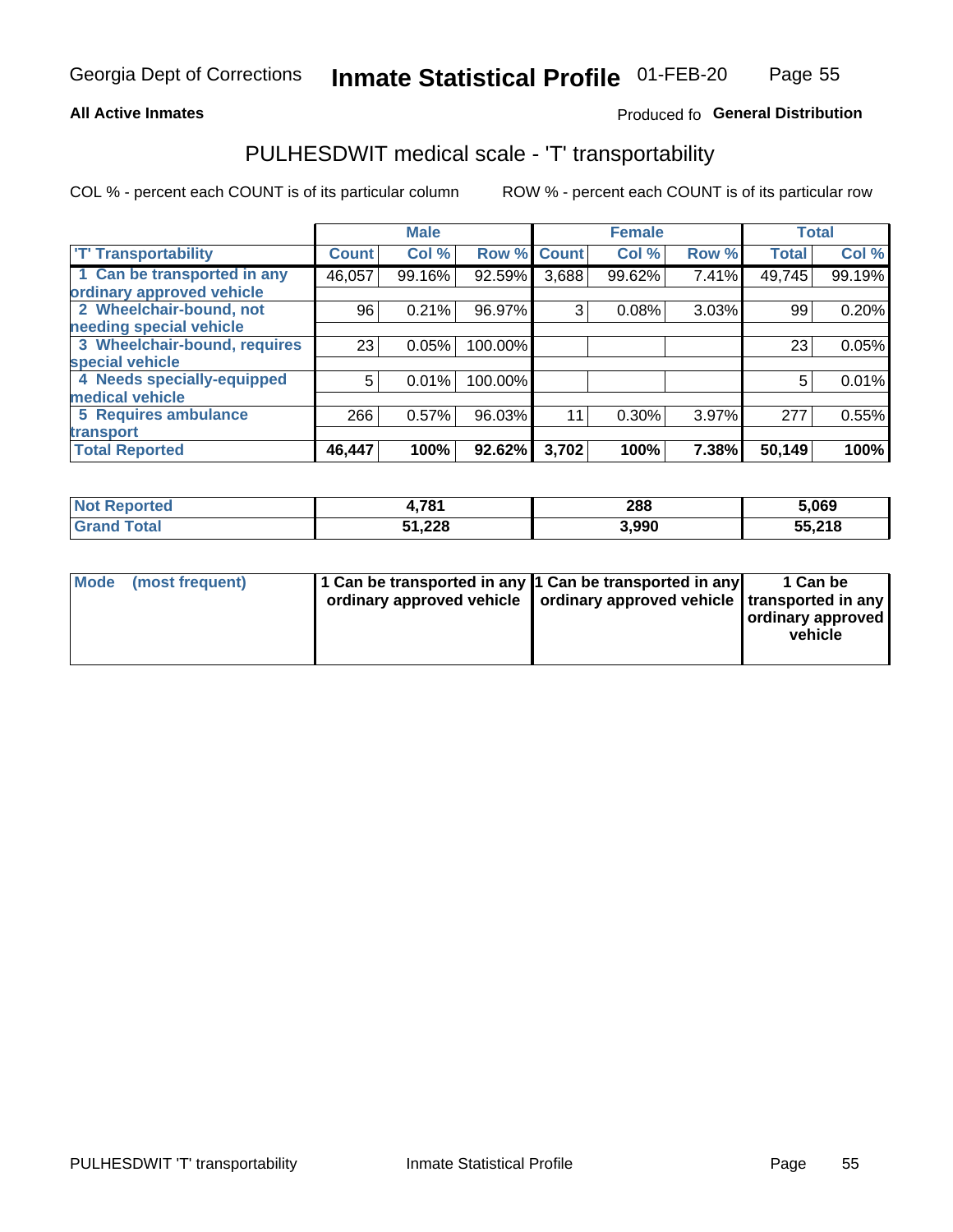#### Inmate Statistical Profile 01-FEB-20 Page 56

**All Active Inmates** 

## **Produced for General Distribution**

## Number of prior Georgia incarcerations

COL % - percent each COUNT is of its particular column

|                                       |              | <b>Male</b> |             |       | <b>Female</b> |       |        | <b>Total</b> |
|---------------------------------------|--------------|-------------|-------------|-------|---------------|-------|--------|--------------|
| <b>Num of Prior GA Incarcerations</b> | <b>Count</b> | Col %       | Row % Count |       | Col %         | Row % | Total  | Col %        |
| $\bf{0}$                              | 28,371       | 55.38%      | 90.78%      | 2,880 | 72.18%        | 9.22% | 31,251 | 56.60%       |
|                                       | 9,440        | 18.43%      | 94.28%      | 573   | 14.36%        | 5.72% | 10,013 | 18.13%       |
| $\overline{2}$                        | 5,478        | 10.69%      | 95.39%      | 265   | 6.64%         | 4.61% | 5,743  | 10.40%       |
| 3                                     | 3,343        | 6.53%       | 96.81%      | 110   | 2.76%         | 3.19% | 3,453  | 6.25%        |
| $\boldsymbol{4}$                      | 1,880        | 3.67%       | 96.91%      | 60    | 1.50%         | 3.09% | 1,940  | 3.51%        |
| 5                                     | 1,109        | 2.16%       | 95.85%      | 48    | 1.20%         | 4.15% | 1,157  | 2.10%        |
| <b>More Than 5</b>                    | 1,607        | 3.14%       | 96.75%      | 54    | 1.35%         | 3.25% | 1,661  | 3.01%        |
| <b>Total Reported</b>                 | 51,228       | 100%        | 92.77%      | 3,990 | 100%          | 7.23% | 55,218 | 100%         |

| <b>Not</b><br><b>' Reported</b> |        |       |        |
|---------------------------------|--------|-------|--------|
| Total<br><b>Grand</b>           | 51,228 | 3,990 | 55,218 |

| Mean (average)       | .08 | .58 | 1.04 |
|----------------------|-----|-----|------|
| Median (middle)      |     |     |      |
| Mode (most frequent) |     |     |      |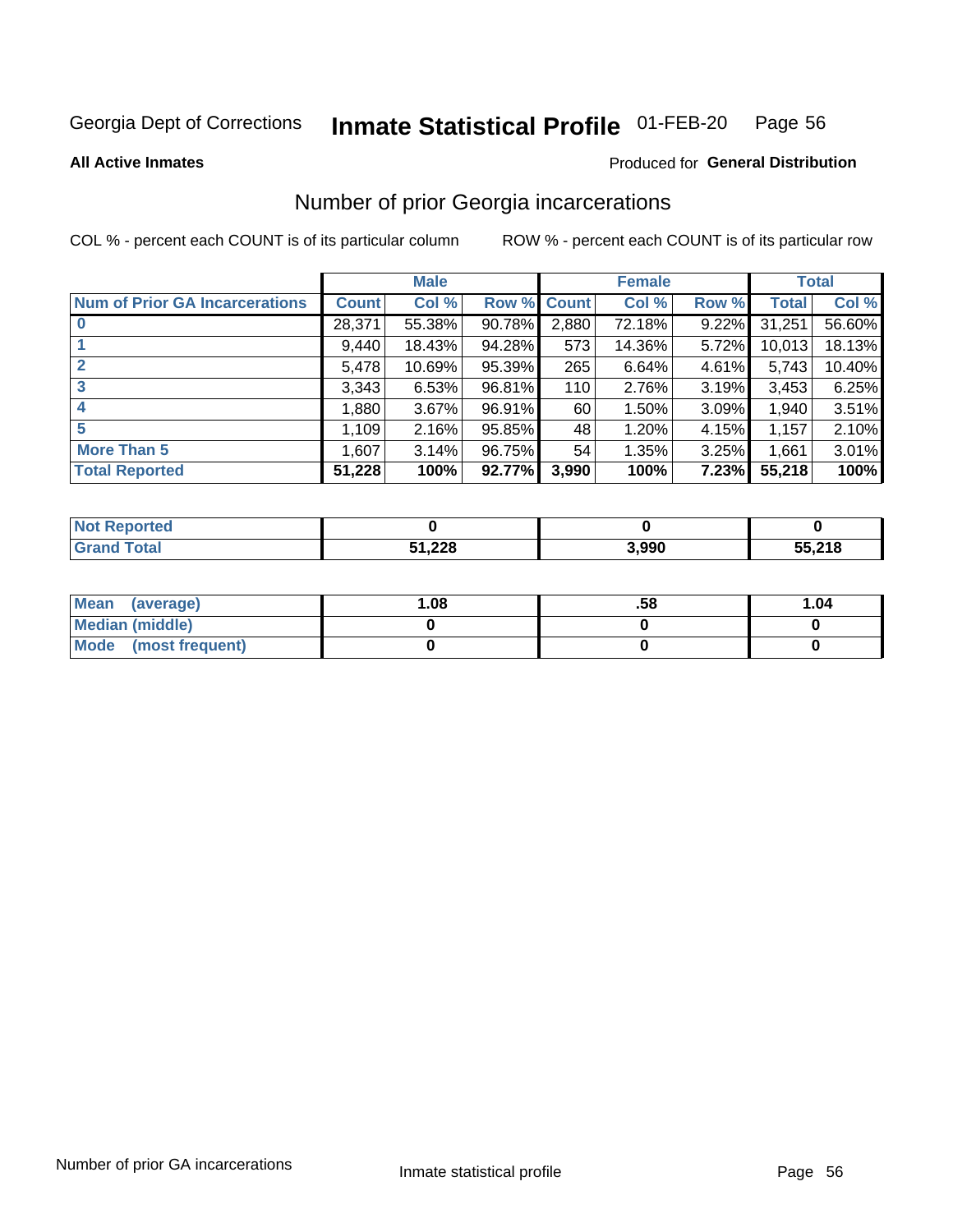#### Inmate Statistical Profile 01-FEB-20 Page 57

## **All Active Inmates**

## Produced for General Distribution

## Prison sentence in years

COL % - percent each COUNT is of its particular column

ROW % - percent each COUNT is of its particular row

|                                 |              | <b>Male</b> |        |              | <b>Female</b> |        |              | <b>Total</b> |
|---------------------------------|--------------|-------------|--------|--------------|---------------|--------|--------------|--------------|
| <b>Prison Sentence In Years</b> | <b>Count</b> | Col %       | Row %  | <b>Count</b> | Col %         | Row %  | <b>Total</b> | Col %        |
| $0 - 1$                         | 554          | 1.08%       | 92.64% | 44           | 1.10%         | 7.36%  | 598          | 1.08%        |
| $1.1 - 2$                       | 802          | 1.57%       | 89.71% | 92           | 2.31%         | 10.29% | 894          | 1.62%        |
| $2.1 - 3$                       | 1,236        | 2.41%       | 86.80% | 188          | 4.71%         | 13.20% | 1,424        | 2.58%        |
| $3.1 - 4$                       | 1,007        | 1.97%       | 88.96% | 125          | 3.13%         | 11.04% | 1,132        | 2.05%        |
| $4.1 - 5$                       | 1,878        | 3.67%       | 89.39% | 223          | 5.59%         | 10.61% | 2,101        | 3.80%        |
| $5.1 - 6$                       | 1,135        | 2.22%       | 89.72% | 130          | 3.26%         | 10.28% | 1,265        | 2.29%        |
| $6.1 - 7$                       | 1,077        | 2.10%       | 91.74% | 97           | 2.43%         | 8.26%  | 1,174        | 2.13%        |
| $7.1 - 8$                       | 1,172        | 2.29%       | 92.43% | 96           | 2.41%         | 7.57%  | 1,268        | 2.30%        |
| $8.1 - 9$                       | 1,240        | 2.42%       | 93.09% | 92           | 2.31%         | 6.91%  | 1,332        | 2.41%        |
| $9.1 - 10$                      | 3,525        | 6.88%       | 89.56% | 411          | 10.30%        | 10.44% | 3,936        | 7.13%        |
| $10.1 - 12$                     | 2,191        | 4.28%       | 90.99% | 217          | 5.44%         | 9.01%  | 2,408        | 4.36%        |
| $12.1 - 15$                     | 4,934        | 9.63%       | 92.10% | 423          | 10.60%        | 7.90%  | 5,357        | 9.70%        |
| $15.1 - 20$                     | 9,473        | 18.49%      | 93.14% | 698          | 17.49%        | 6.86%  | 10,171       | 18.42%       |
| 20.1 - Over                     | 11,876       | 23.18%      | 94.37% | 709          | 17.77%        | 5.63%  | 12,585       | 22.79%       |
| Life                            | 7,411        | 14.47%      | 95.10% | 382          | 9.57%         | 4.90%  | 7,793        | 14.11%       |
| <b>Life Without Parole</b>      | 1,578        | 3.08%       | 96.45% | 58           | 1.45%         | 3.55%  | 1,636        | 2.96%        |
| <b>Death</b>                    | 75           | 0.15%       | 98.68% |              | 0.03%         | 1.32%  | 76           | 0.14%        |
| <b>Youthful Offenders</b>       | 64           | 0.12%       | 94.12% | 4            | 0.10%         | 5.88%  | 68           | 0.12%        |
| <b>Total Reported</b>           | 51,228       | 100%        | 92.77% | 3,990        | 100%          | 7.23%  | 55,218       | 100%         |

| : Reported<br>I NOT |       |       |        |
|---------------------|-------|-------|--------|
| <b>otal</b>         | 1,228 | 3,990 | 55,218 |

### **Determinate (numeric) sentences only**

| <b>Mean</b> | <b>AF AA</b><br>_J.VJ | 24.96 | 25.62<br>25.62 |
|-------------|-----------------------|-------|----------------|
|             |                       |       |                |

All sentences (including determinate), with life, life without parole, and death sentences figured at 45 years

| Me:<br>38.32<br>36.63<br>36.68<br>. UJ |  |  |  |
|----------------------------------------|--|--|--|
|                                        |  |  |  |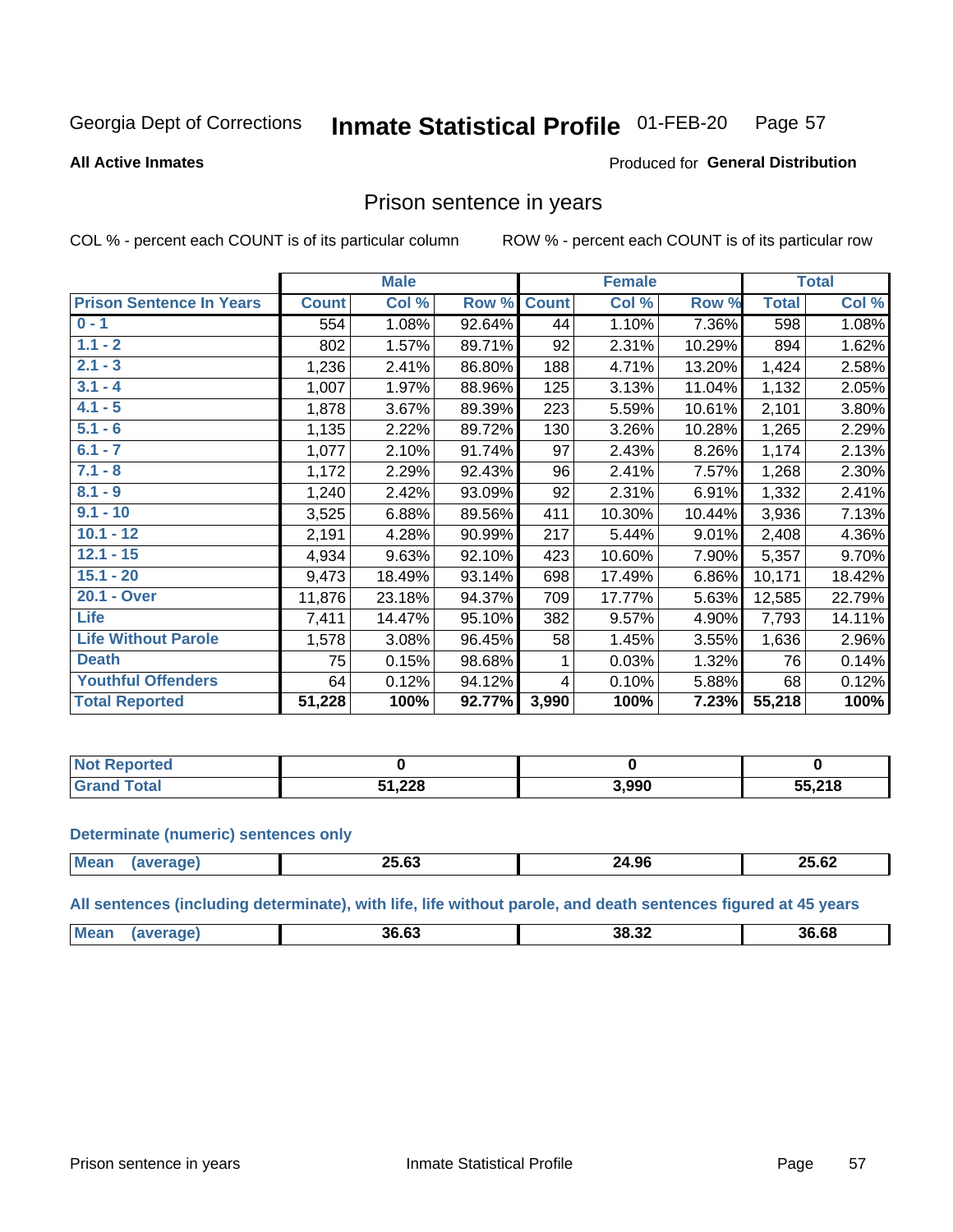#### Inmate Statistical Profile 01-FEB-20 Page 58

## **All Active Inmates**

## **Produced for General Distribution**

## Primary offense, broken out into felonies vs misdemeanors

COL % - percent each COUNT is of its particular column

|                                  | <b>Male</b>  |           |           |                    | <b>Female</b> | Total    |              |        |
|----------------------------------|--------------|-----------|-----------|--------------------|---------------|----------|--------------|--------|
| <b>Felonies and Misdemeanors</b> | <b>Count</b> | Col%      |           | <b>Row % Count</b> | Col%          | Row %    | <b>Total</b> | Col%   |
| <b>Felonies</b>                  | 50,990       | $99.80\%$ | 92.76%    | 3.981              | 99.92%        | 7.24%    | 54.971       | 99.81% |
| <b>Misdemeanors</b>              | 104          | .20%      | $97.20\%$ |                    | $.08\%$       | $2.80\%$ | 107          | .19%   |
| <b>Total Reported</b>            | 51,094       | 100%      | $92.77\%$ | 3.984              | 100%          | 7.23%    | 55,078       | 100%   |

| <b>Not Reported</b>   | 34ء،   |        | 140    |
|-----------------------|--------|--------|--------|
| Total<br><b>Grand</b> | 51,228 | 51,100 | 55,218 |

| Mo | ____ | 11 C.S<br>. | onies<br>. |
|----|------|-------------|------------|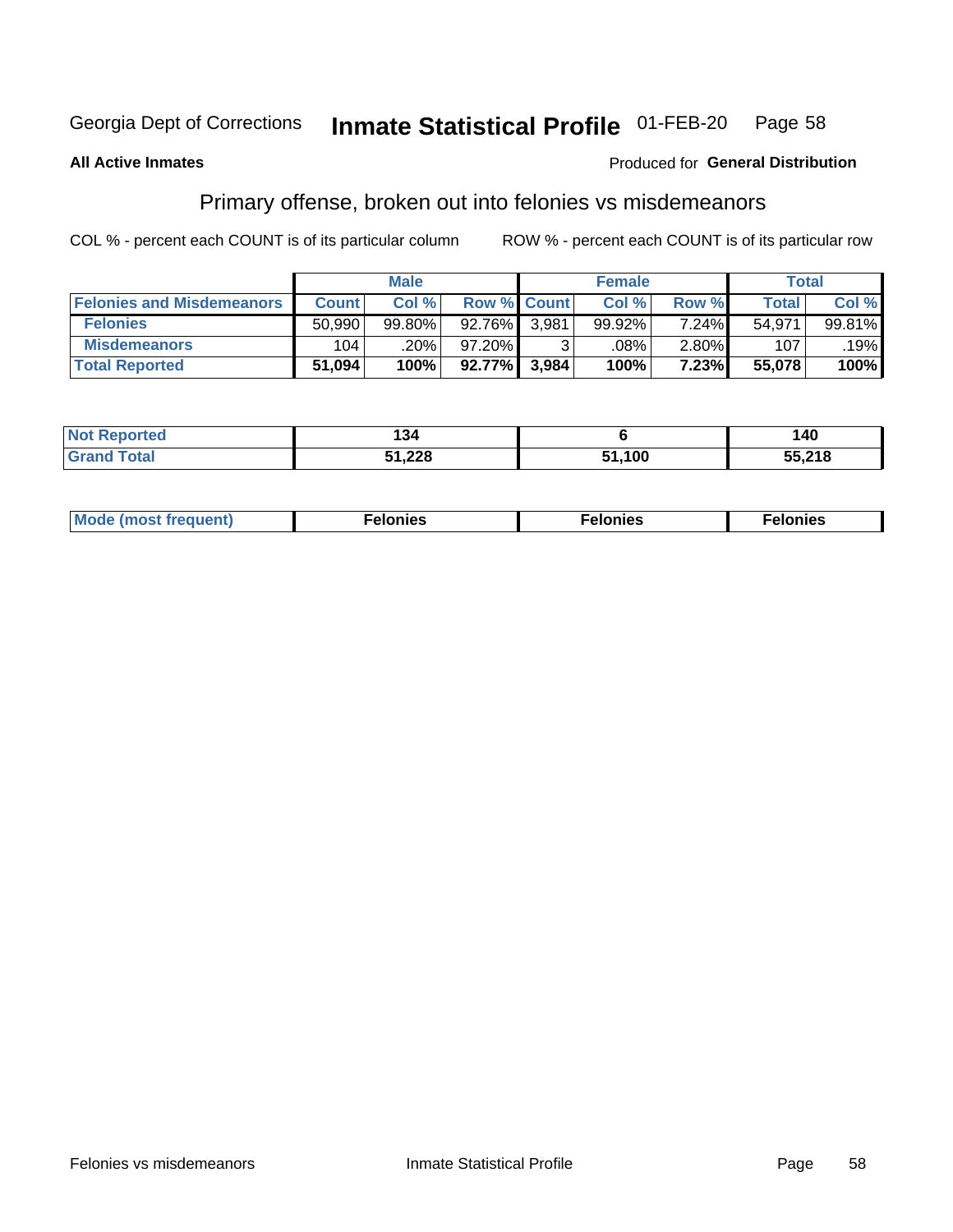#### Inmate Statistical Profile 01-FEB-20 Page 59

### **All Active Inmates**

## Produced for General Distribution

## Primary offense, broken out into six broad crime categories

COL % - percent each COUNT is of its particular column

|                                 |              | <b>Male</b> |        |             | <b>Female</b> | <b>Total</b> |              |        |
|---------------------------------|--------------|-------------|--------|-------------|---------------|--------------|--------------|--------|
| <b>Crime Categories</b>         | <b>Count</b> | Col %       |        | Row % Count | Col %         | Row %        | <b>Total</b> | Col %  |
| <b>Violent</b>                  | 26,981       | 52.77%      | 93.67% | 1,824       | 45.71%        | $6.33\%$     | 28,805       | 52.26% |
| <b>Sex Crime</b><br>2           | 8,775        | 17.16%      | 98.44% | 139         | 3.48%         | 1.56%        | 8,914        | 16.17% |
| $\mathbf{3}$<br><b>Property</b> | 7,320        | 14.32%      | 89.64% | 846         | 21.20%        | 10.36%       | 8,166        | 14.81% |
| <b>Drug</b><br>4                | 5,162        | 10.10%      | 84.58% | 941         | 23.58%        | 15.42%       | 6,103        | 11.07% |
| <b>Habit/DUI</b><br>5           | 96           | .19%        | 84.96% | 17          | $.43\%$       | 15.04%       | 113          | .21%   |
| <b>Other</b><br>6               | 2,797        | 5.47%       | 92.62% | 223         | 5.59%         | 7.38%        | 3,020        | 5.48%  |
| <b>Total Reported</b>           | 51,131       | 100%        | 92.76% | 3,990       | 100%          | 7.24%        | 55,121       | 100%   |

| `ortea i<br><b>NOT</b> |        |                | כח     |
|------------------------|--------|----------------|--------|
| $F$ ntal               | 51,228 | e aan<br>J.JJU | 55,218 |

| <b>Mode</b><br>t frequent)<br>THOS | .<br>iolent | 'iolent | <b>Violent</b> |
|------------------------------------|-------------|---------|----------------|
|                                    |             |         |                |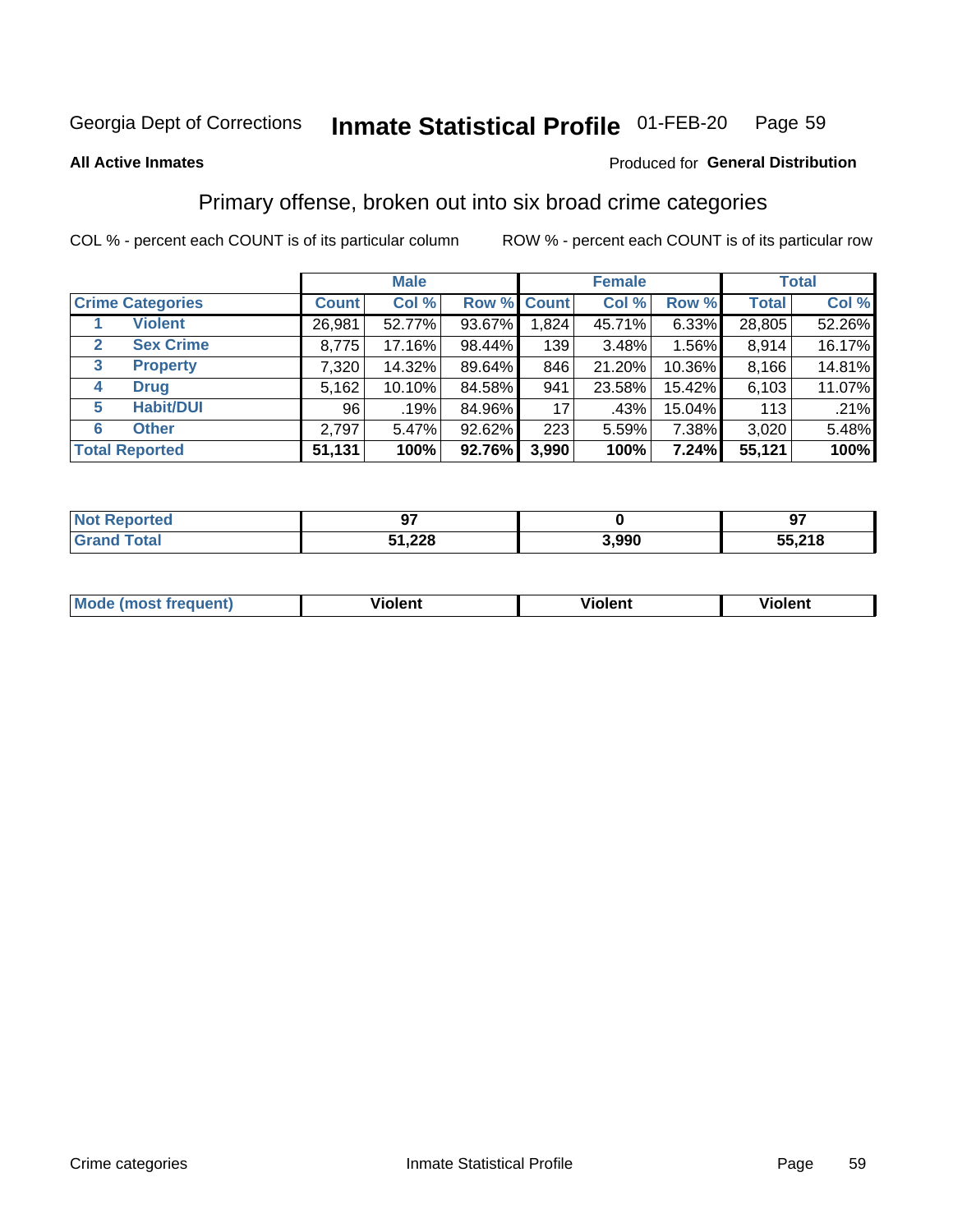### Inmate Statistical Profile 01-FEB-20 Page 60

### **All Active Inmates**

## **Produced for General Distribution**

# Primary offense, detailed offense code

COL % - percent each COUNT is of its particular column

|                                                   |                         | <b>Male</b> |         |                | <b>Female</b> |         |                | <b>Total</b> |
|---------------------------------------------------|-------------------------|-------------|---------|----------------|---------------|---------|----------------|--------------|
| <b>Primary Offense</b>                            | <b>Count</b>            | Col %       | Row %   | <b>Count</b>   | Col %         | Row %   | <b>Total</b>   | Col %        |
| <b>Abandmnt Of Contrid Subst</b>                  | 1.                      | .01%        | 100.00% |                |               |         | 1              | .01%         |
| (4160)<br><b>Abuse Neglect Elder/Disab (2812)</b> |                         |             |         |                |               |         |                |              |
| Agg Aslt W Intnt To Rape (2095)                   | 46                      | .09%        | 71.88%  | 18             | .45%          | 28.13%  | 64             | .12%         |
| <b>Agg Sex Battery Atmpt (2099)</b>               | 71                      | .14%        | 100.00% |                |               |         | 71             | .13%         |
| <b>Aggrav Assault (1302)</b>                      | 3                       | .01%        | 100.00% |                |               |         | 3              | .01%         |
|                                                   | 5,414                   | 10.59%      | 94.30%  | 327            | 8.20%         | 5.70%   | 5,741          | 10.42%       |
| <b>Aggrav Assault Peace Ofcr</b><br>(1314)        | 374                     | .73%        | 94.92%  | 20             | .50%          | 5.08%   | 394            | .71%         |
| <b>Aggrav Battery (1305)</b>                      | 1,362                   | 2.66%       | 93.03%  | 102            | 2.56%         | 6.97%   | 1,464          | 2.66%        |
| <b>Aggrav Battery Peace Ofcr</b><br>(1315)        | 31                      | .06%        | 96.88%  | 1              | .03%          | 3.13%   | 32             | .06%         |
| <b>Aggrav Ch Molest Atmpt (2096)</b>              | 4                       | .01%        | 100.00% |                |               |         | 4              | .01%         |
| <b>Aggrav Child Molestation (2021)</b>            | 1,317                   | 2.58%       | 98.43%  | 21             | .53%          | 1.57%   | 1,338          | 2.43%        |
| <b>Aggrav Cruelty To Animals</b><br>(2972)        | 12                      | .02%        | 85.71%  | $\overline{2}$ | .05%          | 14.29%  | 14             | .03%         |
| <b>Aggrav Sexual Battery (2009)</b>               | 239                     | .47%        | 99.17%  | $\overline{2}$ | .05%          | .83%    | 241            | .44%         |
| <b>Aggrav Sodomy (2003)</b>                       | 229                     | .45%        | 98.71%  | $\overline{3}$ | .08%          | 1.29%   | 232            | .42%         |
| <b>Aggrav Stalking (1321)</b>                     | 327                     | .64%        | 96.18%  | 13             | .33%          | 3.82%   | 340            | .62%         |
| <b>Aggravated Assault On 65+</b><br>(1304)        | 5                       | .01%        | 71.43%  | $\overline{2}$ | .05%          | 28.57%  | 7              | .01%         |
| <b>Aiding Escape (2502)</b>                       |                         |             |         | 1              | .03%          | 100.00% | 1              | .01%         |
| <b>Alter Id (1506)</b>                            | 1                       | .01%        | 100.00% |                |               |         | 1              | .01%         |
| <b>Armed Robbery (1902)</b>                       | 5,723                   | 11.19%      | 96.49%  | 208            | 5.21%         | 3.51%   | 5,931          | 10.76%       |
| Arson 1st Degree (1401)                           | 55                      | .11%        | 85.94%  | 9              | .23%          | 14.06%  | 64             | .12%         |
| <b>Arson 2nd Degree (1402)</b>                    | 11                      | .02%        | 100.00% |                |               |         | 11             | .02%         |
| <b>Arson 3rd Degree (1403)</b>                    | 5                       | .01%        | 100.00% |                |               |         | 5              | .01%         |
| Ass W/ Int Transmit Hiv (1313)                    | 1                       | .01%        | 100.00% |                |               |         | 1              | .01%         |
| <b>Atmpt Aggrav Assault (1303)</b>                | 10                      | .02%        | 100.00% |                |               |         | 10             | .02%         |
| <b>Atmpt Aggrav Sodomy (2093)</b>                 | $\overline{\mathbf{4}}$ | .01%        | 100.00% |                |               |         | 4              | .01%         |
| <b>Atmpt Armed Robbery (1992)</b>                 | 94                      | .18%        | 94.00%  | 6              | .15%          | 6.00%   | 100            | .18%         |
| <b>Atmpt Burglary (1690)</b>                      | 25                      | .05%        | 96.15%  | 1              | .03%          | 3.85%   | 26             | .05%         |
| <b>Atmpt Child Molestation (2094)</b>             | 44                      | .09%        | 100.00% |                |               |         | 44             | .08%         |
| <b>Atmpt Kidnap (1390)</b>                        | $\overline{2}$          | .01%        | 100.00% |                |               |         | $\overline{c}$ | .01%         |
| <b>Atmpt Murder (1190)</b>                        | 160                     | .31%        | 93.02%  | 12             | .30%          | 6.98%   | 172            | .31%         |
| Atmpt Rape (2091)                                 | 51                      | .10%        | 98.08%  |                | .03%          | 1.92%   | 52             | .09%         |
| <b>Atmpt Robbery (1991)</b>                       | 32                      | .06%        | 100.00% |                |               |         | 32             | .06%         |
| <b>Atmpt Sodomy (2092)</b>                        | 1                       | .01%        | 100.00% |                |               |         | 1              | .01%         |
| <b>Atmpt Theft By Taking (1812)</b>               | 3                       | .01%        | 100.00% |                |               |         | 3              | .01%         |
| <b>Atmpt Viol Substance Act (4090)</b>            | 15                      | .03%        | 83.33%  | 3              | .08%          | 16.67%  | 18             | .03%         |
| <b>Att/Consprcy Commt C/S/Of</b>                  | 40                      | .08%        | 78.43%  | 11             | .28%          | 21.57%  | 51             | .09%         |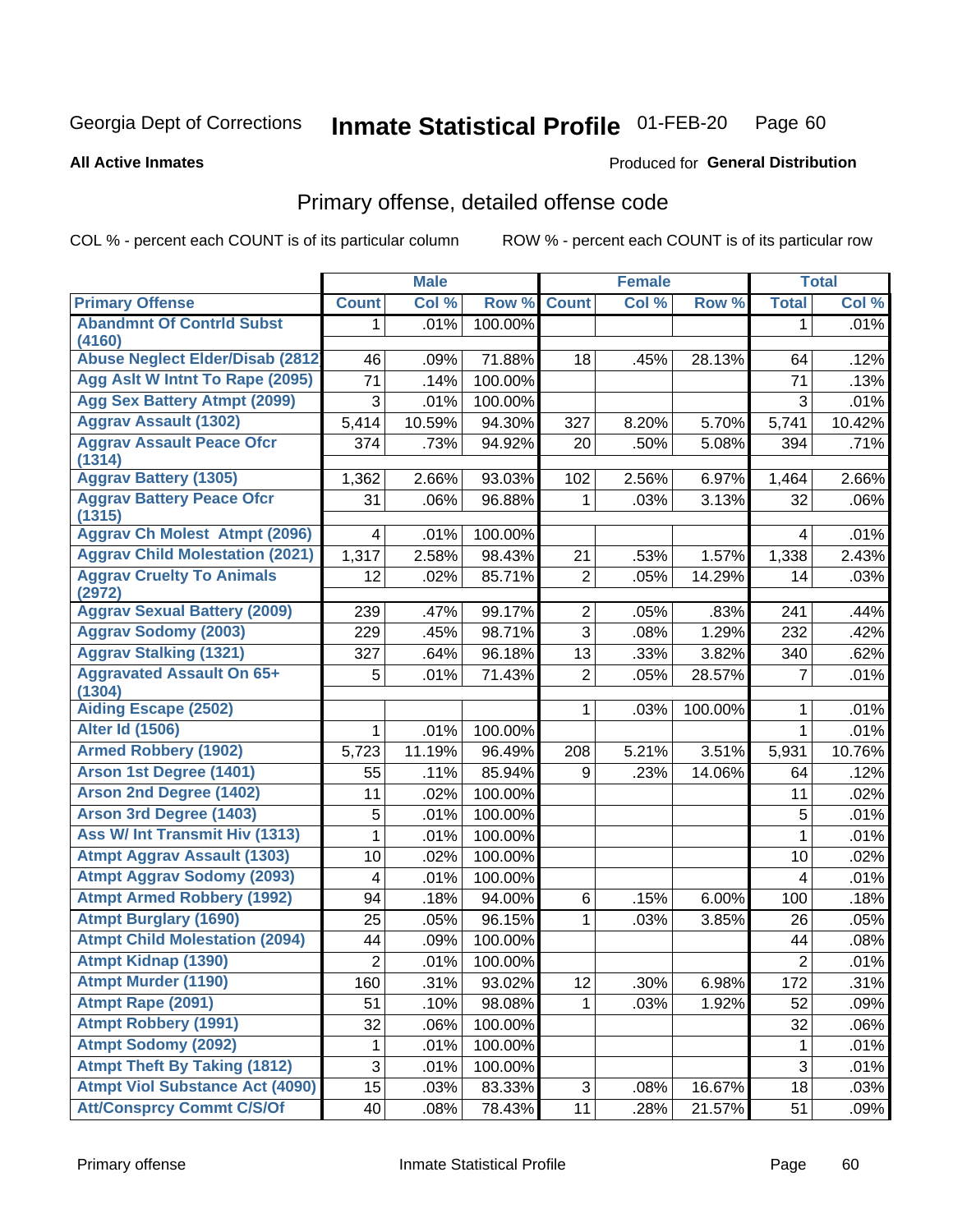### Inmate Statistical Profile 01-FEB-20 Page 61

**Produced for General Distribution** 

### **All Active Inmates**

# Primary offense, detailed offense code

COL % - percent each COUNT is of its particular column

|                                          |                         | <b>Male</b> |         |                | <b>Female</b> |         |                | <b>Total</b> |
|------------------------------------------|-------------------------|-------------|---------|----------------|---------------|---------|----------------|--------------|
| <b>Primary Offense</b>                   | <b>Count</b>            | Col %       | Row %   | <b>Count</b>   | Col %         | Row %   | <b>Total</b>   | Col %        |
| (4134)                                   |                         |             |         |                |               |         |                |              |
| <b>Bad Checks (1704)</b>                 | 1                       | .01%        | 100.00% |                |               |         | 1              | .01%         |
| Bail Jumping (2511)                      | 6                       | .01%        | 100.00% |                |               |         | 6              | .01%         |
| <b>Bestiality (2004)</b>                 | 1                       | .01%        | 100.00% |                |               |         | 1              | .01%         |
| <b>Bigamy (2007)</b>                     | 3                       | .01%        | 100.00% |                |               |         | 3              | .01%         |
| <b>Bribery Govt Officer (2301)</b>       |                         |             |         | 1              | .03%          | 100.00% | $\mathbf{1}$   | .01%         |
| Burg 1st Aft 6/30/12 (1611)              | 2,072                   | 4.05%       | 93.46%  | 145            | 3.63%         | 6.54%   | 2,217          | 4.02%        |
| Burg 2nd Aft 6/30/12 (1612)              | 726                     | 1.42%       | 96.67%  | 25             | .63%          | 3.33%   | 751            | 1.36%        |
| <b>Burg Bef 7/1/12 (1601)</b>            | 1,811                   | 3.54%       | 97.16%  | 53             | 1.33%         | 2.84%   | 1,864          | 3.38%        |
| <b>Carry Pistl Without Licns (2903)</b>  | 1                       | .01%        | 100.00% |                |               |         |                | .01%         |
| <b>Carry Weapon At School (2915)</b>     | $\overline{7}$          | .01%        | 100.00% |                |               |         | $\overline{7}$ | .01%         |
| <b>Child Molestation (2019)</b>          | 2,683                   | 5.25%       | 97.78%  | 61             | 1.53%         | 2.22%   | 2,744          | 4.98%        |
| <b>Cnspire Traffic Cntrl Sub (4130)</b>  | 5                       | .01%        | 100.00% |                |               |         | 5              | .01%         |
| <b>Computer Pornography (1760)</b>       | 107                     | .21%        | 100.00% |                |               |         | 107            | .19%         |
| <b>Computer Theft (1761)</b>             | 2                       | .01%        | 28.57%  | 5              | .13%          | 71.43%  | 7              | .01%         |
| <b>Computer Trespass (1762)</b>          | $\overline{2}$          | .01%        | 66.67%  | $\mathbf{1}$   | .03%          | 33.33%  | 3              | .01%         |
| <b>Conceal Death Of Another (1125)</b>   | 15                      | .03%        | 71.43%  | 6              | .15%          | 28.57%  | 21             | .04%         |
| <b>Conspiracy (9901)</b>                 | 21                      | .04%        | 84.00%  | 4              | .10%          | 16.00%  | 25             | .05%         |
| <b>Convsn Paymnts Real Propy</b>         | 1                       | .01%        | 100.00% |                |               |         | 1              | .01%         |
| (1811)                                   |                         |             |         |                |               |         |                |              |
| Crim Use W/Alt Id Mark (7010)            | 3                       | .01%        | 100.00% |                |               |         | 3              | .01%         |
| <b>Crml Atmpt Felony (7027)</b>          | $\overline{7}$          | .01%        | 77.78%  | $\overline{2}$ | .05%          | 22.22%  | 9              | .02%         |
| <b>Crmnl Atmpt (9905)</b>                | $\overline{2}$          | .01%        | 100.00% |                |               |         | $\overline{2}$ | .01%         |
| Crmnl Damage 1st Degree (1501)           | 22                      | .04%        | 100.00% |                |               |         | 22             | .04%         |
| <b>Crmnl Damage 2nd Degree</b><br>(1502) | 79                      | .15%        | 90.80%  | 8              | .20%          | 9.20%   | 87             | .16%         |
| <b>Crmnl Interfere Govt Prop (2613)</b>  | 19                      | .04%        | 86.36%  | 3              | .08%          | 13.64%  | 22             | .04%         |
| <b>Crmnl Poss Explosives (1404)</b>      | 1                       | .01%        | 100.00% |                |               |         | $\mathbf{1}$   | .01%         |
| <b>Crmnl Solicitation (9910)</b>         | $\overline{\mathbf{4}}$ | .01%        | 100.00% |                |               |         | 4              | .01%         |
| <b>Cruelty To An Inmate (2810)</b>       | 1                       | .01%        | 100.00% |                |               |         | 1              | .01%         |
| <b>Cruelty To Animals (2971)</b>         | 1                       | .01%        | 100.00% |                |               |         | 1              | .01%         |
| <b>Cruelty To Children (2801)</b>        | 318                     | .62%        | 73.95%  | 112            | 2.81%         | 26.05%  | 430            | .78%         |
| <b>Cruelty To Elder Person (2811)</b>    | 23                      | .04%        | 62.16%  | 14             | .35%          | 37.84%  | 37             | .07%         |
| <b>Distr Mat Depict Nudity (2102)</b>    | 1                       | .01%        | 100.00% |                |               |         | 1              | .01%         |
| Dogfighting (2718)                       | 1                       | .01%        | 100.00% |                |               |         | 1              | .01%         |
| Drv W/ Improp Veh Reg (7013)             | $\overline{\mathbf{4}}$ | .01%        | 100.00% |                |               |         | 4              | .01%         |
| <b>Drv W/Susp License (7011)</b>         | 1                       | .01%        | 100.00% |                |               |         | $\mathbf 1$    | .01%         |
| <b>Drvng Habtl Violator (5004)</b>       | 8                       | .02%        | 80.00%  | $\overline{2}$ | .05%          | 20.00%  | 10             | .02%         |
| <b>Embracery (2407)</b>                  | $\mathbf{1}$            | .01%        | 100.00% |                |               |         | $\mathbf{1}$   | .01%         |
|                                          |                         |             |         |                |               |         |                |              |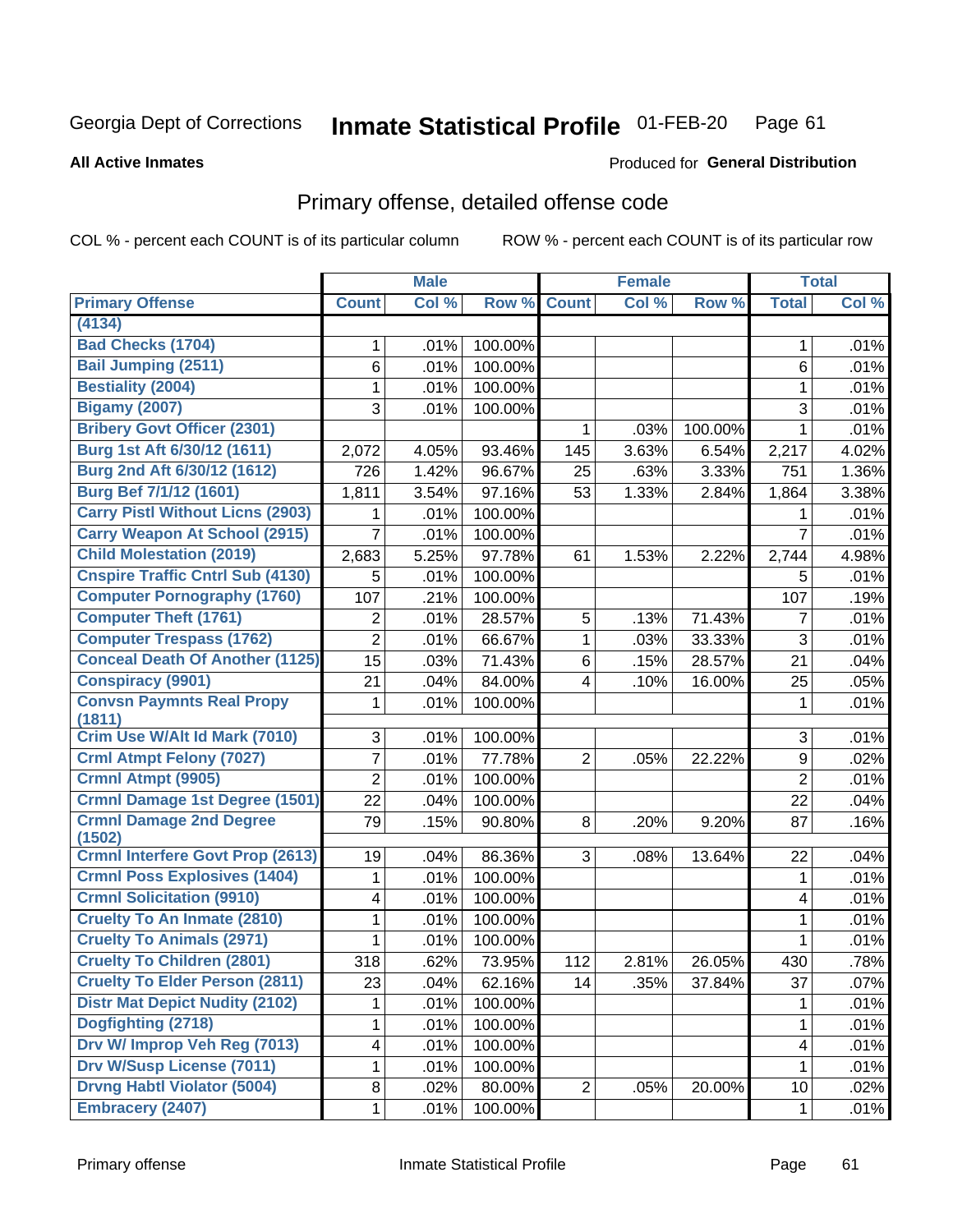### Inmate Statistical Profile 01-FEB-20 Page 62

**All Active Inmates** 

## **Produced for General Distribution**

# Primary offense, detailed offense code

COL % - percent each COUNT is of its particular column

|                                            |                  | <b>Male</b> |                  |                | <b>Female</b> |        |                | <b>Total</b> |
|--------------------------------------------|------------------|-------------|------------------|----------------|---------------|--------|----------------|--------------|
| <b>Primary Offense</b>                     | <b>Count</b>     | Col %       | Row <sup>%</sup> | <b>Count</b>   | Col %         | Row %  | <b>Total</b>   | Col %        |
| <b>Entering Vehicle (1880)</b>             | 107              | .21%        | 96.40%           | 4              | .10%          | 3.60%  | 111            | .20%         |
| <b>Entice Child Attempted (2090)</b>       | 6                | .01%        | 100.00%          |                |               |        | 6              | .01%         |
| <b>Enticing Child-Indec Purp (2020)</b>    | 81               | .16%        | 92.05%           | 7              | .18%          | 7.95%  | 88             | .16%         |
| <b>Escape (2501)</b>                       | 37               | .07%        | 90.24%           | 4              | .10%          | 9.76%  | 41             | .07%         |
| <b>Exploit Disabled/Elder (7022)</b>       | 13               | .03%        | 54.17%           | 11             | .28%          | 45.83% | 24             | .04%         |
| <b>False Certificates (2311)</b>           | 1                | .01%        | 100.00%          |                |               |        | 1              | .01%         |
| <b>False Imprisonment (1308)</b>           | 204              | .40%        | 95.77%           | 9              | .23%          | 4.23%  | 213            | .39%         |
| <b>False Public Alarm (2609)</b>           | 1                | .01%        | 100.00%          |                |               |        | 1              | .01%         |
| <b>False Statements Govt (2408)</b>        | 19               | .04%        | 65.52%           | 10             | .25%          | 34.48% | 29             | .05%         |
| <b>Family Violence Battery (1301)</b>      | 161              | .31%        | 98.17%           | 3              | .08%          | 1.83%  | 164            | .30%         |
| Feticide (1121)                            | $\overline{2}$   | .01%        | 100.00%          |                |               |        | $\overline{2}$ | .01%         |
| <b>Feticide By Vehicle (1118)</b>          | 6                | .01%        | 100.00%          |                |               |        | 6              | .01%         |
| <b>Financial Identity Fraud (1756)</b>     | 66               | .13%        | 72.53%           | 25             | .63%          | 27.47% | 91             | .17%         |
| <b>Fleeing/Eluding Police (2316)</b>       | 534              | 1.04%       | 94.18%           | 33             | .83%          | 5.82%  | 567            | 1.03%        |
| Forg 1st Aft 6/30/12 (1711)                | 122              | .24%        | 73.94%           | 43             | 1.08%         | 26.06% | 165            | .30%         |
| Forg 1st Bef 7/1/12 (1701)                 | 145              | .28%        | 73.23%           | 53             | 1.33%         | 26.77% | 198            | .36%         |
| Forg 2nd Aft 6/30/12 (1712)                | 38               | .07%        | 80.85%           | 9              | .23%          | 19.15% | 47             | .09%         |
| Forg 2nd Bef 7/1/12 (1702)                 | 3                | .01%        | 75.00%           | 1              | .03%          | 25.00% | 4              | .01%         |
| Forg 3rd Aft 6/30/12 (1713)                | 51               | .10%        | 83.61%           | 10             | .25%          | 16.39% | 61             | .11%         |
| Forg 4th Aft 6/30/12 (1714)                | 13               | .03%        | 68.42%           | 6              | .15%          | 31.58% | 19             | .03%         |
| <b>Forgery Credit Card (1752)</b>          | 3                | .01%        | 60.00%           | $\overline{2}$ | .05%          | 40.00% | 5              | .01%         |
| <b>Fraudulent Access Compute</b><br>(1796) | 1                | .01%        | 100.00%          |                |               |        | 1              | .01%         |
| <b>Fraudulent Checks (1750)</b>            | 1                | .01%        | 50.00%           | 1              | .03%          | 50.00% | $\overline{2}$ | .01%         |
| <b>Fraudulent Credit Card (1753)</b>       | 68               | .13%        | 66.67%           | 34             | .85%          | 33.33% | 102            | .19%         |
| <b>Gang Participation (9914)</b>           | 56               | .11%        | 96.55%           | $\overline{2}$ | .05%          | 3.45%  | 58             | .11%         |
| <b>Guard Line W/Weapon/Drugs</b>           | 24               | .05%        | 66.67%           | 12             | .30%          | 33.33% | 36             | .07%         |
| (2963)                                     |                  |             |                  |                |               |        |                |              |
| <b>Habit Traf Viol/Impaired (5005)</b>     | 6                | .01%        | 100.00%          |                |               |        | 6              | .01%         |
| <b>Habit Traf Viol/Other (5006)</b>        | 6                | .01%        | 66.67%           | 3              | .08%          | 33.33% | 9              | .02%         |
| <b>Hijacking Motor Vehicle (1911)</b>      | 46               | .09%        | 97.87%           | 1              | .03%          | 2.13%  | 47             | .09%         |
| <b>Hindering Appreh Or Pun (2503)</b>      | 5                | .01%        | 83.33%           | 1              | .03%          | 16.67% | 6              | .01%         |
| Hit-Run W/Injury/Fatality (5007)           | 38               | .07%        | 86.36%           | 6              | .15%          | 13.64% | 44             | .08%         |
| Home Invasion 1st Degree (7007)            | 22               | .04%        | 88.00%           | 3              | .08%          | 12.00% | 25             | .05%         |
| <b>Home Invasion 2nd Degree</b><br>(7008)  | $\boldsymbol{2}$ | .01%        | 100.00%          |                |               |        | $\overline{c}$ | .01%         |
| <b>Homicide By Vessel (1124)</b>           | 41               | .08%        | 87.23%           | 6              | .15%          | 12.77% | 47             | .09%         |
| <b>Illegal Attm To Obt Drugs (4011)</b>    | 1                | .01%        | 50.00%           | $\mathbf{1}$   | .03%          | 50.00% | $\overline{c}$ | .01%         |
| <b>Impersonating Officer (2405)</b>        | $\overline{2}$   | .01%        | 100.00%          |                |               |        | $\overline{2}$ | .01%         |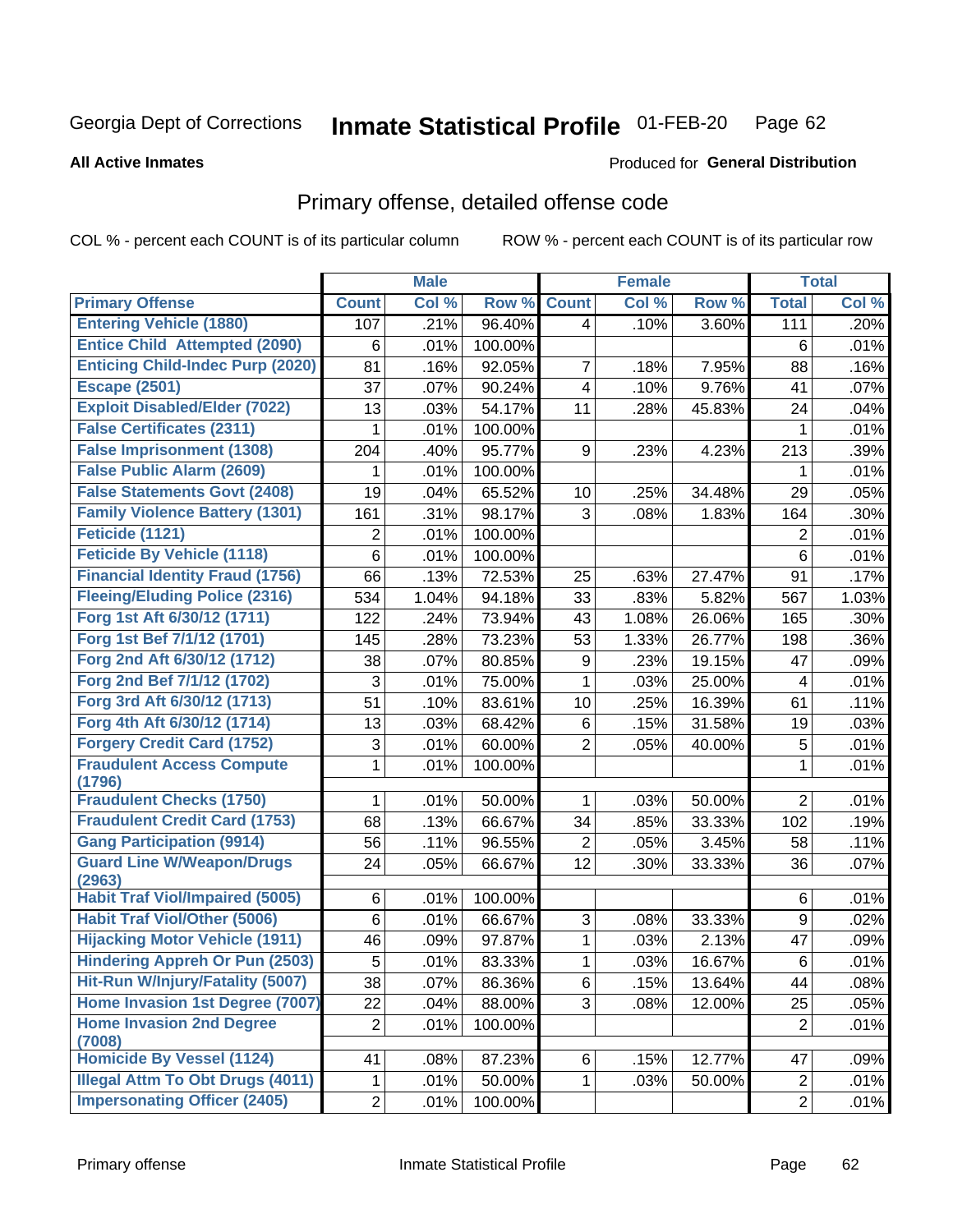### Inmate Statistical Profile 01-FEB-20 Page 63

### **All Active Inmates**

### Produced for General Distribution

# Primary offense, detailed offense code

COL % - percent each COUNT is of its particular column

| Col %<br><b>Primary Offense</b><br>Col %<br>Row %<br><b>Count</b><br>Col %<br>Row %<br><b>Count</b><br><b>Total</b><br><b>Impersonation (2404)</b><br>.01%<br>.01%<br>75.00%<br>.03%<br>25.00%<br>3<br>1<br>4<br><b>Incest (2006)</b><br>227<br>.44%<br>99.56%<br>228<br>.41%<br>1<br>.03%<br>.44%<br><b>Incest Atmpt (2098)</b><br>.01%<br>100.00%<br>.01%<br>1<br>1<br><b>Inciting To Insurrection (2203)</b><br>2<br>.01%<br>66.67%<br>3<br>.01%<br>33.33%<br>1<br>.03%<br><b>Influencing Witness (2313)</b><br>$\overline{7}$<br>$\overline{7}$<br>.01%<br>.01%<br>100.00%<br><b>Injury By Vehicle (1318)</b><br>.20%<br>83.74%<br>123<br>.22%<br>103<br>20<br>.50%<br>16.26%<br><b>Insurance Fraud (7023)</b><br>$\overline{2}$<br>.01%<br>100.00%<br>.01%<br>$\overline{2}$<br><b>Insurrection (2202)</b><br>.01%<br>.01%<br>4<br>80.00%<br>20.00%<br>5<br>.03%<br>1 |
|----------------------------------------------------------------------------------------------------------------------------------------------------------------------------------------------------------------------------------------------------------------------------------------------------------------------------------------------------------------------------------------------------------------------------------------------------------------------------------------------------------------------------------------------------------------------------------------------------------------------------------------------------------------------------------------------------------------------------------------------------------------------------------------------------------------------------------------------------------------------------|
|                                                                                                                                                                                                                                                                                                                                                                                                                                                                                                                                                                                                                                                                                                                                                                                                                                                                            |
|                                                                                                                                                                                                                                                                                                                                                                                                                                                                                                                                                                                                                                                                                                                                                                                                                                                                            |
|                                                                                                                                                                                                                                                                                                                                                                                                                                                                                                                                                                                                                                                                                                                                                                                                                                                                            |
|                                                                                                                                                                                                                                                                                                                                                                                                                                                                                                                                                                                                                                                                                                                                                                                                                                                                            |
|                                                                                                                                                                                                                                                                                                                                                                                                                                                                                                                                                                                                                                                                                                                                                                                                                                                                            |
|                                                                                                                                                                                                                                                                                                                                                                                                                                                                                                                                                                                                                                                                                                                                                                                                                                                                            |
|                                                                                                                                                                                                                                                                                                                                                                                                                                                                                                                                                                                                                                                                                                                                                                                                                                                                            |
|                                                                                                                                                                                                                                                                                                                                                                                                                                                                                                                                                                                                                                                                                                                                                                                                                                                                            |
|                                                                                                                                                                                                                                                                                                                                                                                                                                                                                                                                                                                                                                                                                                                                                                                                                                                                            |
| <b>Interfere Electronic Dvce (2614)</b><br>$\overline{2}$<br>100.00%<br>$\overline{2}$<br>.01%<br>.01%                                                                                                                                                                                                                                                                                                                                                                                                                                                                                                                                                                                                                                                                                                                                                                     |
| <b>Interference With Custody (1312)</b><br>15<br>.03%<br>88.24%<br>2<br>11.76%<br>17<br>.03%<br>.05%                                                                                                                                                                                                                                                                                                                                                                                                                                                                                                                                                                                                                                                                                                                                                                       |
| <b>Involuntary Manslaughter (1103)</b><br>176<br>.34%<br>88.00%<br>24<br>.60%<br>200<br>.36%<br>12.00%                                                                                                                                                                                                                                                                                                                                                                                                                                                                                                                                                                                                                                                                                                                                                                     |
| Kidnapping (1311)<br>96.75%<br>2.86%<br>49<br>1.23%<br>3.25%<br>1,510<br>2.74%<br>1,461                                                                                                                                                                                                                                                                                                                                                                                                                                                                                                                                                                                                                                                                                                                                                                                    |
| <b>Livestock Theft (1817)</b><br>5<br>.01%<br>100.00%<br>5<br>.01%                                                                                                                                                                                                                                                                                                                                                                                                                                                                                                                                                                                                                                                                                                                                                                                                         |
| <b>Lottery Violation (2730)</b><br>3<br>.01%<br>75.00%<br>.01%<br>.03%<br>25.00%<br>$\overline{\mathbf{4}}$<br>1                                                                                                                                                                                                                                                                                                                                                                                                                                                                                                                                                                                                                                                                                                                                                           |
| Manf Methamph 200-399 Gm<br>6<br>.01%<br>100.00%<br>.01%<br>6                                                                                                                                                                                                                                                                                                                                                                                                                                                                                                                                                                                                                                                                                                                                                                                                              |
| (4144)                                                                                                                                                                                                                                                                                                                                                                                                                                                                                                                                                                                                                                                                                                                                                                                                                                                                     |
| <b>Manf Methamph 28-199 Gm</b><br>91.67%<br>.02%<br>11<br>.02%<br>.03%<br>8.33%<br>12<br>1<br>(4143)                                                                                                                                                                                                                                                                                                                                                                                                                                                                                                                                                                                                                                                                                                                                                                       |
| Manf Methamph 400+ Gm (4145)<br>1<br>.01%<br>100.00%<br>.01%<br>1                                                                                                                                                                                                                                                                                                                                                                                                                                                                                                                                                                                                                                                                                                                                                                                                          |
| <b>Manf Methamph Unspec Amt</b><br>92<br>.18%<br>91.09%<br>9<br>.18%<br>.23%<br>8.91%<br>101                                                                                                                                                                                                                                                                                                                                                                                                                                                                                                                                                                                                                                                                                                                                                                               |
| (4147)                                                                                                                                                                                                                                                                                                                                                                                                                                                                                                                                                                                                                                                                                                                                                                                                                                                                     |
| <b>Manufac Marijuana (7012)</b><br>96.77%<br>30<br>.06%<br>$\mathbf{1}$<br>3.23%<br>31<br>.06%<br>.03%                                                                                                                                                                                                                                                                                                                                                                                                                                                                                                                                                                                                                                                                                                                                                                     |
| <b>Manufact Meth Near Child (2803)</b><br>12<br>.02%<br>75.00%<br>$\overline{\mathbf{4}}$<br>25.00%<br>.03%<br>.10%<br>16                                                                                                                                                                                                                                                                                                                                                                                                                                                                                                                                                                                                                                                                                                                                                  |
| <b>Misc Assault/Battery (1300)</b><br>11<br>100.00%<br>.02%<br>11<br>.02%                                                                                                                                                                                                                                                                                                                                                                                                                                                                                                                                                                                                                                                                                                                                                                                                  |
| <b>Misc Correctionl Inst Off (6200)</b><br>.01%<br>8<br>.02%<br>100.00%<br>8                                                                                                                                                                                                                                                                                                                                                                                                                                                                                                                                                                                                                                                                                                                                                                                               |
| <b>Misc Drugs Trafficking (4100)</b><br>100.00%<br>4<br>.01%<br>.01%<br>4                                                                                                                                                                                                                                                                                                                                                                                                                                                                                                                                                                                                                                                                                                                                                                                                  |
| <b>Misc Forgery (1700)</b><br>4<br>.01%<br>100.00%<br>.01%<br>4                                                                                                                                                                                                                                                                                                                                                                                                                                                                                                                                                                                                                                                                                                                                                                                                            |
| <b>Misc Fraud (1799)</b><br>7<br>.01%<br>58.33%<br>5<br>41.67%<br>12<br>.13%<br>.02%                                                                                                                                                                                                                                                                                                                                                                                                                                                                                                                                                                                                                                                                                                                                                                                       |
| <b>Misc Homicide Offense (1100)</b><br>.01%<br>85.71%<br>$\overline{7}$<br>.01%<br>6<br>14.29%<br>1<br>.03%                                                                                                                                                                                                                                                                                                                                                                                                                                                                                                                                                                                                                                                                                                                                                                |
| <b>Misc Mrals/Pblic H/Safty (6000)</b><br>3<br>3<br>.01%<br>100.00%<br>.01%                                                                                                                                                                                                                                                                                                                                                                                                                                                                                                                                                                                                                                                                                                                                                                                                |
| <b>Misc Obscenity (2100)</b><br>8<br>8<br>.02%<br>100.00%<br>.01%                                                                                                                                                                                                                                                                                                                                                                                                                                                                                                                                                                                                                                                                                                                                                                                                          |
| <b>Misc Public Order (2200)</b><br>1<br>.01%<br>100.00%<br>.01%<br>1                                                                                                                                                                                                                                                                                                                                                                                                                                                                                                                                                                                                                                                                                                                                                                                                       |
| <b>Misc Sexual Offense (2000)</b><br>.04%<br>95.45%<br>$.03\%$<br>4.55%<br>22<br>21<br>.04%<br>$\mathbf{1}$                                                                                                                                                                                                                                                                                                                                                                                                                                                                                                                                                                                                                                                                                                                                                                |
| <b>Murder (1101)</b><br>6,281<br>93.50%<br>6,718<br>12.19%<br>12.28%<br>437<br>10.95%<br>6.50%                                                                                                                                                                                                                                                                                                                                                                                                                                                                                                                                                                                                                                                                                                                                                                             |
| <b>Murder Conspire To Commit</b><br>11.11%<br>16<br>.03%<br>88.89%<br>.05%<br>18<br>.03%<br>$\overline{2}$<br>(1191)                                                                                                                                                                                                                                                                                                                                                                                                                                                                                                                                                                                                                                                                                                                                                       |
| Mutiny In Penal Inst (2507)<br>12<br>100.00%<br>12<br>.02%<br>.02%                                                                                                                                                                                                                                                                                                                                                                                                                                                                                                                                                                                                                                                                                                                                                                                                         |
| Necrophilia (2022)<br>.01%<br>100.00%<br>.01%<br>1<br>$\mathbf{1}$                                                                                                                                                                                                                                                                                                                                                                                                                                                                                                                                                                                                                                                                                                                                                                                                         |
| <b>Obstr Of Law Enf Officer (2314)</b><br>388<br>.76%<br>92.38%<br>32<br>.80%<br>7.62%<br>.76%<br>420                                                                                                                                                                                                                                                                                                                                                                                                                                                                                                                                                                                                                                                                                                                                                                      |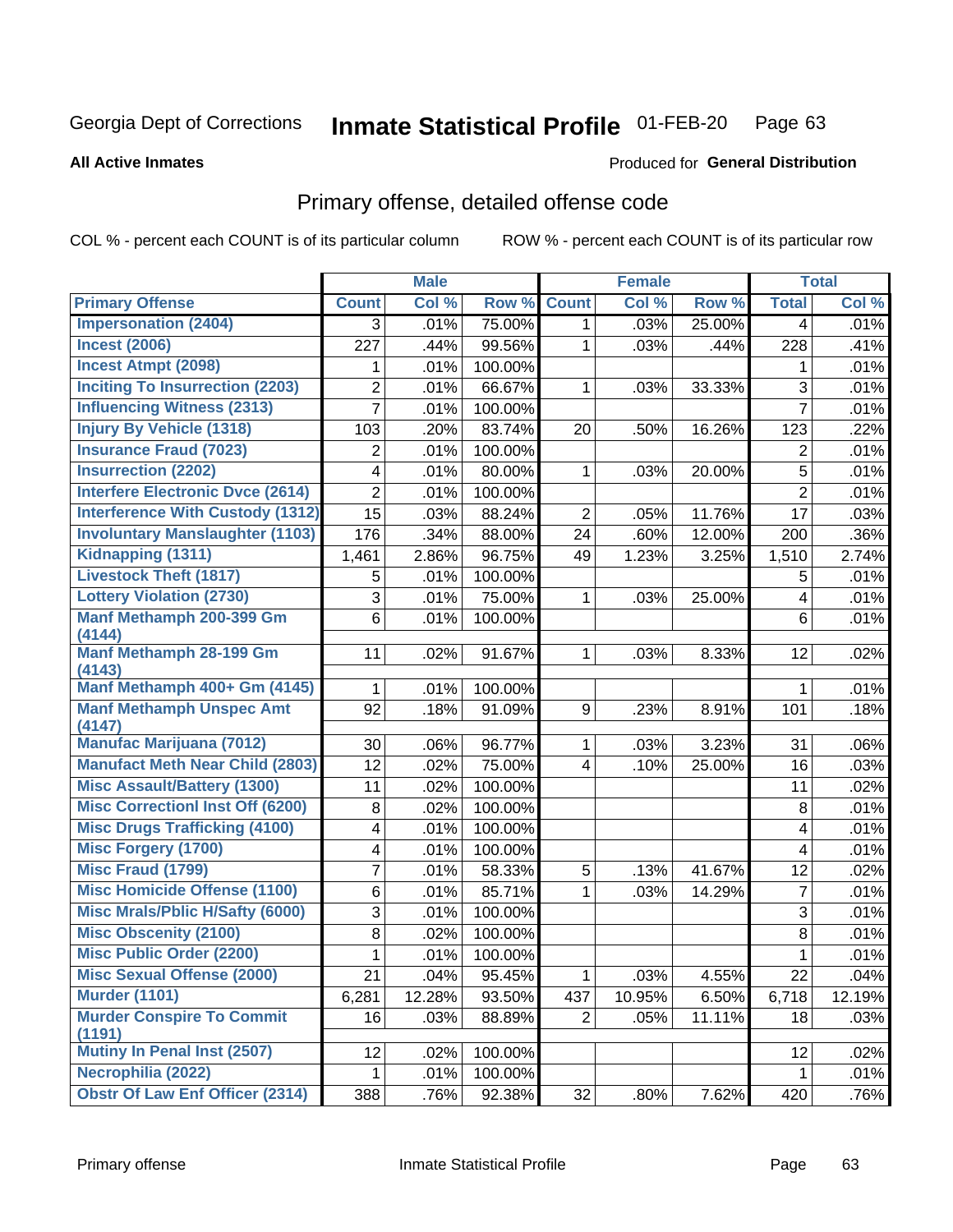### **Inmate Statistical Profile 01-FEB-20** Page 64

### **All Active Inmates**

## **Produced for General Distribution**

## Primary offense, detailed offense code

COL % - percent each COUNT is of its particular column

|                                            |                | <b>Male</b> |         |                | <b>Female</b> |        |                  | <b>Total</b> |
|--------------------------------------------|----------------|-------------|---------|----------------|---------------|--------|------------------|--------------|
| <b>Primary Offense</b>                     | <b>Count</b>   | Col %       | Row %   | <b>Count</b>   | Col %         | Row %  | <b>Total</b>     | Col %        |
| <b>Pandering By Compulsion (2017)</b>      | 3              | .01%        | 100.00% |                |               |        | 3                | .01%         |
| Party To A Crime (9911)                    | 1              | .01%        | 100.00% |                |               |        | 1                | .01%         |
| Peeping Tom (3002)                         | 13             | .03%        | 100.00% |                |               |        | 13               | .02%         |
| Perjury (2401)                             | $\overline{2}$ | .01%        | 66.67%  | 1              | .03%          | 33.33% | $\mathfrak{S}$   | .01%         |
| <b>Pimping A Minor Under 18 (2016)</b>     | 8              | .02%        | 88.89%  | $\mathbf{1}$   | .03%          | 11.11% | $\boldsymbol{9}$ | .02%         |
| Poss Alprazolam (7003)                     | 10             | .02%        | 83.33%  | $\overline{2}$ | .05%          | 16.67% | 12               | .02%         |
| Poss By Inm Proh Items (7015)              | 14             | .03%        | 73.68%  | 5              | .13%          | 26.32% | 19               | .03%         |
| <b>Poss Contraband Articles (5171)</b>     | 1              | .01%        | 100.00% |                |               |        | 1                | .01%         |
| <b>Poss Dep Stim Cntrf Drugs</b><br>(4007) | 56             | .11%        | 60.22%  | 37             | .93%          | 39.78% | 93               | .17%         |
| <b>Poss Drug Related Matri (4016)</b>      | 26             | .05%        | 76.47%  | 8              | .20%          | 23.53% | 34               | .06%         |
| Poss Ephedrine (4030)                      | $\overline{2}$ | .01%        | 100.00% |                |               |        | $\overline{2}$   | .01%         |
| Poss Firearm 1st Offender (2913)           | 137            | .27%        | 91.33%  | 13             | .33%          | 8.67%  | 150              | .27%         |
| <b>Poss Firearm Convct Felon</b><br>(2914) | 1,238          | 2.42%       | 96.34%  | 47             | 1.18%         | 3.66%  | 1,285            | 2.33%        |
| Poss Hydrocodone (7004)                    | 14             | .03%        | 70.00%  | 6              | .15%          | 30.00% | 20               | .04%         |
| <b>Poss Knife During Crime (2911)</b>      | 4              | .01%        | 100.00% |                |               |        | 4                | .01%         |
| Poss Mda/Extsy (4033)                      | 3              | .01%        | 100.00% |                |               |        | 3                | .01%         |
| Poss Methamphetamine (4031)                | 549            | 1.07%       | 73.99%  | 193            | 4.84%         | 26.01% | 742              | 1.35%        |
| <b>Poss Narcotics Opiates (4006)</b>       | 61             | .12%        | 72.62%  | 23             | .58%          | 27.38% | 84               | .15%         |
| <b>Poss Of Certain Weapons (2912)</b>      | 23             | .04%        | 95.83%  | 1              | .03%          | 4.17%  | 24               | .04%         |
| Poss Of Cocaine (4022)                     | 295            | .58%        | 85.76%  | 49             | 1.23%         | 14.24% | 344              | .62%         |
| <b>Poss Of Firearm Dur Crime</b><br>(2910) | 1,043          | 2.04%       | 94.90%  | 56             | 1.40%         | 5.10%  | 1,099            | 1.99%        |
| Poss Of Marijuana (4009)                   | 60             | .12%        | 95.24%  | 3              | .08%          | 4.76%  | 63               | .11%         |
| <b>Poss Tools Commit Crime (1602)</b>      | 17             | .03%        | 100.00% |                |               |        | 17               | .03%         |
| Poss W Int Dis Other Drug (4053)           | 108            | .21%        | 84.38%  | 20             | .50%          | 15.63% | 128              | .23%         |
| <b>Poss W Int Dist Cocaine (4050)</b>      | 233            | .46%        | 96.68%  | 8              | .20%          | 3.32%  | 241              | .44%         |
| Poss W Int Dist Marijuana (4051)           | 617            | 1.21%       | 93.63%  | 42             | 1.05%         | 6.37%  | 659              | 1.20%        |
| Poss W Int Dist Meth (4052)                | 511            | 1.00%       | 77.07%  | 152            | 3.81%         | 22.93% | 663              | 1.20%        |
| Poss Within 1000 Hous Pit (7009)           | 8              | .02%        | 88.89%  | 1              | .03%          | 11.11% | 9                | .02%         |
| <b>Poss Wpn Drugs By Prisnr</b><br>(2965)  | 25             | .05%        | 92.59%  | $\overline{2}$ | .05%          | 7.41%  | 27               | .05%         |
| <b>Prov Sex Mater To Minors (2110)</b>     | 1              | .01%        | 100.00% |                |               |        | 1                | .01%         |
| <b>Racketeering (3404)</b>                 | 127            | .25%        | 77.44%  | 37             | .93%          | 22.56% | 164              | .30%         |
| <b>Rape (2001)</b>                         | 1,862          | 3.64%       | 99.52%  | 9              | .23%          | .48%   | 1,871            | 3.39%        |
| <b>Reck Cond Infected Person</b><br>(1317) | 11             | .02%        | 84.62%  | $\overline{2}$ | .05%          | 15.38% | 13               | .02%         |
| <b>Recy Gds Srvs Fraud Obtnd</b><br>(1755) | $\mathbf{1}$   | .01%        | 100.00% |                |               |        | 1                | .01%         |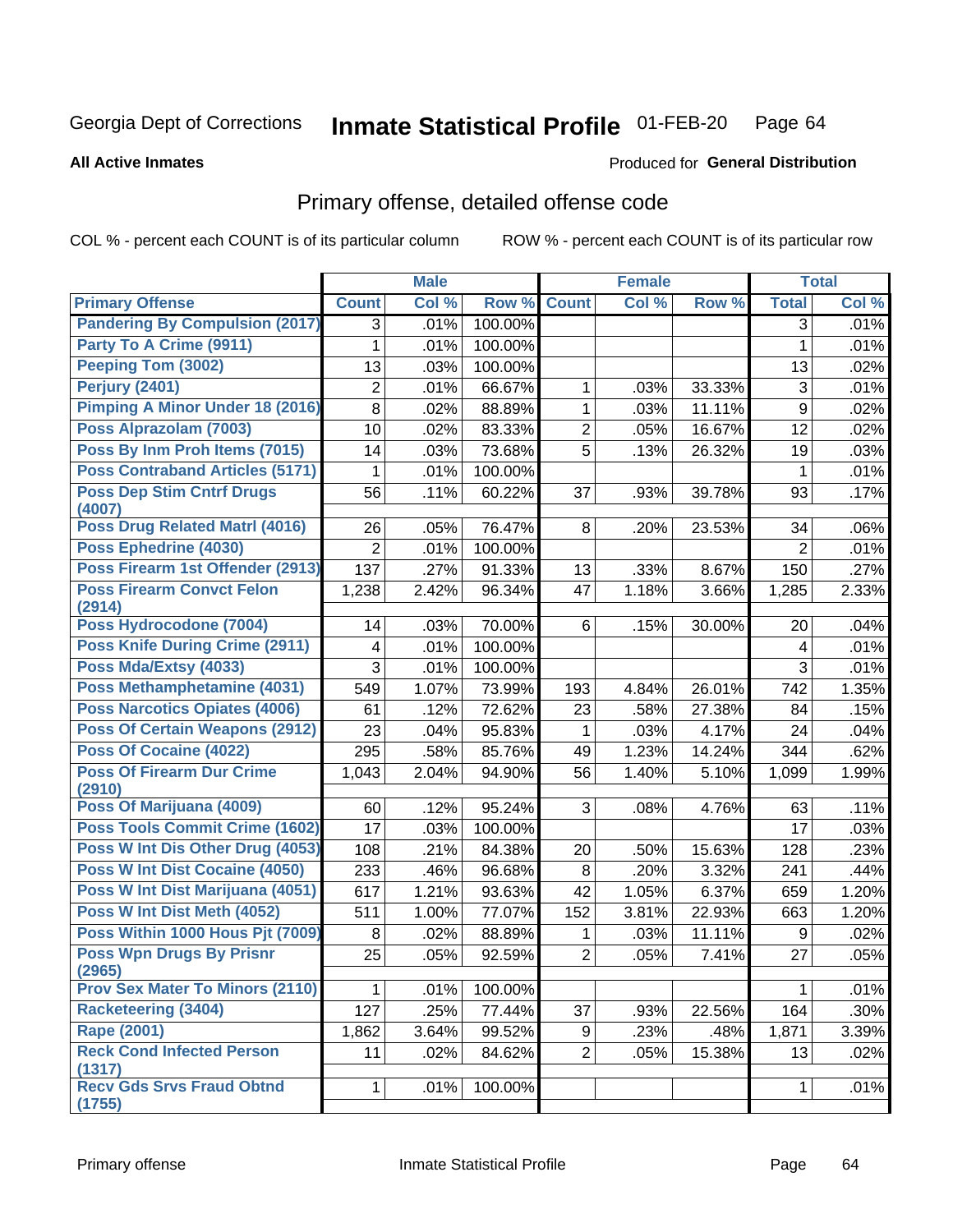### Inmate Statistical Profile 01-FEB-20 Page 65

**All Active Inmates** 

## **Produced for General Distribution**

## Primary offense, detailed offense code

COL % - percent each COUNT is of its particular column

|                                            |                | <b>Male</b> |         |                         | <b>Female</b> |        |                | <b>Total</b> |
|--------------------------------------------|----------------|-------------|---------|-------------------------|---------------|--------|----------------|--------------|
| <b>Primary Offense</b>                     | <b>Count</b>   | Col %       | Row %   | <b>Count</b>            | Col %         | Row %  | <b>Total</b>   | Col %        |
| <b>Remov/Atmpt Wpn Pub Offl</b>            | 3              | .01%        | 100.00% |                         |               |        | 3              | .01%         |
| (7021)                                     |                |             |         |                         |               |        |                |              |
| Robbery (1901)                             | 1,014          | 1.98%       | 93.46%  | 71                      | 1.78%         | 6.54%  | 1,085          | 1.97%        |
| <b>Robbery By Force (1903)</b>             | 201            | .39%        | 94.37%  | 12                      | .30%          | 5.63%  | 213            | .39%         |
| <b>Robbery By Intimidation (1904)</b>      | 247            | .48%        | 92.51%  | 20                      | .50%          | 7.49%  | 267            | .48%         |
| <b>Robbery By Sudden Snatch</b><br>(1905)  | 131            | .26%        | 92.25%  | 11                      | .28%          | 7.75%  | 142            | .26%         |
| S/D Cocaine (4021)                         | 336            | .66%        | 97.67%  | 8                       | .20%          | 2.33%  | 344            | .62%         |
| <b>S/D Cont Sub Public (4017)</b>          | 24             | .05%        | 100.00% |                         |               |        | 24             | .04%         |
| S/D Cont Sub School (4018)                 | 24             | .05%        | 92.31%  | $\overline{2}$          | .05%          | 7.69%  | 26             | .05%         |
| S/D Dep Stim Cntrf Drugs (4002)            | 32             | .06%        | 84.21%  | 6                       | .15%          | 15.79% | 38             | .07%         |
| <b>S/D Narcotics Opiates (4001)</b>        | 15             | .03%        | 78.95%  | $\overline{\mathbf{4}}$ | .10%          | 21.05% | 19             | .03%         |
| S/D Of Marijuana (4004)                    | 173            | .34%        | 95.58%  | 8                       | .20%          | 4.42%  | 181            | .33%         |
| Sale Mda/Extsy (4034)                      | $\overline{2}$ | .01%        | 100.00% |                         |               |        | 2              | .01%         |
| Sale Methamphetamine (4032)                | 211            | .41%        | 75.36%  | 69                      | 1.73%         | 24.64% | 280            | .51%         |
| <b>Sex Exploitation Child (2843)</b>       | 260            | .51%        | 99.62%  | 1                       | .03%          | .38%   | 261            | .47%         |
| <b>Sex Offender Fail Registr (2026)</b>    | 549            | 1.07%       | 98.56%  | 8                       | .20%          | 1.44%  | 557            | 1.01%        |
| <b>Sex Offender Fail To Move (2028)</b>    | 3              | .01%        | 100.00% |                         |               |        | 3              | .01%         |
| Sexl/Asslt/Agn/Pers/Cstdy (2023)           | 23             | .04%        | 88.46%  | 3                       | .08%          | 11.54% | 26             | .05%         |
| <b>Sexual Aslt By Therapist (2024)</b>     | $\overline{2}$ | .01%        | 66.67%  | $\mathbf{1}$            | .03%          | 33.33% | $\mathfrak{S}$ | .01%         |
| <b>Sexual Battery (2011)</b>               | 171            | .33%        | 98.84%  | $\overline{2}$          | .05%          | 1.16%  | 173            | .31%         |
| <b>Simple Battery (1316)</b>               | 16             | .03%        | 94.12%  | 1                       | .03%          | 5.88%  | 17             | .03%         |
| <b>Sodomy (2002)</b>                       | 23             | .04%        | 100.00% |                         |               |        | 23             | .04%         |
| <b>Solicit Sodomy From Minor</b>           | 6              | .01%        | 85.71%  | 1                       | .03%          | 14.29% | $\overline{7}$ | .01%         |
| (2025)                                     |                |             |         |                         |               |        |                |              |
| <b>Stalking (1320)</b>                     | $\overline{2}$ | .01%        | 66.67%  | 1                       | .03%          | 33.33% | 3              | .01%         |
| <b>Statutory Rape (2018)</b>               | 749            | 1.46%       | 98.04%  | 15                      | .38%          | 1.96%  | 764            | 1.39%        |
| <b>Tampering With Evidence (2315)</b>      | 12             | .02%        | 57.14%  | 9                       | .23%          | 42.86% | 21             | .04%         |
| <b>Telecommunications Fraud</b><br>(1759)  | $\overline{2}$ | .01%        | 66.67%  | 1                       | .03%          | 33.33% | 3              | .01%         |
| <b>Terrorist Threats &amp; Acts (1307)</b> | 362            | .71%        | 95.01%  | 19                      | .48%          | 4.99%  | 381            | .69%         |
| <b>Theft Bring Prop In State (1815)</b>    | 12             | .02%        | 85.71%  | $\overline{2}$          | .05%          | 14.29% | 14             | .03%         |
| <b>Theft By Conversion (1808)</b>          | 28             | .05%        | 84.85%  | $\overline{5}$          | .13%          | 15.15% | 33             | .06%         |
| <b>Theft By Deception (1803)</b>           | 32             | .06%        | 72.73%  | 12                      | .30%          | 27.27% | 44             | .08%         |
| Theft By Rec Stolen Prop (1806)            | 470            | .92%        | 89.18%  | 57                      | 1.43%         | 10.82% | 527            | .96%         |
| <b>Theft By Shoplifting (1821)</b>         | 439            | .86%        | 73.91%  | 155                     | 3.88%         | 26.09% | 594            | 1.08%        |
| <b>Theft By Taking (1802)</b>              | 621            | 1.21%       | 83.24%  | 125                     | 3.13%         | 16.76% | 746            | 1.35%        |
| <b>Theft Credit Card (1751)</b>            | 25             | .05%        | 80.65%  | 6                       | .15%          | 19.35% | 31             | .06%         |
| <b>Theft Motorveh Or Part (1813)</b>       | 26             | .05%        | 92.86%  | $\overline{2}$          | .05%          | 7.14%  | 28             | .05%         |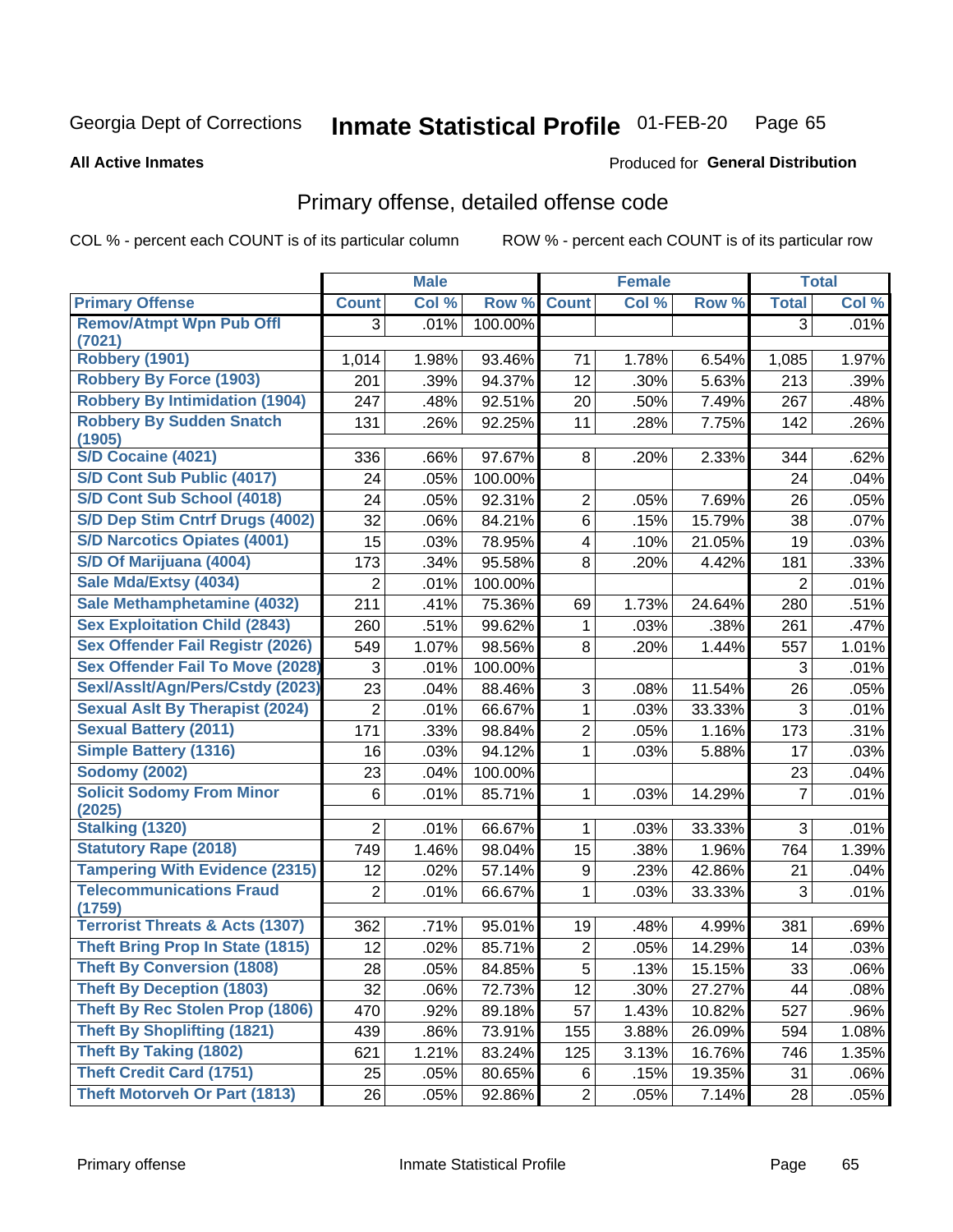### Inmate Statistical Profile 01-FEB-20 Page 66

**All Active Inmates** 

### Produced for General Distribution

# Primary offense, detailed offense code

COL % - percent each COUNT is of its particular column

|                                               |                     | <b>Male</b> |         |                         | <b>Female</b> |         |                | <b>Total</b> |
|-----------------------------------------------|---------------------|-------------|---------|-------------------------|---------------|---------|----------------|--------------|
| <b>Primary Offense</b>                        | <b>Count</b>        | Col %       | Row %   | <b>Count</b>            | Col %         | Row %   | <b>Total</b>   | Col %        |
| <b>Theft Of Lost Property (1805)</b>          | 3                   | .01%        | 75.00%  | 1                       | .03%          | 25.00%  | 4              | .01%         |
| <b>Theft Of Services (1807)</b>               | 3                   | .01%        | 75.00%  | 1                       | .03%          | 25.00%  | 4              | .01%         |
| Theft Recv Prop Out State (1816)              | $\overline{5}$      | .01%        | 100.00% |                         |               |         | 5              | .01%         |
| <b>Traf Amphtmine 200-399 Gm</b>              | 5                   | .01%        | 83.33%  | $\mathbf{1}$            | .03%          | 16.67%  | 6              | .01%         |
| (4127)                                        |                     |             |         |                         |               |         |                |              |
| <b>Traf Amphtmine 28-199 Gm</b><br>(4126)     | 8 <sup>1</sup>      | .02%        | 61.54%  | 5 <sup>1</sup>          | .13%          | 38.46%  | 13             | .02%         |
| Traf Amphtmine 400+ Gm (4128)                 | 4                   | .01%        | 100.00% |                         |               |         | 4              | .01%         |
| <b>Traf Cocaine 201-400 Gm (4102)</b>         | 84                  | .16%        | 97.67%  | 2                       | .05%          | 2.33%   | 86             | .16%         |
| <b>Traf Cocaine 401+ Gm (4103)</b>            | 88                  | .17%        | 95.65%  | $\overline{\mathbf{4}}$ | .10%          | 4.35%   | 92             | .17%         |
| Traf Cocaine Less 200 Gm (4101)               | 175                 | .34%        | 96.69%  | 6                       | .15%          | 3.31%   | 181            | .33%         |
| <b>Traf Marijna 10-2000 Lb (4121)</b>         | 53                  | .10%        | 96.36%  | 2                       | .05%          | 3.64%   | 55             | .10%         |
| <b>Traf Marijna 10001+ Lb (4123)</b>          |                     |             |         | 1                       | .03%          | 100.00% | 1              | .01%         |
| <b>Traf Mda/Extsy 200-399gm</b>               | 2                   | .01%        | 100.00% |                         |               |         | $\overline{2}$ | .01%         |
| (4151)                                        |                     |             |         |                         |               |         |                |              |
| <b>Traf Mda/Extsy 28-199gm (4150)</b>         | 9                   | .02%        | 100.00% |                         |               |         | 9              | .02%         |
| Traf Mda/Extsy 400+Gm (4152)                  | 4                   | .01%        | 100.00% |                         |               |         | 4              | .01%         |
| <b>Traf Methamph 200-399 Gm</b><br>(4141)     | 141                 | .28%        | 82.94%  | 29                      | .73%          | 17.06%  | 170            | .31%         |
| <b>Traf Methamph 28-199 Gm</b>                | 468                 | .92%        | 78.52%  | 128                     | 3.21%         | 21.48%  | 596            | 1.08%        |
| (4140)                                        |                     |             |         |                         |               |         |                |              |
| Traf Methamph 400+ Gm (4142)                  | 94                  | .18%        | 87.85%  | 13                      | .33%          | 12.15%  | 107            | .19%         |
| <b>Traf Methamph Unspec Amt</b><br>(4146)     | 110                 | .22%        | 82.71%  | 23                      | .58%          | 17.29%  | 133            | .24%         |
| <b>Traf Methaqualone&lt; 400 Gm</b><br>(4124) | $\overline{2}$      | .01%        | 100.00% |                         |               |         | $\overline{2}$ | .01%         |
| <b>Traf Narcotic 15-28 Gm (4112)</b>          | 36                  | .07%        | 90.00%  | $\overline{\mathbf{4}}$ | .10%          | 10.00%  | 40             | .07%         |
| Traf Narcotic 29+ Gm (4113)                   | 36                  | .07%        | 94.74%  | $\overline{2}$          | .05%          | 5.26%   | 38             | .07%         |
| <b>Traf Narcotic Less 14 Gm (4111)</b>        | 47                  | .09%        | 83.93%  | 9                       | .23%          | 16.07%  | 56             | .10%         |
| <b>Traffick Labor Servitude (1330)</b>        | 1                   | .01%        | 100.00% |                         |               |         | $\mathbf 1$    | .01%         |
| <b>Traffick Sexual Servitude (1331)</b>       | 24                  | .05%        | 88.89%  | 3                       | .08%          | 11.11%  | 27             | .05%         |
| <b>Transactions Cntrft Drugs (4132)</b>       | 1                   | .01%        | 100.00% |                         |               |         | 1              | .01%         |
| <b>Unauth Dist Contrild Sub (4135)</b>        | 1                   | .01%        | 50.00%  | 1                       | .03%          | 50.00%  | 2              | .01%         |
| <b>Unauth Dist Recrd Devices</b><br>(9907)    | $\mathbf{1}$        | .01%        | 100.00% |                         |               |         | $\overline{1}$ | .01%         |
| <b>Unknown Offense (9999)</b>                 | 11                  | .02%        | 100.00% |                         |               |         | 11             | .02%         |
| Uniwfl Mfg/Del/Dist N-C S (4014)              | $\overline{\omega}$ | .01%        | 100.00% |                         |               |         | 3              | .01%         |
| <b>Use Comm Facity Vio C Sub</b>              | 12                  | .02%        | 92.31%  | 1                       | .03%          | 7.69%   | 13             | .02%         |
| (4133)                                        |                     |             |         |                         |               |         |                |              |
| Vandalism To Church Etc (1505)                | $\overline{2}$      | .01%        | 100.00% |                         |               |         | $\overline{2}$ | .01%         |
| <b>Vehicular Homicide (1123)</b>              | 327                 | .64%        | 78.04%  | 92                      | 2.31%         | 21.96%  | 419            | .76%         |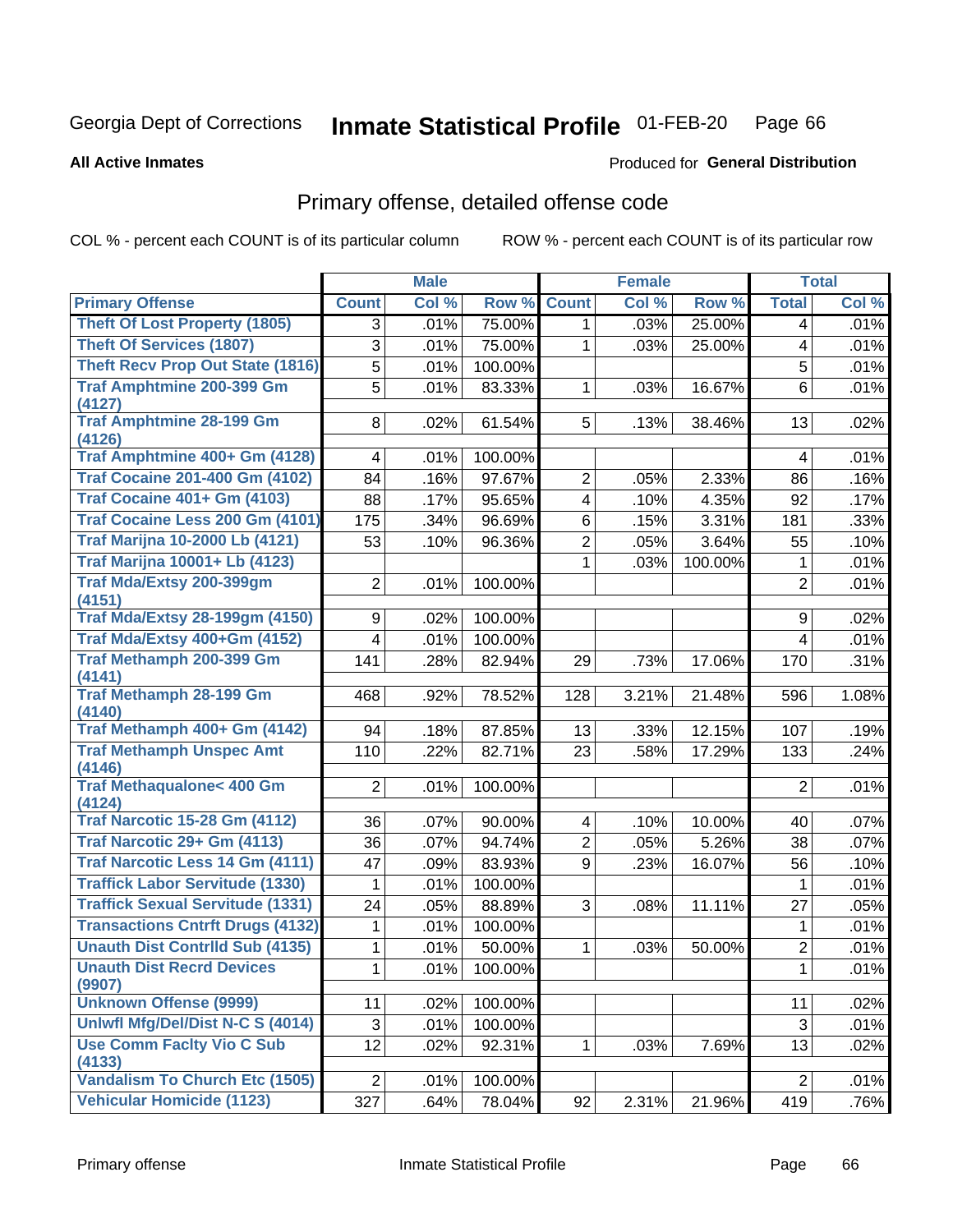### Inmate Statistical Profile 01-FEB-20 Page 67

**All Active Inmates** 

## **Produced for General Distribution**

# Primary offense, detailed offense code

COL % - percent each COUNT is of its particular column

|                                         |                 | <b>Male</b> |                  |                 | <b>Female</b> |         |                         | <b>Total</b> |
|-----------------------------------------|-----------------|-------------|------------------|-----------------|---------------|---------|-------------------------|--------------|
| <b>Primary Offense</b>                  | <b>Count</b>    | Col %       | Row <sup>%</sup> | <b>Count</b>    | Col %         | Row %   | <b>Total</b>            | Col %        |
| <b>Viol Dngrous Drgs Act (4013)</b>     | 189             | .37%        | 82.89%           | $\overline{39}$ | .98%          | 17.11%  | 228                     | .41%         |
| Viol Ga Cntrl Sbst Act (4012)           | 1               | .01%        | 100.00%          |                 |               |         | 1                       | .01%         |
| <b>Viol Motor Vehicle Laws (5001)</b>   | $\overline{32}$ | .06%        | 84.21%           | 6               | .15%          | 15.79%  | 38                      | .07%         |
| <b>Viol Oath Public Offcr (2302)</b>    | 5               | .01%        | 83.33%           | $\mathbf{1}$    | .03%          | 16.67%  | 6                       | .01%         |
| <b>Violatn Othr States Law (8001)</b>   | 48              | .09%        | 88.89%           | 6               | .15%          | 11.11%  | 54                      | .10%         |
| <b>Vol Manslaughter Of Fetus</b>        | 3               | .01%        | 100.00%          |                 |               |         | 3                       | .01%         |
| (1119)                                  |                 |             |                  |                 |               |         |                         |              |
| <b>Voluntary Manslaughter (1102)</b>    | 1,123           | 2.20%       | 87.94%           | 154             | 3.86%         | 12.06%  | 1,277                   | 2.32%        |
| <b>Abandonment Of Dep Child (11)</b>    | 4               | .01%        | 100.00%          |                 |               |         | 4                       | .01%         |
| <b>Assault &amp; Battery (21)</b>       | $\overline{5}$  | .01%        | 100.00%          |                 |               |         | $\overline{5}$          | .01%         |
| <b>Bad Checks (52)</b>                  | $\overline{2}$  | .01%        | 66.67%           | $\mathbf{1}$    | .03%          | 33.33%  | $\overline{3}$          | .01%         |
| <b>Burglary (45)</b>                    | $\overline{9}$  | .02%        | 100.00%          |                 |               |         | $\overline{9}$          | .02%         |
| <b>Cheating &amp; Swindling (51)</b>    | $\mathbf 1$     | .01%        | 100.00%          |                 |               |         | $\overline{1}$          | .01%         |
| <b>Cpwl &amp; Concealed Weapon (93)</b> | 5               | .01%        | 100.00%          |                 |               |         | $\overline{5}$          | .01%         |
| <b>Crmnl Attempt (98)</b>               | $\mathbf{1}$    | .01%        | 100.00%          |                 |               |         | $\mathbf{1}$            | .01%         |
| <b>Dui</b> (72)                         | 6               | .01%        | 100.00%          |                 |               |         | $\overline{6}$          | .01%         |
| Escape (92)                             | 3               | .01%        | 100.00%          |                 |               |         | $\overline{3}$          | .01%         |
| Forgery (55)                            | 3               | .01%        | 100.00%          |                 |               |         | $\overline{3}$          | .01%         |
| Lottery (54)                            | $\mathbf{1}$    | .01%        | 100.00%          |                 |               |         | $\mathbf{1}$            | .01%         |
| <b>Misc Misdemeanor (500)</b>           | $\overline{2}$  | .01%        | 100.00%          |                 |               |         | $\overline{2}$          | .01%         |
| <b>Obstr Of Law Enf Officer (73)</b>    | $\mathbf{1}$    | .01%        | 100.00%          |                 |               |         | $\mathbf{1}$            | .01%         |
| <b>Other Misdemeanor (99)</b>           | 16              | .03%        | 94.12%           | 1               | .03%          | 5.88%   | 17                      | .03%         |
| <b>Pointing Gun At Another (96)</b>     | 1               | .01%        | 100.00%          |                 |               |         | 1                       | .01%         |
| Poss Ntp Whiskey (64)                   | $\overline{2}$  | .01%        | 100.00%          |                 |               |         | $\overline{2}$          | .01%         |
| Poss Of Marijuana (70)                  | $\mathbf{1}$    | .01%        | 100.00%          |                 |               |         | $\mathbf{1}$            | .01%         |
| <b>Prostitution (81)</b>                |                 |             |                  | 1               | .03%          | 100.00% | $\mathbf{1}$            | .01%         |
| <b>Public Drunkenness (61)</b>          | 4               | .01%        | 100.00%          |                 |               |         | $\overline{\mathbf{4}}$ | .01%         |
| <b>Public Indecency (83)</b>            | $\mathbf{1}$    | .01%        | 100.00%          |                 |               |         | $\mathbf{1}$            | .01%         |
| <b>Simple Assault (24)</b>              | 1               | .01%        | 100.00%          |                 |               |         | $\mathbf{1}$            | .01%         |
| <b>Simple Battery (25)</b>              | $\overline{2}$  | .01%        | 100.00%          |                 |               |         | $\overline{2}$          | .01%         |
| <b>Statutory Rape (89)</b>              | 1               | .01%        | 100.00%          |                 |               |         | $\mathbf{1}$            | .01%         |
| <b>Theft By Taking - Larceny (41)</b>   | 25              | .05%        | 100.00%          |                 |               |         | 25                      | .05%         |
| Viol Motor Veh Law (71)                 | 3               | .01%        | 100.00%          |                 |               |         | $\sqrt{3}$              | .01%         |
| <b>Wife Beating (28)</b>                | $\overline{2}$  | .01%        | 100.00%          |                 |               |         | $\overline{2}$          | .01%         |
| <b>Total Rported</b>                    | 51,131          | 101%        | 92.76%           | 3,990           | 100%          | 7.24%   | 55,121                  | 101%         |

| Reported |        |       | $\sim$<br>9, |
|----------|--------|-------|--------------|
| Total    | 51,228 | 3,990 | 55,218       |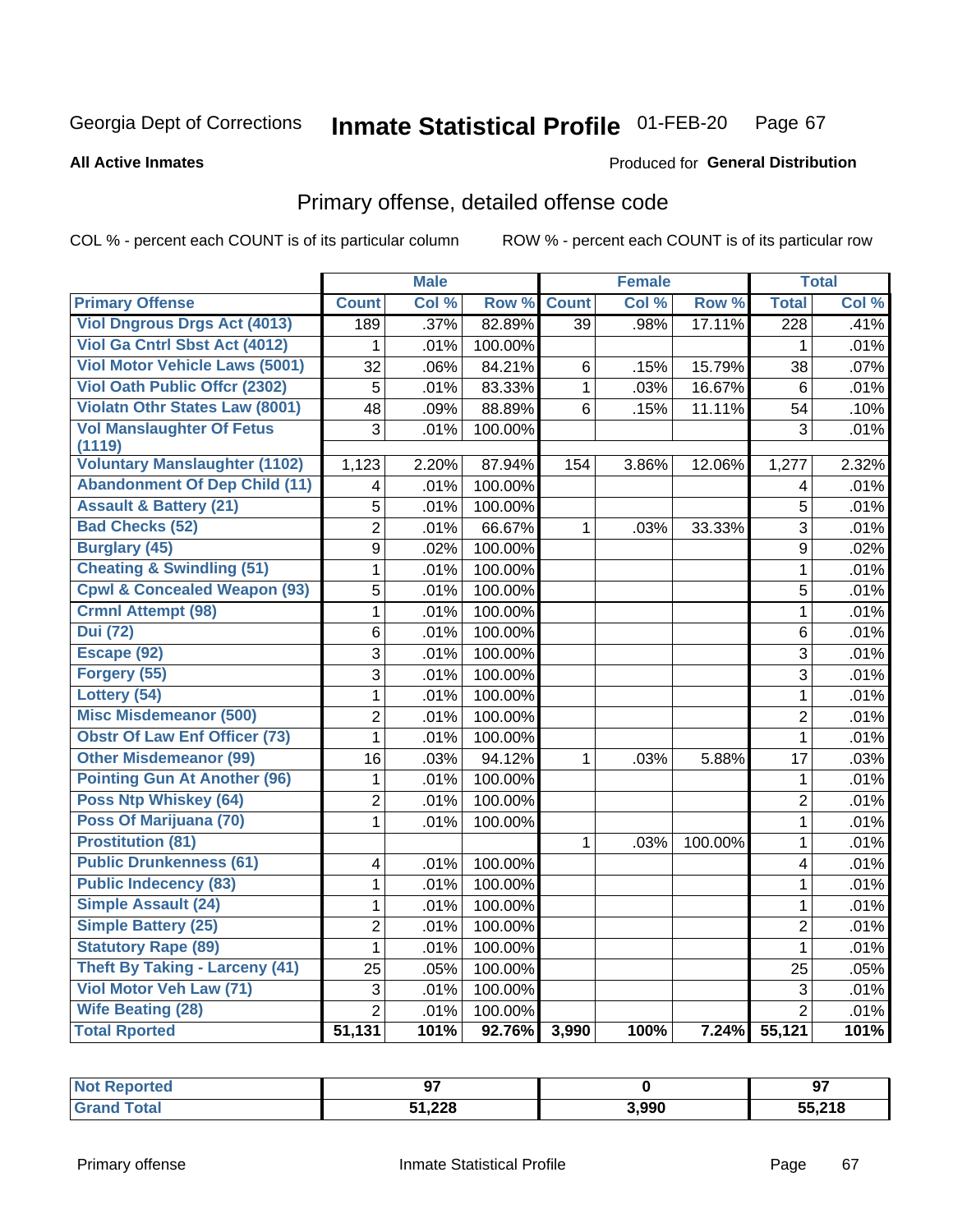### Inmate Statistical Profile 01-FEB-20 Page 68

**All Active Inmates** 

**Produced for General Distribution** 

# Primary offense, detailed offense code

COL % - percent each COUNT is of its particular column

|                      | <b>Male</b> | <b>Female</b> | $\tau$ otal |
|----------------------|-------------|---------------|-------------|
| Mode (most frequent) | 1101 Murder | 1101 Murder   | 1101 Murder |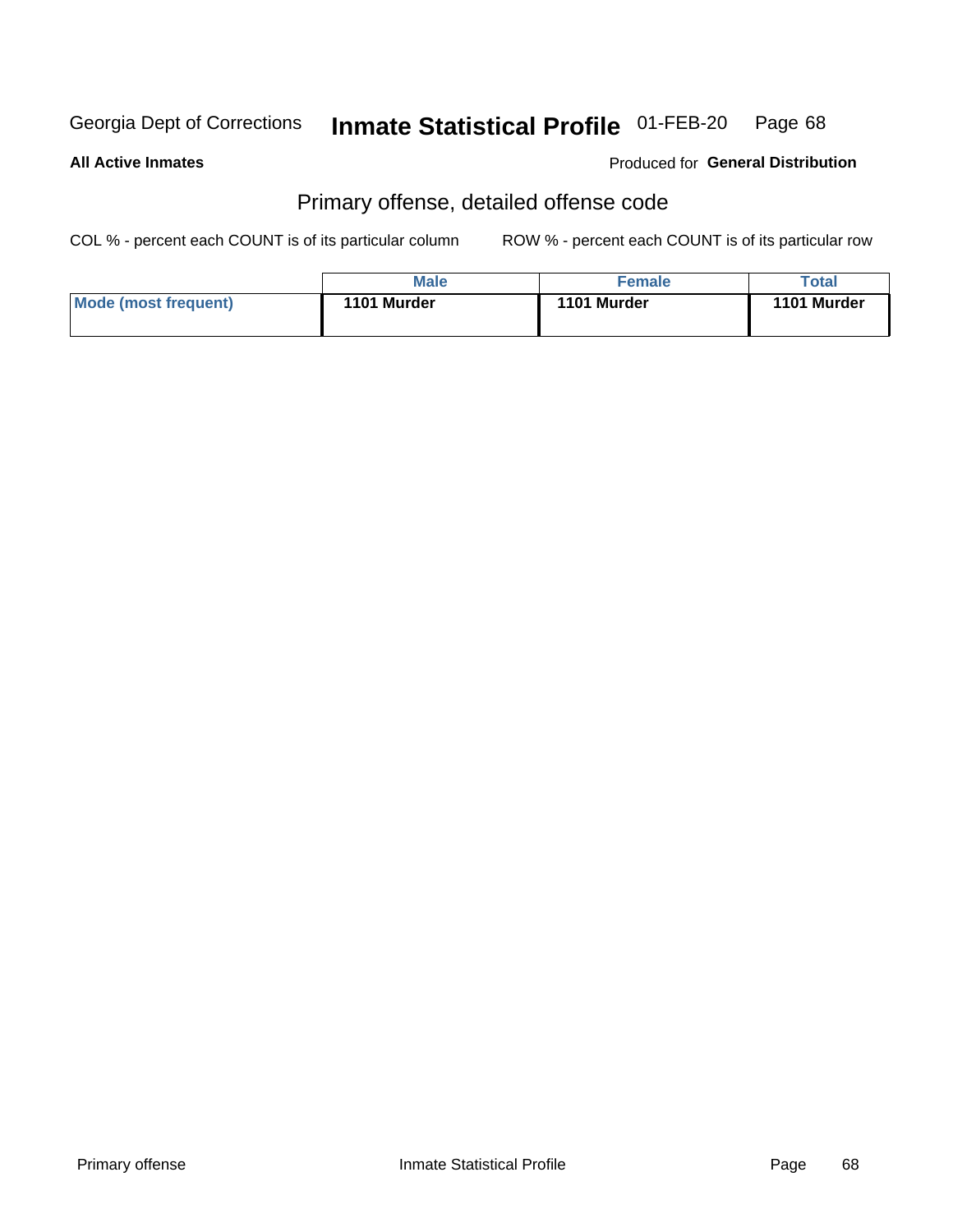### Inmate Statistical Profile 01-FEB-20 Page 68

**All Active Inmates** 

### Produced for General Distribution

# County of conviction of primary offense

COL % - percent each COUNT is of its particular column

|     |                             |              | <b>Male</b> |         |                         | <b>Female</b> |        |              | <b>Total</b> |
|-----|-----------------------------|--------------|-------------|---------|-------------------------|---------------|--------|--------------|--------------|
|     | <b>County of Conviction</b> | <b>Count</b> | Col %       | Row %   | <b>Count</b>            | Col %         | Row %  | <b>Total</b> | Col %        |
| 000 | <b>Unknown</b>              | 188          | .37%        | 94.47%  | 11                      | .28%          | 5.53%  | 199          | .36%         |
| 001 | <b>Appling County</b>       | 117          | .23%        | 95.90%  | 5                       | .13%          | 4.10%  | 122          | .22%         |
| 002 | <b>Atkinson County</b>      | 54           | .11%        | 88.52%  | $\overline{7}$          | .18%          | 11.48% | 61           | .11%         |
| 003 | <b>Bacon County</b>         | 89           | .17%        | 93.68%  | 6                       | .15%          | 6.32%  | 95           | .17%         |
| 004 | <b>Baker County</b>         | 12           | .02%        | 85.71%  | $\overline{2}$          | .05%          | 14.29% | 14           | .03%         |
| 005 | <b>Baldwin County</b>       | 306          | .60%        | 92.45%  | 25                      | .63%          | 7.55%  | 331          | .60%         |
| 006 | <b>Banks County</b>         | 72           | .14%        | 93.51%  | $\mathbf 5$             | .13%          | 6.49%  | 77           | .14%         |
| 007 | <b>Barrow County</b>        | 346          | .68%        | 90.34%  | 37                      | .93%          | 9.66%  | 383          | .69%         |
| 008 | <b>Bartow County</b>        | 607          | 1.18%       | 87.34%  | 88                      | 2.21%         | 12.66% | 695          | 1.26%        |
| 009 | <b>Ben Hill County</b>      | 247          | .48%        | 95.00%  | 13                      | .33%          | 5.00%  | 260          | .47%         |
| 010 | <b>Berrien County</b>       | 100          | .20%        | 95.24%  | $\mathbf 5$             | .13%          | 4.76%  | 105          | .19%         |
| 011 | <b>Bibb County</b>          | 1,179        | 2.30%       | 94.24%  | 72                      | 1.80%         | 5.76%  | 1,251        | 2.27%        |
| 012 | <b>Bleckley County</b>      | 63           | .12%        | 92.65%  | 5                       | .13%          | 7.35%  | 68           | .12%         |
| 013 | <b>Brantley County</b>      | 88           | .17%        | 87.13%  | 13                      | .33%          | 12.87% | 101          | .18%         |
| 014 | <b>Brooks County</b>        | 52           | .10%        | 98.11%  | 1                       | .03%          | 1.89%  | 53           | .10%         |
| 015 | <b>Bryan County</b>         | 54           | .11%        | 100.00% |                         |               |        | 54           | .10%         |
| 016 | <b>Bulloch County</b>       | 531          | 1.04%       | 92.35%  | 44                      | 1.10%         | 7.65%  | 575          | 1.04%        |
| 017 | <b>Burke County</b>         | 227          | .44%        | 96.19%  | 9                       | .23%          | 3.81%  | 236          | .43%         |
| 018 | <b>Butts County</b>         | 127          | .25%        | 90.71%  | 13                      | .33%          | 9.29%  | 140          | .25%         |
| 019 | <b>Calhoun County</b>       | 29           | .06%        | 87.88%  | $\overline{\mathbf{4}}$ | .10%          | 12.12% | 33           | .06%         |
| 020 | <b>Camden County</b>        | 196          | .38%        | 92.02%  | 17                      | .43%          | 7.98%  | 213          | .39%         |
| 021 | <b>Candler County</b>       | 118          | .23%        | 93.65%  | 8                       | .20%          | 6.35%  | 126          | .23%         |
| 022 | <b>Carroll County</b>       | 611          | 1.19%       | 90.52%  | 64                      | 1.60%         | 9.48%  | 675          | 1.22%        |
| 023 | <b>Catoosa County</b>       | 339          | .66%        | 89.45%  | 40                      | 1.00%         | 10.55% | 379          | .69%         |
| 024 | <b>Charlton County</b>      | 79           | .15%        | 88.76%  | 10                      | .25%          | 11.24% | 89           | .16%         |
| 025 | <b>Chatham County</b>       | 1,951        | 3.81%       | 95.45%  | 93                      | 2.33%         | 4.55%  | 2,044        | 3.70%        |
| 026 | <b>Chattahoochee County</b> | 24           | .05%        | 100.00% |                         |               |        | 24           | .04%         |
| 027 | <b>Chattooga County</b>     | 233          | .45%        | 88.59%  | 30                      | .75%          | 11.41% | 263          | .48%         |
| 028 | <b>Cherokee County</b>      | 585          | 1.14%       | 91.12%  | 57                      | 1.43%         | 8.88%  | 642          | 1.16%        |
| 029 | <b>Clarke County</b>        | 566          | 1.10%       | 92.64%  | 45                      | 1.13%         | 7.36%  | 611          | 1.11%        |
| 030 | <b>Clay County</b>          | 23           | .04%        | 85.19%  | $\overline{\mathbf{4}}$ | .10%          | 14.81% | 27           | .05%         |
| 031 | <b>Clayton County</b>       | 1,334        | 2.60%       | 93.09%  | 99                      | 2.48%         | 6.91%  | 1,433        | 2.60%        |
| 032 | <b>Clinch County</b>        | 48           | .09%        | 92.31%  | 4                       | .10%          | 7.69%  | 52           | .09%         |
| 033 | <b>Cobb County</b>          | 2,684        | 5.24%       | 91.92%  | 236                     | 5.91%         | 8.08%  | 2,920        | 5.29%        |
| 034 | <b>Coffee County</b>        | 214          | .42%        | 93.45%  | 15                      | .38%          | 6.55%  | 229          | .41%         |
| 035 | <b>Colquitt County</b>      | 224          | .44%        | 96.14%  | 9                       | .23%          | 3.86%  | 233          | .42%         |
| 036 | <b>Columbia County</b>      | 430          | .84%        | 91.10%  | 42                      | 1.05%         | 8.90%  | 472          | .85%         |
| 037 | <b>Cook County</b>          | 109          | .21%        | 93.16%  | 8                       | .20%          | 6.84%  | 117          | .21%         |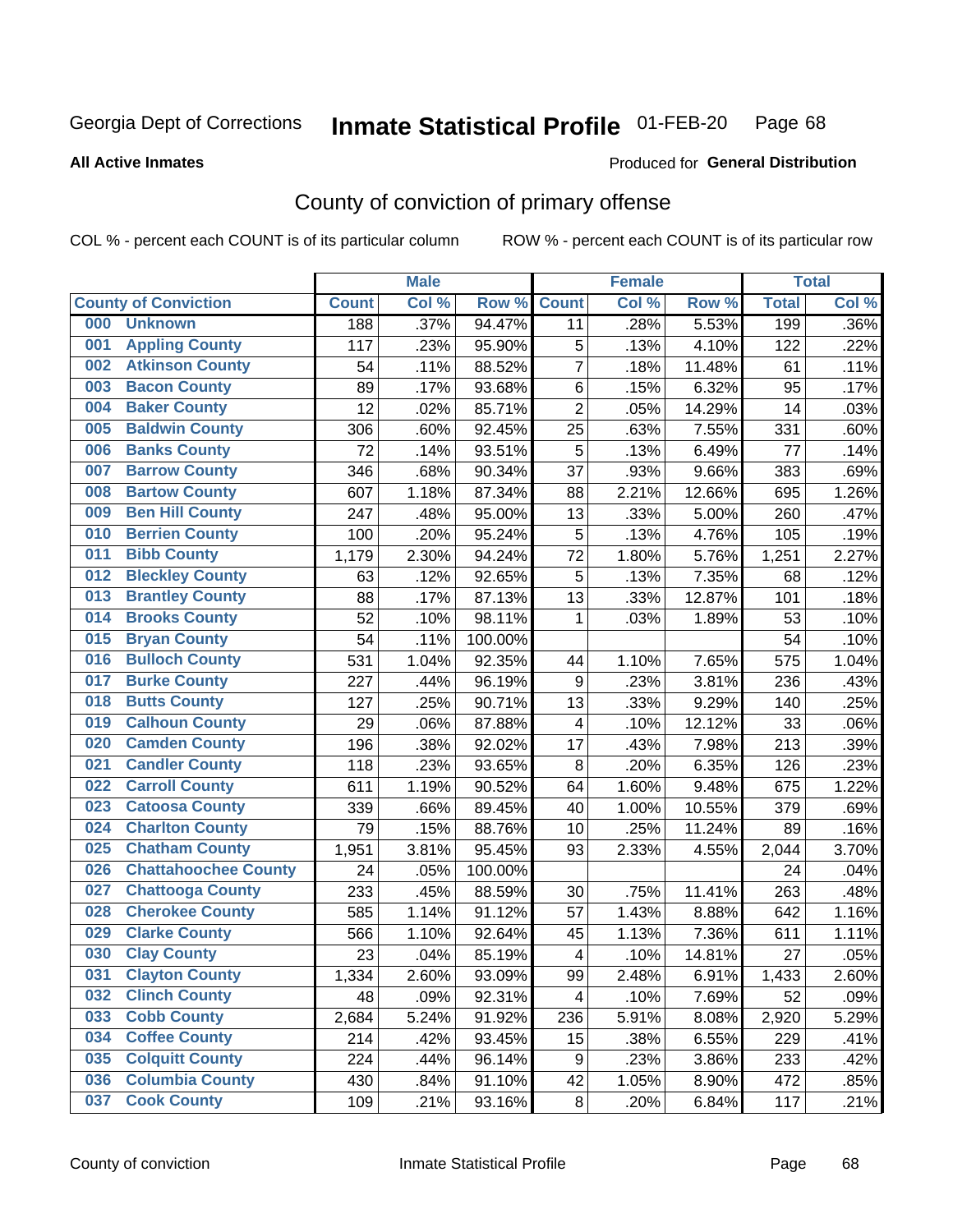### Inmate Statistical Profile 01-FEB-20 Page 69

**All Active Inmates** 

### Produced for General Distribution

# County of conviction of primary offense

COL % - percent each COUNT is of its particular column

|                                |              | <b>Male</b> |         |                | <b>Female</b> |        |              | <b>Total</b> |
|--------------------------------|--------------|-------------|---------|----------------|---------------|--------|--------------|--------------|
| <b>County of Conviction</b>    | <b>Count</b> | Col %       | Row %   | <b>Count</b>   | Col %         | Row %  | <b>Total</b> | Col %        |
| <b>Coweta County</b><br>038    | 633          | 1.24%       | 92.95%  | 48             | 1.20%         | 7.05%  | 681          | 1.23%        |
| <b>Crawford County</b><br>039  | 24           | .05%        | 96.00%  | 1              | .03%          | 4.00%  | 25           | .05%         |
| <b>Crisp County</b><br>040     | 351          | .69%        | 93.85%  | 23             | .58%          | 6.15%  | 374          | .68%         |
| <b>Dade County</b><br>041      | 98           | .19%        | 94.23%  | 6              | .15%          | 5.77%  | 104          | .19%         |
| <b>Dawson County</b><br>042    | 100          | .20%        | 93.46%  | $\overline{7}$ | .18%          | 6.54%  | 107          | .19%         |
| 043<br><b>Decatur County</b>   | 245          | .48%        | 94.59%  | 14             | .35%          | 5.41%  | 259          | .47%         |
| <b>Dekalb County</b><br>044    | 2,898        | 5.66%       | 95.05%  | 151            | 3.78%         | 4.95%  | 3,049        | 5.52%        |
| <b>Dodge County</b><br>045     | 139          | .27%        | 93.29%  | 10             | .25%          | 6.71%  | 149          | .27%         |
| <b>Dooly County</b><br>046     | 133          | .26%        | 94.33%  | 8              | .20%          | 5.67%  | 141          | .26%         |
| 047<br><b>Dougherty County</b> | 835          | 1.63%       | 95.65%  | 38             | .95%          | 4.35%  | 873          | 1.58%        |
| <b>Douglas County</b><br>048   | 1,017        | 1.99%       | 91.37%  | 96             | 2.41%         | 8.63%  | 1,113        | 2.02%        |
| <b>Early County</b><br>049     | 80           | .16%        | 95.24%  | 4              | .10%          | 4.76%  | 84           | .15%         |
| <b>Echols County</b><br>050    | 11           | .02%        | 84.62%  | $\overline{2}$ | .05%          | 15.38% | 13           | .02%         |
| 051<br><b>Effingham County</b> | 262          | .51%        | 89.42%  | 31             | .78%          | 10.58% | 293          | .53%         |
| <b>Elbert County</b><br>052    | 142          | .28%        | 92.81%  | 11             | .28%          | 7.19%  | 153          | .28%         |
| <b>Emanuel County</b><br>053   | 166          | .32%        | 92.22%  | 14             | .35%          | 7.78%  | 180          | .33%         |
| <b>Evans County</b><br>054     | 95           | .19%        | 95.96%  | 4              | .10%          | 4.04%  | 99           | .18%         |
| <b>Fannin County</b><br>055    | 97           | .19%        | 87.39%  | 14             | .35%          | 12.61% | 111          | .20%         |
| <b>Fayette County</b><br>056   | 342          | .67%        | 91.44%  | 32             | .80%          | 8.56%  | 374          | .68%         |
| <b>Floyd County</b><br>057     | 891          | 1.74%       | 91.29%  | 85             | 2.13%         | 8.71%  | 976          | 1.77%        |
| <b>Forsyth County</b><br>058   | 365          | .71%        | 91.94%  | 32             | .80%          | 8.06%  | 397          | .72%         |
| <b>Franklin County</b><br>059  | 161          | .31%        | 86.56%  | 25             | .63%          | 13.44% | 186          | .34%         |
| <b>Fulton County</b><br>060    | 5,018        | 9.80%       | 95.95%  | 212            | 5.31%         | 4.05%  | 5,230        | 9.47%        |
| <b>Gilmer County</b><br>061    | 99           | .19%        | 91.67%  | 9              | .23%          | 8.33%  | 108          | .20%         |
| <b>Glascock County</b><br>062  | 8            | .02%        | 100.00% |                |               |        | 8            | .01%         |
| 063<br><b>Glynn County</b>     | 556          | 1.09%       | 93.29%  | 40             | 1.00%         | 6.71%  | 596          | 1.08%        |
| <b>Gordon County</b><br>064    | 406          | .79%        | 88.65%  | 52             | 1.30%         | 11.35% | 458          | .83%         |
| <b>Grady County</b><br>065     | 150          | .29%        | 96.77%  | 5              | .13%          | 3.23%  | 155          | .28%         |
| <b>Greene County</b><br>066    | 115          | .22%        | 89.15%  | 14             | .35%          | 10.85% | 129          | .23%         |
| <b>Gwinnett County</b><br>067  | 2,653        | 5.18%       | 93.06%  | 198            | 4.96%         | 6.94%  | 2,851        | 5.16%        |
| <b>Habersham County</b><br>068 | 130          | .25%        | 90.28%  | 14             | .35%          | 9.72%  | 144          | .26%         |
| 069<br><b>Hall County</b>      | 705          | 1.38%       | 91.80%  | 63             | 1.58%         | 8.20%  | 768          | 1.39%        |
| <b>Hancock County</b><br>070   | 40           | .08%        | 93.02%  | 3              | .08%          | 6.98%  | 43           | .08%         |
| <b>Haralson County</b><br>071  | 111          | .22%        | 88.10%  | 15             | .38%          | 11.90% | 126          | .23%         |
| 072<br><b>Harris County</b>    | 135          | .26%        | 95.07%  | 7              | .18%          | 4.93%  | 142          | .26%         |
| <b>Hart County</b><br>073      | 178          | .35%        | 92.71%  | 14             | .35%          | 7.29%  | 192          | .35%         |
| <b>Heard County</b><br>074     | 53           | .10%        | 96.36%  | $\overline{2}$ | .05%          | 3.64%  | 55           | .10%         |
| <b>Henry County</b><br>075     | 752          | 1.47%       | 89.21%  | 91             | 2.28%         | 10.79% | 843          | 1.53%        |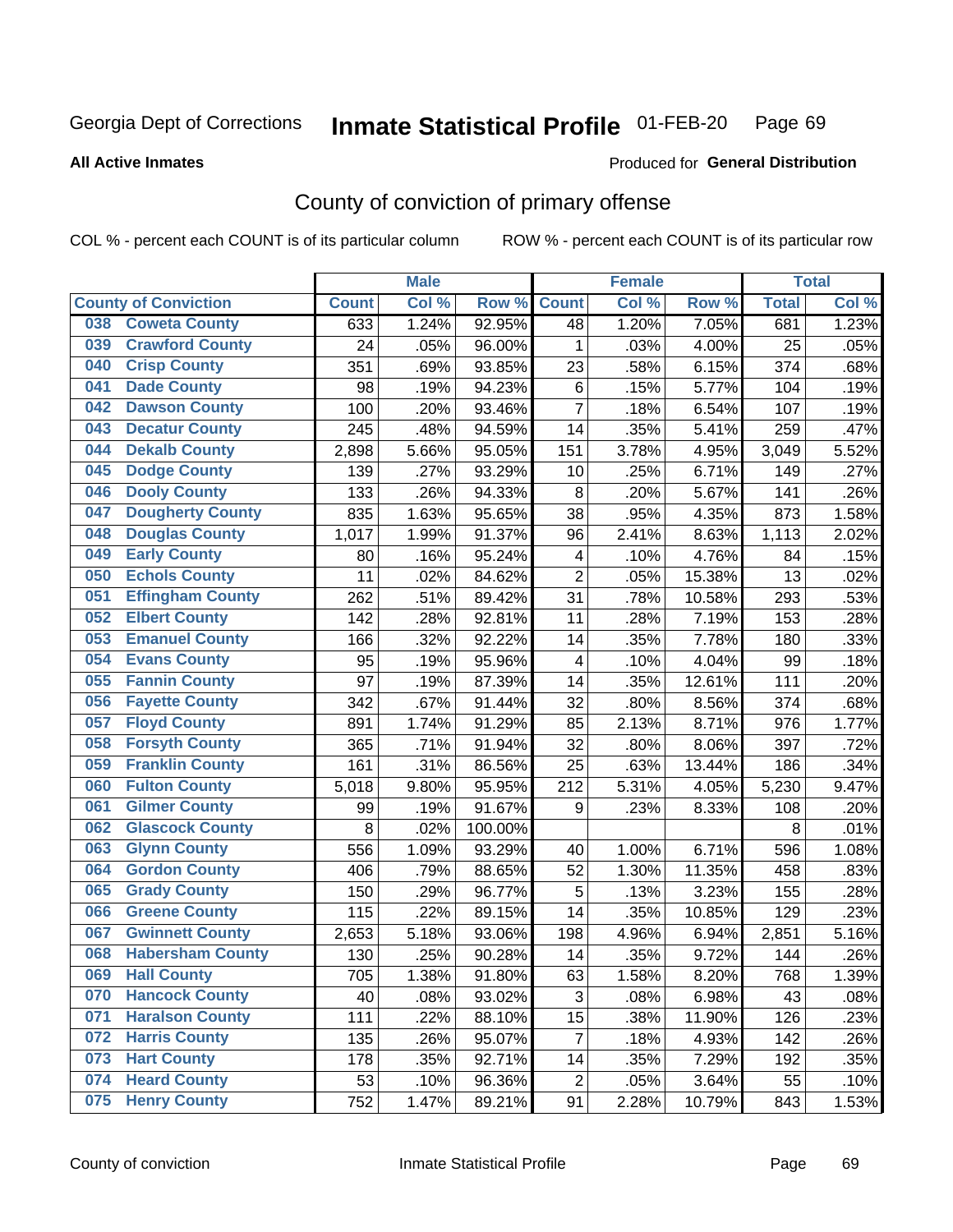### Inmate Statistical Profile 01-FEB-20 Page 70

**All Active Inmates** 

## Produced for General Distribution

# County of conviction of primary offense

COL % - percent each COUNT is of its particular column

|                                 |              | <b>Male</b> |         |                         | <b>Female</b> |        |              | <b>Total</b> |
|---------------------------------|--------------|-------------|---------|-------------------------|---------------|--------|--------------|--------------|
| <b>County of Conviction</b>     | <b>Count</b> | Col %       | Row %   | <b>Count</b>            | Col %         | Row %  | <b>Total</b> | Col %        |
| <b>Houston County</b><br>076    | 701          | 1.37%       | 92.97%  | 53                      | 1.33%         | 7.03%  | 754          | 1.37%        |
| <b>Irwin County</b><br>077      | 65           | .13%        | 94.20%  | 4                       | .10%          | 5.80%  | 69           | .12%         |
| <b>Jackson County</b><br>078    | 293          | .57%        | 93.61%  | 20                      | .50%          | 6.39%  | 313          | .57%         |
| <b>Jasper County</b><br>079     | 64           | .12%        | 86.49%  | 10                      | .25%          | 13.51% | 74           | .13%         |
| <b>Jeff Davis County</b><br>080 | 89           | .17%        | 94.68%  | 5                       | .13%          | 5.32%  | 94           | .17%         |
| 081<br><b>Jefferson County</b>  | 164          | .32%        | 93.71%  | 11                      | .28%          | 6.29%  | 175          | .32%         |
| <b>Jenkins County</b><br>082    | 84           | .16%        | 95.45%  | $\overline{\mathbf{4}}$ | .10%          | 4.55%  | 88           | .16%         |
| <b>Johnson County</b><br>083    | 42           | .08%        | 93.33%  | 3                       | .08%          | 6.67%  | 45           | .08%         |
| <b>Jones County</b><br>084      | 199          | .39%        | 88.05%  | 27                      | .68%          | 11.95% | 226          | .41%         |
| <b>Lamar County</b><br>085      | 68           | .13%        | 89.47%  | 8                       | .20%          | 10.53% | 76           | .14%         |
| <b>Lanier County</b><br>086     | 39           | .08%        | 95.12%  | $\overline{2}$          | .05%          | 4.88%  | 41           | .07%         |
| <b>Laurens County</b><br>087    | 303          | .59%        | 91.82%  | 27                      | .68%          | 8.18%  | 330          | .60%         |
| <b>Lee County</b><br>088        | 69           | .13%        | 87.34%  | 10                      | .25%          | 12.66% | 79           | .14%         |
| <b>Liberty County</b><br>089    | 225          | .44%        | 94.94%  | 12                      | .30%          | 5.06%  | 237          | .43%         |
| <b>Lincoln County</b><br>090    | 37           | .07%        | 94.87%  | $\mathbf 2$             | .05%          | 5.13%  | 39           | .07%         |
| <b>Long County</b><br>091       | 60           | .12%        | 93.75%  | $\overline{4}$          | .10%          | 6.25%  | 64           | .12%         |
| <b>Lowndes County</b><br>092    | 449          | .88%        | 95.33%  | 22                      | .55%          | 4.67%  | 471          | .85%         |
| <b>Lumpkin County</b><br>093    | 95           | .19%        | 90.48%  | 10                      | .25%          | 9.52%  | 105          | .19%         |
| <b>Macon County</b><br>094      | 48           | .09%        | 96.00%  | $\overline{2}$          | .05%          | 4.00%  | 50           | .09%         |
| <b>Madison County</b><br>095    | 146          | .29%        | 90.12%  | 16                      | .40%          | 9.88%  | 162          | .29%         |
| <b>Marion County</b><br>096     | 33           | .06%        | 94.29%  | $\overline{2}$          | .05%          | 5.71%  | 35           | .06%         |
| <b>Mcduffie County</b><br>097   | 192          | .37%        | 96.00%  | 8                       | .20%          | 4.00%  | 200          | .36%         |
| <b>Mcintosh County</b><br>098   | 64           | .12%        | 88.89%  | 8                       | .20%          | 11.11% | 72           | .13%         |
| <b>Meriwether County</b><br>099 | 190          | .37%        | 91.79%  | 17                      | .43%          | 8.21%  | 207          | .37%         |
| <b>Miller County</b><br>100     | 34           | .07%        | 100.00% |                         |               |        | 34           | .06%         |
| <b>Mitchell County</b><br>101   | 146          | .29%        | 94.19%  | 9                       | .23%          | 5.81%  | 155          | .28%         |
| <b>Monroe County</b><br>102     | 157          | .31%        | 93.45%  | 11                      | .28%          | 6.55%  | 168          | .30%         |
| <b>Montgomery County</b><br>103 | 33           | .06%        | 86.84%  | 5                       | .13%          | 13.16% | 38           | .07%         |
| <b>Morgan County</b><br>104     | 134          | .26%        | 91.78%  | 12                      | .30%          | 8.22%  | 146          | .26%         |
| <b>Murray County</b><br>105     | 221          | .43%        | 91.32%  | 21                      | .53%          | 8.68%  | 242          | .44%         |
| <b>Muscogee County</b><br>106   | 1,254        | 2.45%       | 94.78%  | 69                      | 1.73%         | 5.22%  | 1,323        | 2.40%        |
| 107<br><b>Newton County</b>     | 723          | 1.41%       | 91.40%  | 68                      | 1.70%         | 8.60%  | 791          | 1.43%        |
| <b>Oconee County</b><br>108     | 53           | .10%        | 98.15%  | 1                       | .03%          | 1.85%  | 54           | .10%         |
| <b>Oglethorpe County</b><br>109 | 69           | .13%        | 97.18%  | $\overline{2}$          | .05%          | 2.82%  | 71           | .13%         |
| <b>Paulding County</b><br>110   | 234          | .46%        | 92.86%  | 18                      | .45%          | 7.14%  | 252          | .46%         |
| <b>Peach County</b><br>111      | 84           | .16%        | 94.38%  | 5                       | .13%          | 5.62%  | 89           | .16%         |
| <b>Pickens County</b><br>$112$  | 110          | .21%        | 88.71%  | 14                      | .35%          | 11.29% | 124          | .22%         |
| <b>Pierce County</b><br>113     | 125          | .24%        | 90.58%  | 13                      | .33%          | 9.42%  | 138          | .25%         |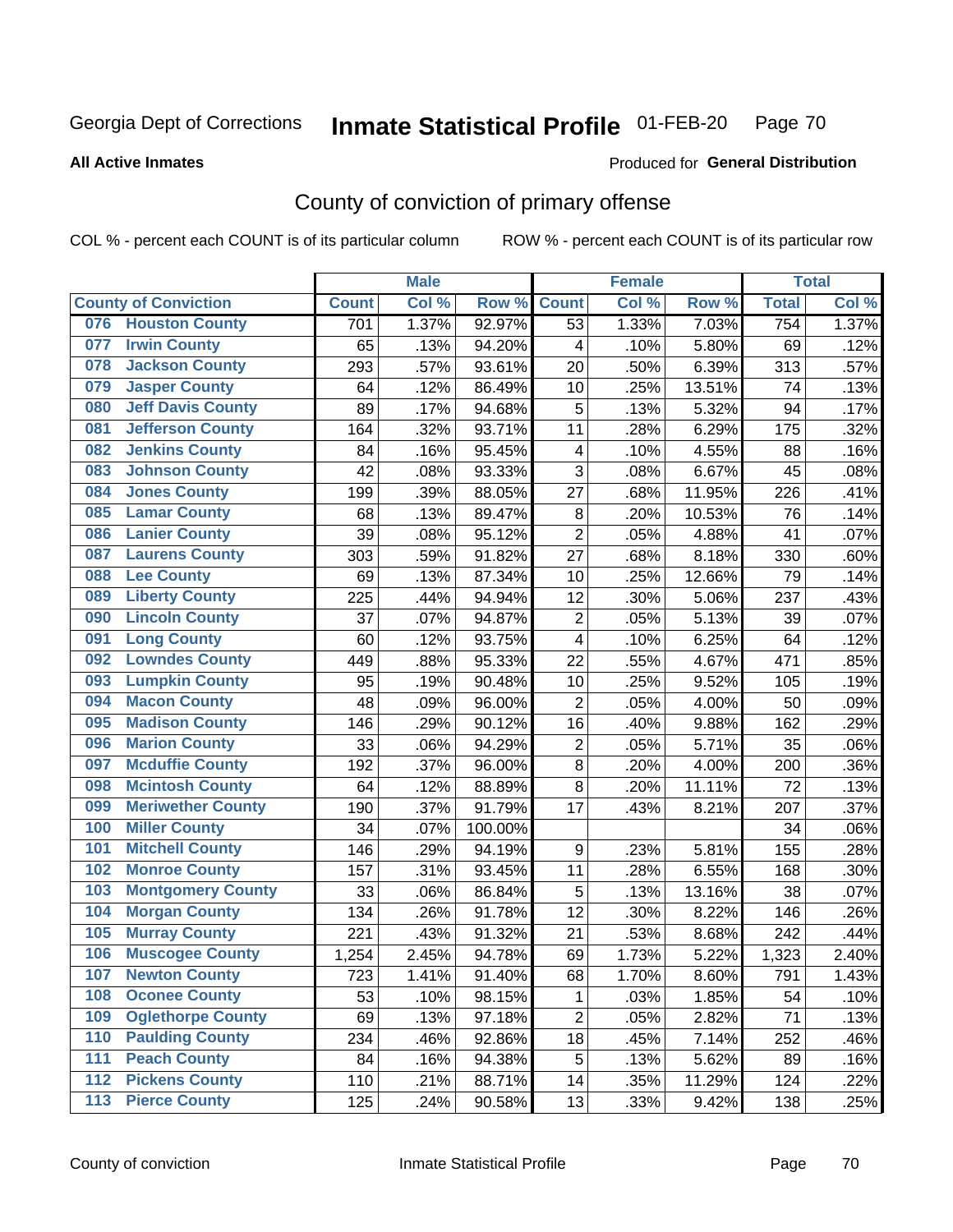### Inmate Statistical Profile 01-FEB-20 Page 71

**All Active Inmates** 

## **Produced for General Distribution**

# County of conviction of primary offense

COL % - percent each COUNT is of its particular column

|                                        |              | <b>Male</b> |         |                           | <b>Female</b> |        |                 | <b>Total</b> |
|----------------------------------------|--------------|-------------|---------|---------------------------|---------------|--------|-----------------|--------------|
| <b>County of Conviction</b>            | <b>Count</b> | Col %       | Row %   | <b>Count</b>              | Col %         | Row %  | <b>Total</b>    | Col %        |
| <b>Pike County</b><br>114              | 42           | .08%        | 93.33%  | 3                         | .08%          | 6.67%  | $\overline{45}$ | .08%         |
| <b>Polk County</b><br>$\overline{115}$ | 202          | .39%        | 90.18%  | 22                        | .55%          | 9.82%  | 224             | .41%         |
| <b>Pulaski County</b><br>116           | 43           | .08%        | 93.48%  | 3                         | .08%          | 6.52%  | 46              | .08%         |
| <b>Putnam County</b><br>117            | 166          | .32%        | 95.40%  | 8                         | .20%          | 4.60%  | 174             | .32%         |
| 118<br><b>Quitman County</b>           | 16           | .03%        | 94.12%  | $\mathbf{1}$              | .03%          | 5.88%  | 17              | .03%         |
| <b>Rabun County</b><br>119             | 70           | .14%        | 90.91%  | $\overline{7}$            | .18%          | 9.09%  | 77              | .14%         |
| <b>Randolph County</b><br>120          | 57           | .11%        | 95.00%  | 3                         | .08%          | 5.00%  | 60              | .11%         |
| <b>Richmond County</b><br>121          | 1,915        | 3.74%       | 93.41%  | 135                       | 3.38%         | 6.59%  | 2,050           | 3.71%        |
| <b>Rockdale County</b><br>122          | 486          | .95%        | 91.18%  | 47                        | 1.18%         | 8.82%  | 533             | .97%         |
| <b>Schley County</b><br>123            | 13           | .03%        | 100.00% |                           |               |        | 13              | .02%         |
| <b>Screven County</b><br>124           | 123          | .24%        | 96.09%  | 5                         | .13%          | 3.91%  | 128             | .23%         |
| <b>Seminole County</b><br>125          | 68           | .13%        | 87.18%  | 10                        | .25%          | 12.82% | 78              | .14%         |
| 126<br><b>Spalding County</b>          | 510          | 1.00%       | 91.73%  | 46                        | 1.15%         | 8.27%  | 556             | 1.01%        |
| 127<br><b>Stephens County</b>          | 141          | .28%        | 89.81%  | 16                        | .40%          | 10.19% | 157             | .28%         |
| <b>Stewart County</b><br>128           | 30           | .06%        | 93.75%  | $\overline{2}$            | .05%          | 6.25%  | 32              | .06%         |
| <b>Sumter County</b><br>129            | 210          | .41%        | 94.59%  | 12                        | .30%          | 5.41%  | 222             | .40%         |
| <b>Talbot County</b><br>130            | 24           | .05%        | 92.31%  | $\mathbf 2$               | .05%          | 7.69%  | 26              | .05%         |
| <b>Taliaferro County</b><br>131        | 13           | .03%        | 92.86%  | $\mathbf{1}$              | .03%          | 7.14%  | 14              | .03%         |
| <b>Tattnall County</b><br>132          | 200          | .39%        | 87.34%  | 29                        | .73%          | 12.66% | 229             | .41%         |
| <b>Taylor County</b><br>133            | 73           | .14%        | 91.25%  | $\overline{7}$            | .18%          | 8.75%  | 80              | .14%         |
| <b>Telfair County</b><br>134           | 107          | .21%        | 94.69%  | 6                         | .15%          | 5.31%  | 113             | .20%         |
| <b>Terrell County</b><br>135           | 86           | .17%        | 93.48%  | 6                         | .15%          | 6.52%  | 92              | .17%         |
| <b>Thomas County</b><br>136            | 204          | .40%        | 95.33%  | 10                        | .25%          | 4.67%  | 214             | .39%         |
| <b>Tift County</b><br>137              | 322          | .63%        | 93.88%  | 21                        | .53%          | 6.12%  | 343             | .62%         |
| <b>Toombs County</b><br>138            | 323          | .63%        | 89.47%  | 38                        | .95%          | 10.53% | 361             | .65%         |
| <b>Towns County</b><br>139             | 55           | .11%        | 74.32%  | 19                        | .48%          | 25.68% | 74              | .13%         |
| <b>Treutlen County</b><br>140          | 73           | .14%        | 94.81%  | $\overline{\mathbf{4}}$   | .10%          | 5.19%  | 77              | .14%         |
| <b>Troup County</b><br>141             | 663          | 1.29%       | 93.12%  | 49                        | 1.23%         | 6.88%  | 712             | 1.29%        |
| <b>Turner County</b><br>142            | 67           | .13%        | 95.71%  | $\ensuremath{\mathsf{3}}$ | .08%          | 4.29%  | 70              | .13%         |
| <b>Twiggs County</b><br>143            | 53           | .10%        | 94.64%  | 3                         | .08%          | 5.36%  | 56              | .10%         |
| <b>Union County</b><br>144             | 127          | .25%        | 82.47%  | 27                        | .68%          | 17.53% | 154             | .28%         |
| 145<br><b>Upson County</b>             | 185          | .36%        | 89.37%  | 22                        | .55%          | 10.63% | 207             | .37%         |
| <b>Walker County</b><br>146            | 440          | .86%        | 90.16%  | 48                        | 1.20%         | 9.84%  | 488             | .88%         |
| <b>Walton County</b><br>147            | 675          | 1.32%       | 90.24%  | 73                        | 1.83%         | 9.76%  | 748             | 1.35%        |
| <b>Ware County</b><br>148              | 308          | .60%        | 91.94%  | 27                        | .68%          | 8.06%  | 335             | .61%         |
| <b>Warren County</b><br>149            | 33           | .06%        | 91.67%  | 3                         | .08%          | 8.33%  | 36              | .07%         |
| <b>Washington County</b><br>150        | 199          | .39%        | 92.13%  | 17                        | .43%          | 7.87%  | 216             | .39%         |
| <b>Wayne County</b><br>151             | 184          | .36%        | 90.20%  | 20                        | .50%          | 9.80%  | 204             | .37%         |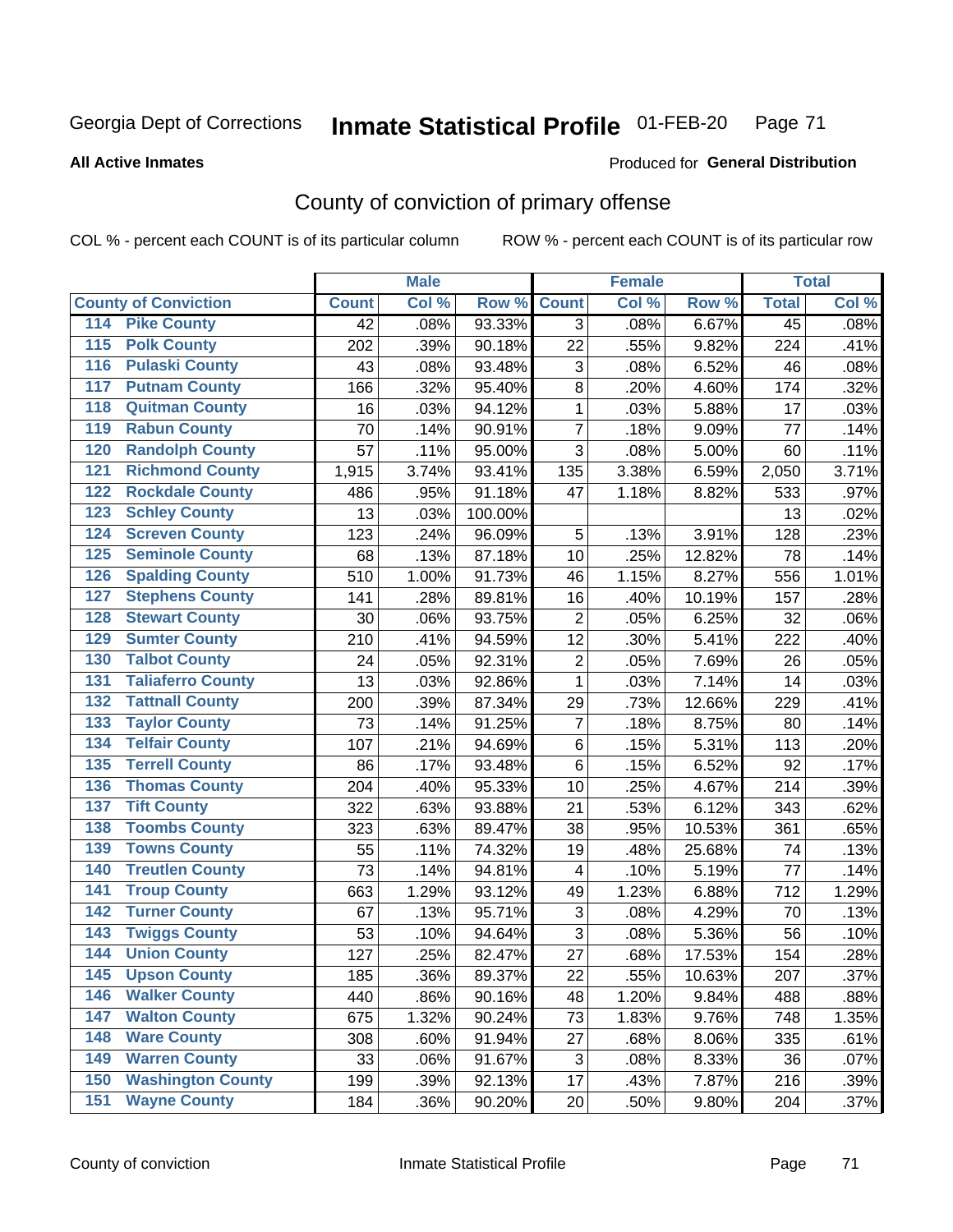### Inmate Statistical Profile 01-FEB-20 Page 72

**All Active Inmates** 

### Produced for General Distribution

# County of conviction of primary offense

COL % - percent each COUNT is of its particular column

|                                |              | <b>Male</b> |             |       | <b>Female</b> |        |              | <b>Total</b> |
|--------------------------------|--------------|-------------|-------------|-------|---------------|--------|--------------|--------------|
| <b>County of Conviction</b>    | <b>Count</b> | Col %       | Row % Count |       | Col %         | Row %  | <b>Total</b> | Col %        |
| <b>Webster County</b><br>152   |              | .01%        | 77.78%      | 2     | .05%          | 22.22% | 9            | .02%         |
| <b>Wheeler County</b><br>153   | 18           | $.04\%$     | 100.00%     |       |               |        | 18           | .03%         |
| <b>White County</b><br>154     | 95           | .19%        | 87.96%      | 13    | .33%          | 12.04% | 108          | .20%         |
| <b>Whitfield County</b><br>155 | 763          | 1.49%       | 85.92%      | 125   | 3.13%         | 14.08% | 888          | 1.61%        |
| <b>Wilcox County</b><br>156    | 57           | $.11\%$     | 95.00%      | 3     | .08%          | 5.00%  | 60           | .11%         |
| <b>Wilkes County</b><br>157    | 64           | .12%        | 96.97%      | 2     | .05%          | 3.03%  | 66           | .12%         |
| <b>Wilkinson County</b><br>158 | 53           | .10%        | 94.64%      | 3     | .08%          | 5.36%  | 56           | .10%         |
| <b>Worth County</b><br>159     | 119          | .23%        | 91.54%      | 11    | .28%          | 8.46%  | 130          | .24%         |
| <b>Total Rported</b>           | 51,228       | 100%        | 92.77%      | 3,990 | 100%          | 7.23%  | 55,218       | 100%         |

| <b>Not Reported</b> |               |       |        |
|---------------------|---------------|-------|--------|
| Total               | 51,228<br>E4. | 3,990 | 55,218 |

| <b>Mode (most frequent)</b> | <b>Fulton County</b> | <b>ICobb County</b> | <b>Fulton County</b> |
|-----------------------------|----------------------|---------------------|----------------------|
|                             |                      |                     |                      |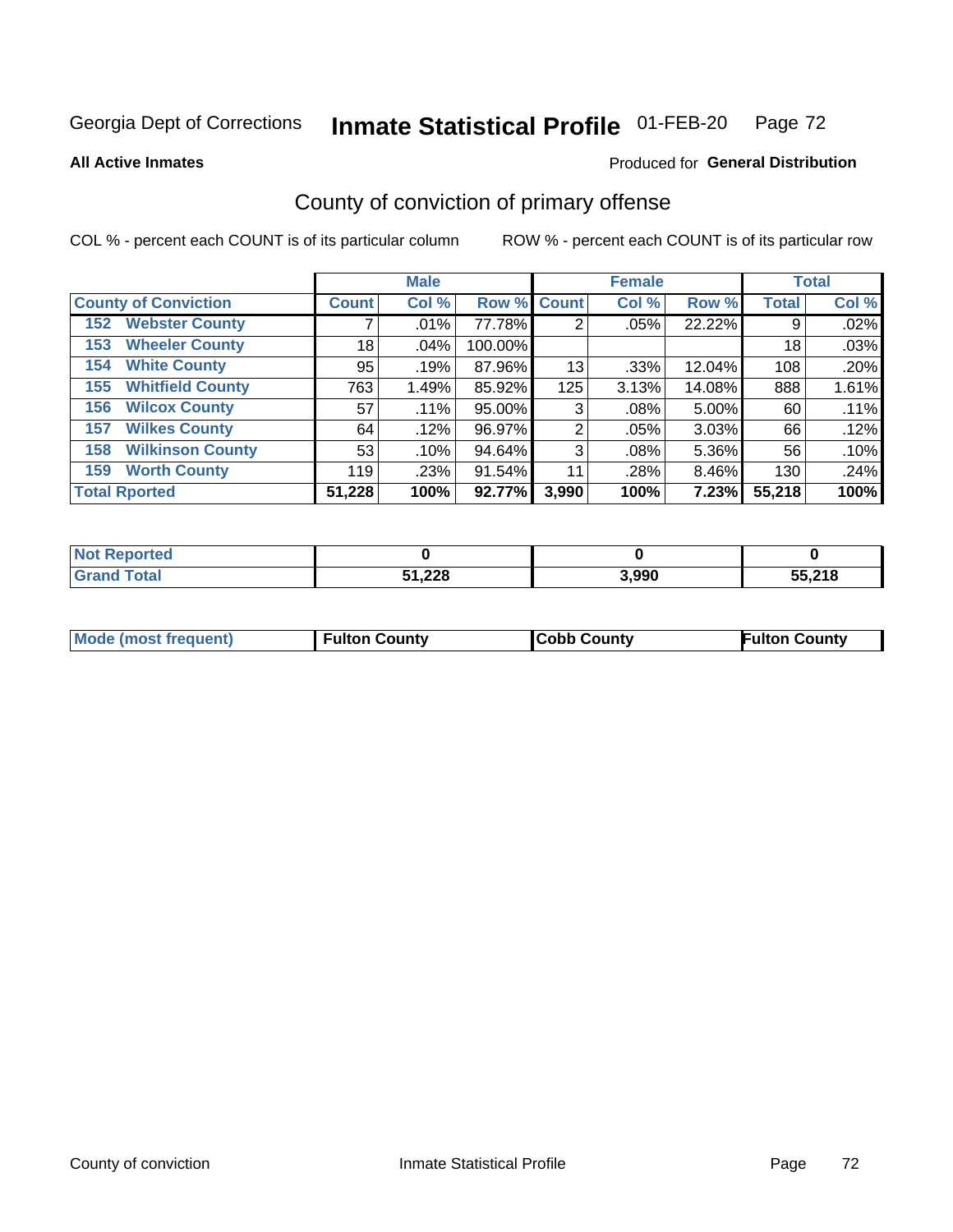## Georgia Dept of Corrections **All Active Inmates**

#### Inmate Statistical Profile 01-FEB-20 Page 73

Produced for General Distribution

# Circuit of conviction of primary offense

|                         |                                 |              | <b>Male</b> |        |              | <b>Female</b> |        |                  | <b>Total</b> |
|-------------------------|---------------------------------|--------------|-------------|--------|--------------|---------------|--------|------------------|--------------|
|                         | <b>Circuit of Conviction</b>    | <b>Count</b> | Col %       | Row %  | <b>Count</b> | Col %         | Row %  | <b>Total</b>     | Col %        |
| 1                       | <b>Alapaha Circuit</b>          | 350          | .69%        | 93.09% | 26           | .65%          | 6.91%  | $\overline{376}$ | .68%         |
| $\overline{2}$          | <b>Alcovy Circuit</b>           | 1,398        | 2.74%       | 90.84% | 141          | 3.54%         | 9.16%  | 1,539            | 2.80%        |
| $\overline{\mathbf{3}}$ | <b>Atlanta Circuit</b>          | 5,018        | 9.83%       | 95.95% | 212          | 5.33%         | 4.05%  | 5,230            | 9.51%        |
| 4                       | <b>Atlantic Circuit</b>         | 698          | 1.37%       | 92.45% | 57           | 1.43%         | 7.55%  | 755              | 1.37%        |
| $\overline{5}$          | <b>Augusta Circuit</b>          | 2,572        | 5.04%       | 93.26% | 186          | 4.67%         | 6.74%  | 2,758            | 5.01%        |
| $\overline{6}$          | <b>Blue Ridge Circuit</b>       | 585          | 1.15%       | 91.12% | 57           | 1.43%         | 8.88%  | 642              | 1.17%        |
| $\overline{\mathbf{7}}$ | <b>Brunswick Circuit</b>        | 1,142        | 2.24%       | 92.92% | 87           | 2.19%         | 7.08%  | 1,229            | 2.23%        |
| $\overline{\mathbf{8}}$ | <b>Chattahoochee Circuit</b>    | 1,543        | 3.02%       | 94.66% | 87           | 2.19%         | 5.34%  | 1,630            | 2.96%        |
| $\overline{9}$          | <b>Cherokee Circuit</b>         | 1,013        | 1.98%       | 87.86% | 140          | 3.52%         | 12.14% | 1,153            | 2.10%        |
| 10                      | <b>Clayton Circuit</b>          | 1,334        | 2.61%       | 93.09% | 99           | 2.49%         | 6.91%  | 1,433            | 2.60%        |
| $\overline{11}$         | <b>Cobb Circuit</b>             | 2,684        | 5.26%       | 91.92% | 236          | 5.93%         | 8.08%  | 2,920            | 5.31%        |
| $\overline{12}$         | <b>Conasauga Circuit</b>        | 984          | 1.93%       | 87.08% | 146          | 3.67%         | 12.92% | 1,130            | 2.05%        |
| 13                      | <b>Cordele Circuit</b>          | 788          | 1.54%       | 94.37% | 47           | 1.18%         | 5.63%  | 835              | 1.52%        |
| $\overline{14}$         | <b>Coweta Circuit</b>           | 2,150        | 4.21%       | 92.27% | 180          | 4.52%         | 7.73%  | 2,330            | 4.23%        |
| 15                      | <b>Dougherty Circuit</b>        | 835          | 1.64%       | 95.65% | 38           | .96%          | 4.35%  | 873              | 1.59%        |
| 16                      | <b>Dublin Circuit</b>           | 471          | .92%        | 92.72% | 37           | .93%          | 7.28%  | 508              | .92%         |
| 17                      | <b>Eastern Circuit</b>          | 1,951        | 3.82%       | 95.45% | 93           | 2.34%         | 4.55%  | 2,044            | 3.72%        |
| 18                      | <b>Flint Circuit</b>            | 752          | 1.47%       | 89.21% | 91           | 2.29%         | 10.79% | 843              | 1.53%        |
| 19                      | <b>Griffin Circuit</b>          | 1,079        | 2.11%       | 91.29% | 103          | 2.59%         | 8.71%  | 1,182            | 2.15%        |
| 20                      | <b>Gwinnett Circuit</b>         | 2,653        | 5.20%       | 93.06% | 198          | 4.98%         | 6.94%  | 2,851            | 5.18%        |
| $\overline{21}$         | <b>Houston Circuit</b>          | 701          | 1.37%       | 92.97% | 53           | 1.33%         | 7.03%  | 754              | 1.37%        |
| $\overline{22}$         | <b>Lookout Mountain Circuit</b> | 1,110        | 2.17%       | 89.95% | 124          | 3.12%         | 10.05% | 1,234            | 2.24%        |
| 23                      | <b>Macon Circuit</b>            | 1,287        | 2.52%       | 94.29% | 78           | 1.96%         | 5.71%  | 1,365            | 2.48%        |
| $\overline{24}$         | <b>Middle Circuit</b>           | 970          | 1.90%       | 91.68% | 88           | 2.21%         | 8.32%  | 1,058            | 1.92%        |
| 25                      | <b>Mountain Circuit</b>         | 341          | .67%        | 90.21% | 37           | .93%          | 9.79%  | 378              | .69%         |
| 26                      | <b>Northeastern Circuit</b>     | 805          | 1.58%       | 92.00% | 70           | 1.76%         | 8.00%  | 875              | 1.59%        |
| $\overline{27}$         | <b>Northern Circuit</b>         | 696          | 1.36%       | 91.10% | 68           | 1.71%         | 8.90%  | 764              | 1.39%        |
| 28                      | <b>Ocmulgee Circuit</b>         | 1,077        | 2.11%       | 91.35% | 102          | 2.56%         | 8.65%  | 1,179            | 2.14%        |
| 29                      | <b>Oconee Circuit</b>           | 403          | .79%        | 93.29% | 29           | .73%          | 6.71%  | 432              | .79%         |
| 30                      | <b>Ogeechee Circuit</b>         | 1,000        | 1.96%       | 92.25% | 84           | 2.11%         | 7.75%  | 1,084            | 1.97%        |
| $\overline{31}$         | <b>Pataula Circuit</b>          | 364          | .71%        | 92.86% | 28           | .70%          | 7.14%  | 392              | .71%         |
| 32                      | <b>Piedmont Circuit</b>         | 711          | 1.39%       | 91.98% | 62           | 1.56%         | 8.02%  | 773              | 1.40%        |
| 33                      | <b>Rome Circuit</b>             | 891          | 1.75%       | 91.29% | 85           | 2.14%         | 8.71%  | 976              | 1.77%        |
| 34                      | <b>South Georgia Circuit</b>    | 582          | 1.14%       | 94.48% | 34           | .85%          | 5.52%  | 616              | 1.12%        |
| 35                      | <b>Southern Circuit</b>         | 940          | 1.84%       | 95.53% | 44           | 1.11%         | 4.47%  | 984              | 1.79%        |
| 36                      | <b>Southwestern Circuit</b>     | 377          | .74%        | 93.09% | 28           | .70%          | 6.91%  | 405              | .74%         |
| 37                      | <b>Stone Mountain Circuit</b>   | 2,898        | 5.68%       | 95.05% | 151          | 3.79%         | 4.95%  | 3,049            | 5.54%        |
| 38                      | <b>Tallapoosa Circuit</b>       | 313          | .61%        | 89.43% | 37           | .93%          | 10.57% | 350              | .64%         |
| 39                      | <b>Tifton Circuit</b>           | 573          | 1.12%       | 93.63% | 39           | .98%          | 6.37%  | 612              | 1.11%        |
| 40                      | <b>Toombs Circuit</b>           | 347          | .68%        | 95.59% | 16           | .40%          | 4.41%  | 363              | .66%         |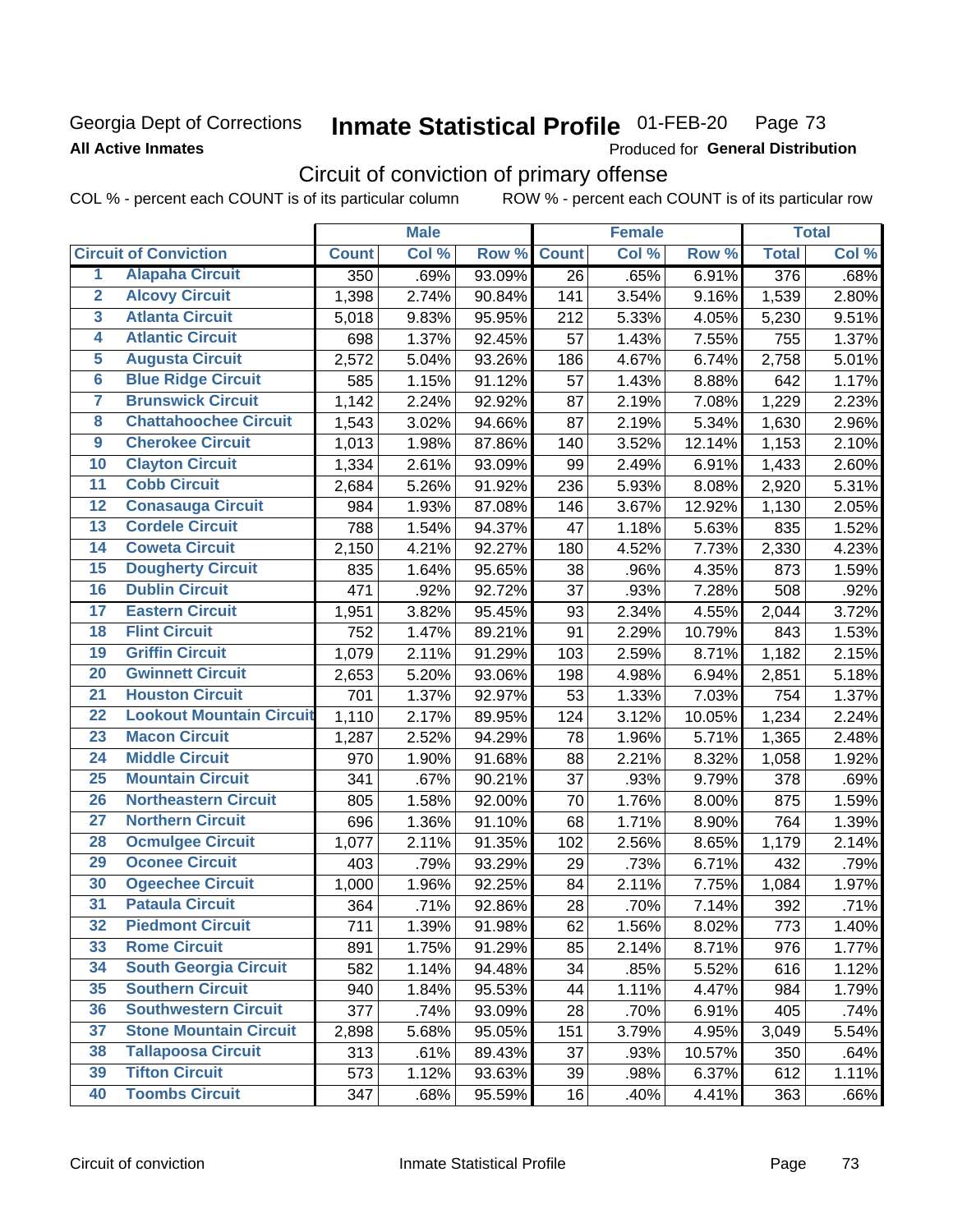## Georgia Dept of Corrections **All Active Inmates**

#### Inmate Statistical Profile 01-FEB-20 Page 74

Produced for General Distribution

# Circuit of conviction of primary offense

|                              |                                  |              | <b>Male</b> |        |              | <b>Female</b> |        |              | <b>Total</b> |
|------------------------------|----------------------------------|--------------|-------------|--------|--------------|---------------|--------|--------------|--------------|
| <b>Circuit of Conviction</b> |                                  | <b>Count</b> | Col %       | Row %  | <b>Count</b> | Col %         | Row %  | <b>Total</b> | Col %        |
| 41                           | <b>Waycross Circuit</b>          | 903          | 1.77%       | 91.49% | 84           | 2.11%         | 8.51%  | 987          | 1.79%        |
| 42                           | <b>Western Circuit</b>           | 619          | 1.21%       | 93.08% | 46           | 1.16%         | 6.92%  | 665          | 1.21%        |
| 43                           | <b>Rockdale Circuit</b>          | 486          | .95%        | 91.18% | 47           | 1.18%         | 8.82%  | 533          | $.97\%$      |
| 44                           | <b>Douglas Circuit</b>           | 1,017        | 1.99%       | 91.37% | 96           | 2.41%         | 8.63%  | 1,113        | 2.02%        |
| 45                           | <b>Appalachian Circuit</b>       | 306          | $.60\%$     | 89.21% | 37           | .93%          | 10.79% | 343          | .62%         |
| 46                           | <b>Enotah Circuit</b>            | 372          | .73%        | 84.35% | 69           | 1.73%         | 15.65% | 441          | $.80\%$      |
| 47                           | <b>Bell-Forsyth J.C.</b>         | 365          | .72%        | 91.94% | 32           | $.80\%$       | 8.06%  | 397          | .72%         |
| 48                           | <b>Towaliga Judicial Circuit</b> | 352          | .69%        | 91.67% | 32           | $.80\%$       | 8.33%  | 384          | $.70\%$      |
| 49                           | <b>Paulding Circuit</b>          | 234          | .46%        | 92.86% | 18           | .45%          | 7.14%  | 252          | .46%         |
|                              | <b>Total Rported</b>             | 51,040       | 100%        | 92.77% | 3,979        | 100%          | 7.23%  | 55,019       | 100%         |
|                              |                                  |              |             |        |              |               |        |              |              |
|                              | <b>Not Reported</b>              |              | 188         |        |              | 11            |        |              | 199          |

| <b>Grand Total</b>          | 51,228  | 3,990 | 55,218  |
|-----------------------------|---------|-------|---------|
| <b>Mode (most frequent)</b> | Atlanta | Cobb  | Atlanta |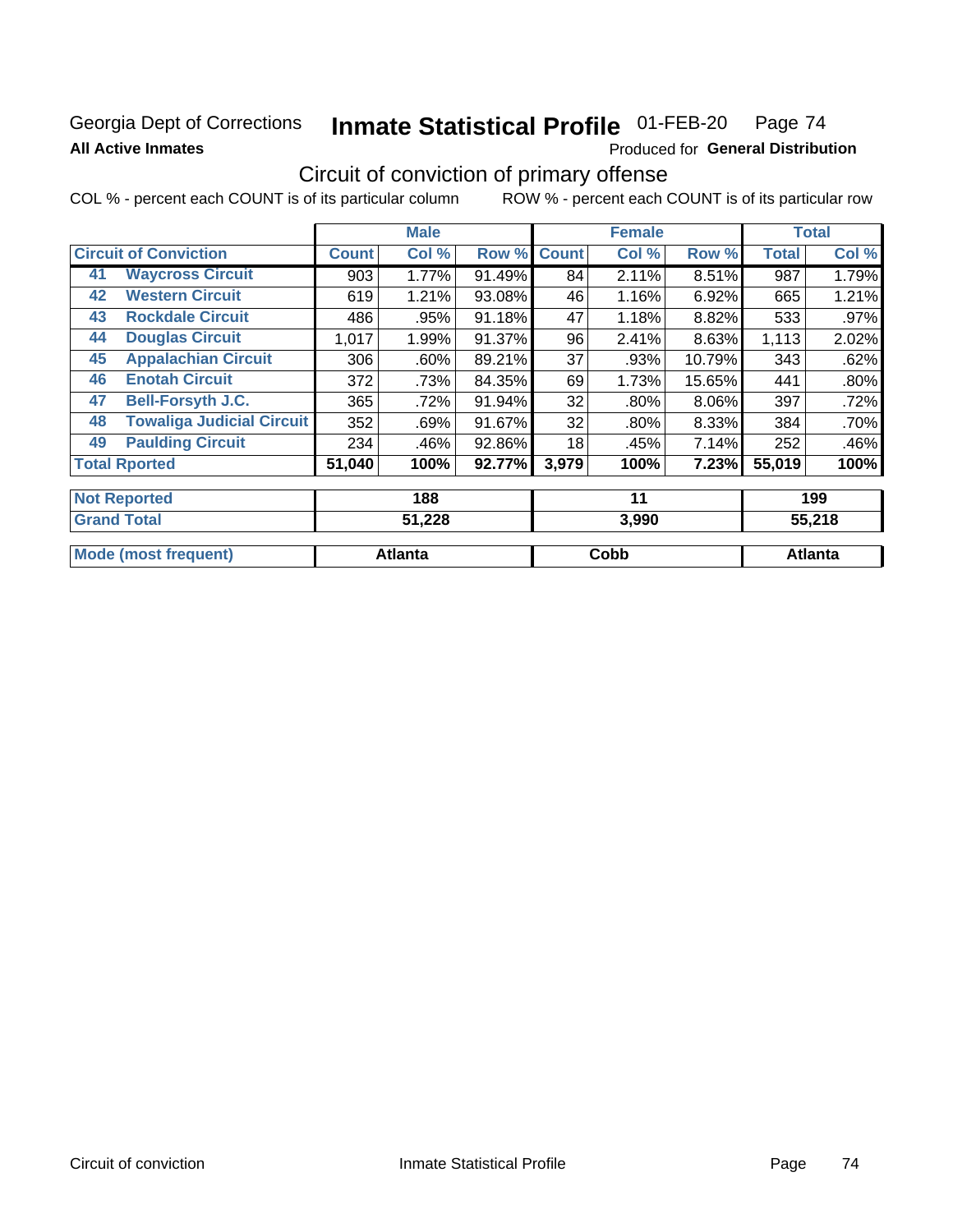### **All Active Inmates**

### Produced for **General Distribution**

## Years served (jail + prison) in this incarceration

|                       |              | <b>Male</b> |                  |                  | <b>Female</b> |                  |              | <b>Total</b> |
|-----------------------|--------------|-------------|------------------|------------------|---------------|------------------|--------------|--------------|
| <b>Years Served</b>   | <b>Count</b> | Col %       | Row <sup>%</sup> | <b>Count</b>     | Col %         | Row <sup>%</sup> | <b>Total</b> | Col %        |
| Less than one year    | 9,995        | 19.53%      | 90.79%           | 1,014            | 25.44%        | 9.21%            | 11,009       | 19.96%       |
| 1 to 1.99 years       | 7,382        | 14.43%      | 90.15%           | 807              | 20.25%        | 9.85%            | 8,189        | 14.85%       |
| 2 to 2.99 years       | 5,559        | 10.86%      | 91.75%           | 500              | 12.54%        | 8.25%            | 6,059        | 10.99%       |
| $3$ to $3.99$ years   | 4,144        | 8.10%       | 93.06%           | 309              | 7.75%         | 6.94%            | 4,453        | 8.07%        |
| 4 to 4.99 years       | 3,406        | 6.66%       | 92.71%           | 268              | 6.72%         | 7.29%            | 3,674        | 6.66%        |
| 5 to 5.99 years       | 2,642        | 5.16%       | 92.96%           | 200              | 5.02%         | 7.04%            | 2,842        | 5.15%        |
| 6 to 6.99 years       | 2,239        | 4.38%       | 93.80%           | 148              | 3.71%         | 6.20%            | 2,387        | 4.33%        |
| 7 to 7.99 years       | 1,960        | 3.83%       | 93.78%           | 130              | 3.26%         | 6.22%            | 2,090        | 3.79%        |
| 8 to 8.99 years       | 1,816        | 3.55%       | 94.34%           | 109              | 2.73%         | 5.66%            | 1,925        | 3.49%        |
| 9 to 9.99 years       | 1,350        | 2.64%       | 94.41%           | 80               | 2.01%         | 5.59%            | 1,430        | 2.59%        |
| 10 to 10.99 years     | 1,097        | 2.14%       | 94.90%           | 59               | 1.48%         | 5.10%            | 1,156        | 2.10%        |
| 11 to 11.99 years     | 955          | 1.87%       | 95.21%           | 48               | 1.20%         | 4.79%            | 1,003        | 1.82%        |
| 12 to 12.99 years     | 977          | 1.91%       | 95.69%           | 44               | 1.10%         | 4.31%            | 1,021        | 1.85%        |
| 13 to 13.99 years     | 785          | 1.53%       | 96.79%           | 26               | 0.65%         | 3.21%            | 811          | 1.47%        |
| 14 to 14.99 years     | 662          | 1.29%       | 94.44%           | 39               | 0.98%         | 5.56%            | 701          | 1.27%        |
| 15 to 15.99 years     | 499          | 0.98%       | 95.23%           | 25               | 0.63%         | 4.77%            | 524          | 0.95%        |
| 16 to 16.99 years     | 511          | 1.00%       | 95.51%           | 24               | 0.60%         | 4.49%            | 535          | 0.97%        |
| 17 to 17.99 years     | 493          | 0.96%       | 94.81%           | 27               | 0.68%         | 5.19%            | 520          | 0.94%        |
| 18 to 18.99 years     | 462          | 0.90%       | 97.06%           | 14               | 0.35%         | 2.94%            | 476          | 0.86%        |
| 19 to 19.99 years     | 427          | 0.83%       | 97.05%           | 13               | 0.33%         | 2.95%            | 440          | 0.80%        |
| 20 to 20.99 years     | 363          | 0.71%       | 94.29%           | 22               | 0.55%         | 5.71%            | 385          | 0.70%        |
| 21 to 21.99 years     | 318          | 0.62%       | 94.93%           | 17               | 0.43%         | 5.07%            | 335          | 0.61%        |
| 22 to 22.99 years     | 373          | 0.73%       | 97.64%           | $\boldsymbol{9}$ | 0.23%         | 2.36%            | 382          | 0.69%        |
| 23 to 23.99 years     | 336          | 0.66%       | 97.96%           | $\overline{7}$   | 0.18%         | 2.04%            | 343          | 0.62%        |
| 24 to 24.99 years     | 330          | 0.64%       | 96.49%           | 12               | 0.30%         | 3.51%            | 342          | 0.62%        |
| 25 to 25.99 years     | 278          | 0.54%       | 97.20%           | 8                | 0.20%         | 2.80%            | 286          | 0.52%        |
| 26 to 26.99 years     | 245          | 0.48%       | 97.61%           | 6                | 0.15%         | 2.39%            | 251          | 0.46%        |
| 27 to 27.99 years     | 177          | 0.35%       | 97.79%           | 4                | 0.10%         | 2.21%            | 181          | 0.33%        |
| 28 to 28.99 years     | 182          | 0.36%       | 97.33%           | 5                | 0.13%         | 2.67%            | 187          | 0.34%        |
| 29 to 29.99 years     | 129          | 0.25%       | 97.73%           | 3                | 0.08%         | 2.27%            | 132          | 0.24%        |
| Thirty + years        | 1,075        | 2.10%       | 99.17%           | $\boldsymbol{9}$ | 0.23%         | 0.83%            | 1,084        | 1.97%        |
| <b>Total Reported</b> | 51,167       | 100%        | 92.77%           | 3,986            | 100%          | 7.23%            | 55,153       | 100.0%       |

| <b>Not Reported</b>                                   |           |                | 65            |
|-------------------------------------------------------|-----------|----------------|---------------|
| <b>Grand Total</b>                                    | 51,228    | 3,990          | 55,218        |
|                                                       |           |                |               |
| $1.88 - 1.1$<br>$\lambda$ and $\lambda$ and $\lambda$ | $\sim$ 70 | $\overline{ }$ | $\sim$ $\sim$ |

| Mean<br>(average)    | 6.78               | 4.24               | 6.6           |
|----------------------|--------------------|--------------------|---------------|
| Median (middle)      | 3.63               | 2.29               | 3.48          |
| Mode (most frequent) | Less than one year | Less than one year | Less than one |
|                      |                    |                    | vear          |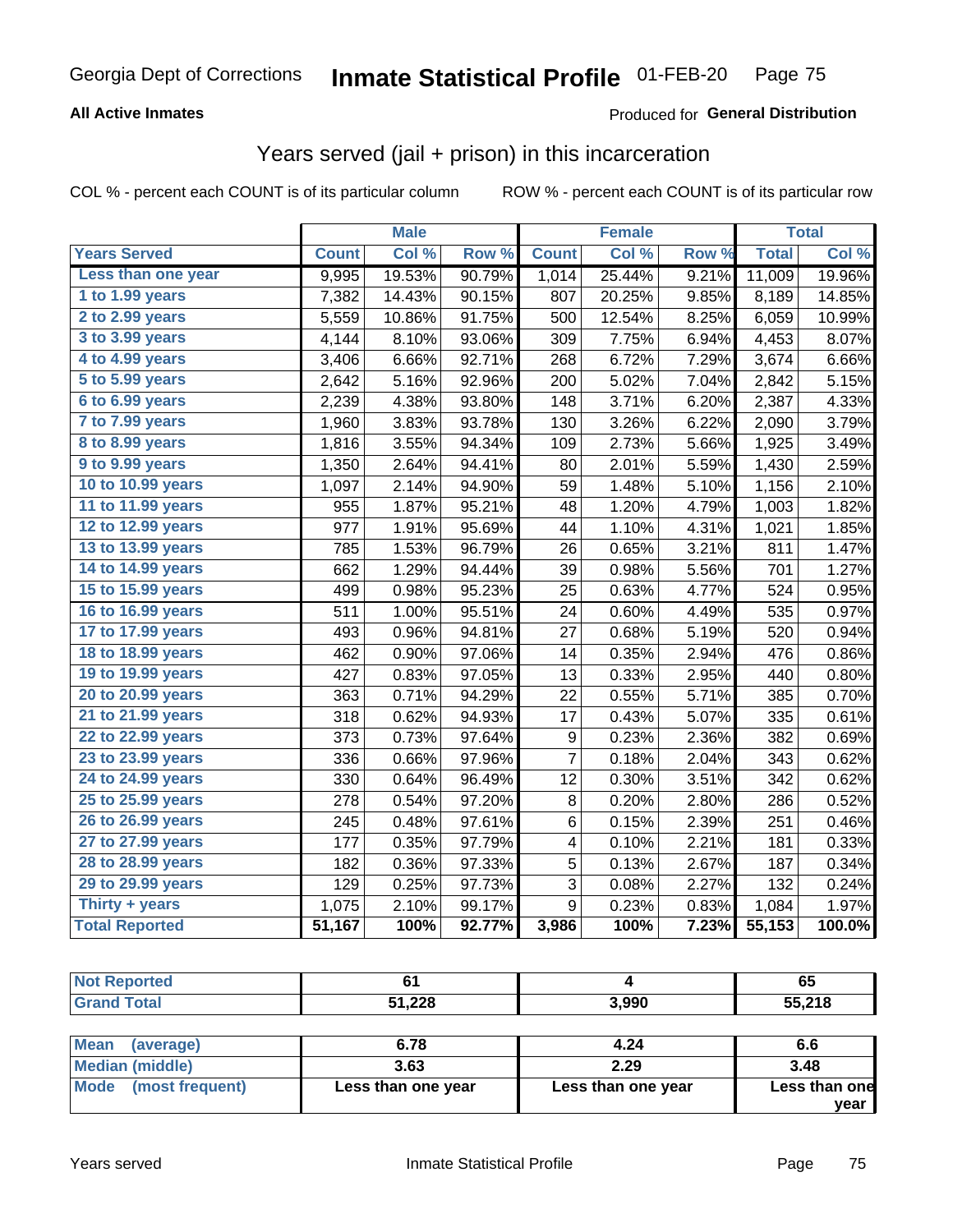### **All Active Inmates**

Produced for **General Distribution**

## Results of most recent HIV tests

|                         |              | <b>Male</b> |         |              | <b>Female</b> |          |        | <b>Total</b> |
|-------------------------|--------------|-------------|---------|--------------|---------------|----------|--------|--------------|
| <b>HIV Test Results</b> | <b>Count</b> | Col %       | Row %I  | <b>Count</b> | Col %         | Row %    | Total  | Col %        |
| <b>Positive</b>         | 645          | 1.41%       | 93.61%  | 44           | 1.31%         | $6.39\%$ | 689    | 1.40%        |
| <b>Negative</b>         | 45,196       | $98.59\%$   | 93.15%  | 3,322        | $98.69\%$     | 6.85%    | 48,518 | 98.59%       |
| <b>Indeterminate</b>    | ว            | 0.01%       | 100.00% |              |               |          |        | 0.01%        |
| <b>Total Reported</b>   | 45,844       | 100%        | 93.16%  | 3,366        | 100%          | 6.84%    | 49,210 | 100%         |

| <b>Not Reported</b>     | 5,384  | 624   | 6,008  |
|-------------------------|--------|-------|--------|
| <b>Total</b><br>' Grand | 51,228 | 3,990 | 55,218 |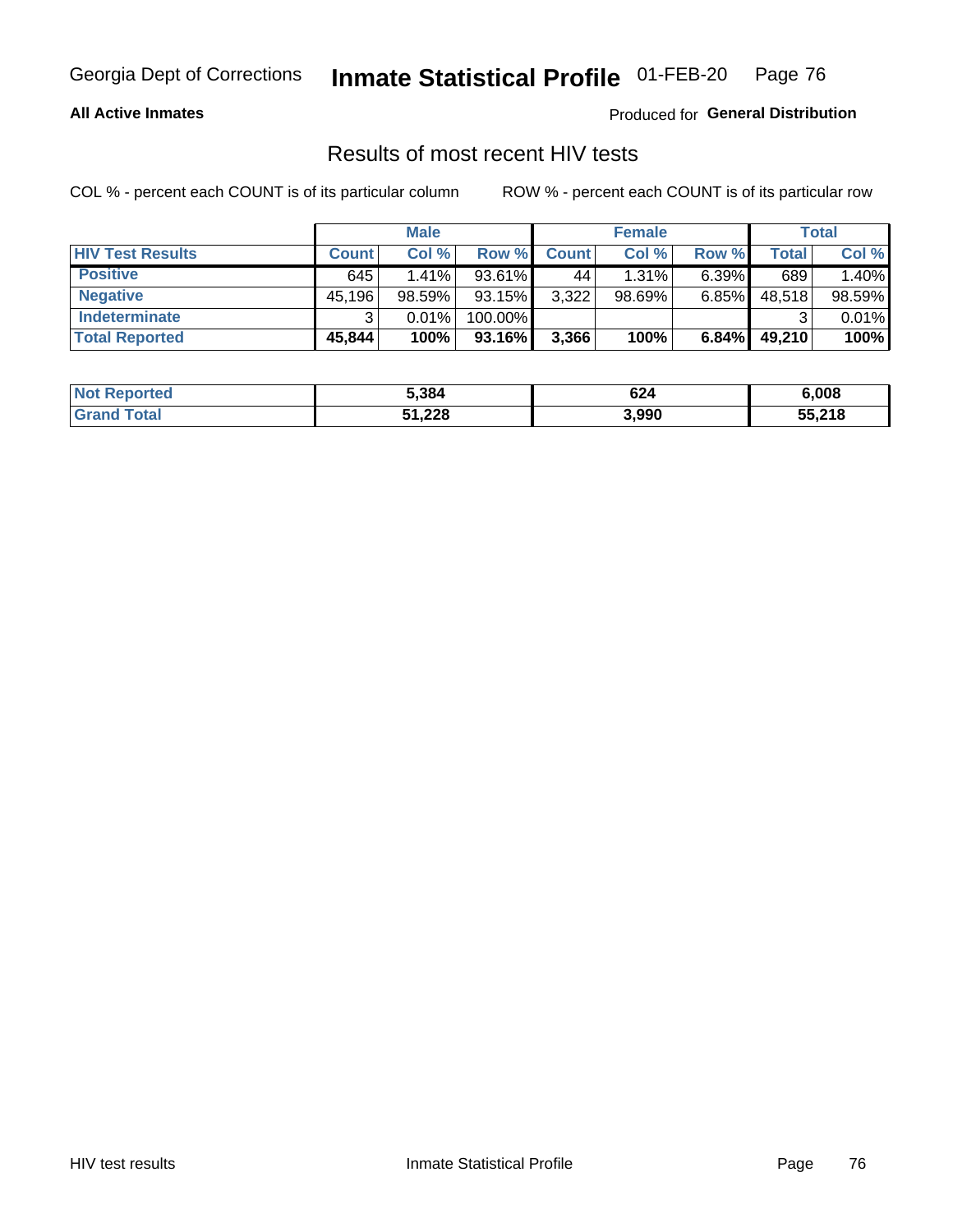### **All Active Inmates**

### Produced for **General Distribution**

### Results of most recent tuberculosis test

|                                  |              | <b>Male</b> |           |              | <b>Female</b> |          |        | Total  |
|----------------------------------|--------------|-------------|-----------|--------------|---------------|----------|--------|--------|
| <b>Tuberculosis Test Results</b> | <b>Count</b> | Col%        | Row %I    | <b>Count</b> | Col%          | Row %    | Total  | Col %  |
| <b>Positive on current test</b>  | 6,059        | 12.76%      | 98.06%    | 120          | 3.13%         | $1.94\%$ | 6,179  | 12.04% |
| <b>Positive on previous test</b> | ົ            | $0.01\%$    | 100.00%   |              |               |          |        | 0.01%  |
| <b>Negative</b>                  | 41.437       | $87.24\%$   | $91.77\%$ | 3,714        | $96.87\%$     | $8.23\%$ | 45,151 | 87.96% |
| <b>Total Reported</b>            | 47,498       | 100%        | 92.53%    | 3,834        | 100%          | $7.47\%$ | 51,332 | 100.0% |

| <b>Not Reported</b> | 3,730  | 156   | 3,886  |
|---------------------|--------|-------|--------|
| <b>Total</b>        | 51,228 | 3,990 | 55,218 |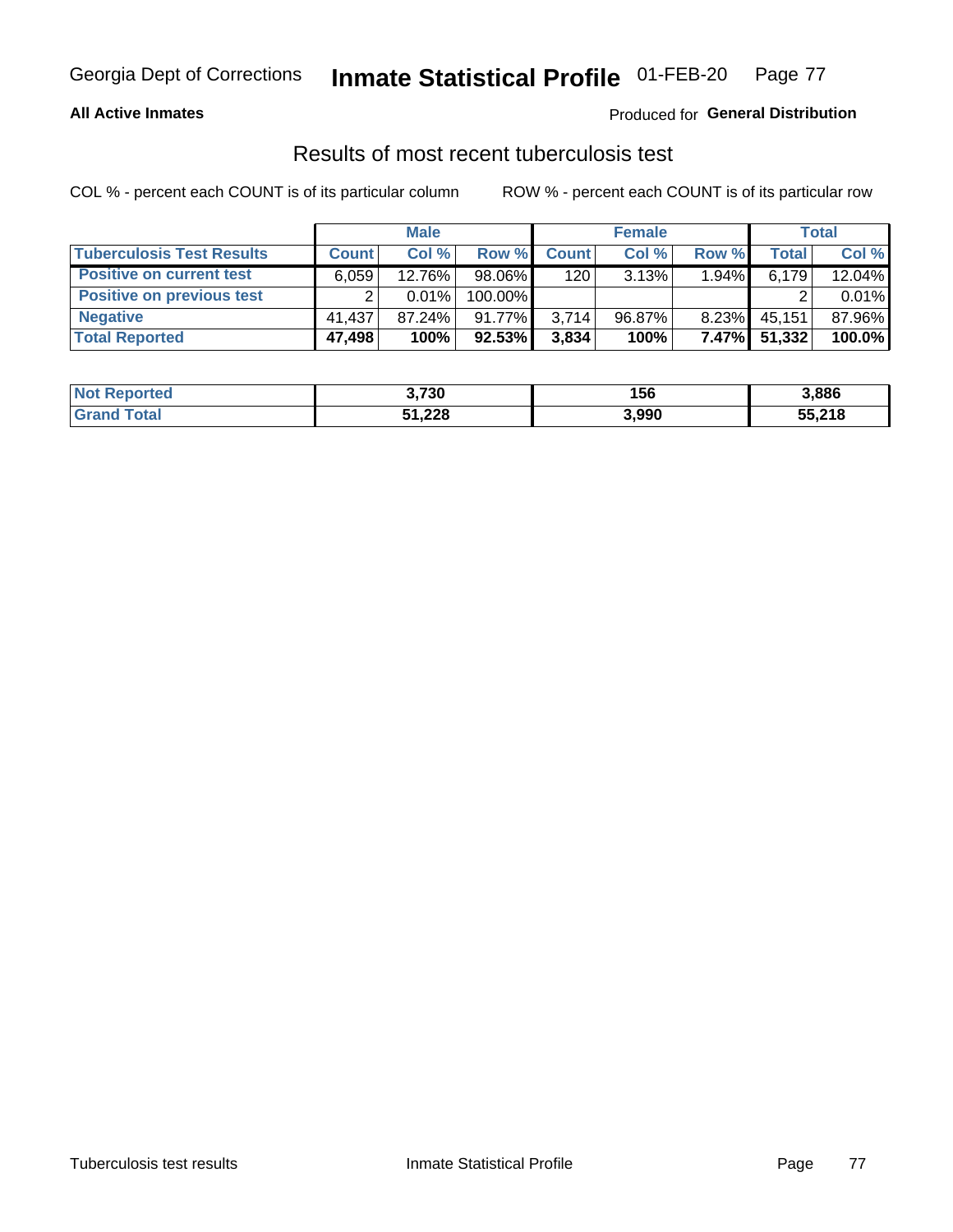### **All Active Inmates**

Produced for **General Distribution**

## Results of most recent syphilis test

|                                 |              | <b>Male</b> |           |              | <b>Female</b> |          |        | Total  |
|---------------------------------|--------------|-------------|-----------|--------------|---------------|----------|--------|--------|
| <b>Syphilis Test Results</b>    | <b>Count</b> | Col%        | Row %     | <b>Count</b> | Col %         | Row %I   | Total  | Col %  |
| <b>Positive on current test</b> | 147          | $1.38\%$    | $94.84\%$ |              | $2.06\%$      | $5.16\%$ | 155    | 1.40%  |
| <b>Negative</b>                 | 10.535       | $98.62\%$   | 96.51%    | 381          | $97.94\%$     | $3.49\%$ | 10,916 | 98.60% |
| <b>Total Reported</b>           | 10,682       | 100%        | 96.49%    | 389          | 100%          | $3.51\%$ | 11,071 | 100%   |

| <b>Not Reported</b> | 40,546 | 3,601 | 44,147 |
|---------------------|--------|-------|--------|
| <b>Grand Total</b>  | 51,228 | 3,990 | 55,218 |